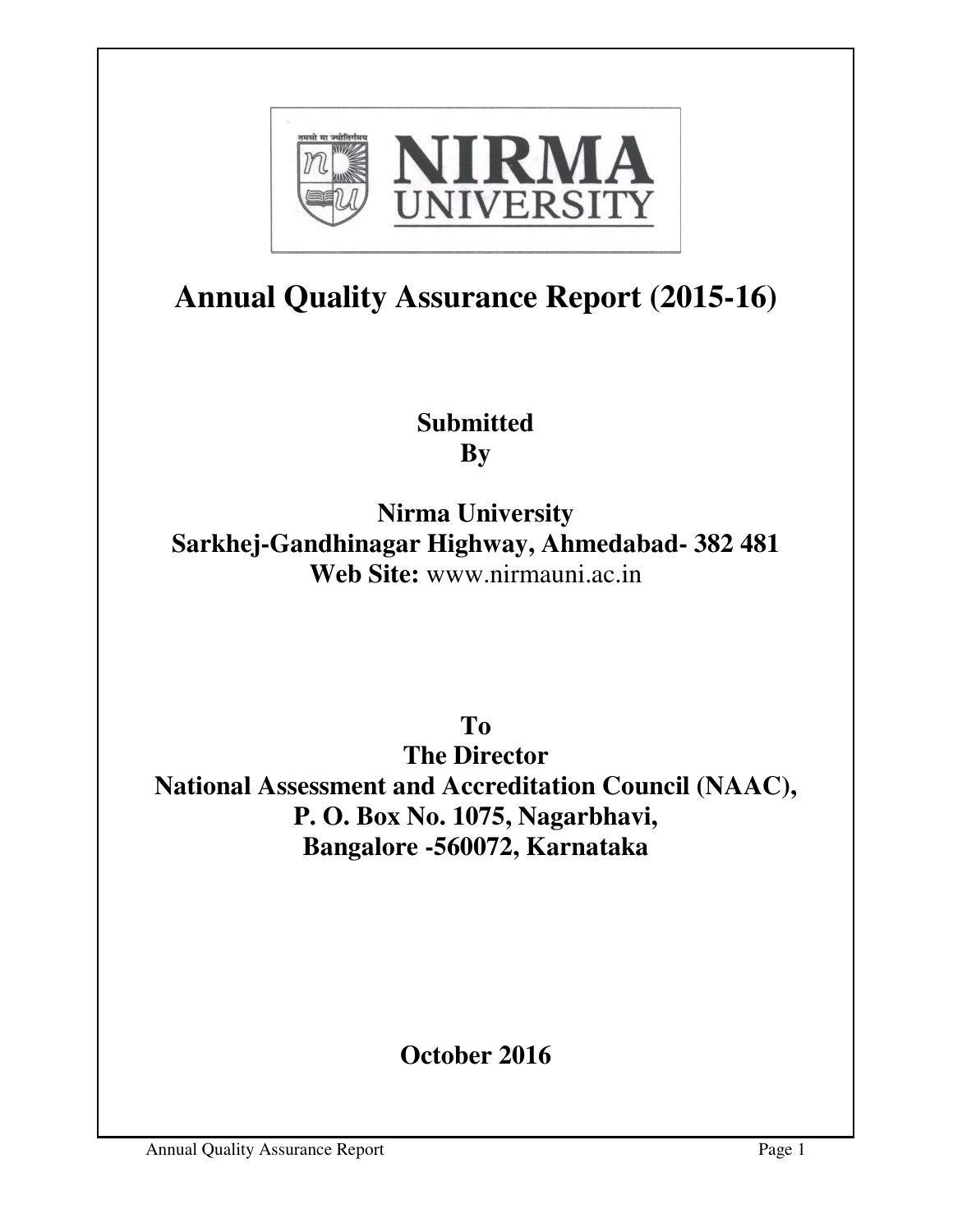#### **Annual Quality Assurance Report**

(Assessment Period: April 01, 2015 to June 30, 2016)

## **Part – A**

|     |                      | <b>Details of the Institution:</b> |                                       |            |                                             |                                                                        |                      |  |  |
|-----|----------------------|------------------------------------|---------------------------------------|------------|---------------------------------------------|------------------------------------------------------------------------|----------------------|--|--|
| 1.1 |                      | Name of the Institution:           |                                       |            | Nirma University                            |                                                                        |                      |  |  |
|     |                      |                                    |                                       |            |                                             |                                                                        |                      |  |  |
| 1.2 | Address:             |                                    |                                       |            |                                             | Nirma University,                                                      |                      |  |  |
|     |                      |                                    |                                       |            |                                             | Sarkhej Gandhinagar Highway,                                           |                      |  |  |
|     | City/Town:           |                                    |                                       |            |                                             | Ahmedabad                                                              |                      |  |  |
|     | State:               |                                    |                                       |            |                                             | Gujarat                                                                |                      |  |  |
|     | Pin Code:            |                                    |                                       |            | 382 481                                     |                                                                        |                      |  |  |
|     |                      |                                    | <b>Institution E-mail Address:</b>    |            |                                             | dg@nirmauni.ac.in                                                      |                      |  |  |
|     | <b>Contact Nos.:</b> |                                    |                                       |            |                                             | 079-30642000/100/200/300/400                                           |                      |  |  |
|     |                      | Name of the Head of the            |                                       |            |                                             | Dr. Anup K. Singh                                                      |                      |  |  |
|     | Institution:         |                                    |                                       |            |                                             |                                                                        |                      |  |  |
|     |                      | Tel. No. with STD Code:            |                                       |            |                                             | 079-30642711                                                           |                      |  |  |
|     | Mobile:              |                                    |                                       |            |                                             | 09825034700                                                            |                      |  |  |
|     |                      | Name of the IQAC Co-ordinator:     |                                       |            |                                             | Dr. Dhaval Pujara                                                      |                      |  |  |
|     | Mobile:              |                                    |                                       |            |                                             | 09925965718                                                            |                      |  |  |
|     |                      | IQAC E-mail Address:               |                                       |            |                                             | dy.director.adr@nirmauni.ac.in                                         |                      |  |  |
|     |                      |                                    |                                       |            |                                             |                                                                        |                      |  |  |
| 1.3 |                      | <b>NAAC Track ID:</b>              |                                       |            |                                             | $\overline{GJ}$ UNGN $10152$                                           |                      |  |  |
| 1.4 |                      |                                    | NAAC Executive Committee No.          |            | $10^{\text{th}}$<br>Meeting of the Standing |                                                                        |                      |  |  |
|     | & Date:              |                                    |                                       |            | Committee held on 15-11-2015                |                                                                        |                      |  |  |
|     |                      |                                    |                                       |            |                                             |                                                                        |                      |  |  |
| 1.5 |                      | <b>Website Address:</b>            |                                       |            |                                             | www.nirmauni.ac.in                                                     |                      |  |  |
|     |                      | Web-link of the AQAR:              |                                       |            |                                             | http://www.nirmauni.ac.in/NU/AQAR                                      |                      |  |  |
|     |                      |                                    |                                       |            |                                             |                                                                        |                      |  |  |
| 1.6 |                      | <b>Accreditation Details:</b>      |                                       |            |                                             |                                                                        |                      |  |  |
|     |                      |                                    |                                       |            |                                             |                                                                        |                      |  |  |
|     |                      | Sr. No.                            | Cycle                                 | Grade      | <b>CGPA</b>                                 | Year of                                                                | Validity             |  |  |
|     |                      | 1                                  | $1st$ Cycle                           | B          | 2.93                                        | Accreditation<br>2010                                                  | Period<br>Five Years |  |  |
|     |                      | $\overline{2}$                     | $2nd$ Cycle                           | A          | 3.18                                        | 2015                                                                   | Five Years           |  |  |
| 1.7 |                      |                                    | Date of Establishment of IQAC :       |            |                                             | 24/09/2009                                                             |                      |  |  |
|     |                      |                                    |                                       |            |                                             |                                                                        |                      |  |  |
| 1.8 |                      | AQAR for the year                  |                                       |            | 2015-16                                     |                                                                        |                      |  |  |
|     |                      |                                    |                                       |            |                                             |                                                                        |                      |  |  |
| 1.9 |                      |                                    |                                       |            |                                             | Details of the previous year's AQAR submitted to NAAC after the latest |                      |  |  |
|     |                      |                                    | Assessment and Accreditation by NAAC: |            |                                             |                                                                        |                      |  |  |
|     | (i)                  | AQAR 2010-11                       |                                       | 03-11-2011 |                                             |                                                                        |                      |  |  |
|     | (ii)                 | AQAR 2011-12                       |                                       | 28-12-2012 |                                             |                                                                        |                      |  |  |
|     | (iii)                | AQAR 2012-13                       |                                       | 19-12-2013 |                                             |                                                                        |                      |  |  |
|     | (iv)                 | AQAR 2013-14                       |                                       | 24-11-2014 |                                             |                                                                        |                      |  |  |
|     | (v)                  | AQAR 2014-15                       |                                       | 12-05-2015 |                                             |                                                                        |                      |  |  |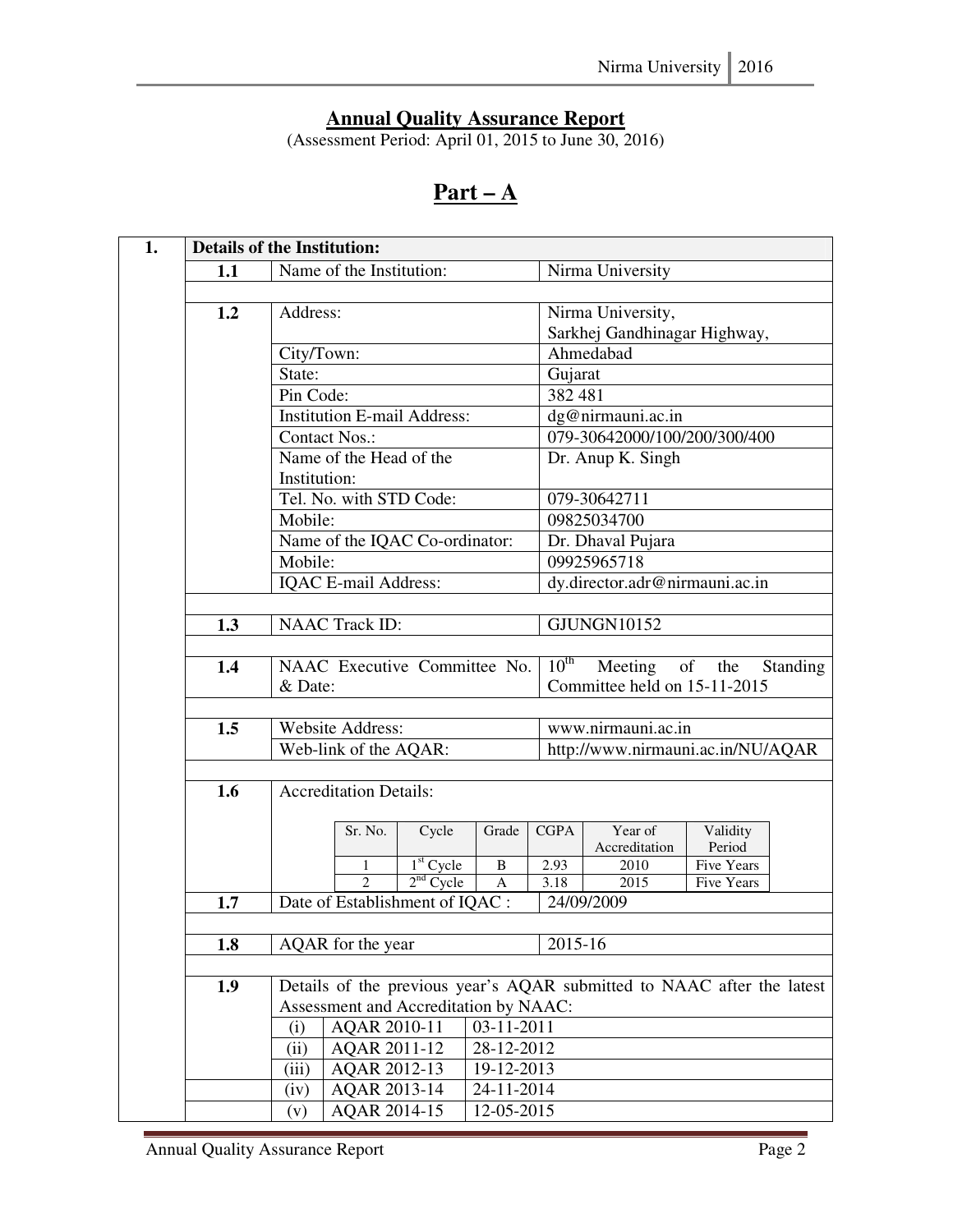| 1.10 | AQAR 2015-16<br>11-10-2016<br>(vi)<br><b>Institutional Status:</b>        |                                                                                              |  |  |  |
|------|---------------------------------------------------------------------------|----------------------------------------------------------------------------------------------|--|--|--|
|      | University:                                                               | <b>State</b>                                                                                 |  |  |  |
|      | <b>Affiliated College:</b>                                                | N <sub>o</sub>                                                                               |  |  |  |
|      | <b>Constituent College:</b>                                               | Yes                                                                                          |  |  |  |
|      | Autonomous college of UGC:                                                | N <sub>o</sub>                                                                               |  |  |  |
|      | Regulatory<br>Agency<br>approved                                          | Yes                                                                                          |  |  |  |
|      | Institution:                                                              | (PCI - Pharmacy Council of India,                                                            |  |  |  |
|      |                                                                           | BCI - Bar Council of India,                                                                  |  |  |  |
|      |                                                                           | CoA - Council of Architecture)                                                               |  |  |  |
|      |                                                                           |                                                                                              |  |  |  |
|      |                                                                           | Note: Being a University, for Engineering and<br>Management, the AICTE prior approval is not |  |  |  |
|      |                                                                           | required as per the announcement made by the                                                 |  |  |  |
|      |                                                                           | AICTE in pursuance to the Hon'ble Supreme                                                    |  |  |  |
|      |                                                                           | Court of India judgement in the case of                                                      |  |  |  |
|      |                                                                           | Bharathidasan University v. AICTE                                                            |  |  |  |
|      | Type of Institution:                                                      | Co-education                                                                                 |  |  |  |
|      |                                                                           | Urban                                                                                        |  |  |  |
|      | <b>Financial Status:</b>                                                  | Self-financing                                                                               |  |  |  |
|      |                                                                           |                                                                                              |  |  |  |
| 1.11 | Type of Faculty/Programme:                                                |                                                                                              |  |  |  |
|      | Arts                                                                      | $\overline{a}$                                                                               |  |  |  |
|      | Science                                                                   | $\sqrt{}$                                                                                    |  |  |  |
|      | Commerce                                                                  | $\overline{\phantom{0}}$                                                                     |  |  |  |
|      | Law                                                                       | V                                                                                            |  |  |  |
|      | PEI (Phys Edu)                                                            | $\overline{a}$                                                                               |  |  |  |
|      | TEI (Edu)                                                                 |                                                                                              |  |  |  |
|      | Engineering                                                               | V                                                                                            |  |  |  |
|      | <b>Health Science</b>                                                     | $\sqrt{(Pharmacy)}$                                                                          |  |  |  |
|      | Management                                                                | $\sqrt{}$                                                                                    |  |  |  |
|      | Others (Specify)                                                          | $\sqrt{(Architecture)}$                                                                      |  |  |  |
|      |                                                                           |                                                                                              |  |  |  |
| 1.12 | Name of the Affiliating University   Not Applicable<br>(for the Colleges) |                                                                                              |  |  |  |
|      |                                                                           |                                                                                              |  |  |  |
| 1.13 |                                                                           | Special status conferred by Central / State Government - UGC / CSIR / DST                    |  |  |  |
|      | / DBT / ICMR etc.                                                         |                                                                                              |  |  |  |
|      | Autonomy by State / Central Govt.                                         | University Established by the State Act                                                      |  |  |  |
|      | / University:                                                             |                                                                                              |  |  |  |
|      | Potential<br>with<br>University<br>for                                    | The University has applied for the                                                           |  |  |  |
|      | Excellence:                                                               | status of Potential for Excellence vide                                                      |  |  |  |
|      |                                                                           | letter no. NU/ADR/ER/UGC/CPEPA,                                                              |  |  |  |
|      |                                                                           | dated September 27, 2014.                                                                    |  |  |  |
|      | <b>DST Star Scheme</b>                                                    | Being a statutory private University, at                                                     |  |  |  |
|      | UGC-Special<br>Assistance                                                 | present it is not covered under Section                                                      |  |  |  |
|      | Programme:                                                                | 12 (B) of the UGC Act. Thus, although                                                        |  |  |  |
|      | <b>UGC-Innovative PG programmes</b>                                       | there is potentiality, the University is                                                     |  |  |  |
|      | <b>UGC-COP Programmes:</b>                                                | not eligible for such assistance.                                                            |  |  |  |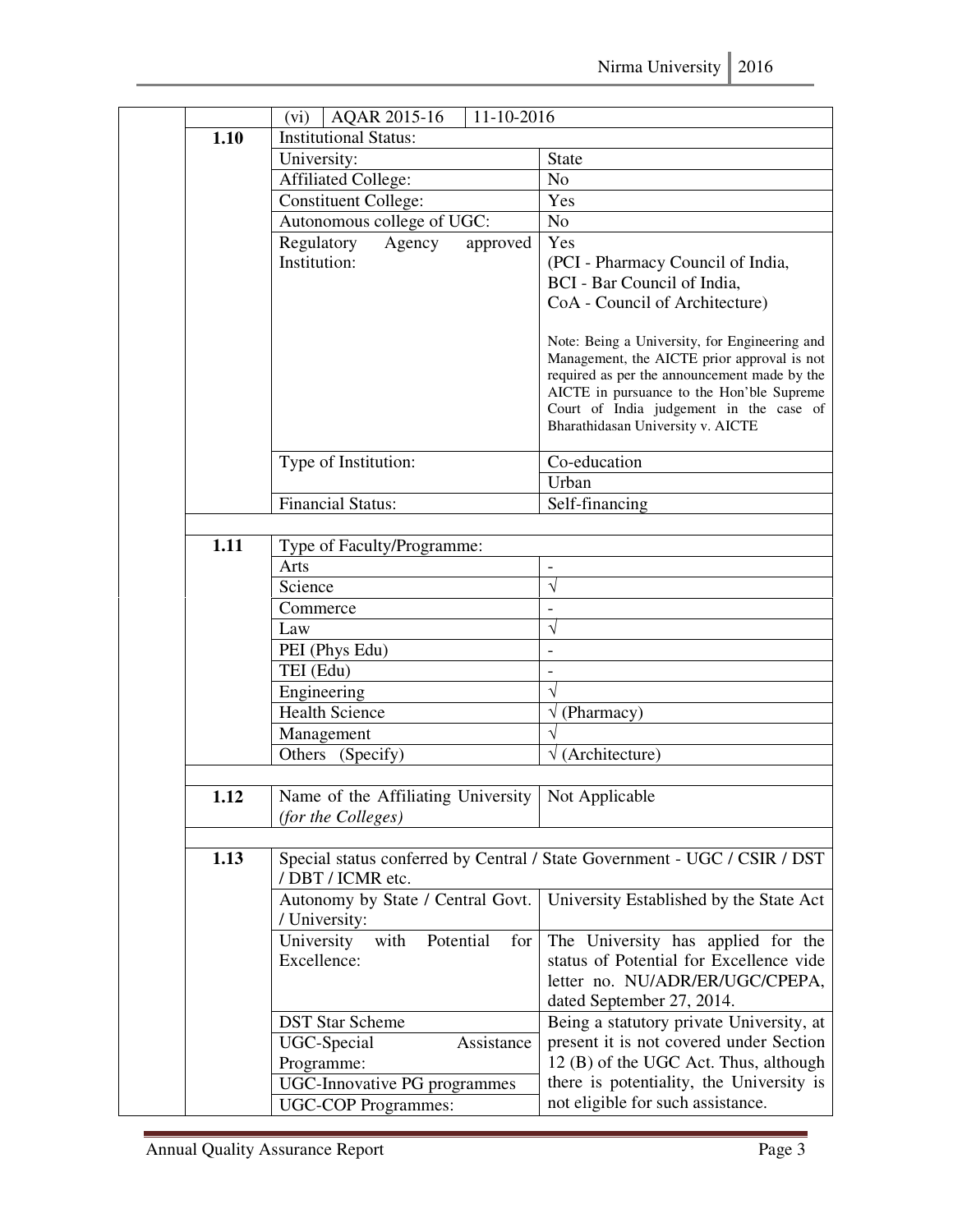|  |                               | Note: The University has applied for   |
|--|-------------------------------|----------------------------------------|
|  |                               | 12 (B) status of the UGC based on its  |
|  |                               | credentials and the progress made in a |
|  |                               | short span.                            |
|  | Any other ( <i>Specify</i> ): | Recognition of 'Scientific<br>and      |
|  |                               | Industrial Research Organisation       |
|  |                               | (SIRO)' by Department of Scientific    |
|  |                               | and Industrial Research, Govt. of      |
|  |                               | India.                                 |

|      | <b>IQAC Composition and Activities:</b>                                                                                                                                                                                                                                                                                                                                                                                                                                                                                                                                         |                 |  |  |  |  |  |
|------|---------------------------------------------------------------------------------------------------------------------------------------------------------------------------------------------------------------------------------------------------------------------------------------------------------------------------------------------------------------------------------------------------------------------------------------------------------------------------------------------------------------------------------------------------------------------------------|-----------------|--|--|--|--|--|
| 2.1  | No. of Teachers:                                                                                                                                                                                                                                                                                                                                                                                                                                                                                                                                                                | 08              |  |  |  |  |  |
| 2.2  | No. of Administrative / Technical Staff:                                                                                                                                                                                                                                                                                                                                                                                                                                                                                                                                        | 04              |  |  |  |  |  |
| 2.3  | No. of Students:                                                                                                                                                                                                                                                                                                                                                                                                                                                                                                                                                                |                 |  |  |  |  |  |
| 2.4  | No. of Management Representatives:                                                                                                                                                                                                                                                                                                                                                                                                                                                                                                                                              | 02              |  |  |  |  |  |
| 2.5  | No. of Alumni:                                                                                                                                                                                                                                                                                                                                                                                                                                                                                                                                                                  |                 |  |  |  |  |  |
| 2.6  | No. of any other Stakeholder and Community Representatives:                                                                                                                                                                                                                                                                                                                                                                                                                                                                                                                     | $\frac{1}{2}$   |  |  |  |  |  |
| 2.7  | No. of Employers / Industrialists:                                                                                                                                                                                                                                                                                                                                                                                                                                                                                                                                              | 02              |  |  |  |  |  |
| 2.8  | No. of other External Experts:                                                                                                                                                                                                                                                                                                                                                                                                                                                                                                                                                  | 02              |  |  |  |  |  |
| 2.9  | Total No. of Members:                                                                                                                                                                                                                                                                                                                                                                                                                                                                                                                                                           | 20              |  |  |  |  |  |
| 2.10 | Total No. of IQAC meetings at the Institute during April 1, 2015<br>to June 30, 2015:                                                                                                                                                                                                                                                                                                                                                                                                                                                                                           | 08              |  |  |  |  |  |
|      | Total No. of IQAC meetings at the Institute during July 1, 2015<br>to June 30, 2016:                                                                                                                                                                                                                                                                                                                                                                                                                                                                                            | 40              |  |  |  |  |  |
| 2.11 | No. of Meetings with Students by Head of Institute (HoI) during<br>April 1, 2015 to June 30, 2015:                                                                                                                                                                                                                                                                                                                                                                                                                                                                              | 01              |  |  |  |  |  |
|      | No. of Meetings with Students by HoI during July 1, 2015 to<br>June 30, 2016:                                                                                                                                                                                                                                                                                                                                                                                                                                                                                                   | 23              |  |  |  |  |  |
|      | $^{\omega}$ No. of Meetings with Alumni by HoI during April 1, 2015 to<br>June 30, 2015:                                                                                                                                                                                                                                                                                                                                                                                                                                                                                        | 00              |  |  |  |  |  |
|      | $^{\circ\circ}$ No. of Meetings with Alumni by HoI July 1, 2015 to June 30,<br>2016:                                                                                                                                                                                                                                                                                                                                                                                                                                                                                            | 15              |  |  |  |  |  |
|      | <sup>&amp;</sup> No. of Meetings with Non-Teaching Staff by HoI during April<br>1, 2015 to June 30, 2015:                                                                                                                                                                                                                                                                                                                                                                                                                                                                       | 04              |  |  |  |  |  |
|      | <sup>&amp;</sup> No. of Meetings with Non-Teaching Staff by HoI July 1, 2015<br>to June 30, 2016:                                                                                                                                                                                                                                                                                                                                                                                                                                                                               | $\overline{28}$ |  |  |  |  |  |
|      | <sup>&amp;</sup> No. of Meetings with Faculty by HoI during April 1, 2015 to<br>June 30, 2015:                                                                                                                                                                                                                                                                                                                                                                                                                                                                                  | 11              |  |  |  |  |  |
|      | $\text{K}$ No. of Meetings with Faculty by HoI July 1, 2015 to June 30,<br>2016:                                                                                                                                                                                                                                                                                                                                                                                                                                                                                                | 91              |  |  |  |  |  |
|      | Note:<br><sup>@</sup> Every constituent Institute of the University has an Alumni<br>a)<br>Association.<br>The<br>Institutes<br>have<br>conducted<br>15<br>(approximately) during the period. Apart from this, the University has a<br>Nirma University Alumni Forum of the past students of the University,<br>which holds two $(02)$ meeting during April 01, 2015 to June 30, 2016.<br><sup>&amp;</sup> The Institutes' Heads conduct meetings with the Departments Heads<br>b)<br>and the Departments' Heads conduct regular meeting with the faculty<br>and staff members. | meetings        |  |  |  |  |  |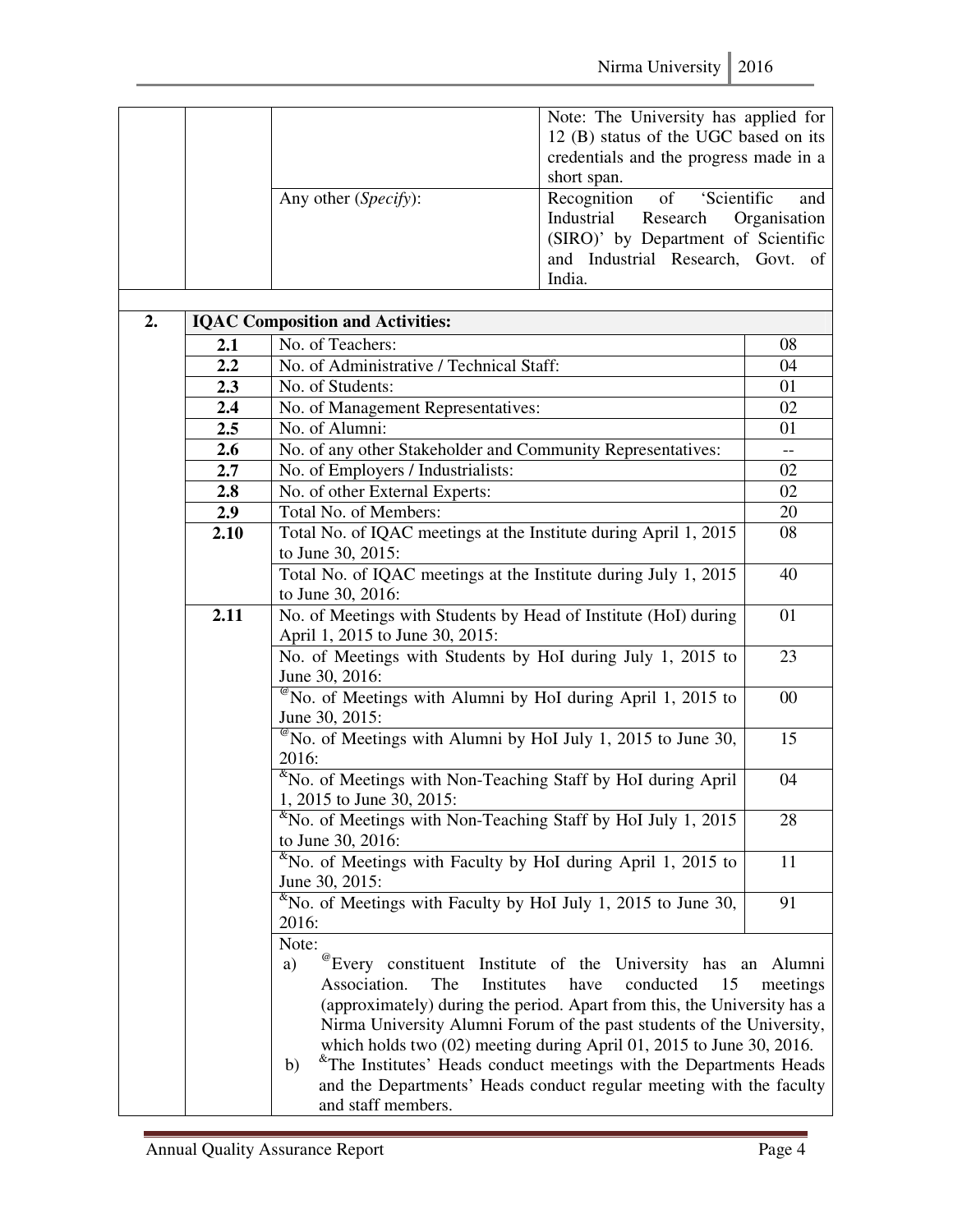| 2.12 | Has IQAC received any funding from the UGC during the year?                                                                                                                                                                                   |                                                                                                                                                                                                                                                                                                                                                                                                                                                                                                                                                                                                                                                                                                                                                                                                                                                                                                                                                                                                                    |  |  |  |  |
|------|-----------------------------------------------------------------------------------------------------------------------------------------------------------------------------------------------------------------------------------------------|--------------------------------------------------------------------------------------------------------------------------------------------------------------------------------------------------------------------------------------------------------------------------------------------------------------------------------------------------------------------------------------------------------------------------------------------------------------------------------------------------------------------------------------------------------------------------------------------------------------------------------------------------------------------------------------------------------------------------------------------------------------------------------------------------------------------------------------------------------------------------------------------------------------------------------------------------------------------------------------------------------------------|--|--|--|--|
| 2.13 | No,<br>of the UGC Act and hence not eligible for funding from the UGC.<br>its credentials and significant progress made in a very short span.<br>Seminars and Conferences (only quality related):                                             | Being a statutory private University, we are not covered under Section 12 (B)<br>However, the University has applied for 12 (B) status of the UGC, based on                                                                                                                                                                                                                                                                                                                                                                                                                                                                                                                                                                                                                                                                                                                                                                                                                                                        |  |  |  |  |
|      |                                                                                                                                                                                                                                               | No. of Seminars/Conferences/Workshops/Symposia organized by the IQAC:                                                                                                                                                                                                                                                                                                                                                                                                                                                                                                                                                                                                                                                                                                                                                                                                                                                                                                                                              |  |  |  |  |
|      | For details, please refer to Annexure-1.                                                                                                                                                                                                      |                                                                                                                                                                                                                                                                                                                                                                                                                                                                                                                                                                                                                                                                                                                                                                                                                                                                                                                                                                                                                    |  |  |  |  |
| 2.14 | Significant activities and contributions made by IQAC:                                                                                                                                                                                        |                                                                                                                                                                                                                                                                                                                                                                                                                                                                                                                                                                                                                                                                                                                                                                                                                                                                                                                                                                                                                    |  |  |  |  |
|      | $\bullet$<br>institutes of the University.<br>$\bullet$<br>$\bullet$<br>$\bullet$<br>Education'.<br>$\bullet$<br>members of the constituent institutes.<br>Equivalent Cadre.<br>$\bullet$<br>Office Assistants and Staff of Equivalent Cadre. | • Re-accredited ( $2nd$ Cycle) by the NAAC during October 2015.<br>Implemented University Level Academic Audit at the constituent<br>Implemented a scheme of Awards and Incentives for the faculty<br>members for their outstanding contribution in teaching and research.<br>Implemented a scheme of allocating fund for the major research<br>projects. In the first round, funding of ₹ 28.92 Lakhs was allocated to<br>a group of faculty members for an interdisciplinary project.<br>Organized a two-day national seminar on, 'Outcome based<br>Organized four-week Induction Training, two-week Research<br>Orientation and two-week Orientation Programme for the faculty<br>Organized four-week Training Programme for the Assistant<br>Registrars and Equivalent Cadre and Office Superintendents and<br>Organized three-day training programme for the Laboratory<br>Assistants and Computer Operators of the constituent institutes.<br>Organized a Training Programme equivalent to two-weeks for the |  |  |  |  |
| 2.15 |                                                                                                                                                                                                                                               | Plan of Action by IQAC/Outcome (The plan of action chalked out by the                                                                                                                                                                                                                                                                                                                                                                                                                                                                                                                                                                                                                                                                                                                                                                                                                                                                                                                                              |  |  |  |  |
|      |                                                                                                                                                                                                                                               | IQAC in the beginning of the year towards quality enhancement and the                                                                                                                                                                                                                                                                                                                                                                                                                                                                                                                                                                                                                                                                                                                                                                                                                                                                                                                                              |  |  |  |  |
|      | outcome achieved by the end of the year):                                                                                                                                                                                                     |                                                                                                                                                                                                                                                                                                                                                                                                                                                                                                                                                                                                                                                                                                                                                                                                                                                                                                                                                                                                                    |  |  |  |  |
|      |                                                                                                                                                                                                                                               |                                                                                                                                                                                                                                                                                                                                                                                                                                                                                                                                                                                                                                                                                                                                                                                                                                                                                                                                                                                                                    |  |  |  |  |
|      | <b>Plan of Action</b>                                                                                                                                                                                                                         | <b>Achievements</b>                                                                                                                                                                                                                                                                                                                                                                                                                                                                                                                                                                                                                                                                                                                                                                                                                                                                                                                                                                                                |  |  |  |  |
|      | To prepare for the $2nd$ cycle of the<br>NAAC accreditation.<br>collaborative<br>strengthen<br>the<br>To<br>research activities.                                                                                                              | The University underwent the $2nd$ cycle of the<br>NAAC accreditation during October 2015<br>and obtained 'A' grade with CGPA 3.18.<br>The University signed a MoU with Space<br>Applications<br>Centre<br>(SAC),<br>ISRO,<br>Ahmedabad<br>initiated<br>collaborative<br>and<br>research activities.                                                                                                                                                                                                                                                                                                                                                                                                                                                                                                                                                                                                                                                                                                               |  |  |  |  |
|      | To implement a scheme of providing                                                                                                                                                                                                            | The scheme was implemented and in the first                                                                                                                                                                                                                                                                                                                                                                                                                                                                                                                                                                                                                                                                                                                                                                                                                                                                                                                                                                        |  |  |  |  |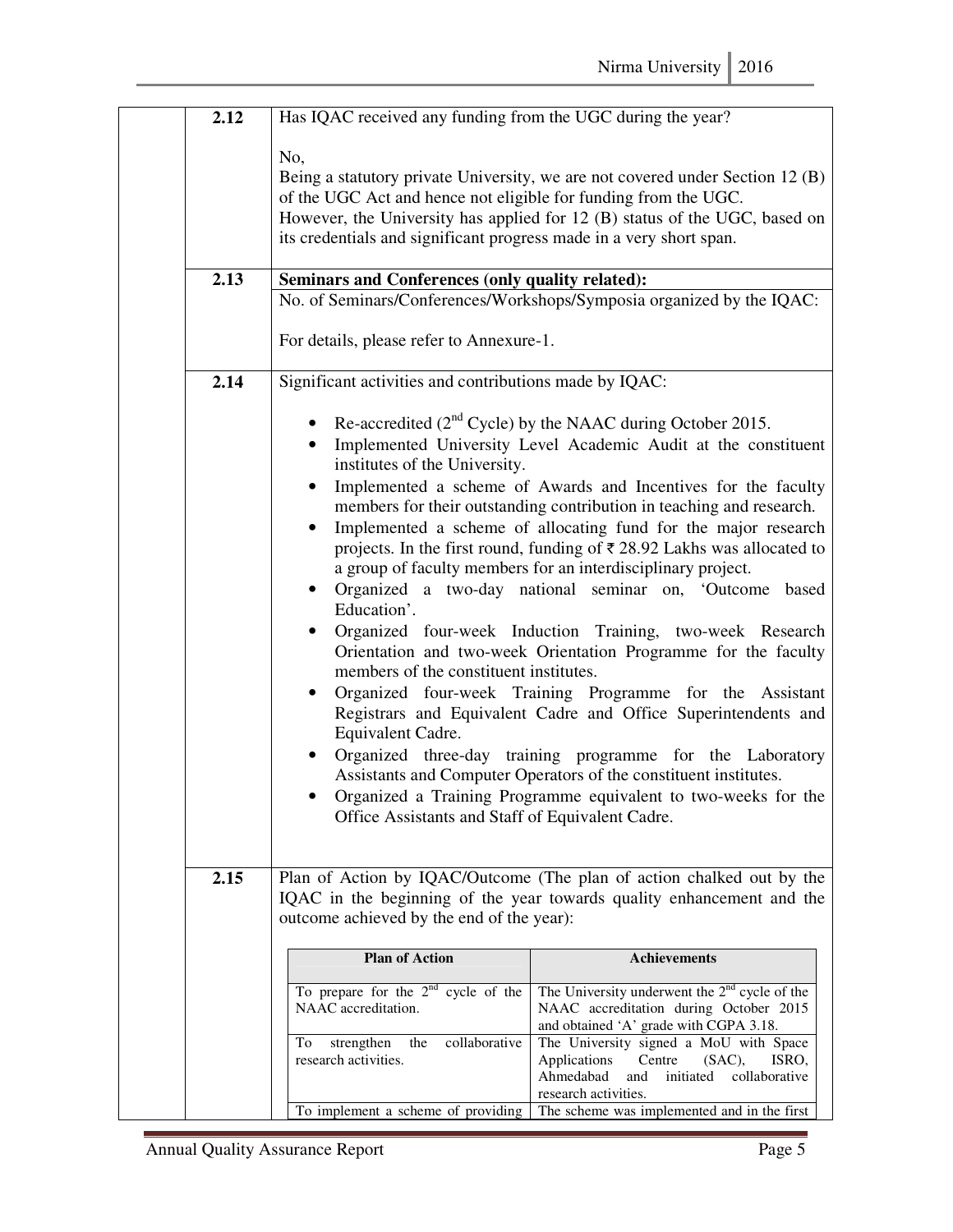|      | fund to the faculty members for the<br>major research projects. | round a major research project with a funding<br>of $\overline{\xi}$ 28.92 Lakhs was allocated to a group of |
|------|-----------------------------------------------------------------|--------------------------------------------------------------------------------------------------------------|
|      |                                                                 | faculty members.                                                                                             |
|      | To implement a scheme of Awards                                 | The scheme was implemented and during the                                                                    |
|      | and<br><b>Incentives</b><br>for<br>the<br>faculty               | assessment period, six faculty members have                                                                  |
|      | members.                                                        | been awarded.                                                                                                |
|      | To prepare the Rules for Preventing                             | It is finalized and necessary approval from                                                                  |
|      | Plagiarism.                                                     | the competent authority of the University                                                                    |
|      |                                                                 | obtained. The same is circulated amongst the                                                                 |
|      |                                                                 | faculty, students and staff.                                                                                 |
|      | To strengthen the Academic Audit at                             | The detailed guidelines and formats were                                                                     |
|      | the constituent institutes<br>of the                            | decided for Academic Audit at three different                                                                |
|      | University.                                                     | levels. The University Level Academic Audit                                                                  |
|      |                                                                 | was conducted at all the constituent institutes                                                              |
|      |                                                                 | of the University.                                                                                           |
|      | To organize Faculty Development                                 | A four-week Faculty Induction, two-week                                                                      |
|      | Programmes on a larger scale                                    | Faculty Orientation a two-week Research                                                                      |
|      |                                                                 | Orientation Programmes were organized.                                                                       |
|      |                                                                 | Several Refresher Programmes were also                                                                       |
|      |                                                                 | organized. Structured training programmes                                                                    |
|      |                                                                 | for the laboratory Assistants, Computer                                                                      |
|      |                                                                 | Office<br>Operators,<br>Assistants.<br>Office                                                                |
|      |                                                                 | Superintendents, etc. were organized.                                                                        |
|      |                                                                 |                                                                                                              |
|      |                                                                 |                                                                                                              |
| 2.16 | Whether the AQAR was placed in statutory body: --               |                                                                                                              |
|      | Management:                                                     | $\sqrt{}$                                                                                                    |
|      | Syndicate:                                                      | Not Applicable                                                                                               |
|      | Any other body:                                                 |                                                                                                              |
|      |                                                                 | University Level IQAC Committee                                                                              |
|      | Provide the details of the action taken:                        |                                                                                                              |
|      |                                                                 | Suggestions given by the University level IQAC are incorporated in the                                       |
|      | report.                                                         |                                                                                                              |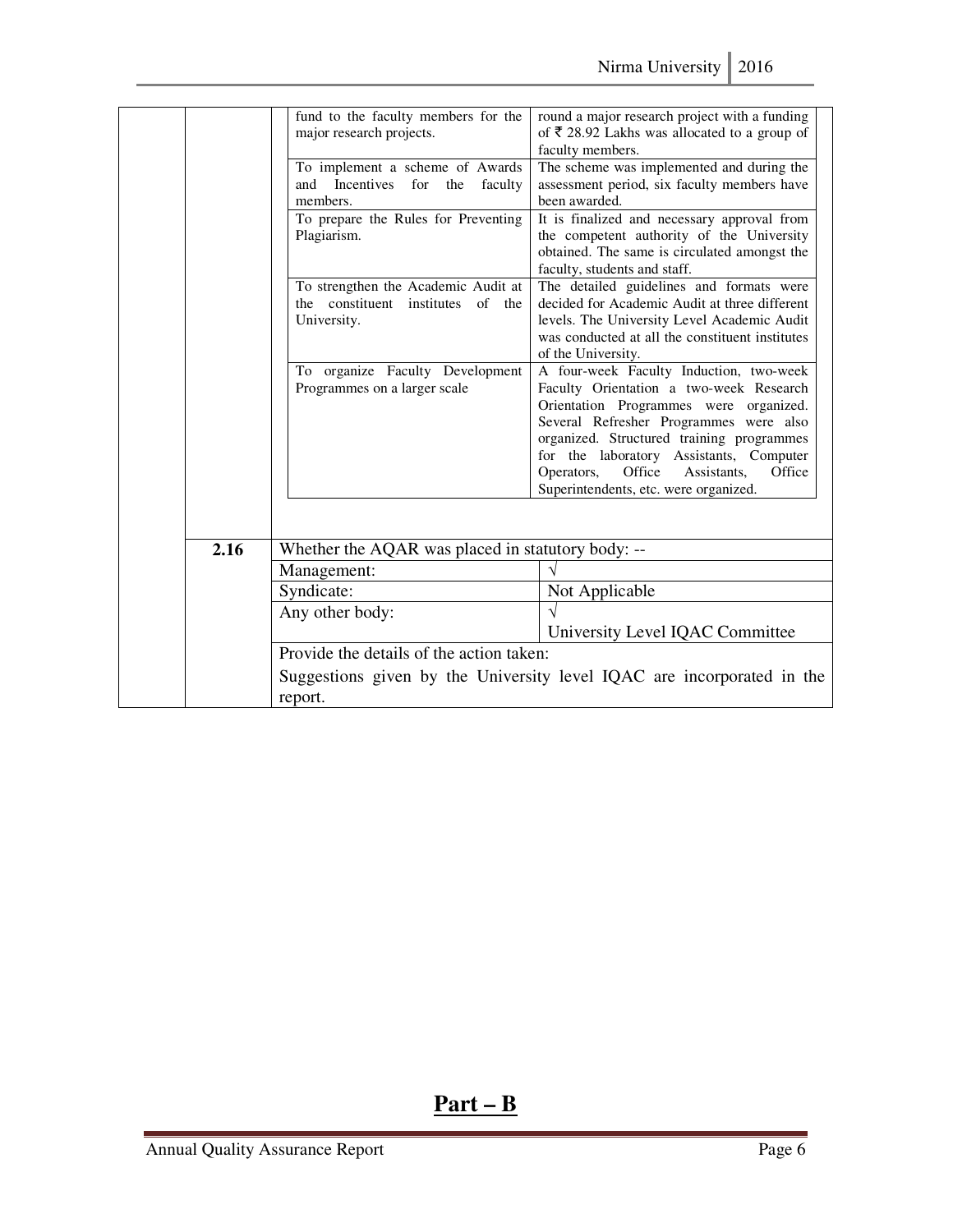## **CRITERION – I**

| 1. |        | <b>Curricular Aspects:</b>                                                                                                                                                                                                                                                                                                                                                                                                                                                                                                                                                                                                                               |                                            |                                                                                       |                              |                                                                       |                                                                                                                                                                                                                                                                                                                                                                                                                                                                                            |  |  |  |
|----|--------|----------------------------------------------------------------------------------------------------------------------------------------------------------------------------------------------------------------------------------------------------------------------------------------------------------------------------------------------------------------------------------------------------------------------------------------------------------------------------------------------------------------------------------------------------------------------------------------------------------------------------------------------------------|--------------------------------------------|---------------------------------------------------------------------------------------|------------------------------|-----------------------------------------------------------------------|--------------------------------------------------------------------------------------------------------------------------------------------------------------------------------------------------------------------------------------------------------------------------------------------------------------------------------------------------------------------------------------------------------------------------------------------------------------------------------------------|--|--|--|
|    | 1.1    | <b>Details about Academic Programmes:</b>                                                                                                                                                                                                                                                                                                                                                                                                                                                                                                                                                                                                                |                                            |                                                                                       |                              |                                                                       |                                                                                                                                                                                                                                                                                                                                                                                                                                                                                            |  |  |  |
|    |        |                                                                                                                                                                                                                                                                                                                                                                                                                                                                                                                                                                                                                                                          | Level of the                               | Number of                                                                             | Number of                    | Number of                                                             | Number of                                                                                                                                                                                                                                                                                                                                                                                                                                                                                  |  |  |  |
|    |        |                                                                                                                                                                                                                                                                                                                                                                                                                                                                                                                                                                                                                                                          | Programme                                  | existing                                                                              | <b>Programmes</b>            | self-financing                                                        | value added /                                                                                                                                                                                                                                                                                                                                                                                                                                                                              |  |  |  |
|    |        |                                                                                                                                                                                                                                                                                                                                                                                                                                                                                                                                                                                                                                                          |                                            | <b>Programmes</b>                                                                     | added                        | <b>Programmes</b>                                                     | <b>Career</b>                                                                                                                                                                                                                                                                                                                                                                                                                                                                              |  |  |  |
|    |        |                                                                                                                                                                                                                                                                                                                                                                                                                                                                                                                                                                                                                                                          |                                            |                                                                                       | during the                   |                                                                       | Oriented                                                                                                                                                                                                                                                                                                                                                                                                                                                                                   |  |  |  |
|    |        |                                                                                                                                                                                                                                                                                                                                                                                                                                                                                                                                                                                                                                                          |                                            |                                                                                       | year                         |                                                                       | <b>Programmes</b>                                                                                                                                                                                                                                                                                                                                                                                                                                                                          |  |  |  |
|    |        |                                                                                                                                                                                                                                                                                                                                                                                                                                                                                                                                                                                                                                                          | Ph. D.                                     | 05                                                                                    | 01                           | 06                                                                    |                                                                                                                                                                                                                                                                                                                                                                                                                                                                                            |  |  |  |
|    |        |                                                                                                                                                                                                                                                                                                                                                                                                                                                                                                                                                                                                                                                          | PG                                         | 37                                                                                    | $\overline{a}$               | 37                                                                    |                                                                                                                                                                                                                                                                                                                                                                                                                                                                                            |  |  |  |
|    |        |                                                                                                                                                                                                                                                                                                                                                                                                                                                                                                                                                                                                                                                          | <b>UG</b>                                  | 12                                                                                    | $\qquad \qquad \blacksquare$ | 12                                                                    | $\overline{\phantom{0}}$                                                                                                                                                                                                                                                                                                                                                                                                                                                                   |  |  |  |
|    |        |                                                                                                                                                                                                                                                                                                                                                                                                                                                                                                                                                                                                                                                          | PG Diploma<br>Advanced                     | $\overline{\phantom{0}}$                                                              | $\qquad \qquad -$            | $\overline{\phantom{a}}$                                              | $\overline{\phantom{0}}$                                                                                                                                                                                                                                                                                                                                                                                                                                                                   |  |  |  |
|    |        |                                                                                                                                                                                                                                                                                                                                                                                                                                                                                                                                                                                                                                                          | Diploma                                    |                                                                                       |                              |                                                                       |                                                                                                                                                                                                                                                                                                                                                                                                                                                                                            |  |  |  |
|    |        |                                                                                                                                                                                                                                                                                                                                                                                                                                                                                                                                                                                                                                                          | Certificate                                |                                                                                       | $\qquad \qquad \blacksquare$ | $\qquad \qquad -$                                                     | $\qquad \qquad -$                                                                                                                                                                                                                                                                                                                                                                                                                                                                          |  |  |  |
|    |        |                                                                                                                                                                                                                                                                                                                                                                                                                                                                                                                                                                                                                                                          | <b>Total</b>                               | 54                                                                                    | 01                           | $55*$                                                                 |                                                                                                                                                                                                                                                                                                                                                                                                                                                                                            |  |  |  |
|    |        |                                                                                                                                                                                                                                                                                                                                                                                                                                                                                                                                                                                                                                                          |                                            |                                                                                       |                              |                                                                       |                                                                                                                                                                                                                                                                                                                                                                                                                                                                                            |  |  |  |
|    |        |                                                                                                                                                                                                                                                                                                                                                                                                                                                                                                                                                                                                                                                          | year 2015-16.                              |                                                                                       |                              |                                                                       | * For five PG Programmes, the admissions have been kept in abeyance during the academic                                                                                                                                                                                                                                                                                                                                                                                                    |  |  |  |
|    |        |                                                                                                                                                                                                                                                                                                                                                                                                                                                                                                                                                                                                                                                          |                                            |                                                                                       |                              | <b>List of Inter-disciplinary and Innovative Academic Programmes:</b> |                                                                                                                                                                                                                                                                                                                                                                                                                                                                                            |  |  |  |
|    |        | M.Tech. in Energy System (Interdisciplinary Programme)<br>1.<br>M.Tech. by Research (Innovative Programme)<br>2.<br>M.Sc. in Cosmetic Technology (Innovative & Inter-disciplinary Programme)<br>3.<br>LL.M. in Legal Pedagogy and Research (Innovative Programmes)<br>4.<br>5. LL.M. in Law, Science and Technology (Innovative & Inter-disciplinary<br>Programme)<br>MBA in Family Business & Entrepreneurship (Innovative Programme)<br>6.<br>BBA-MBA (Five Year Integrated Innovative Programme)<br>7.<br>M.Pharm. Regulatory Affairs and Quality Assurance (Innovative Programmes)<br>8.<br>M.Pharm. Clinical Pharmacy (Innovative Programmes)<br>9. |                                            |                                                                                       |                              |                                                                       |                                                                                                                                                                                                                                                                                                                                                                                                                                                                                            |  |  |  |
|    | 1.2(i) |                                                                                                                                                                                                                                                                                                                                                                                                                                                                                                                                                                                                                                                          |                                            | <b>Flexibility of the Curriculum:</b>                                                 |                              |                                                                       |                                                                                                                                                                                                                                                                                                                                                                                                                                                                                            |  |  |  |
|    |        |                                                                                                                                                                                                                                                                                                                                                                                                                                                                                                                                                                                                                                                          | courses.<br>credit courses.<br>Management. | Courses and Special Audit Courses.<br>specialize area for the minor degree in B.Tech. |                              |                                                                       | Department, Institute and University electives option in curriculum.<br>Provision for Supplementary Courses, Enrichment (Valued Added)<br>Choice of foreign language course from a pool of foreign language<br>Massive Online Open Courses (MOOCs) are also offered as non-<br>Scheme of B.Tech. with Minor Specialization for programmes at the<br>Institute of Technology, wherein a student can opt the elective of a<br>General Electives for MBA (Full Time) students at Institute of |  |  |  |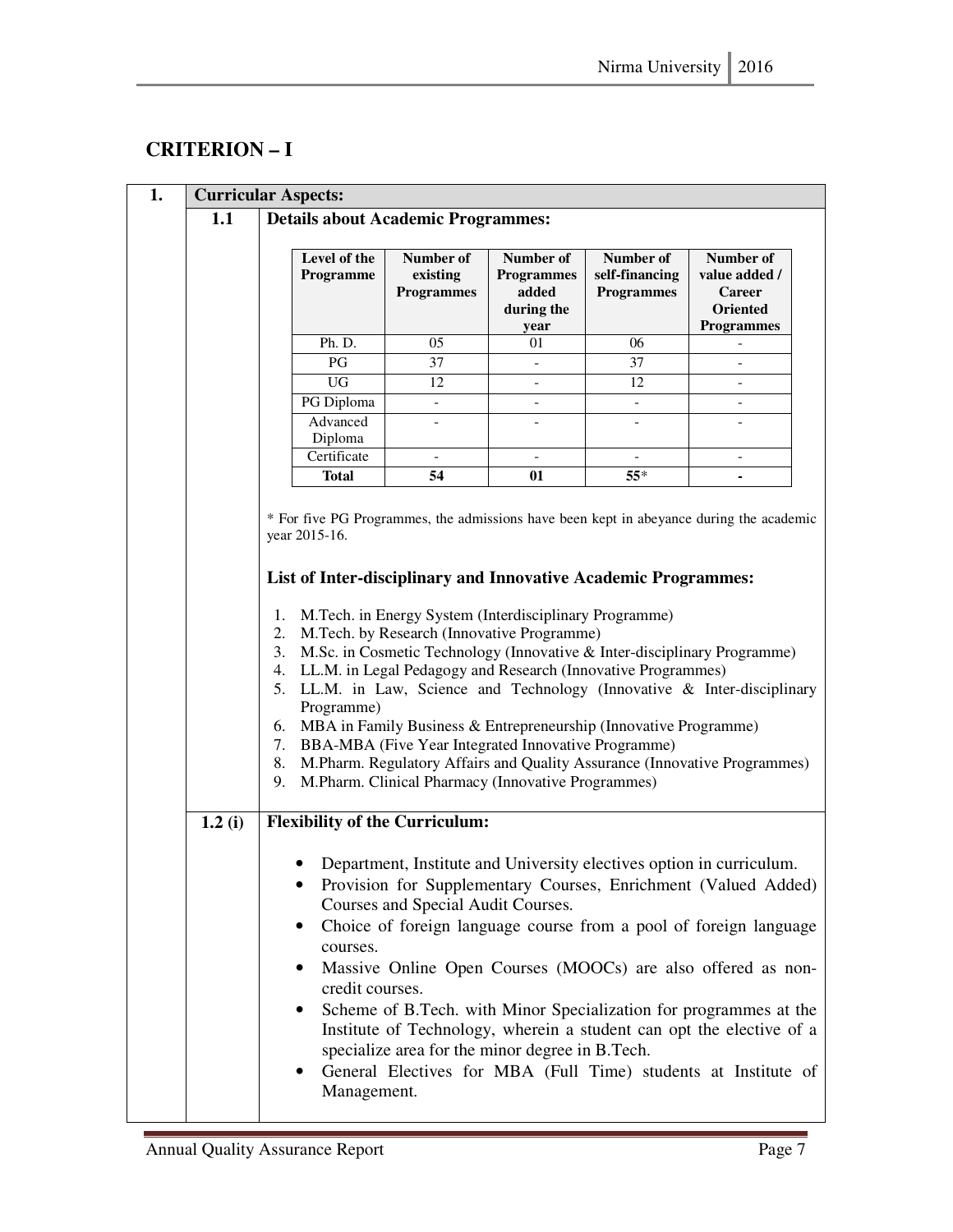| $1.2$ (ii) | <b>Pattern of Programmes:</b>                                                                                               |            |                                    |            |                                                                                                                                            |            |                 |            |
|------------|-----------------------------------------------------------------------------------------------------------------------------|------------|------------------------------------|------------|--------------------------------------------------------------------------------------------------------------------------------------------|------------|-----------------|------------|
|            |                                                                                                                             |            | <b>Pattern</b>                     |            | <b>Number of Programmes</b>                                                                                                                |            |                 |            |
|            |                                                                                                                             |            | Semester                           |            | 48                                                                                                                                         |            |                 |            |
|            |                                                                                                                             |            | Trimester                          |            | 07                                                                                                                                         |            |                 |            |
|            |                                                                                                                             |            | Annual                             |            |                                                                                                                                            |            |                 |            |
|            |                                                                                                                             |            |                                    |            |                                                                                                                                            |            |                 |            |
| 1.3        |                                                                                                                             |            | <b>Feedback from Stakeholders:</b> |            |                                                                                                                                            |            |                 |            |
|            | Alumni                                                                                                                      | $\sqrt{ }$ | Parents                            | $\sqrt{ }$ | Employers                                                                                                                                  | $\sqrt{ }$ | <b>Students</b> | $\sqrt{ }$ |
|            | Online                                                                                                                      | $\sqrt{}$  | Manual                             | $\sqrt{ }$ | Co-operating                                                                                                                               |            |                 |            |
|            |                                                                                                                             |            |                                    |            | schools (for                                                                                                                               |            |                 |            |
|            |                                                                                                                             |            |                                    |            | PEI)                                                                                                                                       |            |                 |            |
|            | Analysis of the feedback is provided in the Annexure-2.                                                                     |            |                                    |            |                                                                                                                                            |            |                 |            |
| 1.4        |                                                                                                                             |            | mention their salient aspects.     |            | Whether there is any revision/update of regulation or syllabi, if yes,                                                                     |            |                 |            |
|            | Yes, the syllabi of various programmes have been revised / updated. The<br>salient features have been listed in Annexure-3. |            |                                    |            |                                                                                                                                            |            |                 |            |
| 1.5        | details.                                                                                                                    |            |                                    |            | Any new Department/Centre introduced during the year. If yes, give                                                                         |            |                 |            |
|            | $\bullet$                                                                                                                   | Law.       |                                    |            | • Centre for Child Rights Advocacy (CCRA) at the Institute of Law.<br>IP Clinic under Centre for Intellectual Property at the Institute of |            |                 |            |

#### **CRITERION – II**

| 2. |     | <b>Teaching, Learning and Evaluation:</b>                              |                    |                                                      |                                                                                                |                   |               |  |  |  |
|----|-----|------------------------------------------------------------------------|--------------------|------------------------------------------------------|------------------------------------------------------------------------------------------------|-------------------|---------------|--|--|--|
|    | 2.1 | <b>Total No. of Permanent Faculty:</b>                                 |                    |                                                      |                                                                                                |                   |               |  |  |  |
|    |     | <b>Sanctioned</b><br><b>Posts</b>                                      | <b>Filed Posts</b> |                                                      |                                                                                                |                   |               |  |  |  |
|    |     | <b>Total</b>                                                           | <b>Total</b>       | <b>Assistant</b><br><b>Professors</b>                | <b>Associate</b><br><b>Professors</b>                                                          | <b>Professors</b> | <b>Others</b> |  |  |  |
|    |     | 427                                                                    | 332                | 212                                                  | $62^{\circ}$                                                                                   | 45                | $5*+8#$       |  |  |  |
|    |     | Adjunct Faculty <sup>*</sup><br><sup>#</sup> Adhoc Assistant Professor |                    | considered against the post of Associate Professors. | $\frac{1}{2}$ Includes 14 Assistant Professors having AGP of $\overline{\xi}8000$ /- have been |                   |               |  |  |  |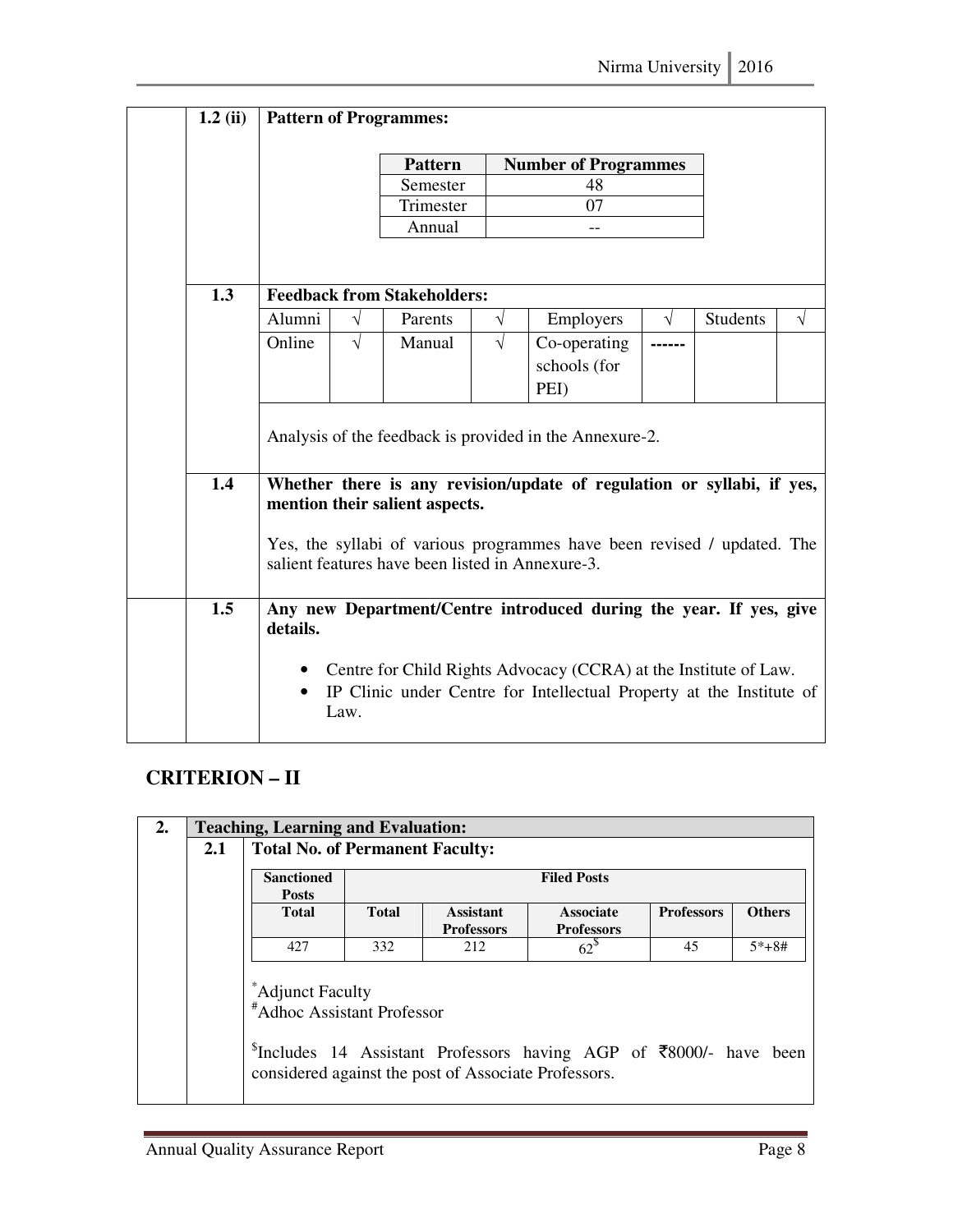|            | <b>Assistant</b>                                                                                                                  | <b>Associate</b>            | <b>Professors</b>             | <b>Others</b>          | <b>Total</b>       |           |  |  |  |
|------------|-----------------------------------------------------------------------------------------------------------------------------------|-----------------------------|-------------------------------|------------------------|--------------------|-----------|--|--|--|
|            | <b>Professors</b><br>R<br>V                                                                                                       | <b>Professors</b><br>R<br>V | R<br>V                        | R<br>V                 | R                  | V         |  |  |  |
|            | 50<br>29                                                                                                                          | 10<br>04                    | 05<br>04                      | $04*+07#$<br>$03*+26#$ | 76                 | 66        |  |  |  |
|            | *Adjunct Faculty<br><sup>#</sup> Adhoc Assistant Professor                                                                        |                             |                               |                        |                    |           |  |  |  |
|            | Note: V is the number of faculty positions vacated during the assessment period.                                                  |                             |                               |                        |                    |           |  |  |  |
| 2.4        | No. of Guest Faculty during April 1, 2015 to June 30, 2015:                                                                       |                             |                               |                        |                    | 49        |  |  |  |
|            | No. of Guest Faculty during July 1, 2015 to June 30, 2016:                                                                        |                             |                               |                        |                    | 374<br>48 |  |  |  |
|            | No. of Visiting Faculty during April 1, 2015 to June 30, 2015:                                                                    |                             |                               |                        |                    |           |  |  |  |
|            | No. of Visiting Faculty during July 1, 2015 to June 30, 2016:                                                                     |                             |                               |                        |                    | 143       |  |  |  |
|            | No. of Temporary Faculty during April 1, 2015 to June 30, 2015:<br>No. of Temporary Faculty during July 1, 2015 to June 30, 2016: |                             |                               |                        |                    |           |  |  |  |
| 2.5        | Faculty Participation in Conferences and Symposiums during April 1,                                                               |                             |                               |                        |                    |           |  |  |  |
|            | <b>No. of Faculty</b>                                                                                                             |                             | <b>International</b><br>Level | <b>National Level</b>  | <b>State Level</b> |           |  |  |  |
|            | Attended<br>Workshops                                                                                                             | Seminars                    | 07                            | 43                     | 11                 |           |  |  |  |
|            | Presented papers                                                                                                                  |                             | 18                            | 07                     | $00\,$             |           |  |  |  |
|            |                                                                                                                                   |                             |                               |                        |                    |           |  |  |  |
|            | <b>Resource Persons</b>                                                                                                           |                             | 05                            | 08                     | $00\,$             |           |  |  |  |
|            | Faculty Participation in Conferences and Symposiums during July 1,<br>2015 to June 30, 2016:<br><b>No. of Faculty</b>             |                             | <b>International</b>          | <b>National Level</b>  | <b>State Level</b> |           |  |  |  |
|            | Attended                                                                                                                          | Seminars                    | <b>Level</b><br>54            | 117                    | 07                 |           |  |  |  |
|            | Presented papers                                                                                                                  |                             | 189                           | 54                     | 01                 |           |  |  |  |
|            | <b>Resource Persons</b>                                                                                                           |                             | 12                            | 31                     | 07                 |           |  |  |  |
|            | Innovative Processes adopted by the Institution in Teaching and<br>Learning:                                                      |                             |                               |                        |                    |           |  |  |  |
| 2.6<br>2.7 | For details, please refer to Annexure-4.<br>Total No. of Actual Teaching Days during this Academic Year:                          |                             |                               |                        |                    |           |  |  |  |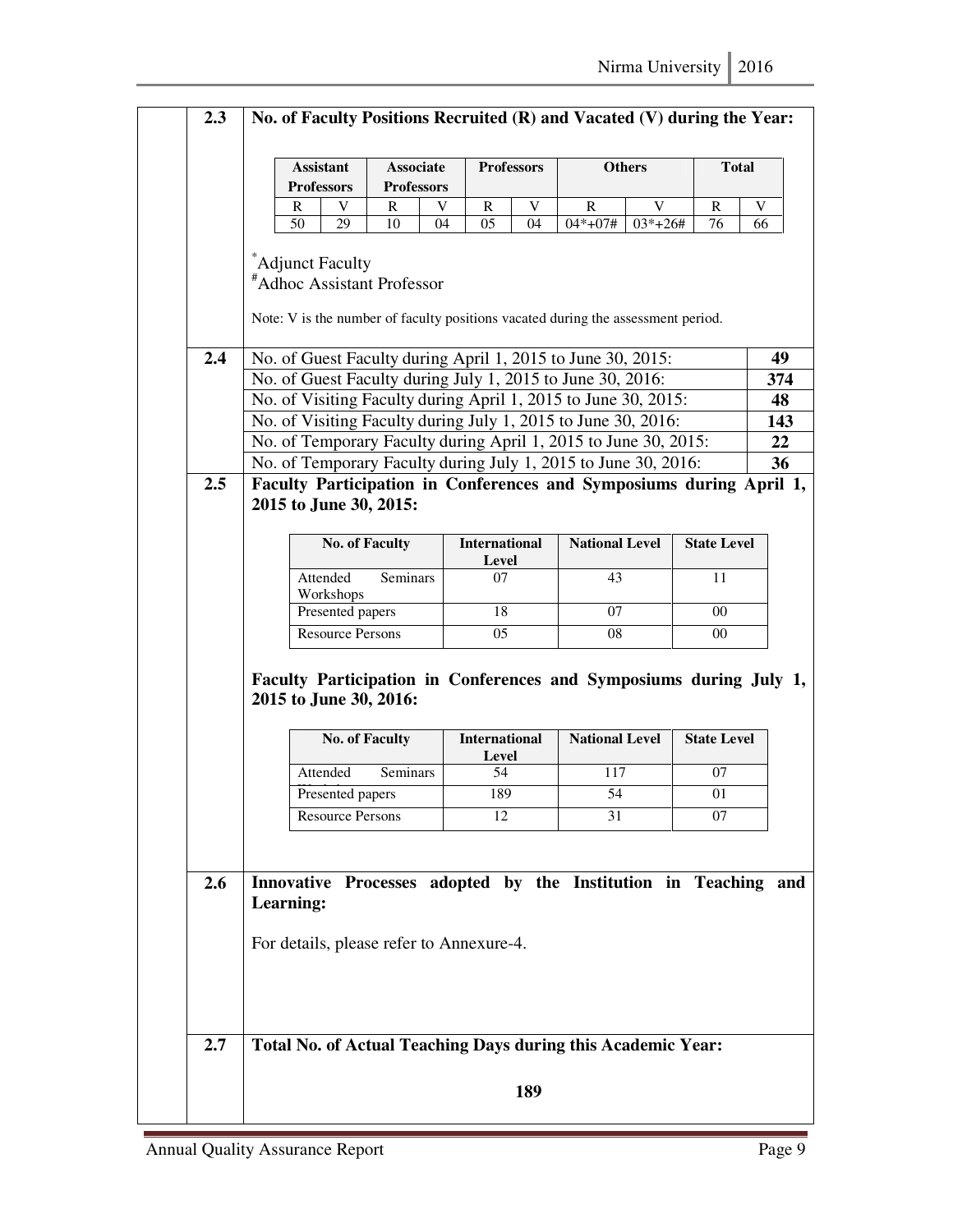| Examination/ Evaluation Reforms initiated by the Institution (for<br>example: Open Book Examination, Bar Coding, Double Valuation,<br><b>Photocopy, Online Multiple Choice Questions):</b><br>60% of grading is under the Continuous Evaluation (CE) component,<br>which includes Term Assignments, Class Tests, Quizzes, Laboratory<br>Practical Work, etc.<br>Online multiple choice examinations as a part of continuous<br>$\bullet$<br>evaluation.<br>• Open book examination.<br>Assessed answer sheets of all the examinations are shown to the<br>students.                                                                                                                                                                                  |                                    |                                                                                                                                                          |  |  |  |  |                                                                                                                                                                                     |
|------------------------------------------------------------------------------------------------------------------------------------------------------------------------------------------------------------------------------------------------------------------------------------------------------------------------------------------------------------------------------------------------------------------------------------------------------------------------------------------------------------------------------------------------------------------------------------------------------------------------------------------------------------------------------------------------------------------------------------------------------|------------------------------------|----------------------------------------------------------------------------------------------------------------------------------------------------------|--|--|--|--|-------------------------------------------------------------------------------------------------------------------------------------------------------------------------------------|
|                                                                                                                                                                                                                                                                                                                                                                                                                                                                                                                                                                                                                                                                                                                                                      |                                    |                                                                                                                                                          |  |  |  |  | No. of Faculty Members involved in Curriculum Restructuring / Revision<br>/ Syllabus Development as Member of Board of Study / Faculty /<br><b>Curriculum Development Workshop:</b> |
| <b>Board of Studies /</b>                                                                                                                                                                                                                                                                                                                                                                                                                                                                                                                                                                                                                                                                                                                            | <b>Faculty</b>                     | <b>Curriculum Development</b>                                                                                                                            |  |  |  |  |                                                                                                                                                                                     |
|                                                                                                                                                                                                                                                                                                                                                                                                                                                                                                                                                                                                                                                                                                                                                      |                                    | <b>Workshops</b><br><b>All Faculty Members</b>                                                                                                           |  |  |  |  |                                                                                                                                                                                     |
| Note: The figure shows involvement of internal faculty members only.                                                                                                                                                                                                                                                                                                                                                                                                                                                                                                                                                                                                                                                                                 |                                    |                                                                                                                                                          |  |  |  |  |                                                                                                                                                                                     |
| 2.10<br><b>Average Percentage of Attendance of Students:</b>                                                                                                                                                                                                                                                                                                                                                                                                                                                                                                                                                                                                                                                                                         |                                    |                                                                                                                                                          |  |  |  |  |                                                                                                                                                                                     |
|                                                                                                                                                                                                                                                                                                                                                                                                                                                                                                                                                                                                                                                                                                                                                      |                                    | 85%                                                                                                                                                      |  |  |  |  |                                                                                                                                                                                     |
|                                                                                                                                                                                                                                                                                                                                                                                                                                                                                                                                                                                                                                                                                                                                                      |                                    |                                                                                                                                                          |  |  |  |  |                                                                                                                                                                                     |
|                                                                                                                                                                                                                                                                                                                                                                                                                                                                                                                                                                                                                                                                                                                                                      |                                    |                                                                                                                                                          |  |  |  |  |                                                                                                                                                                                     |
| How does IQAC Contribute / Monitor / Evaluate the Teaching &<br><b>Learning Processes:</b>                                                                                                                                                                                                                                                                                                                                                                                                                                                                                                                                                                                                                                                           |                                    |                                                                                                                                                          |  |  |  |  |                                                                                                                                                                                     |
| Internal Quality Assurance Cell (IQAC) is conceived as a mechanism<br>to build and ensure a quality culture at the institutional / university<br>level. The IQAC committee meets regularly and plans, guides and<br>monitors all teaching-learning activities of the constituent institutes of<br>the University.<br>The University has a mechanism of Academic Audit at three levels,<br>namely (i) Audit at the personal level, where the senior professors and<br>the HoDs constantly audit the classroom teaching of the faculty<br>members, (ii) Audit at the institutions level by an independent<br>committee which conducts the overall audit of each departments /<br>areas in academic, research, extension and related matters, and (iii) |                                    |                                                                                                                                                          |  |  |  |  |                                                                                                                                                                                     |
|                                                                                                                                                                                                                                                                                                                                                                                                                                                                                                                                                                                                                                                                                                                                                      | ٠<br><b>Area Committees</b><br>137 | Review of quality of question papers.<br>56<br><b>Course/Programme wise Distribution of Pass Percentage:</b><br>For details, please refer to Annexure-5. |  |  |  |  |                                                                                                                                                                                     |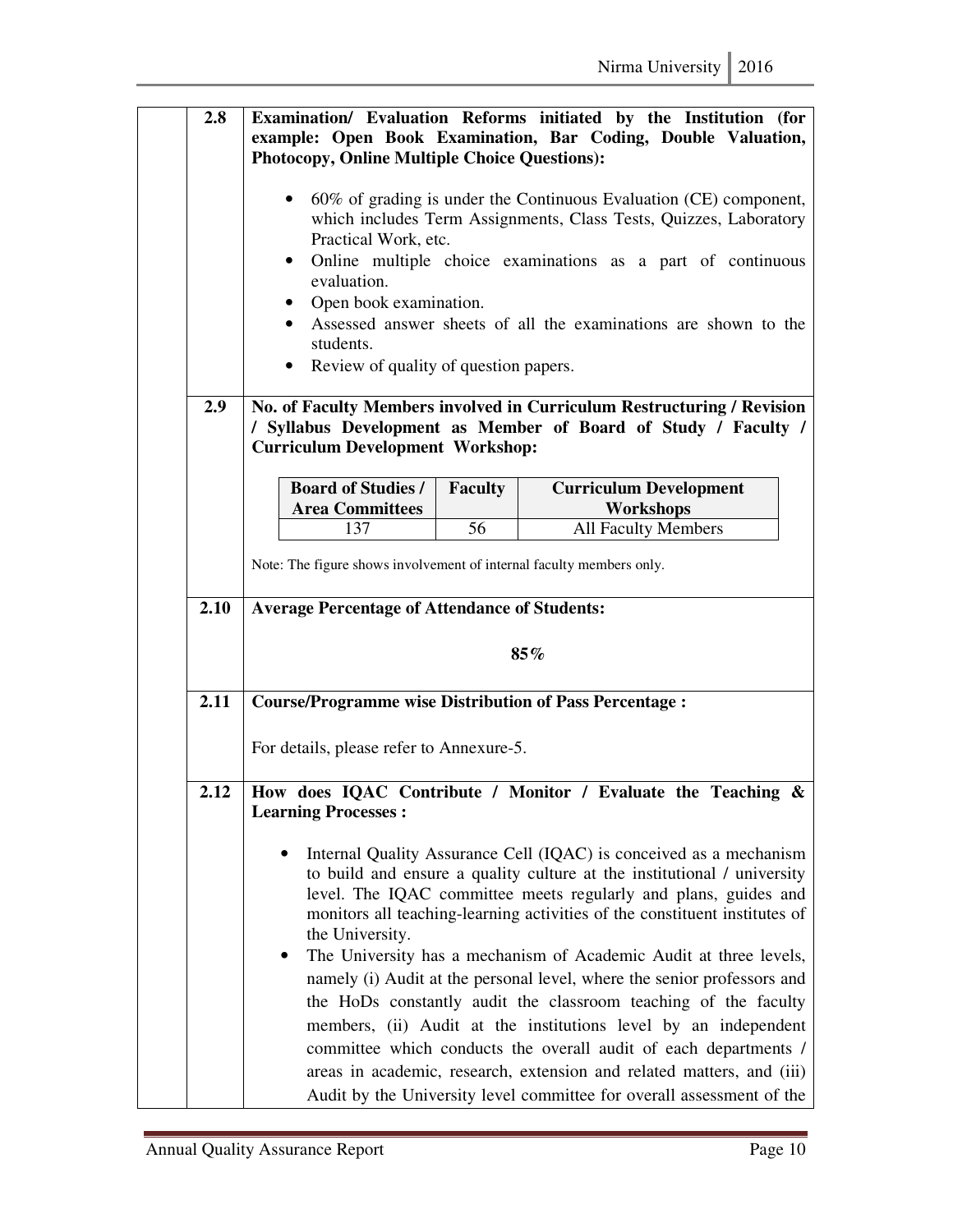|      | $\bullet$<br>and staff.                                        | different academic, research, extension and related aspects of the<br>constituent institutions. It is important to note that IQAC plays very<br>important role in conducting these audits.<br>Taking feedback from different stake holders, analysing and to take<br>necessary actions.<br>Implementation of various policies introduced by the University.<br>Organizing value added seminars/workshops for the faculty members<br>Introducing modern pedagogy techniques to the faculty members.<br><b>Initiatives undertaken Towards Faculty Development:</b> |                                   |                                                                                                |                                                                                                       |  |  |  |  |  |
|------|----------------------------------------------------------------|------------------------------------------------------------------------------------------------------------------------------------------------------------------------------------------------------------------------------------------------------------------------------------------------------------------------------------------------------------------------------------------------------------------------------------------------------------------------------------------------------------------------------------------------------------------|-----------------------------------|------------------------------------------------------------------------------------------------|-------------------------------------------------------------------------------------------------------|--|--|--|--|--|
| 2.13 | <b>Faculty / Staff Development</b><br><b>Refresher Courses</b> | <b>Programmes</b>                                                                                                                                                                                                                                                                                                                                                                                                                                                                                                                                                |                                   | Number of<br>faculty<br><b>Benefitted</b><br>during April 1,<br>2015 to June 30,<br>2015<br>80 | <b>Number of</b><br>faculty<br><b>Benefitted</b><br>during July 1,<br>2015 to June<br>30, 2016<br>088 |  |  |  |  |  |
|      | UGC - Faculty Improvement Programme                            |                                                                                                                                                                                                                                                                                                                                                                                                                                                                                                                                                                  |                                   | 00                                                                                             | 028                                                                                                   |  |  |  |  |  |
|      | <b>HRD</b> Programmes                                          |                                                                                                                                                                                                                                                                                                                                                                                                                                                                                                                                                                  |                                   | 23                                                                                             | 000                                                                                                   |  |  |  |  |  |
|      | Orientation Programmes                                         |                                                                                                                                                                                                                                                                                                                                                                                                                                                                                                                                                                  |                                   | 34                                                                                             | 069                                                                                                   |  |  |  |  |  |
|      | <b>Faculty Exchange Programme</b>                              |                                                                                                                                                                                                                                                                                                                                                                                                                                                                                                                                                                  |                                   | $00\,$                                                                                         | 000                                                                                                   |  |  |  |  |  |
|      | Training<br><b>Staff</b><br>University                         | conducted                                                                                                                                                                                                                                                                                                                                                                                                                                                                                                                                                        | by<br>the                         | 09                                                                                             | 097                                                                                                   |  |  |  |  |  |
|      | Training<br><b>Staff</b><br>institutions                       | conducted<br>by                                                                                                                                                                                                                                                                                                                                                                                                                                                                                                                                                  | other                             | 10                                                                                             | 032                                                                                                   |  |  |  |  |  |
|      | Summer / Winter schools, Workshops, etc.                       |                                                                                                                                                                                                                                                                                                                                                                                                                                                                                                                                                                  |                                   | 68                                                                                             | 104                                                                                                   |  |  |  |  |  |
|      | <b>Industrial Training</b>                                     |                                                                                                                                                                                                                                                                                                                                                                                                                                                                                                                                                                  |                                   | 04                                                                                             | 027                                                                                                   |  |  |  |  |  |
|      | Others                                                         |                                                                                                                                                                                                                                                                                                                                                                                                                                                                                                                                                                  |                                   | 06                                                                                             | 074                                                                                                   |  |  |  |  |  |
| 2.14 | <b>Details of Administrative and Technical Staff:</b>          |                                                                                                                                                                                                                                                                                                                                                                                                                                                                                                                                                                  |                                   |                                                                                                |                                                                                                       |  |  |  |  |  |
|      |                                                                |                                                                                                                                                                                                                                                                                                                                                                                                                                                                                                                                                                  |                                   |                                                                                                |                                                                                                       |  |  |  |  |  |
|      | Category                                                       | Number of   Number of  <br><b>Permanent</b><br><b>Employees</b>                                                                                                                                                                                                                                                                                                                                                                                                                                                                                                  | <b>Vacant</b><br><b>Positions</b> | Number of<br>Permanent<br>positions filled<br>during the Year                                  | Number of<br><b>Positions filled on</b><br>Contractual<br>/ Temporarily<br>during the Year            |  |  |  |  |  |
|      | Administrative Staff                                           | 127                                                                                                                                                                                                                                                                                                                                                                                                                                                                                                                                                              | 53                                | 15                                                                                             | 05                                                                                                    |  |  |  |  |  |
|      | <b>Technical Staff</b>                                         | 101                                                                                                                                                                                                                                                                                                                                                                                                                                                                                                                                                              | 29                                | 07                                                                                             | 01                                                                                                    |  |  |  |  |  |
|      |                                                                |                                                                                                                                                                                                                                                                                                                                                                                                                                                                                                                                                                  |                                   |                                                                                                |                                                                                                       |  |  |  |  |  |

### **CRITERION – III**

|  | <b>Research, Consultancy and Extension:</b>                              |
|--|--------------------------------------------------------------------------|
|  | Initiatives of the IQAC in Sensitizing/Promoting Research Climate in the |
|  |                                                                          |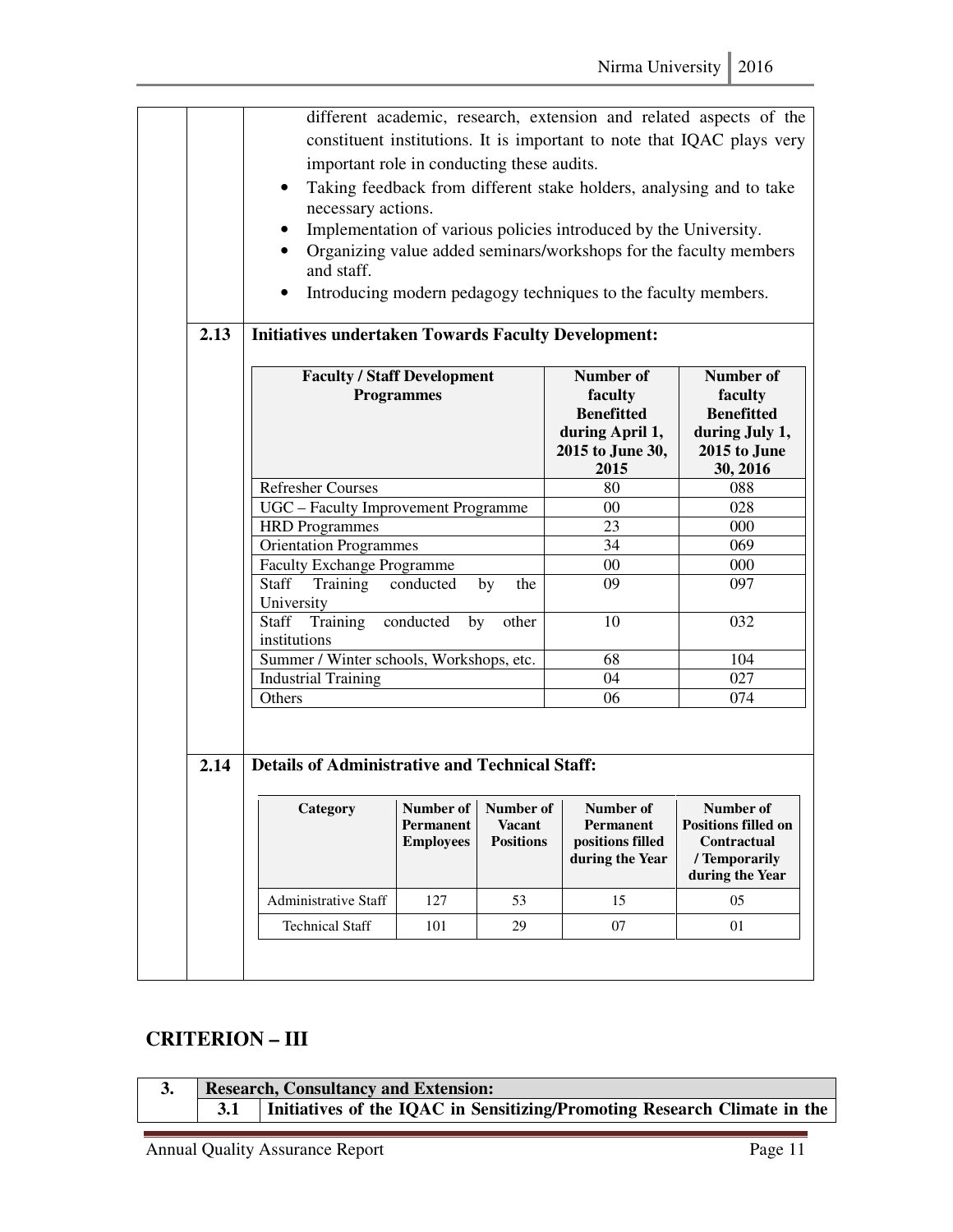|            |                                                                         | institution:                                                                                                                                       |                                                                     |                         |               |                              |  |  |  |
|------------|-------------------------------------------------------------------------|----------------------------------------------------------------------------------------------------------------------------------------------------|---------------------------------------------------------------------|-------------------------|---------------|------------------------------|--|--|--|
|            | The IQAC has been instrumental in promoting the research climate in the |                                                                                                                                                    |                                                                     |                         |               |                              |  |  |  |
|            | institutes in the following ways:                                       |                                                                                                                                                    |                                                                     |                         |               |                              |  |  |  |
|            |                                                                         |                                                                                                                                                    | Implementation of University Research Policy.                       |                         |               |                              |  |  |  |
|            |                                                                         |                                                                                                                                                    | Organizing two-week Research Orientation Programme, workshops/      |                         |               |                              |  |  |  |
|            |                                                                         | seminars on IPR issues, Research Paper / Proposal writing, etc.<br>Encouraging faculty members to submit project proposals to various<br>$\bullet$ |                                                                     |                         |               |                              |  |  |  |
|            |                                                                         |                                                                                                                                                    |                                                                     |                         |               |                              |  |  |  |
|            |                                                                         | funding agencies.                                                                                                                                  |                                                                     |                         |               |                              |  |  |  |
|            |                                                                         | Faculty awards for outstanding contribution in research.                                                                                           |                                                                     |                         |               |                              |  |  |  |
|            |                                                                         | Funding for major and minor research projects.                                                                                                     |                                                                     |                         |               |                              |  |  |  |
|            |                                                                         |                                                                                                                                                    | Preparation of the Annual Research Report.                          |                         |               |                              |  |  |  |
|            | Prepared policy to prevent plagiarism.                                  |                                                                                                                                                    |                                                                     |                         |               |                              |  |  |  |
|            | $\bullet$                                                               |                                                                                                                                                    | Discussion on possible areas of research at the department level on |                         |               |                              |  |  |  |
|            | regular interval.                                                       |                                                                                                                                                    |                                                                     |                         |               |                              |  |  |  |
|            |                                                                         |                                                                                                                                                    | Signed MoU with Space Application Centre (SAC-ISRO) for             |                         |               |                              |  |  |  |
|            | collaborative research activities.                                      |                                                                                                                                                    |                                                                     |                         |               |                              |  |  |  |
|            |                                                                         |                                                                                                                                                    | Strict implementation of the UGC Performance Based Appraisal        |                         |               |                              |  |  |  |
|            |                                                                         |                                                                                                                                                    | System (PBAS), Category – 3 (Research and Academic Contribution).   |                         |               |                              |  |  |  |
|            |                                                                         |                                                                                                                                                    |                                                                     |                         |               |                              |  |  |  |
| 3.2        | <b>Details regarding Major (Externally Funded) Projects:</b>            |                                                                                                                                                    |                                                                     |                         |               |                              |  |  |  |
|            |                                                                         |                                                                                                                                                    |                                                                     |                         |               |                              |  |  |  |
|            | Number                                                                  | <b>Completed</b><br>06                                                                                                                             | Ongoing<br>28                                                       | <b>Sanctioned</b><br>01 |               | <b>Submitted</b><br>32       |  |  |  |
|            | Outlay In ₹ in Lakhs                                                    | 103.80                                                                                                                                             | 674.308                                                             |                         |               | 1544.25                      |  |  |  |
|            |                                                                         |                                                                                                                                                    |                                                                     |                         |               |                              |  |  |  |
|            |                                                                         |                                                                                                                                                    |                                                                     |                         |               |                              |  |  |  |
|            |                                                                         |                                                                                                                                                    |                                                                     |                         |               |                              |  |  |  |
|            | <b>Details regarding Minor (Externally Funded) Projects:</b>            |                                                                                                                                                    |                                                                     |                         |               |                              |  |  |  |
|            |                                                                         |                                                                                                                                                    |                                                                     |                         |               |                              |  |  |  |
|            |                                                                         | Completed                                                                                                                                          | Ongoing                                                             | <b>Sanctioned</b>       |               | <b>Submitted</b>             |  |  |  |
|            | Number                                                                  | 4                                                                                                                                                  | 39                                                                  | 01                      |               | 04                           |  |  |  |
|            | Outlay In ₹ in Lakhs                                                    | 14.45                                                                                                                                              | 160.24                                                              | 11.00                   |               | 27.77                        |  |  |  |
| 3.3        |                                                                         |                                                                                                                                                    |                                                                     |                         |               |                              |  |  |  |
|            | <b>Details on Research Publications:</b>                                |                                                                                                                                                    |                                                                     |                         |               |                              |  |  |  |
|            |                                                                         |                                                                                                                                                    |                                                                     |                         |               |                              |  |  |  |
|            |                                                                         |                                                                                                                                                    | <b>International</b>                                                | <b>National</b>         | <b>Others</b> |                              |  |  |  |
|            | Peer Review Journals                                                    |                                                                                                                                                    | 163<br>$\overline{a}$                                               | 63<br>$\overline{a}$    |               | $-$                          |  |  |  |
|            | Non-Peer Review Journals                                                |                                                                                                                                                    |                                                                     |                         |               |                              |  |  |  |
|            | e-Journals                                                              |                                                                                                                                                    | 43                                                                  | 248                     |               |                              |  |  |  |
|            | <b>Conference Proceedings</b>                                           |                                                                                                                                                    |                                                                     |                         |               |                              |  |  |  |
|            |                                                                         |                                                                                                                                                    |                                                                     |                         |               |                              |  |  |  |
|            |                                                                         |                                                                                                                                                    |                                                                     |                         |               |                              |  |  |  |
|            |                                                                         |                                                                                                                                                    |                                                                     |                         |               |                              |  |  |  |
|            | <b>Details on Impact Factor of Publications:</b>                        |                                                                                                                                                    |                                                                     |                         |               |                              |  |  |  |
|            | <b>Impact Factor Range</b>                                              |                                                                                                                                                    | <b>Impact Factor Average</b>                                        |                         |               | h-index                      |  |  |  |
|            |                                                                         |                                                                                                                                                    | 2.30#                                                               |                         |               | Maximum = $14$ Minimum = $1$ |  |  |  |
| 3.4<br>3.5 | It varies in the range of 0.1 to                                        |                                                                                                                                                    | # In calculating the average                                        |                         |               |                              |  |  |  |
|            | 8.83.                                                                   |                                                                                                                                                    | impact factor, only those                                           |                         |               |                              |  |  |  |
|            |                                                                         | papers                                                                                                                                             | οf<br>international<br>journals are considered for                  |                         |               |                              |  |  |  |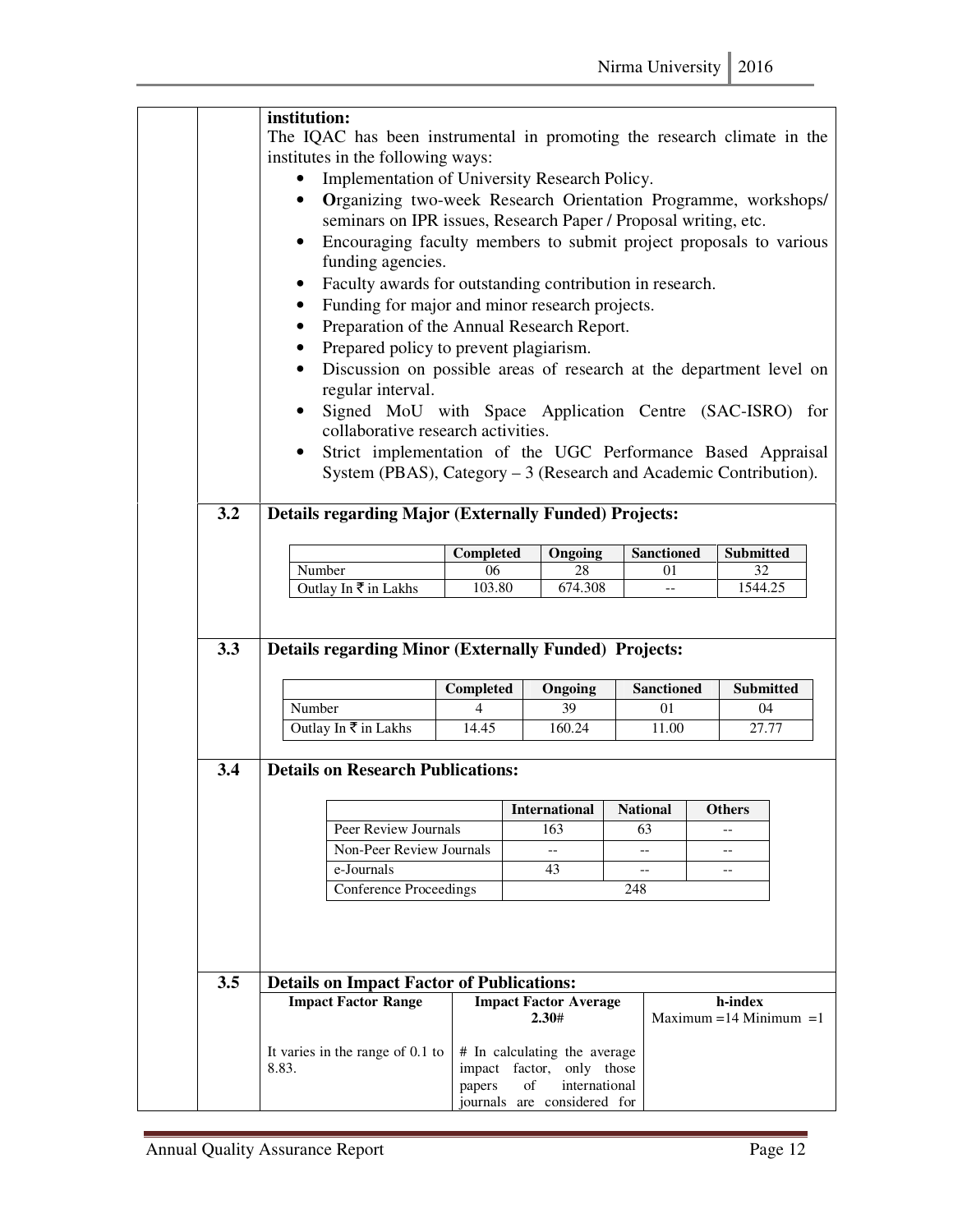| 3.6  | which valid impact factor is<br>available.<br>Research Funds Sanctioned and received from Various Funding Agencies,<br><b>Industry and Other Organisations:</b> |                                                                                                                |                                                                              |                                                                                      |                                                                           |                                          |    |  |  |  |  |
|------|-----------------------------------------------------------------------------------------------------------------------------------------------------------------|----------------------------------------------------------------------------------------------------------------|------------------------------------------------------------------------------|--------------------------------------------------------------------------------------|---------------------------------------------------------------------------|------------------------------------------|----|--|--|--|--|
|      |                                                                                                                                                                 | <b>Summary of Total Grant Received During the Financial Year 2015-16</b><br>(April 01, 2015 to March 31, 2016) |                                                                              |                                                                                      |                                                                           |                                          |    |  |  |  |  |
|      |                                                                                                                                                                 | <b>Nature of the Project</b>                                                                                   | <b>Total Funding</b><br><b>Received during</b><br>the Year<br>$(in \bar{z})$ |                                                                                      |                                                                           |                                          |    |  |  |  |  |
|      |                                                                                                                                                                 |                                                                                                                | Externally funded Major /Minor Projects                                      |                                                                                      |                                                                           | $*2,28,30,227/$                          |    |  |  |  |  |
|      |                                                                                                                                                                 |                                                                                                                | <b>Industry Sponsored Projects</b>                                           |                                                                                      |                                                                           | 1,74,649/-                               |    |  |  |  |  |
|      | University                                                                                                                                                      |                                                                                                                | Major /Minor Projects Sponsored by Nirma                                     |                                                                                      |                                                                           | 14,09,271/-                              |    |  |  |  |  |
|      | Idea Lab Projects                                                                                                                                               |                                                                                                                |                                                                              |                                                                                      |                                                                           | 3,90,433/-                               |    |  |  |  |  |
|      |                                                                                                                                                                 |                                                                                                                | (other than made compulsory by the University)                               |                                                                                      |                                                                           |                                          |    |  |  |  |  |
|      |                                                                                                                                                                 |                                                                                                                |                                                                              |                                                                                      | <b>Total</b>                                                              | 2,48,04,640/-                            |    |  |  |  |  |
| 3.7  | projects is ₹783.85 Lakhs.<br>Details of all the projects can be found in Annexure-6.<br>No. of Books Published:                                                |                                                                                                                |                                                                              |                                                                                      |                                                                           |                                          |    |  |  |  |  |
|      | With ISBN No                                                                                                                                                    | 19                                                                                                             | <b>Without ISBN</b><br>No.                                                   |                                                                                      |                                                                           | Chapters in Edited Books                 | 04 |  |  |  |  |
| 3.8  | <b>No. of University Departments receiving Funds from:</b>                                                                                                      |                                                                                                                |                                                                              |                                                                                      |                                                                           |                                          |    |  |  |  |  |
|      | UGC-SAP                                                                                                                                                         |                                                                                                                |                                                                              |                                                                                      |                                                                           | Being a statutory private University, we |    |  |  |  |  |
|      | CAS                                                                                                                                                             |                                                                                                                |                                                                              | are not covered under Section 12 (B) of                                              |                                                                           |                                          |    |  |  |  |  |
|      | <b>DPE</b>                                                                                                                                                      |                                                                                                                |                                                                              | the UGC Act and hence not eligible for                                               |                                                                           |                                          |    |  |  |  |  |
|      | <b>DST-FIST</b>                                                                                                                                                 |                                                                                                                |                                                                              | such funding from UGC.<br>Institute of Pharmacy has received a                       |                                                                           |                                          |    |  |  |  |  |
|      |                                                                                                                                                                 |                                                                                                                |                                                                              | funding of $\overline{5}$ 55 Lakhs under FIST                                        |                                                                           |                                          |    |  |  |  |  |
|      |                                                                                                                                                                 |                                                                                                                |                                                                              |                                                                                      | programme from the Department<br>of<br>Science and Technology, New Delhi. |                                          |    |  |  |  |  |
|      | <b>DBT</b> Scheme/funds                                                                                                                                         |                                                                                                                |                                                                              | Faculty members are receiving funds from<br>DST and DBT for their research projects. |                                                                           |                                          |    |  |  |  |  |
| 3.9  | <b>For Colleges:</b>                                                                                                                                            |                                                                                                                |                                                                              |                                                                                      |                                                                           |                                          |    |  |  |  |  |
|      | Autonomy                                                                                                                                                        |                                                                                                                |                                                                              | Not Applicable                                                                       |                                                                           |                                          |    |  |  |  |  |
|      | <b>CPE</b>                                                                                                                                                      |                                                                                                                |                                                                              |                                                                                      | Not Applicable                                                            |                                          |    |  |  |  |  |
|      | <b>DBT</b> Star Scheme                                                                                                                                          |                                                                                                                |                                                                              |                                                                                      | Not Applicable                                                            |                                          |    |  |  |  |  |
|      | <b>INSPIRE</b>                                                                                                                                                  |                                                                                                                |                                                                              |                                                                                      | Not Applicable                                                            |                                          |    |  |  |  |  |
|      | CE                                                                                                                                                              |                                                                                                                |                                                                              | Not Applicable                                                                       |                                                                           |                                          |    |  |  |  |  |
|      |                                                                                                                                                                 | Any Other (specify)                                                                                            |                                                                              |                                                                                      |                                                                           |                                          |    |  |  |  |  |
|      |                                                                                                                                                                 | Not Applicable                                                                                                 |                                                                              |                                                                                      |                                                                           |                                          |    |  |  |  |  |
| 3.10 | <b>Revenue generated through Consultancy:</b>                                                                                                                   |                                                                                                                |                                                                              |                                                                                      |                                                                           |                                          |    |  |  |  |  |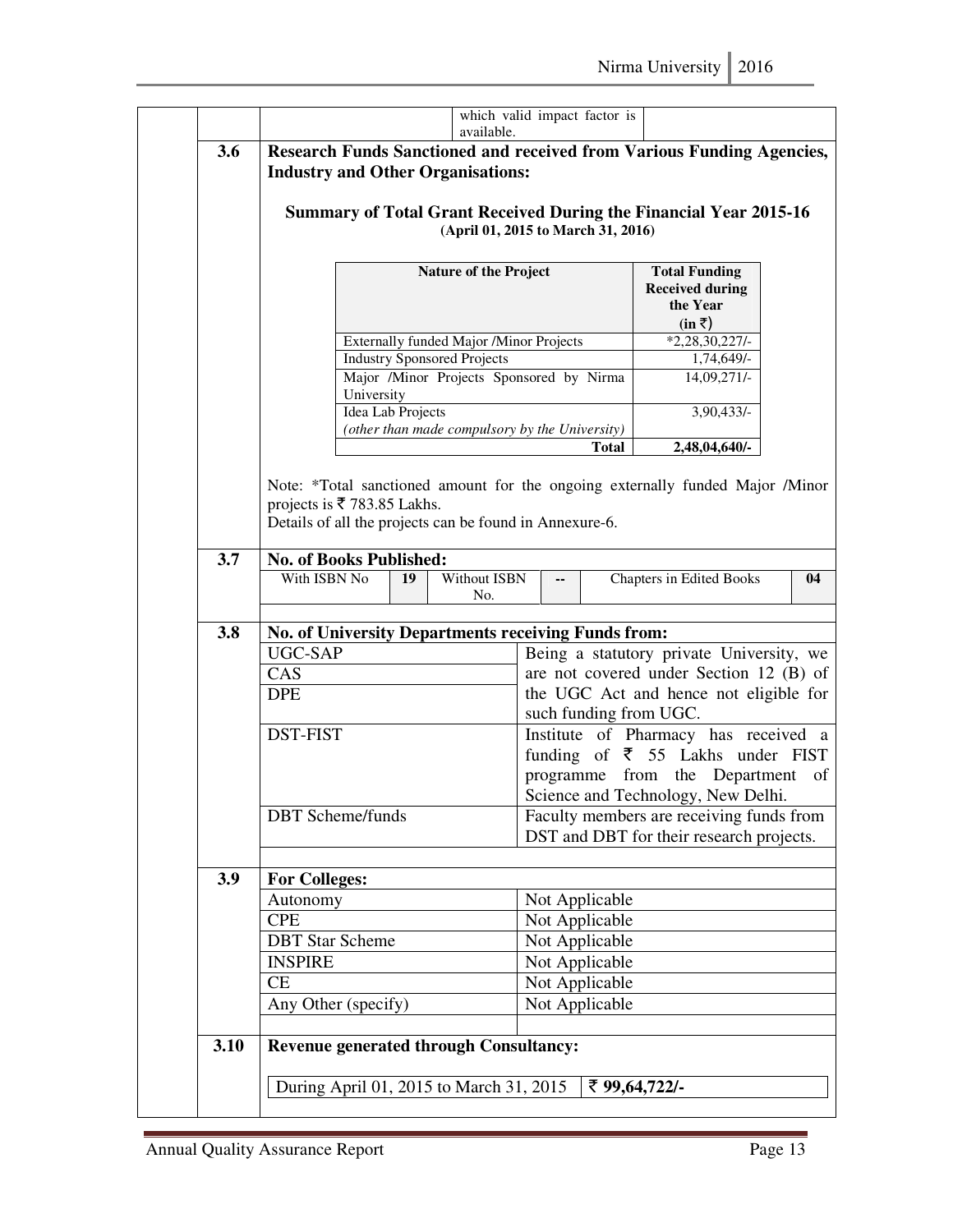| 3.11 | No. of Conferences Organized by the Institution during April 1, 2015 to<br>June 30, 2016:                                    |                                             |                 |                                         |                                               |           |  |  |
|------|------------------------------------------------------------------------------------------------------------------------------|---------------------------------------------|-----------------|-----------------------------------------|-----------------------------------------------|-----------|--|--|
|      | Level                                                                                                                        | <b>International</b>                        | <b>National</b> | <b>State</b>                            | University                                    | Institute |  |  |
|      | <b>Number</b>                                                                                                                | 4                                           | 6               |                                         |                                               |           |  |  |
|      | <b>Sponsoring</b>                                                                                                            | Nirma University                            |                 |                                         |                                               |           |  |  |
|      | <b>Agencies</b>                                                                                                              | <b>VLSI</b> Society of India                |                 |                                         |                                               |           |  |  |
|      |                                                                                                                              | CC-Link Partner Association - India<br>٠    |                 |                                         |                                               |           |  |  |
|      |                                                                                                                              | • Hathi Cement - Sidhee Cement              |                 |                                         |                                               |           |  |  |
|      |                                                                                                                              | $\bullet$                                   |                 | Naroda Environmental Projects Pvt. Ltd. |                                               |           |  |  |
|      |                                                                                                                              | • InspirOn Engineering Pvt. Ltd.            |                 |                                         |                                               |           |  |  |
|      |                                                                                                                              | • Techniks Infotech Pvt. Ltd.               |                 |                                         |                                               |           |  |  |
|      |                                                                                                                              |                                             |                 |                                         |                                               |           |  |  |
|      |                                                                                                                              |                                             |                 |                                         | Gujarat Council on Science and Technology     |           |  |  |
|      |                                                                                                                              | Inductotherm Group India<br>$\bullet$       |                 |                                         |                                               |           |  |  |
|      |                                                                                                                              | • All Tech Electonics                       |                 |                                         |                                               |           |  |  |
|      |                                                                                                                              | • Edutech Engineering Lab Solutions         |                 |                                         |                                               |           |  |  |
|      |                                                                                                                              | AIMIL Ltd.<br>$\bullet$                     |                 |                                         |                                               |           |  |  |
|      |                                                                                                                              | • S. Chand and Company Pvt. Ltd.            |                 |                                         |                                               |           |  |  |
|      | • Department of Bio Technology                                                                                               |                                             |                 |                                         |                                               |           |  |  |
|      |                                                                                                                              |                                             |                 |                                         |                                               |           |  |  |
|      |                                                                                                                              | <b>BAN</b> Labs                             |                 |                                         |                                               |           |  |  |
|      |                                                                                                                              | • Nirlife                                   |                 |                                         |                                               |           |  |  |
|      |                                                                                                                              |                                             |                 |                                         |                                               |           |  |  |
|      |                                                                                                                              | TaTa Consultancy Services Ltd.<br>$\bullet$ |                 |                                         |                                               |           |  |  |
|      |                                                                                                                              | $\bullet$ IFFCO                             |                 |                                         |                                               |           |  |  |
|      |                                                                                                                              | MMC                                         |                 |                                         |                                               |           |  |  |
|      |                                                                                                                              | <b>Erhardt Leimer</b>                       |                 |                                         |                                               |           |  |  |
|      |                                                                                                                              | · Wagh Bakri                                |                 |                                         |                                               |           |  |  |
|      |                                                                                                                              | • Orient Blackswan                          |                 |                                         |                                               |           |  |  |
|      |                                                                                                                              | <b>Vrdian Ventures</b><br>٠                 |                 |                                         |                                               |           |  |  |
|      |                                                                                                                              | Meca Care<br>٠                              |                 |                                         |                                               |           |  |  |
|      |                                                                                                                              | $\bullet$                                   |                 |                                         | Manupatra Information Solutions Pvt. Ltd.     |           |  |  |
|      |                                                                                                                              |                                             |                 |                                         | International Committee of Red Cross (ICRC)   |           |  |  |
|      |                                                                                                                              | ٠                                           |                 |                                         | United Nations High Commissioner for Refugees |           |  |  |
|      |                                                                                                                              | (UNHCR)                                     |                 |                                         |                                               |           |  |  |
|      |                                                                                                                              |                                             |                 |                                         | <b>Gujarat Pollution Control Board (GPCB)</b> |           |  |  |
|      |                                                                                                                              |                                             |                 |                                         |                                               |           |  |  |
| 3.12 | No. of Faculty served as Experts, Chairpersons or Resource                                                                   |                                             |                 |                                         |                                               | 81        |  |  |
|      |                                                                                                                              |                                             |                 |                                         |                                               |           |  |  |
|      | Persons during April 1, 2015 to June 30, 2015:<br>No. of Faculty served as Experts, Chairpersons or Resource                 |                                             |                 |                                         |                                               |           |  |  |
|      | Persons during July 1, 2015 to June 30, 2016:                                                                                |                                             |                 |                                         |                                               | 138       |  |  |
| 3.13 | <b>No. of Collaborations:</b>                                                                                                |                                             |                 |                                         |                                               |           |  |  |
|      | International                                                                                                                | 07<br>National<br>14<br>Any Other<br>01     |                 |                                         |                                               |           |  |  |
|      |                                                                                                                              |                                             |                 |                                         |                                               |           |  |  |
| 3.14 | No. of Linkages created during April 1, 2015 to June 30, 2015:                                                               |                                             |                 |                                         |                                               | 659       |  |  |
|      |                                                                                                                              |                                             |                 |                                         |                                               | 1315      |  |  |
| 3.15 | No. of Linkages created during July 1, 2015 to June 30, 2016:<br><b>Total Budget for Research for Current Year in Lakhs:</b> |                                             |                 |                                         |                                               |           |  |  |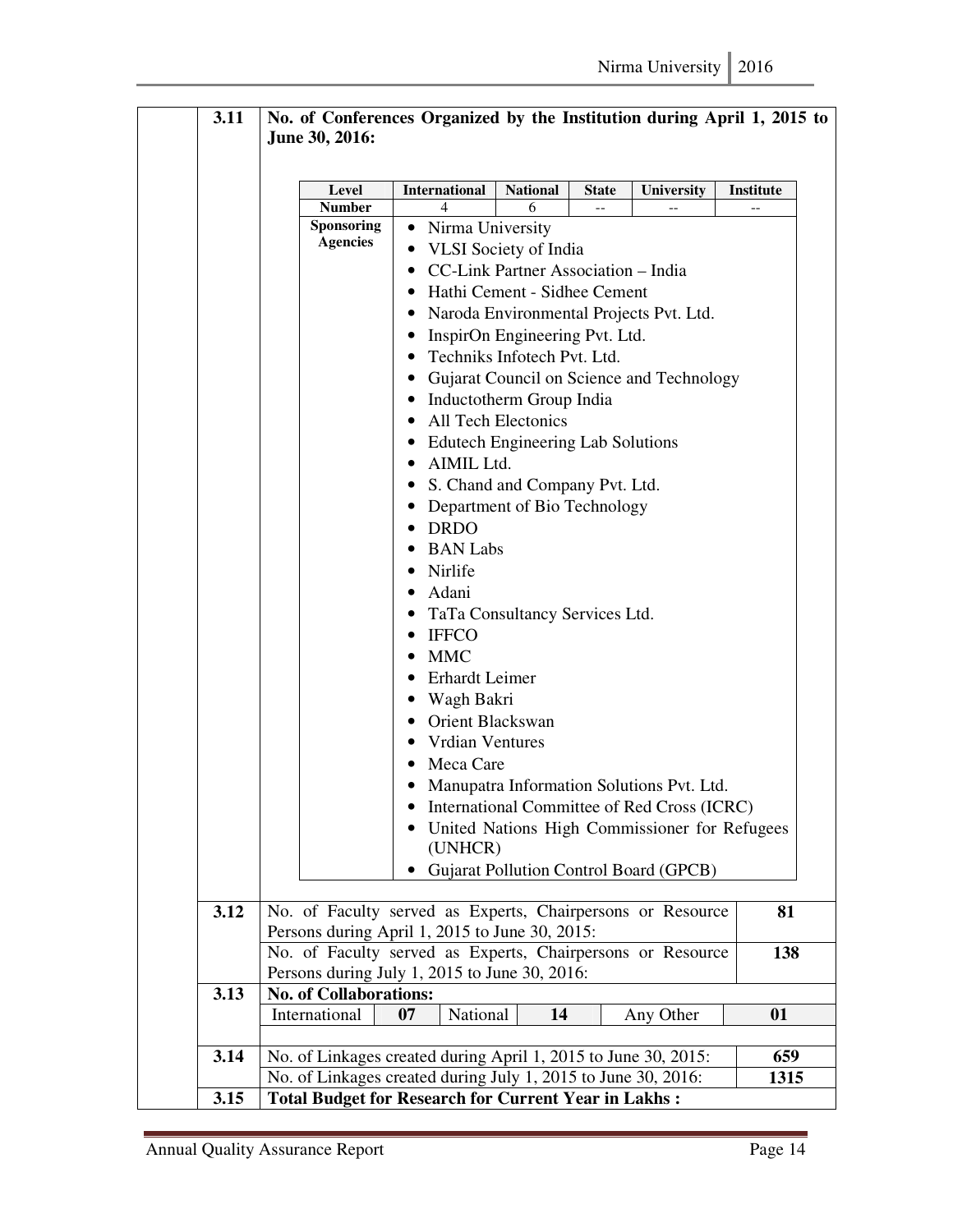|      | From Funding Agencies                                                                                                                                                                                                                                        |                | From Management of<br>University / Institute |                    | Total               |          |  |
|------|--------------------------------------------------------------------------------------------------------------------------------------------------------------------------------------------------------------------------------------------------------------|----------------|----------------------------------------------|--------------------|---------------------|----------|--|
|      | ₹ 2,30,04,936/-                                                                                                                                                                                                                                              |                | ₹7,62,99,300/-                               |                    | ₹ 9,93,04,236/-     |          |  |
|      | No. of Patents Filed during April 1, 2015 to June 30, 2015:                                                                                                                                                                                                  |                |                                              |                    |                     |          |  |
| 3.16 |                                                                                                                                                                                                                                                              |                |                                              |                    |                     | 02       |  |
|      | No. of Patents Published during April 1, 2015 to June 30, 2015:<br>No. of Patents Granted during April 1, 2015 to June 30, 2015:                                                                                                                             |                |                                              |                    |                     | 01<br>00 |  |
|      |                                                                                                                                                                                                                                                              |                |                                              |                    |                     | 02       |  |
|      | No. of Patents Filed during July 1, 2015 to June 30, 2016:<br>No. of Patents Published during July 1, 2015 to June 30, 2016:                                                                                                                                 |                |                                              |                    |                     | 02       |  |
|      | No. of Patents Granted during July 1, 2015 to June 30, 2016:                                                                                                                                                                                                 |                |                                              |                    |                     | $00\,$   |  |
| 3.17 | No. of Research Awards / Recognitions received by Faculty and Research                                                                                                                                                                                       |                |                                              |                    |                     |          |  |
|      | Fellows of the University during April 1, 2015 to June 30, 2015:<br>International<br>Total<br>04<br>$00\,$                                                                                                                                                   | National<br>02 | State<br>University<br>02<br>00              | District<br>$00\,$ | Institute<br>$00\,$ |          |  |
|      | No. of Research Awards / Recognitions received by Faculty and Research<br>Fellows of the University during July 1, 2015 to June 30, 2016:<br>International<br>Total<br>20<br>10                                                                              | National<br>10 | State<br>University<br>$00\,$<br>$^{00}$     | District<br>$00\,$ | Institute<br>$00\,$ |          |  |
|      |                                                                                                                                                                                                                                                              |                |                                              |                    |                     |          |  |
| 3.18 | No. of Faculty from the Institution who are Ph. D. Guides:                                                                                                                                                                                                   |                |                                              |                    |                     |          |  |
|      |                                                                                                                                                                                                                                                              |                | $86^{\&}$                                    |                    |                     |          |  |
|      | $\alpha$ The above-total in inclusive of seven (07) faculty members, who have<br>resigned / superannuated but guiding the Ph.D. students.                                                                                                                    |                |                                              |                    |                     |          |  |
|      | <b>Students Registered under Ph. D. Guides:</b>                                                                                                                                                                                                              |                |                                              |                    |                     |          |  |
|      |                                                                                                                                                                                                                                                              |                | 305                                          |                    |                     |          |  |
| 3.19 | No. of Ph.D. Awarded to the Faculty from the Institution:                                                                                                                                                                                                    |                |                                              |                    |                     |          |  |
|      | 04                                                                                                                                                                                                                                                           |                |                                              |                    |                     |          |  |
| 3.20 | No. of Ph.D. Research Scholars receiving the Fellowships from NU:                                                                                                                                                                                            |                |                                              |                    |                     | 24       |  |
|      | No. of Ph.D. Research Scholars receiving the Fellowships from other                                                                                                                                                                                          |                |                                              |                    |                     | 28       |  |
|      | Agencies:                                                                                                                                                                                                                                                    |                |                                              |                    |                     |          |  |
|      | No. of PG students receiving the Fellowships from other Agencies:                                                                                                                                                                                            |                |                                              |                    |                     | 00       |  |
|      | Note: Being a private University, at present it is not covered under Section 12 (B) of<br>the UGC Act. Thus, although there is potentiality, the PG students of the University<br>do not get financial assistance (fellowship) from the government agencies. |                |                                              |                    |                     |          |  |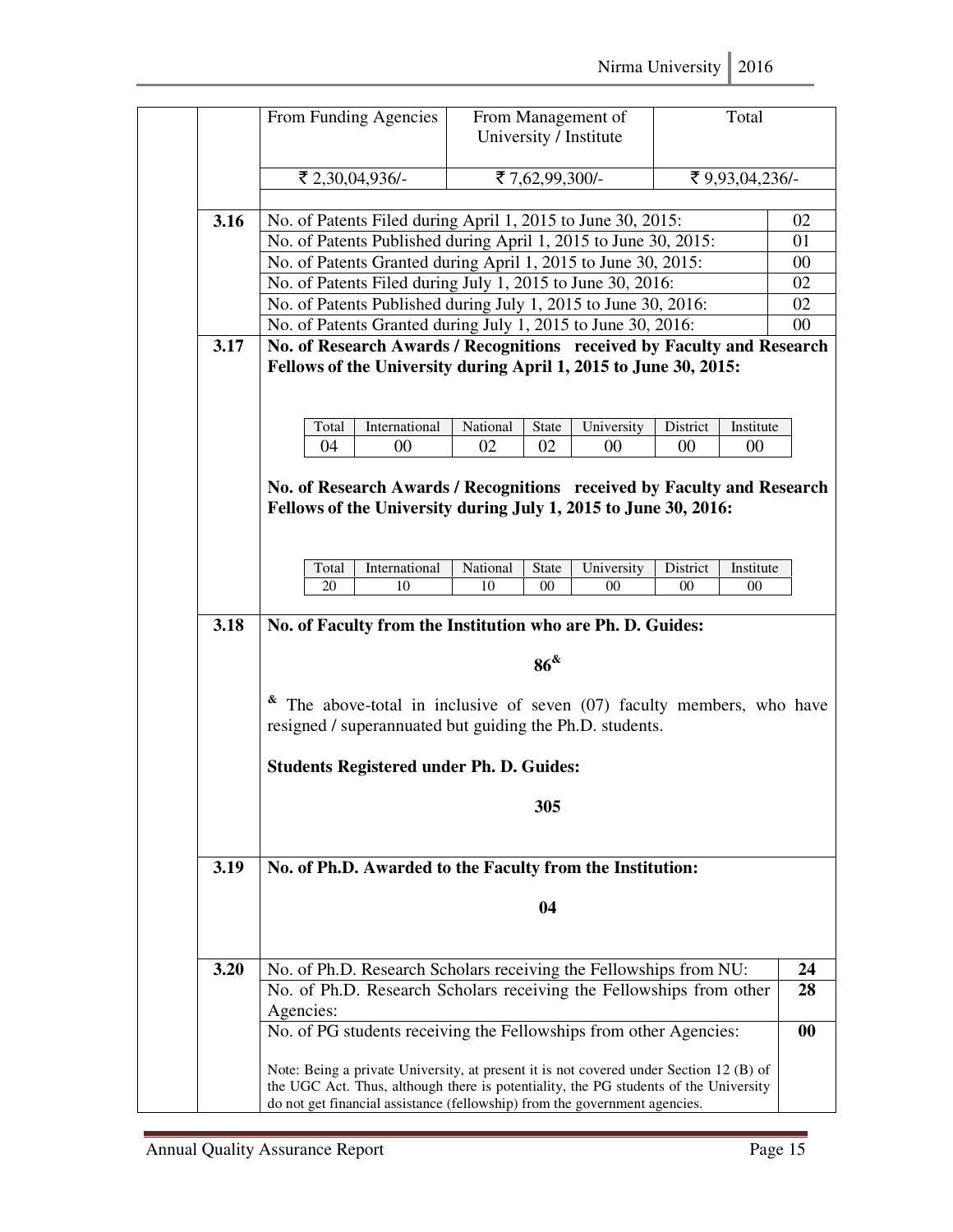| 3.21 | No. of Students Participated in NSS events:                                   |                                                                                                                                     |              |                               |                         |                                              |                          |                                                                                                                                           |     |  |  |
|------|-------------------------------------------------------------------------------|-------------------------------------------------------------------------------------------------------------------------------------|--------------|-------------------------------|-------------------------|----------------------------------------------|--------------------------|-------------------------------------------------------------------------------------------------------------------------------------------|-----|--|--|
|      | University                                                                    | 500<br><b>State</b>                                                                                                                 |              | 05                            |                         | National                                     | --                       | International                                                                                                                             | --  |  |  |
|      | Level                                                                         |                                                                                                                                     | Level        |                               |                         | Level                                        |                          | Level                                                                                                                                     |     |  |  |
|      |                                                                               |                                                                                                                                     |              |                               |                         |                                              |                          |                                                                                                                                           |     |  |  |
| 3.22 | No. of Students Participated in NCC events:                                   |                                                                                                                                     |              |                               |                         |                                              |                          |                                                                                                                                           |     |  |  |
|      | University                                                                    |                                                                                                                                     | <b>State</b> | --                            |                         | National                                     | $\sim$ $\sim$            | International                                                                                                                             |     |  |  |
|      | Level                                                                         |                                                                                                                                     | Level        |                               |                         | Level                                        |                          | Level                                                                                                                                     |     |  |  |
| 3.23 | No. of Awards won in NSS:                                                     |                                                                                                                                     |              |                               |                         |                                              |                          |                                                                                                                                           |     |  |  |
|      | University                                                                    | --                                                                                                                                  | <b>State</b> | --                            |                         | National                                     | $\overline{\phantom{a}}$ | International                                                                                                                             | --  |  |  |
|      | Level                                                                         |                                                                                                                                     | Level        |                               |                         | Level                                        |                          | Level                                                                                                                                     |     |  |  |
| 3.24 | No. of Awards Won in NCC:                                                     |                                                                                                                                     |              |                               |                         |                                              |                          |                                                                                                                                           |     |  |  |
|      | University                                                                    |                                                                                                                                     | <b>State</b> | --                            |                         | National                                     |                          | International                                                                                                                             |     |  |  |
|      | Level                                                                         |                                                                                                                                     | Level        |                               |                         | Level                                        |                          | Level                                                                                                                                     |     |  |  |
|      |                                                                               |                                                                                                                                     |              |                               |                         |                                              |                          |                                                                                                                                           |     |  |  |
| 3.25 | <b>No. of Extension Activities Organized:</b><br>University Forum             |                                                                                                                                     |              |                               |                         | <b>No. of Extension</b>                      |                          | <b>No. of Extension</b>                                                                                                                   |     |  |  |
|      |                                                                               |                                                                                                                                     |              |                               |                         | <b>Activities Organized</b>                  |                          | <b>Activities Organized</b>                                                                                                               |     |  |  |
|      |                                                                               |                                                                                                                                     |              |                               | during April 1, 2015 to |                                              |                          | during July 1, 2015 to                                                                                                                    |     |  |  |
|      |                                                                               |                                                                                                                                     |              |                               |                         | June 30, 2015                                | June 30, 2016            |                                                                                                                                           |     |  |  |
|      | <b>Institute Forum</b>                                                        |                                                                                                                                     |              |                               | 05                      |                                              |                          | 94                                                                                                                                        |     |  |  |
|      | <b>NCC</b>                                                                    |                                                                                                                                     |              | $00\,$                        |                         |                                              |                          | 00                                                                                                                                        |     |  |  |
|      | <b>NSS</b>                                                                    |                                                                                                                                     |              | 01                            |                         |                                              |                          | 08                                                                                                                                        |     |  |  |
|      | Any Other                                                                     |                                                                                                                                     |              |                               |                         | $00\,$                                       |                          | 35                                                                                                                                        |     |  |  |
| 3.26 | <b>Institutional Social Responsibility:</b><br><b>Institute of Technology</b> |                                                                                                                                     |              |                               |                         |                                              |                          | Major Activities during the Year in the Sphere of Extension Activities and                                                                |     |  |  |
|      | $\bullet$                                                                     |                                                                                                                                     |              |                               |                         |                                              |                          | As a part of curriculum, the students have worked with various NGOs                                                                       |     |  |  |
|      |                                                                               |                                                                                                                                     |              | during July to November 2015. |                         |                                              |                          |                                                                                                                                           |     |  |  |
|      |                                                                               |                                                                                                                                     |              |                               |                         | Jeevan Kutir, Ahmedabad on October 03, 2015. |                          | The students of Chemical Engineering visited the Hiramani Sandhya-                                                                        |     |  |  |
|      |                                                                               |                                                                                                                                     |              |                               |                         |                                              |                          | As a part of extension activity, the students of Miroli Village School                                                                    |     |  |  |
|      |                                                                               |                                                                                                                                     |              |                               |                         |                                              |                          | visited Nirma University. The activity was conducted by the Civil                                                                         |     |  |  |
|      |                                                                               |                                                                                                                                     |              |                               |                         |                                              |                          | Engineering Department on October 10, 2015. Similarly,                                                                                    | the |  |  |
|      |                                                                               |                                                                                                                                     |              |                               |                         |                                              |                          | Mechanical Engineering Department arranged a visit for the orphanage                                                                      |     |  |  |
|      | students.                                                                     |                                                                                                                                     |              |                               |                         |                                              |                          |                                                                                                                                           |     |  |  |
|      | $\bullet$                                                                     | Fund collection for the needy school students during April 06-15, 2015.                                                             |              |                               |                         |                                              |                          |                                                                                                                                           |     |  |  |
|      | ٠<br>2016.                                                                    |                                                                                                                                     |              |                               |                         |                                              |                          | One-day workshop on, 'Modern Electronics Measurement Instruments<br>and Simulation Tools' was organized for the ITI students on April 09, |     |  |  |
|      |                                                                               | Sweet Distribution was arranged on the occasion of Diwali to the house<br>keeping staff of Nirma University on November 07, 2015.   |              |                               |                         |                                              |                          |                                                                                                                                           |     |  |  |
|      |                                                                               |                                                                                                                                     |              |                               |                         | Tobacco Awareness and Clean India Campaign.  |                          |                                                                                                                                           |     |  |  |
|      |                                                                               |                                                                                                                                     |              |                               |                         |                                              |                          |                                                                                                                                           |     |  |  |
|      |                                                                               | The students visited a mega kitchen 'Akshay Patra'.<br>Electrical Engineering Students Association (EESA)<br>organized<br>$\bullet$ |              |                               |                         |                                              |                          |                                                                                                                                           |     |  |  |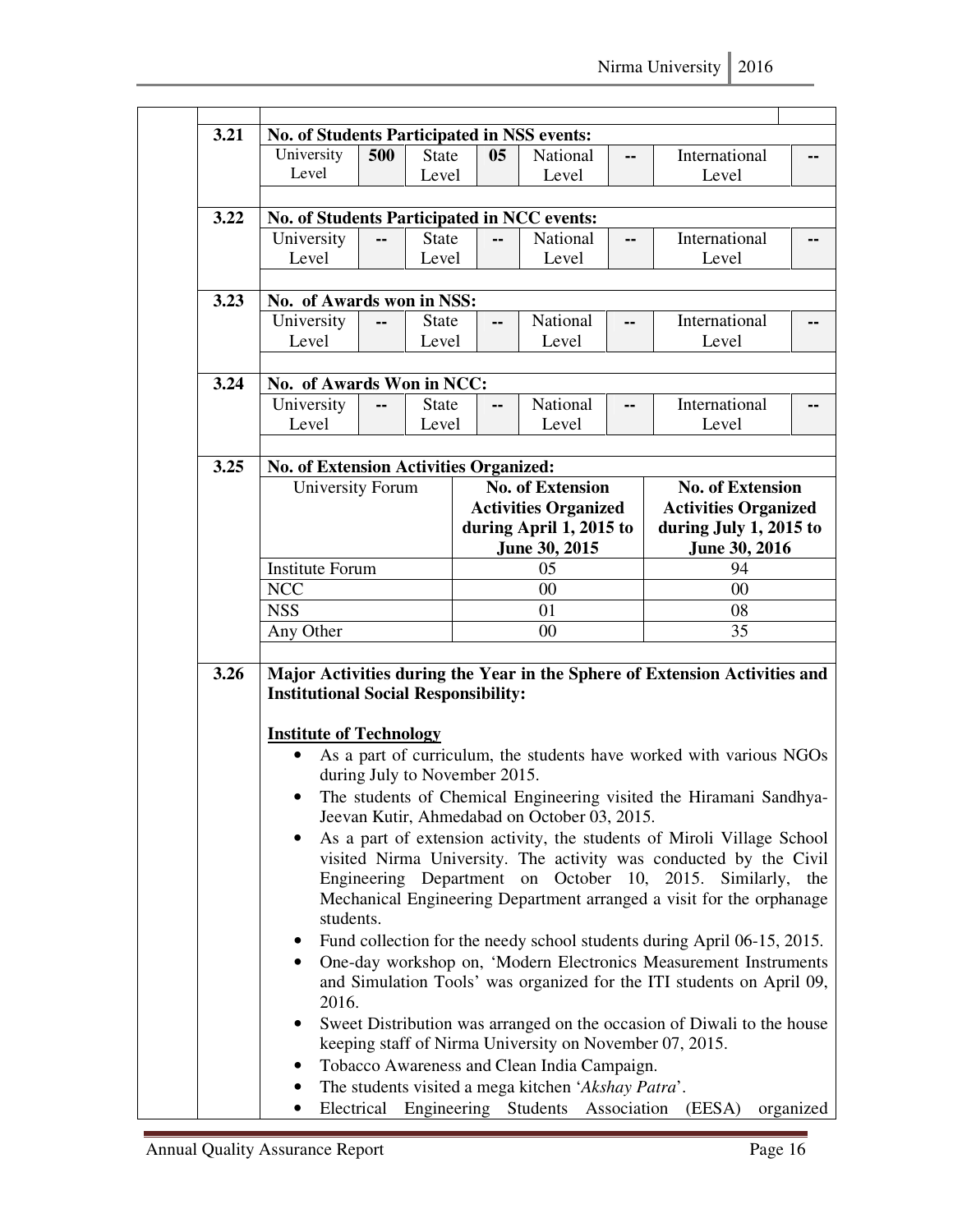| extension activity event named INICIO - The Beginning, at Prakash<br>Higher Secondary School, Ahmedabad on September 19, 2015.<br>Electrical Engineering Department organized a one-day workshop for<br>the students of ITI, Gandhinagar on February 06, 2016. During the<br>workshop, the students were briefed about power transmission,<br>distribution and generation of power through renewable energy sources.<br>ISA Students' Chapter of Nirma University organized a unique activity<br>$\bullet$<br>Nanhi - Udaan for the mentally challenged students of Prakash School.<br>An event - AUTOCALYPSE 2016 was arranged for the high school<br>$\bullet$<br>students on technical knowhow of Automobiles.<br>Digital literacy campaign was organized to provide basic computer<br>literacy to the secondary school children.<br>The students took the project to develop Android Application for the<br>Akshaypatra Foundation, Ahmedabad to optimize their mid-day meal<br>distribution. |
|---------------------------------------------------------------------------------------------------------------------------------------------------------------------------------------------------------------------------------------------------------------------------------------------------------------------------------------------------------------------------------------------------------------------------------------------------------------------------------------------------------------------------------------------------------------------------------------------------------------------------------------------------------------------------------------------------------------------------------------------------------------------------------------------------------------------------------------------------------------------------------------------------------------------------------------------------------------------------------------------------|
| <b>Institute of Management</b>                                                                                                                                                                                                                                                                                                                                                                                                                                                                                                                                                                                                                                                                                                                                                                                                                                                                                                                                                                    |
| Saral - is an initiative at the Institute of Management towards spreading<br>of knowledge and education among the children of construction<br>labourers.                                                                                                                                                                                                                                                                                                                                                                                                                                                                                                                                                                                                                                                                                                                                                                                                                                          |
| The Institute offers a compulsory field course called 'Managing Social<br>Projects'. The students were involved in social work with different<br>NGOs. The students have also conducted several extension activities<br>under the Rotaract Club.                                                                                                                                                                                                                                                                                                                                                                                                                                                                                                                                                                                                                                                                                                                                                  |
| <b>Institute of Pharmacy</b>                                                                                                                                                                                                                                                                                                                                                                                                                                                                                                                                                                                                                                                                                                                                                                                                                                                                                                                                                                      |
| • Plantation Drive at Lakulish Yoga University on Aug. 02, 2015.                                                                                                                                                                                                                                                                                                                                                                                                                                                                                                                                                                                                                                                                                                                                                                                                                                                                                                                                  |
| Cleanliness drive on August 08, 2015.<br>$\bullet$                                                                                                                                                                                                                                                                                                                                                                                                                                                                                                                                                                                                                                                                                                                                                                                                                                                                                                                                                |
| Anti-Tobacco Drive on August 22, 2015.<br>$\bullet$<br>Blood Donation Camp in Association with Red Cross Ahmedabad<br>$\bullet$                                                                                                                                                                                                                                                                                                                                                                                                                                                                                                                                                                                                                                                                                                                                                                                                                                                                   |
| on September 29, 2015.                                                                                                                                                                                                                                                                                                                                                                                                                                                                                                                                                                                                                                                                                                                                                                                                                                                                                                                                                                            |
| Awareness Program on Health, Hygiene and Safety on October 03,<br>2015.                                                                                                                                                                                                                                                                                                                                                                                                                                                                                                                                                                                                                                                                                                                                                                                                                                                                                                                           |
| Awareness Program on Importance of Education on February 13, 2016.<br>Awareness camp on Pollution and Influence of Environment on Health<br>on March 05, 2016.                                                                                                                                                                                                                                                                                                                                                                                                                                                                                                                                                                                                                                                                                                                                                                                                                                    |
| Awareness Camp on Importance of Hygiene on March 12, 2016.                                                                                                                                                                                                                                                                                                                                                                                                                                                                                                                                                                                                                                                                                                                                                                                                                                                                                                                                        |
| Awareness Camp on Emergency and First Aid on March 19, 2016.                                                                                                                                                                                                                                                                                                                                                                                                                                                                                                                                                                                                                                                                                                                                                                                                                                                                                                                                      |
| Awareness Camp on Communicable and Infectious Disease on April<br>٠<br>02, 2016.                                                                                                                                                                                                                                                                                                                                                                                                                                                                                                                                                                                                                                                                                                                                                                                                                                                                                                                  |
| Awareness Camp on Importance of Herbs in Day to Day Life on April<br>09, 2016.                                                                                                                                                                                                                                                                                                                                                                                                                                                                                                                                                                                                                                                                                                                                                                                                                                                                                                                    |
| Guest lecture on Our Responsibilities towards the society on April 16,<br>2016.                                                                                                                                                                                                                                                                                                                                                                                                                                                                                                                                                                                                                                                                                                                                                                                                                                                                                                                   |
| <b>Institute of Science</b>                                                                                                                                                                                                                                                                                                                                                                                                                                                                                                                                                                                                                                                                                                                                                                                                                                                                                                                                                                       |
| Student Association of the Institute arranged display and sale of<br>$\bullet$                                                                                                                                                                                                                                                                                                                                                                                                                                                                                                                                                                                                                                                                                                                                                                                                                                                                                                                    |
| Greeting Cards made by the students and collected money, which was<br>donated to the Hiramani Jivan Sandhya Old Age Home.                                                                                                                                                                                                                                                                                                                                                                                                                                                                                                                                                                                                                                                                                                                                                                                                                                                                         |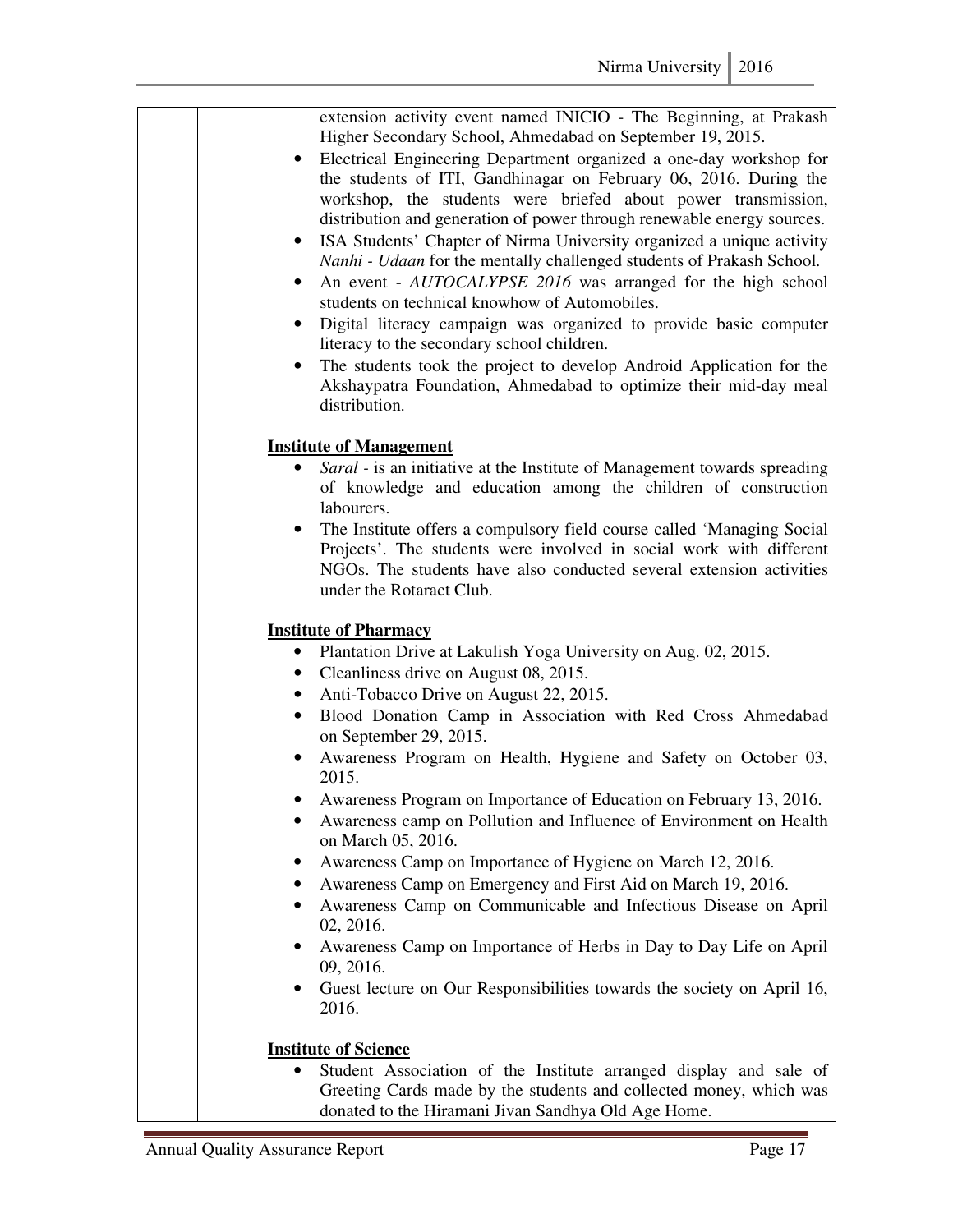| The students and the Faculty Coordinator visited Hiramani Jivan<br>$\bullet$<br>Sandhya Old Age home on December18, 2015. Various useful items for<br>daily usage were gifted to the inmates. The students arranged<br>entertaining activities for the inmates.<br>The students and the Faculty Coordinator visited Centre for Special<br>$\bullet$<br>Children January 01, 2016. Kits including personal care items were<br>distributed to 50 children.<br>The students donated stationary items to VolunTeacher - NGO for rural<br>$\bullet$<br>education.<br>A survey on Awareness towards Diabetes was conducted by the<br>students.<br>A survey on Safe use of Cell-phones was conducted by the students.                                                                                                                                                                                                                                                                                                                                                                                                                                                                                                                                                                                                                                                                                                                                                                                                                                                                                                                                                                                                                                                                                                                                                                                                                                                  |
|-----------------------------------------------------------------------------------------------------------------------------------------------------------------------------------------------------------------------------------------------------------------------------------------------------------------------------------------------------------------------------------------------------------------------------------------------------------------------------------------------------------------------------------------------------------------------------------------------------------------------------------------------------------------------------------------------------------------------------------------------------------------------------------------------------------------------------------------------------------------------------------------------------------------------------------------------------------------------------------------------------------------------------------------------------------------------------------------------------------------------------------------------------------------------------------------------------------------------------------------------------------------------------------------------------------------------------------------------------------------------------------------------------------------------------------------------------------------------------------------------------------------------------------------------------------------------------------------------------------------------------------------------------------------------------------------------------------------------------------------------------------------------------------------------------------------------------------------------------------------------------------------------------------------------------------------------------------------|
| <b>Institute of Law</b><br>Every Tuesday, a group of students provide free legal services to the<br>prisoners at Sabarmati Jail, Ahmedabad.<br>The Legal Aid Clinic of the Institute in collaboration with Legal<br>Service Authorities, Gandhinagar have taken up the drive to bring legal<br>awareness among the rural masses. Selected students underwent<br>training as Para Legal Volunteers. On April 14, these volunteers<br>organized awareness programme covering social issues, like prohibition<br>of child marriage, elimination of child labour, prohibition of smoking<br>and consumption of liquor, protection of woman from domestic<br>violence, etc.<br>A Legal Literacy Camp was organized at Tarapur Primary School on<br>$\bullet$<br>June 27, 2015.<br>A Legal Literacy Camp was organized at Shertha Primary School on<br>$\bullet$<br>June 29, 2015.<br>Legal awareness workshop was conducted at Kadi Sarva Vishwa<br>$\bullet$<br>Vidhyalaya on August 08, 2015.<br>The final year students conducted Legal Literacy Workshops with a<br>$\bullet$<br>theme on Gender Sensitization at various places, including schools, old<br>age homes, institutions for disabled, academic institutions, BPOs,<br>juvenile homes.<br>The Legal Aid Committee in association with Centre for Social Justice,<br>Ahmedabad, organized a three-day workshop for para legal volunteers<br>on the topic of 'Role of Paralegals in Enhancing Access to Justice'<br>during March 12-14, 2016.<br>The Centre for Child Rights Advocacy in association with the Gujarat<br>٠<br>State Child Protection Society, Gandhinagar, organized a one-day<br>orientation programme for the Judicial Officers on Juvenile Justice<br>(Care and Protection of Children) Act, 2015 on May 01, 2016.<br><b>Institute of Architecture</b><br>The students of third semester undertook extension activities with an<br>$NGO - SAATH$ as part of their course curriculum. |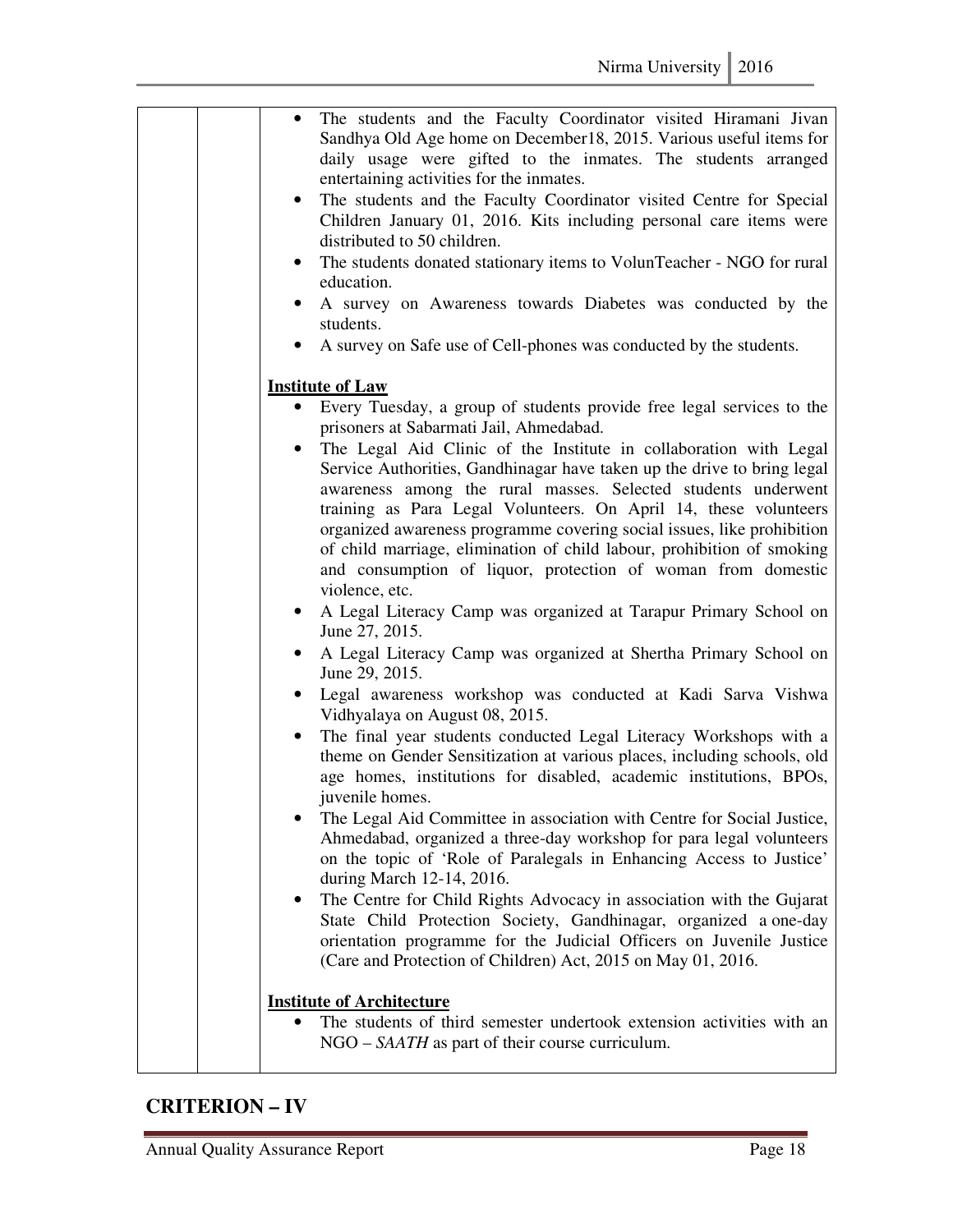| $\overline{4}$ . |     | <b>Infrastructure and Learning Resources:</b>                                                                                                                                                                                                                                                   |                 |                                |                          |                |  |  |
|------------------|-----|-------------------------------------------------------------------------------------------------------------------------------------------------------------------------------------------------------------------------------------------------------------------------------------------------|-----------------|--------------------------------|--------------------------|----------------|--|--|
|                  | 4.1 | <b>Details of increase in Infrastructure Facilities:</b>                                                                                                                                                                                                                                        |                 |                                |                          |                |  |  |
|                  |     | <b>Facilities</b>                                                                                                                                                                                                                                                                               | <b>Existing</b> | <b>Newly</b><br><b>Created</b> | Source of<br><b>Fund</b> | <b>Total</b>   |  |  |
|                  |     | Campus Area                                                                                                                                                                                                                                                                                     | 110 Acre        |                                | Nirma                    | $110$ Acre     |  |  |
|                  |     | *Class Rooms                                                                                                                                                                                                                                                                                    | 128             |                                | University               | 128            |  |  |
|                  |     | *Laboratories                                                                                                                                                                                                                                                                                   | 53              | $\overline{a}$                 |                          | 53             |  |  |
|                  |     | Seminar Halls                                                                                                                                                                                                                                                                                   | 5               | $-$                            |                          | 5              |  |  |
|                  |     | No. of important equipment<br>purchased $( \geq 1$ lakh) during<br>the current year.                                                                                                                                                                                                            |                 | 36                             |                          | 280            |  |  |
|                  |     | Value of the equipment (cost<br>above 1 lakh) purchased<br>during the year $(\overline{\xi}$ in Lakhs)                                                                                                                                                                                          |                 | 98.84                          |                          |                |  |  |
|                  |     | Value of the equipment (cost<br>below 1 lakh) purchased<br>during the year ( $\overline{\xi}$ in Lakhs)                                                                                                                                                                                         | $\overline{a}$  | 108.75                         |                          | $\overline{a}$ |  |  |
|                  |     | A big project of constructing a multi-storied building comprising class-rooms, faculty rooms,<br>cafeteria, auditorium, student facilities, etc. has been initiated during the assessment period<br>and approximately $\bar{\tau}$ 40 Crores have been spent during the financial year 2015-16. |                 |                                |                          |                |  |  |
|                  | 4.2 | <b>Computerization of Administration and Library:</b>                                                                                                                                                                                                                                           |                 |                                |                          |                |  |  |
|                  |     | The administrative blocks and the libraries of the University are fully<br>computerised.                                                                                                                                                                                                        |                 |                                |                          |                |  |  |
|                  |     | Most of the constituent institutes are using 'Online Admission<br>$\bullet$<br>Module'.                                                                                                                                                                                                         |                 |                                |                          |                |  |  |
|                  |     | Feedback from stake-holders, including students, parents and alumni<br>$\bullet$<br>are obtained online.                                                                                                                                                                                        |                 |                                |                          |                |  |  |
|                  |     | MIS has been procured and different modules related to administration<br>$\bullet$<br>are in the process of implementation.                                                                                                                                                                     |                 |                                |                          |                |  |  |
|                  |     | KOHA (open source software) has been successfully implemented in<br>all the libraries of the constituent institutes.                                                                                                                                                                            |                 |                                |                          |                |  |  |
|                  |     | All libraries have added a new module that helps in automatic                                                                                                                                                                                                                                   |                 |                                |                          |                |  |  |
|                  |     | ordering, receiving and creating of bound volumes of periodicals.<br>Library of the Institute of Law has developed Android based Library<br>Mobile Apps.                                                                                                                                        |                 |                                |                          |                |  |  |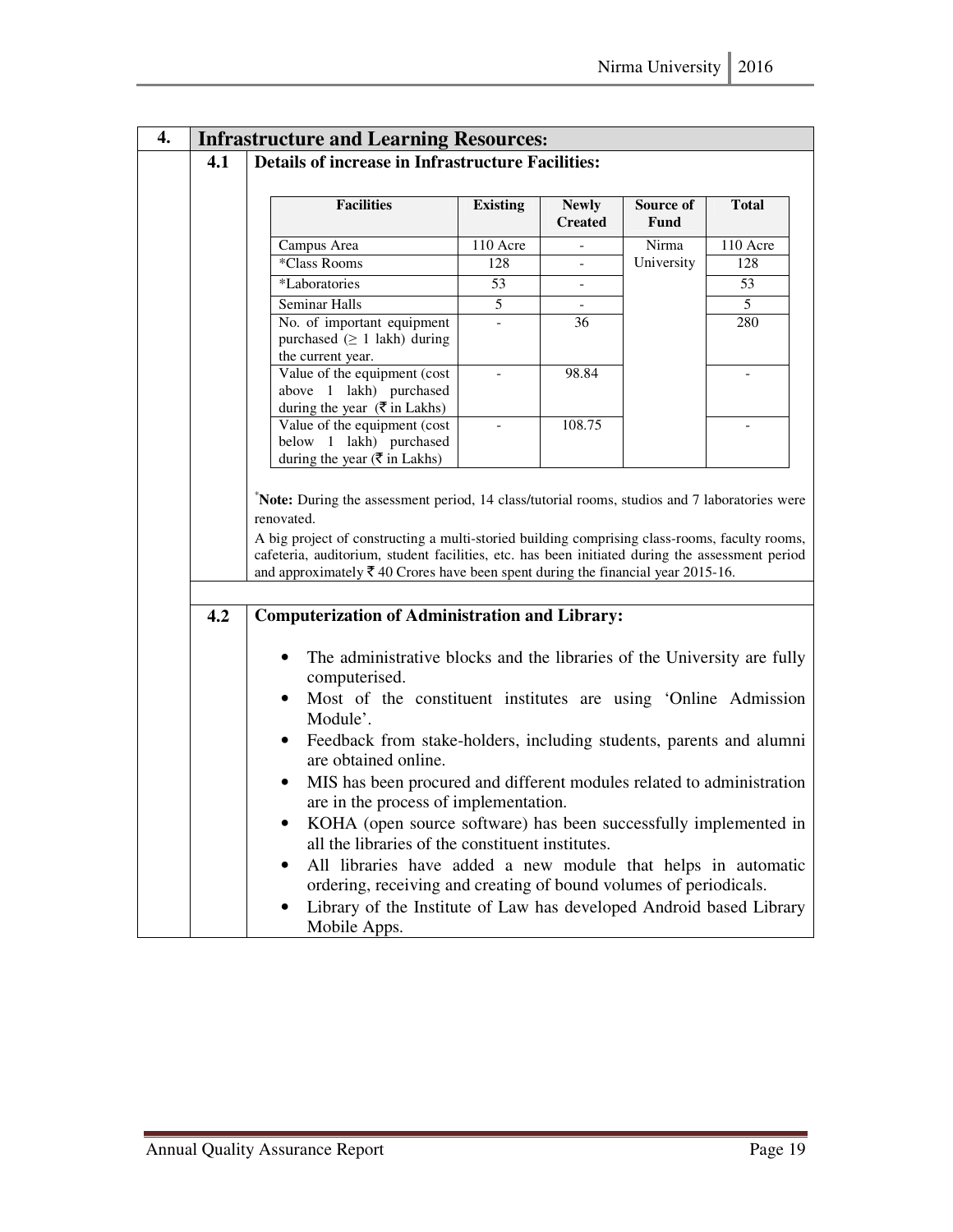|     | <b>Particulars</b>                                                                    |       | <b>Existing</b>                                                        |       | <b>Newly added</b><br>(April 01, 2015<br>to June 30,<br>2015) | <b>Total</b>      |              |  |
|-----|---------------------------------------------------------------------------------------|-------|------------------------------------------------------------------------|-------|---------------------------------------------------------------|-------------------|--------------|--|
|     |                                                                                       | No.   | <b>Value</b>                                                           | No.   | <b>Value</b>                                                  | No.               | <b>Value</b> |  |
|     | <b>Text Books</b>                                                                     | 92167 | 36294563.38                                                            | 186   | 355637.18                                                     | 92353             | 36650200.56  |  |
|     | Reference                                                                             | 13810 | 43554692.56                                                            | 239   | 652407.93                                                     | 14049             | 44207100.49  |  |
|     | <b>Books</b>                                                                          |       |                                                                        |       |                                                               |                   |              |  |
|     | e-Books                                                                               | 715   | 285518.00                                                              | 14    | $---$                                                         | 729               | 285518.00    |  |
|     | Journals                                                                              | 641   | 10249909.05                                                            | $---$ | $---$                                                         | 655               | 3373742.54   |  |
|     | e-Journals                                                                            | 15429 | 14118791.22                                                            | $---$ | ---                                                           | 15395             | 14425959.59  |  |
|     | Digital Database                                                                      | 22    | 4031605.00                                                             | $---$ | $---$                                                         | 24                | 3443746.00   |  |
|     | CD & Videos                                                                           | 1813  | 2130381.76                                                             | $---$ | $---$                                                         | 1813              | 2130381.76   |  |
|     | Others                                                                                | 2949  | 2930532.23                                                             | $---$ | $---$                                                         | 2949              | 2930532.23   |  |
|     |                                                                                       |       |                                                                        |       |                                                               |                   |              |  |
|     | <b>Particulars</b>                                                                    |       | <b>Existing</b>                                                        |       | <b>Newly added</b><br>(July 01, 2015 to<br>June 30, 2016)     |                   | <b>Total</b> |  |
|     |                                                                                       | No.   | <b>Value</b>                                                           | No.   | <b>Value</b>                                                  | No.               | <b>Value</b> |  |
|     | <b>Text Books</b>                                                                     | 92353 | 36650200.56                                                            | 3680  | 3007066.52                                                    | 96033             | 39657267.08  |  |
|     | Reference<br><b>Books</b>                                                             | 14049 | 44207100.49                                                            | 507   | 1601674.05                                                    | 14556             | 45808774.54  |  |
|     | e-Books                                                                               | 729   | 285518.00                                                              | $---$ | $---$                                                         | 729               | 285518.00    |  |
|     | Journals                                                                              | 655   | 3373742.54                                                             | 547   | 1873512.46                                                    | 643               | 2600934.46   |  |
|     | e-Journals                                                                            | 15395 | 14425959.59                                                            | 16342 | 15978021.32                                                   | 18706             | 16230051.32  |  |
|     | Digital<br>Database                                                                   | 24    | 3443746.00                                                             | 8     | 1727980.00                                                    | 24                | 3534992.00   |  |
|     | CD & Videos                                                                           | 1813  | 2130381.76                                                             | 160   | 13300.00                                                      | 1973              | 2143681.76   |  |
|     |                                                                                       |       |                                                                        |       |                                                               |                   |              |  |
|     |                                                                                       |       |                                                                        |       |                                                               |                   |              |  |
|     | Others<br><b>Technology Up gradation (overall):</b><br><b>Institute of Technology</b> | 2949  | 2930532.23                                                             | 265   | 74943.00                                                      | $\overline{3}214$ |              |  |
|     |                                                                                       |       | Additional Wi-Fi access points were installed to enhance the           |       |                                                               |                   |              |  |
|     | connectivity.                                                                         |       |                                                                        |       |                                                               |                   |              |  |
|     | $\bullet$                                                                             |       |                                                                        |       |                                                               |                   |              |  |
| 4.4 |                                                                                       |       | Printers of all the blocks were replaced with the printers with better |       |                                                               |                   |              |  |
|     |                                                                                       |       | speed and printing quality.                                            |       |                                                               |                   | 3005475.23   |  |
|     |                                                                                       |       | Purchased <i>Escan</i> Anti-Virus software (240 licenses).             |       |                                                               |                   |              |  |
|     |                                                                                       |       | Purchased Visual Studio 2015 Professional (60 licenses).               |       |                                                               |                   |              |  |
|     | $\bullet$                                                                             |       | A dedicated laboratory with 66 computer systems was established,       |       |                                                               |                   |              |  |
|     |                                                                                       |       | especially for the project students.                                   |       |                                                               |                   |              |  |
|     |                                                                                       |       | Surveillance system extended to parking area and entry points of each  |       |                                                               |                   |              |  |
|     | block.<br>٠                                                                           |       | Inter building LAN connectivity has been enhanced by installing        |       |                                                               |                   |              |  |
|     | necessary hardware.                                                                   |       | Upgraded Internet Bandwidth from 128 mbps to 256 mbps.                 |       |                                                               |                   |              |  |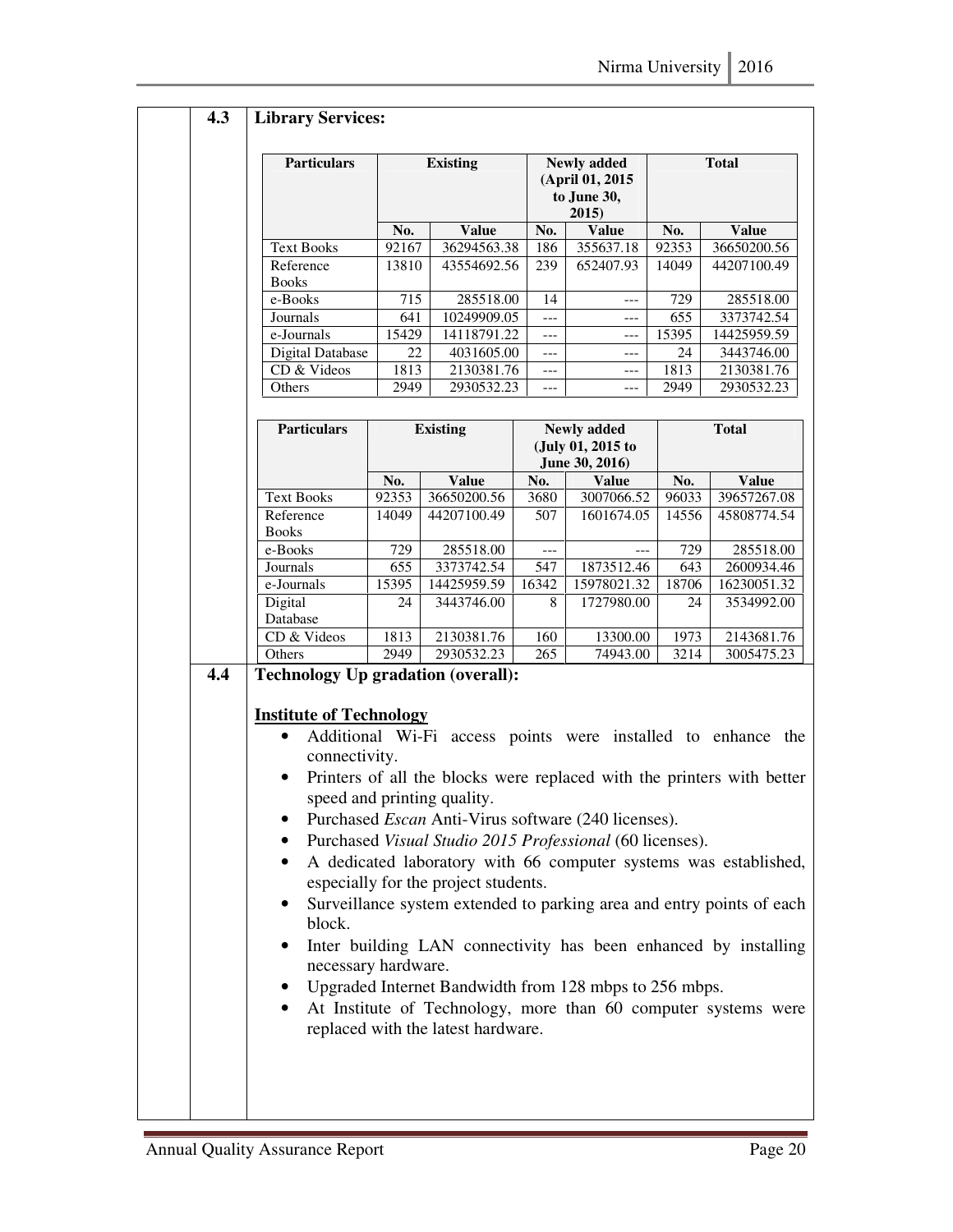|     | <b>Institute of Pharmacy</b><br>Installed new Wi-Fi access points in library area, new class rooms and<br>PG area.                                                                                                                                                                                                                                                                                                                                                                                                                                                                                                                                                                                                                                                                                                                                                                                                                                                                                                                                                                                                                                                                                                                                                  |                 |  |  |  |  |  |  |
|-----|---------------------------------------------------------------------------------------------------------------------------------------------------------------------------------------------------------------------------------------------------------------------------------------------------------------------------------------------------------------------------------------------------------------------------------------------------------------------------------------------------------------------------------------------------------------------------------------------------------------------------------------------------------------------------------------------------------------------------------------------------------------------------------------------------------------------------------------------------------------------------------------------------------------------------------------------------------------------------------------------------------------------------------------------------------------------------------------------------------------------------------------------------------------------------------------------------------------------------------------------------------------------|-----------------|--|--|--|--|--|--|
|     | <b>Institute of Law</b><br>A smart classroom, equipped with the latest ICT facilities is in<br>operation at the institute.                                                                                                                                                                                                                                                                                                                                                                                                                                                                                                                                                                                                                                                                                                                                                                                                                                                                                                                                                                                                                                                                                                                                          |                 |  |  |  |  |  |  |
|     | <b>Institute of Architecture</b><br>• Purchased software like, Correl Draw, Sketch Up Pro 2016.<br>• Purchased 21 desk top computers and 7 Mac Book Laptops.                                                                                                                                                                                                                                                                                                                                                                                                                                                                                                                                                                                                                                                                                                                                                                                                                                                                                                                                                                                                                                                                                                        |                 |  |  |  |  |  |  |
| 4.5 | Computer, Internet access, Training to Teachers and Students and any<br>other Programme for Technology Up-gradation (Networking,<br>$e-$<br>Governance etc.):                                                                                                                                                                                                                                                                                                                                                                                                                                                                                                                                                                                                                                                                                                                                                                                                                                                                                                                                                                                                                                                                                                       |                 |  |  |  |  |  |  |
|     | The University has given laptops/desktop computers to all the faculty<br>members with internet access. The following training programmes were<br>organized during the assessment period:<br>Three-day training programme was organized by the Academic<br>Development & Research Cell for the Computer Operators cum<br>Programmers of the University. The topics, like Computer Networks,<br>Data Security, Hardware, etc. were covered during the programme.<br>During training programme for Office Superintendents and Assistant<br>$\bullet$<br>Registrars, different ICT tools which are useful in university<br>administration work, were discussed.<br>Institute of Management organized a half-day cyber security<br>$\bullet$<br>workshop, awareness session on LMS-MOODLE, and a week-long<br>hands-on training programme on SPSS (Statistical Package for Social<br>Sciences) for the students.<br>Two workshops were conducted by simulation team of Tata<br>$\bullet$<br>Simulations and Harvard Simulations at the Institute of Management.<br>Institute of Science trained all the faculty members in blog preparation<br>$\bullet$<br>and its uses in teaching-learning process. Also, one faculty member<br>took training on website development. |                 |  |  |  |  |  |  |
| 4.6 | <b>Amount Spent on Maintenance:</b>                                                                                                                                                                                                                                                                                                                                                                                                                                                                                                                                                                                                                                                                                                                                                                                                                                                                                                                                                                                                                                                                                                                                                                                                                                 |                 |  |  |  |  |  |  |
|     | ICT (Computers):                                                                                                                                                                                                                                                                                                                                                                                                                                                                                                                                                                                                                                                                                                                                                                                                                                                                                                                                                                                                                                                                                                                                                                                                                                                    | ₹ 16,51,900/-   |  |  |  |  |  |  |
|     | Campus Infrastructure and facilities:<br>(Including Buildings and Furniture)                                                                                                                                                                                                                                                                                                                                                                                                                                                                                                                                                                                                                                                                                                                                                                                                                                                                                                                                                                                                                                                                                                                                                                                        | ₹ 3,51,97,375/- |  |  |  |  |  |  |
|     | Equipment:                                                                                                                                                                                                                                                                                                                                                                                                                                                                                                                                                                                                                                                                                                                                                                                                                                                                                                                                                                                                                                                                                                                                                                                                                                                          | ₹ $6,20,765/-$  |  |  |  |  |  |  |
|     | Others:                                                                                                                                                                                                                                                                                                                                                                                                                                                                                                                                                                                                                                                                                                                                                                                                                                                                                                                                                                                                                                                                                                                                                                                                                                                             | ₹ 42,42,772/-   |  |  |  |  |  |  |
|     | Total                                                                                                                                                                                                                                                                                                                                                                                                                                                                                                                                                                                                                                                                                                                                                                                                                                                                                                                                                                                                                                                                                                                                                                                                                                                               | ₹ 4,17,12,812/- |  |  |  |  |  |  |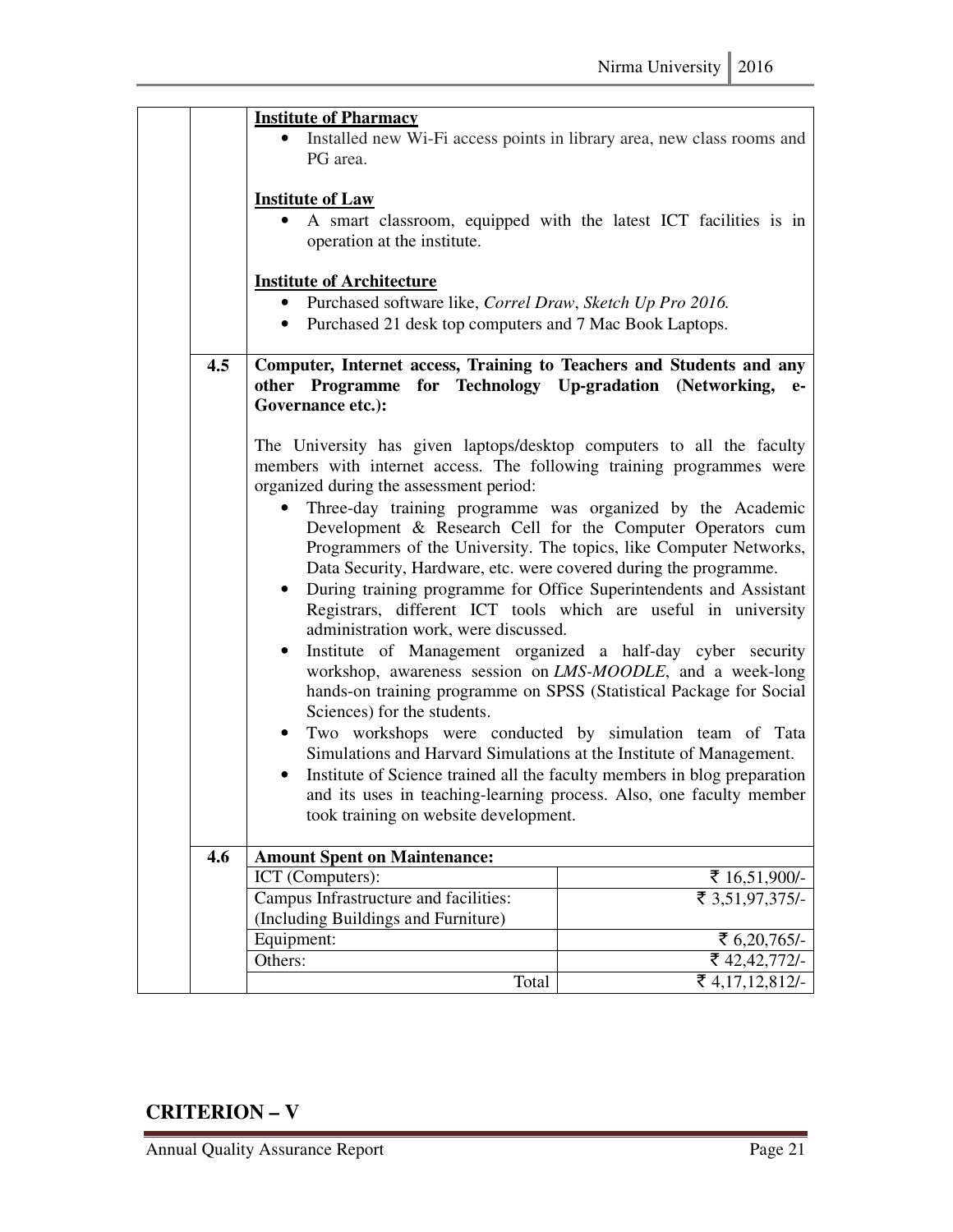| 5. | <b>Student Support and Progression:</b> |                                                                                                                                                                                                                                                                                                                                                                                                                                                                                                                                                                                                                                                                                                                                                                                                                                                                                                                                                                       |                                                                   |  |  |  |  |  |  |
|----|-----------------------------------------|-----------------------------------------------------------------------------------------------------------------------------------------------------------------------------------------------------------------------------------------------------------------------------------------------------------------------------------------------------------------------------------------------------------------------------------------------------------------------------------------------------------------------------------------------------------------------------------------------------------------------------------------------------------------------------------------------------------------------------------------------------------------------------------------------------------------------------------------------------------------------------------------------------------------------------------------------------------------------|-------------------------------------------------------------------|--|--|--|--|--|--|
|    | 5.1                                     | <b>Services:</b>                                                                                                                                                                                                                                                                                                                                                                                                                                                                                                                                                                                                                                                                                                                                                                                                                                                                                                                                                      | Contribution of IQAC in Enhancing Awareness about Student Support |  |  |  |  |  |  |
|    |                                         |                                                                                                                                                                                                                                                                                                                                                                                                                                                                                                                                                                                                                                                                                                                                                                                                                                                                                                                                                                       |                                                                   |  |  |  |  |  |  |
|    |                                         | The University has a well-defined mentoring policy to support the students for<br>sharing their problems related to academic and non-academic matters. As per the<br>policy, each faculty member is assigned a group of students to advise/guide for<br>the duration of their study on the campus. After group allocation, the mentor<br>plans for a preliminary meeting with the students. During this meeting, the<br>students are briefed about the mentoring process and ask them to fill their basic<br>information in a mentoring form. The mentors meet and interact with the students<br>at least twice during the semester. Based on these interactions, the mentor<br>classifies the students into three categories, namely slow, advanced and weak<br>learners. Depending upon the category of the students, he/she is guided to grow<br>and develop. The summary reports of mentoring are sent to the concerned Head<br>of the Department / Section Head. |                                                                   |  |  |  |  |  |  |
|    | 5.2                                     |                                                                                                                                                                                                                                                                                                                                                                                                                                                                                                                                                                                                                                                                                                                                                                                                                                                                                                                                                                       |                                                                   |  |  |  |  |  |  |
|    |                                         | Efforts made by the University for Tracking the Progression:<br>For tracking the academic progress of the current batch students, the<br>continuous evaluation system is in place. The same is discussed during the<br>regular Institute Level IQAC Meetings. The Head of the Institutes and<br>Head of the Departments meet the class representatives on regular<br>intervals and get their feedback. Also, faculty advisor and faculty mentors<br>are allotted for each student, who counsels them from time to time.<br>For tracking the progress of the passed out students, social media<br>/electronic media is used. Alumni members are contacted from time to<br>time and also invited to attend Alumni Meets.                                                                                                                                                                                                                                                |                                                                   |  |  |  |  |  |  |
|    | 5.3                                     | (a) Total Number of Students:                                                                                                                                                                                                                                                                                                                                                                                                                                                                                                                                                                                                                                                                                                                                                                                                                                                                                                                                         |                                                                   |  |  |  |  |  |  |
|    |                                         | PG<br>Ph. D.<br><b>UG</b><br>2096<br>350<br>4941                                                                                                                                                                                                                                                                                                                                                                                                                                                                                                                                                                                                                                                                                                                                                                                                                                                                                                                      | Others #<br>Total<br>7387                                         |  |  |  |  |  |  |
|    |                                         | (b) No. of Students Outside the State:                                                                                                                                                                                                                                                                                                                                                                                                                                                                                                                                                                                                                                                                                                                                                                                                                                                                                                                                |                                                                   |  |  |  |  |  |  |
|    |                                         |                                                                                                                                                                                                                                                                                                                                                                                                                                                                                                                                                                                                                                                                                                                                                                                                                                                                                                                                                                       |                                                                   |  |  |  |  |  |  |
|    |                                         | 2151                                                                                                                                                                                                                                                                                                                                                                                                                                                                                                                                                                                                                                                                                                                                                                                                                                                                                                                                                                  |                                                                   |  |  |  |  |  |  |
|    |                                         | (c) No. of International Students:                                                                                                                                                                                                                                                                                                                                                                                                                                                                                                                                                                                                                                                                                                                                                                                                                                                                                                                                    |                                                                   |  |  |  |  |  |  |
|    | 95                                      |                                                                                                                                                                                                                                                                                                                                                                                                                                                                                                                                                                                                                                                                                                                                                                                                                                                                                                                                                                       |                                                                   |  |  |  |  |  |  |
|    |                                         |                                                                                                                                                                                                                                                                                                                                                                                                                                                                                                                                                                                                                                                                                                                                                                                                                                                                                                                                                                       |                                                                   |  |  |  |  |  |  |
|    |                                         | Men                                                                                                                                                                                                                                                                                                                                                                                                                                                                                                                                                                                                                                                                                                                                                                                                                                                                                                                                                                   | Women                                                             |  |  |  |  |  |  |
|    |                                         | No.: 5143                                                                                                                                                                                                                                                                                                                                                                                                                                                                                                                                                                                                                                                                                                                                                                                                                                                                                                                                                             | No.: 2244                                                         |  |  |  |  |  |  |
|    |                                         | $\%: 69.62$                                                                                                                                                                                                                                                                                                                                                                                                                                                                                                                                                                                                                                                                                                                                                                                                                                                                                                                                                           | $\%: 30.38$                                                       |  |  |  |  |  |  |
|    |                                         | <b>Category wise Students:</b>                                                                                                                                                                                                                                                                                                                                                                                                                                                                                                                                                                                                                                                                                                                                                                                                                                                                                                                                        |                                                                   |  |  |  |  |  |  |
|    |                                         | Last Year (2014-15)*                                                                                                                                                                                                                                                                                                                                                                                                                                                                                                                                                                                                                                                                                                                                                                                                                                                                                                                                                  | This Year (2015-16)*                                              |  |  |  |  |  |  |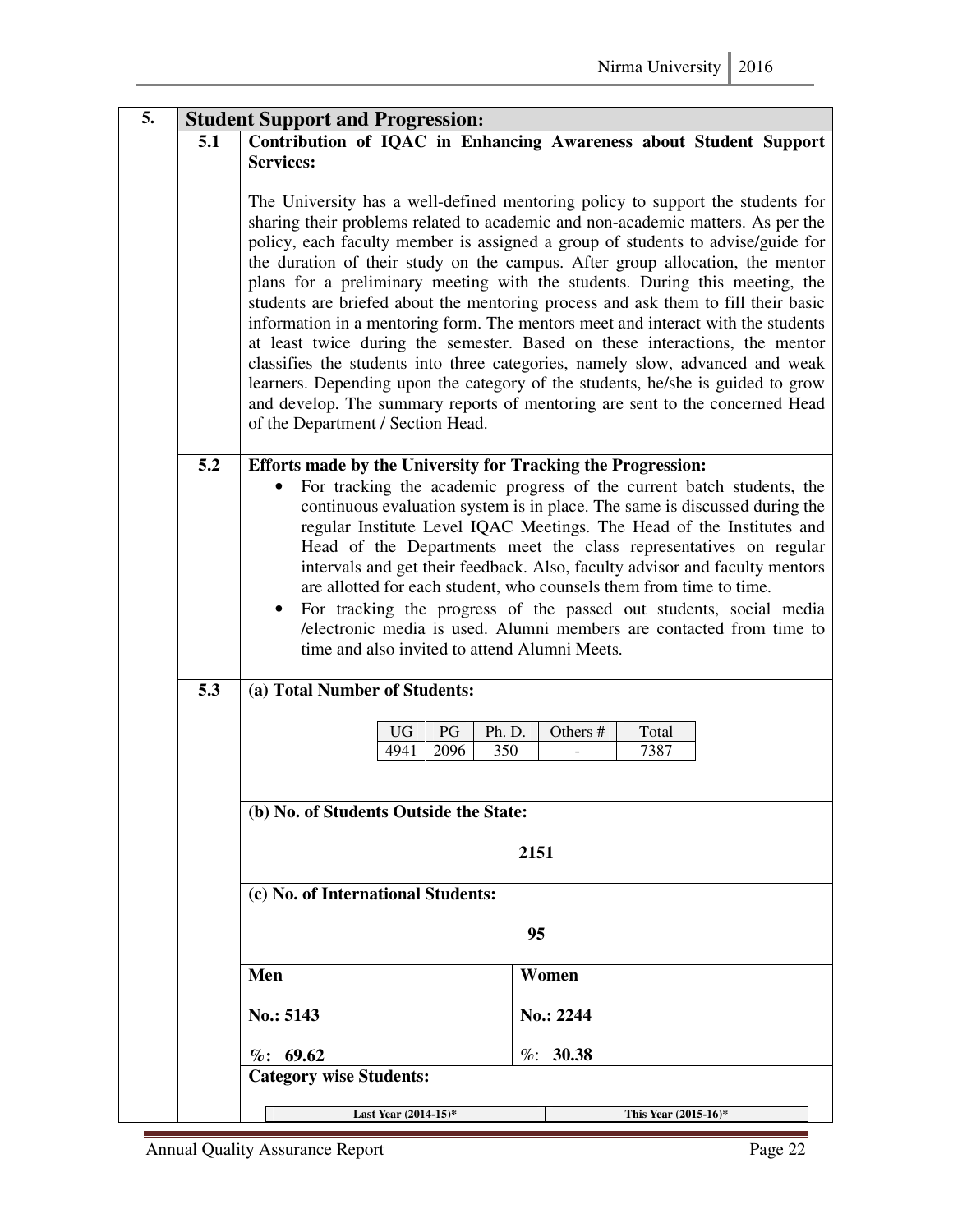|     | General<br>SC                                                                                                                                                                                                                                                                                                                                                      | ST<br>OBC                 | Physically                                                                                                                                                                                                    | Total      | General                | SC | ST | OBC | Physically                                     | Total |
|-----|--------------------------------------------------------------------------------------------------------------------------------------------------------------------------------------------------------------------------------------------------------------------------------------------------------------------------------------------------------------------|---------------------------|---------------------------------------------------------------------------------------------------------------------------------------------------------------------------------------------------------------|------------|------------------------|----|----|-----|------------------------------------------------|-------|
|     | 2134<br>55                                                                                                                                                                                                                                                                                                                                                         | 29<br>213                 | Challenged<br>11                                                                                                                                                                                              | 2442       | 2092                   | 68 | 43 | 270 | Challenged<br>03                               | 2476  |
|     | "Based on new admission data                                                                                                                                                                                                                                                                                                                                       |                           |                                                                                                                                                                                                               |            |                        |    |    |     |                                                |       |
|     | Demand Ratio: 1:9 <sup>&amp;</sup>                                                                                                                                                                                                                                                                                                                                 |                           |                                                                                                                                                                                                               |            |                        |    |    |     |                                                |       |
|     |                                                                                                                                                                                                                                                                                                                                                                    |                           |                                                                                                                                                                                                               |            | <b>Dropout:</b> 4.32 % |    |    |     |                                                |       |
|     | <sup>&amp;</sup> Considering the admissions offered by                                                                                                                                                                                                                                                                                                             |                           |                                                                                                                                                                                                               |            |                        |    |    |     |                                                |       |
|     | Nirma University                                                                                                                                                                                                                                                                                                                                                   |                           |                                                                                                                                                                                                               |            |                        |    |    |     |                                                |       |
| 5.4 | Details of student support mechanism for coaching for competitive<br>examinations (If any):<br>The constituent institutes of the University and Centre for Continuing Education<br>(CCE) help the students prepare for various competitive exams. These include:<br>$\bullet$<br>Examination.<br>٠<br>$\bullet$                                                    | to the B.Pharm, students. | The Centre for Continuing Education conducts coaching for GATE<br>The Institute of Pharmacy provides Pre-GPAT coaching and examination<br>The Institute of Technology arranges guidance seminars for GATE/GRE |            |                        |    |    |     |                                                |       |
|     | $\bullet$<br>No. of Student Beneficiaries during                                                                                                                                                                                                                                                                                                                   | competitive examinations. | through its students' associations.<br>The Placement Cell of the constituent institutes and the Students'<br>Associations also conduct workshops / awareness programmes for the                               |            | 22                     |    |    |     |                                                |       |
|     | April 1, 2015 to June 30, 2015:                                                                                                                                                                                                                                                                                                                                    |                           |                                                                                                                                                                                                               |            |                        |    |    |     |                                                |       |
|     | No. of Student Beneficiaries during<br>July 1, 2015 to June 30, 2016:                                                                                                                                                                                                                                                                                              |                           |                                                                                                                                                                                                               |            | 562                    |    |    |     |                                                |       |
|     |                                                                                                                                                                                                                                                                                                                                                                    |                           |                                                                                                                                                                                                               |            |                        |    |    |     |                                                |       |
| 5.5 | No. of Students Qualified in these Examinations:                                                                                                                                                                                                                                                                                                                   |                           |                                                                                                                                                                                                               |            |                        |    |    |     |                                                |       |
|     |                                                                                                                                                                                                                                                                                                                                                                    |                           | During April 1, 2015 to                                                                                                                                                                                       |            | June 30, 2015          |    |    |     | During July 1, 2015 to<br><b>June 30, 2016</b> |       |
|     | <b>NET</b>                                                                                                                                                                                                                                                                                                                                                         |                           |                                                                                                                                                                                                               | ---        |                        |    |    |     | 001                                            |       |
|     | <b>SET/SLET</b>                                                                                                                                                                                                                                                                                                                                                    |                           |                                                                                                                                                                                                               |            |                        |    |    |     |                                                |       |
|     | <b>GATE</b>                                                                                                                                                                                                                                                                                                                                                        |                           |                                                                                                                                                                                                               | 019        |                        |    |    |     | 061                                            |       |
|     | <b>GPAT</b>                                                                                                                                                                                                                                                                                                                                                        |                           |                                                                                                                                                                                                               | 020        |                        |    |    |     | 009                                            |       |
|     | <b>CAT</b>                                                                                                                                                                                                                                                                                                                                                         |                           |                                                                                                                                                                                                               |            | 009 (Appeared)         |    |    |     | $285$ (Appeared)                               |       |
|     | PG-CLAT                                                                                                                                                                                                                                                                                                                                                            |                           |                                                                                                                                                                                                               | 036        |                        |    |    |     | 049                                            |       |
|     | <b>IAS/IPS</b>                                                                                                                                                                                                                                                                                                                                                     |                           |                                                                                                                                                                                                               |            |                        |    |    |     |                                                |       |
|     | <b>State PSC</b><br><b>UPSC</b>                                                                                                                                                                                                                                                                                                                                    |                           |                                                                                                                                                                                                               | ---        |                        |    |    |     |                                                |       |
|     | <b>Any Other</b>                                                                                                                                                                                                                                                                                                                                                   |                           |                                                                                                                                                                                                               | ---<br>062 |                        |    |    |     | 001<br>111                                     |       |
|     |                                                                                                                                                                                                                                                                                                                                                                    |                           |                                                                                                                                                                                                               |            |                        |    |    |     |                                                |       |
| 5.6 | <b>Details of Student Counselling and Career Guidance:</b>                                                                                                                                                                                                                                                                                                         |                           |                                                                                                                                                                                                               |            |                        |    |    |     |                                                |       |
|     | The University has a formal mentoring system. Each faculty member is assigned<br>a group of students to advice / guide for the duration of their study on the campus.<br>This ensures participation of all the faculty members in the counselling process.<br>The process also helps to create a healthy rapport building between the faculty<br>and the students. |                           |                                                                                                                                                                                                               |            |                        |    |    |     |                                                |       |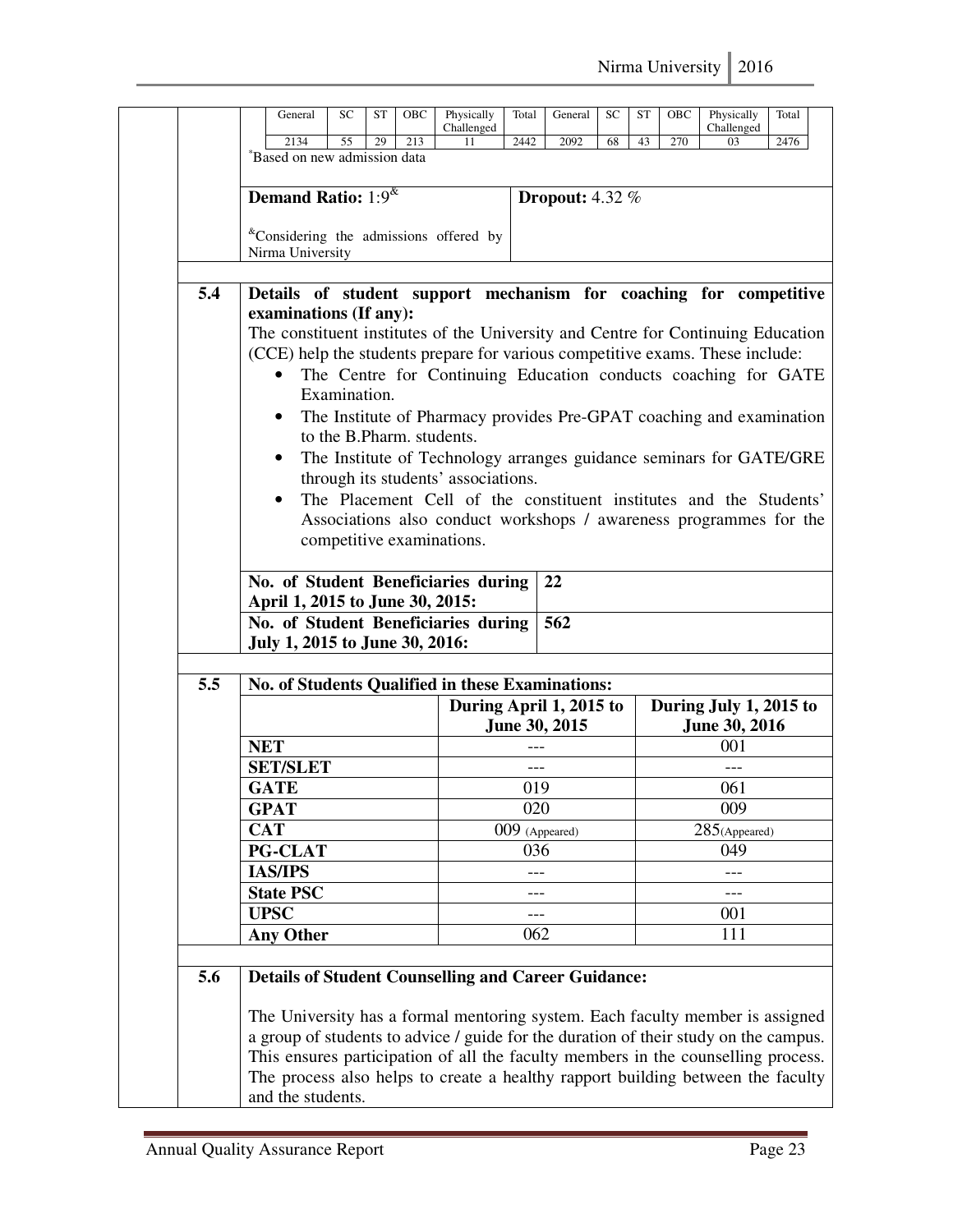|     | $\bullet$<br>$\bullet$                                                           | The main purpose of mentoring is to provide opportunity to the students to share<br>their concerns and get moral support and guidance for their overall development.<br>It involves the following:<br>Establishing a relationship of trust.<br>Listening to personal and career/placement concerns of the students.<br>Responding to the emotional needs of the students without making them<br>dependent on the mentor.<br>Building a long lasting personal relationship.<br>Mentoring also contributes to social development of creating awareness,<br>enhancing knowledge, promoting sociability and a sense of community<br>living and making people conscious of their surroundings<br>and<br>development of organizational effectiveness.<br>Career counselling and guidance seminars are organized regularly.<br>Alumni are invited to share their experiences with the students and to help<br>them to choose the right career path. |                                                                                                                                                                                                                                                                                                                                                                                                                                                                                                                                                                                                                                                                                                                                                                                                                                                                                                                                                                                                  |                                     |  |  |  |
|-----|----------------------------------------------------------------------------------|----------------------------------------------------------------------------------------------------------------------------------------------------------------------------------------------------------------------------------------------------------------------------------------------------------------------------------------------------------------------------------------------------------------------------------------------------------------------------------------------------------------------------------------------------------------------------------------------------------------------------------------------------------------------------------------------------------------------------------------------------------------------------------------------------------------------------------------------------------------------------------------------------------------------------------------------|--------------------------------------------------------------------------------------------------------------------------------------------------------------------------------------------------------------------------------------------------------------------------------------------------------------------------------------------------------------------------------------------------------------------------------------------------------------------------------------------------------------------------------------------------------------------------------------------------------------------------------------------------------------------------------------------------------------------------------------------------------------------------------------------------------------------------------------------------------------------------------------------------------------------------------------------------------------------------------------------------|-------------------------------------|--|--|--|
|     | <b>No. of Students Benefitted:</b>                                               |                                                                                                                                                                                                                                                                                                                                                                                                                                                                                                                                                                                                                                                                                                                                                                                                                                                                                                                                              | All students                                                                                                                                                                                                                                                                                                                                                                                                                                                                                                                                                                                                                                                                                                                                                                                                                                                                                                                                                                                     |                                     |  |  |  |
| 5.7 | <b>Details of Campus Placement:</b>                                              |                                                                                                                                                                                                                                                                                                                                                                                                                                                                                                                                                                                                                                                                                                                                                                                                                                                                                                                                              |                                                                                                                                                                                                                                                                                                                                                                                                                                                                                                                                                                                                                                                                                                                                                                                                                                                                                                                                                                                                  |                                     |  |  |  |
|     |                                                                                  | <b>On Campus</b>                                                                                                                                                                                                                                                                                                                                                                                                                                                                                                                                                                                                                                                                                                                                                                                                                                                                                                                             |                                                                                                                                                                                                                                                                                                                                                                                                                                                                                                                                                                                                                                                                                                                                                                                                                                                                                                                                                                                                  | <b>Off Campus</b>                   |  |  |  |
|     | Number of<br>Organizations<br>Visited                                            | Number of<br>Students<br>Participated                                                                                                                                                                                                                                                                                                                                                                                                                                                                                                                                                                                                                                                                                                                                                                                                                                                                                                        | Number of<br><b>Students Placed</b>                                                                                                                                                                                                                                                                                                                                                                                                                                                                                                                                                                                                                                                                                                                                                                                                                                                                                                                                                              | Number of<br><b>Students Placed</b> |  |  |  |
|     | 181                                                                              | 1313                                                                                                                                                                                                                                                                                                                                                                                                                                                                                                                                                                                                                                                                                                                                                                                                                                                                                                                                         | 871                                                                                                                                                                                                                                                                                                                                                                                                                                                                                                                                                                                                                                                                                                                                                                                                                                                                                                                                                                                              | 68                                  |  |  |  |
| 5.8 | <b>Details of Gender Sensitization Programmes:</b><br>٠<br>gender sensitization. |                                                                                                                                                                                                                                                                                                                                                                                                                                                                                                                                                                                                                                                                                                                                                                                                                                                                                                                                              | Women Education Day was celebrated on August 07, 2015.<br>Approximately, 100 girls from the Government Polytechnic Colleges<br>were invited and were encouraged for higher education.<br>The Woman Development Cell of the University organized a workshop<br>on 'Gender Sensitization: Why and for whom' on September 24, 2015.<br>The Woman Development Cell of the University organized a one-day<br>training programme for the faculty members on, 'Sexual Harassment of<br>Women in the Workplace (Prevention, Prohibition and Redressal Act,<br>2013): Understanding, Working and Procedure' on September 29, 2015.<br>On the $20th$ Foundation Day (October 03, 2015) of the Institute of<br>Technology, the students of Computer Science and Engineering<br>Department performed a drama 'Bhedbhav (Discrimination)' to promote<br>At Institute of Science, a talk on, 'Role a Women Scientist' was delivered<br>by Dr. Purvi Kakadia, Dept. of Molecular Medicine Pathology, University |                                     |  |  |  |
|     |                                                                                  |                                                                                                                                                                                                                                                                                                                                                                                                                                                                                                                                                                                                                                                                                                                                                                                                                                                                                                                                              | of Auckland, New Zealand on October 28, 2015.<br>An open forum on 'Career Barriers for Woman Engineer' was organized                                                                                                                                                                                                                                                                                                                                                                                                                                                                                                                                                                                                                                                                                                                                                                                                                                                                             |                                     |  |  |  |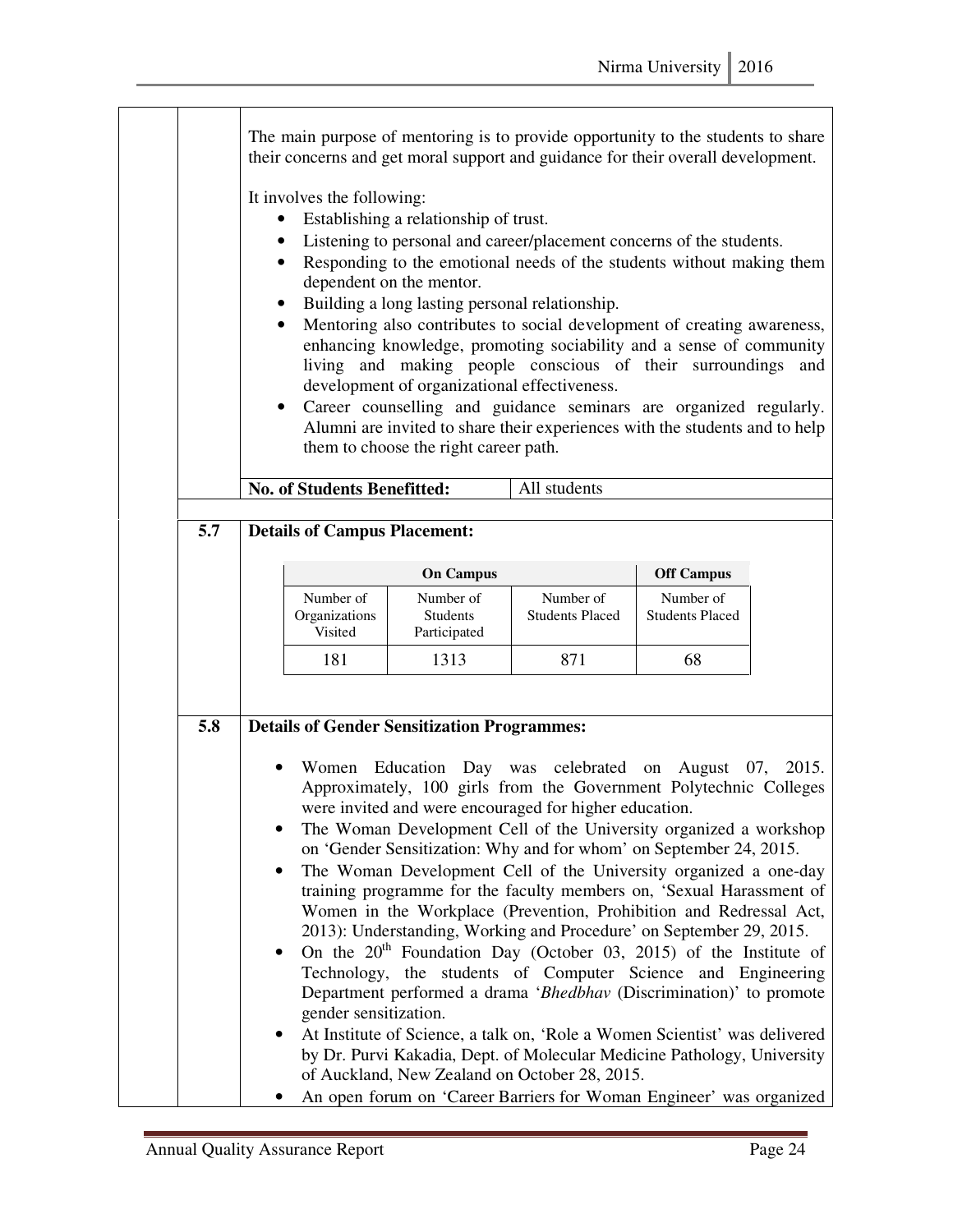|      | $\bullet$                 | jointly with Women-In-Engineering Chapter and ISTE Faculty Chapter on<br>February 06, 2016. The objective of the programme was to discuss the<br>issues, understand the challenges and share the ideas.<br>A workshop on, 'Self Defence for Girl Students' was organized for the<br>students of Semester II of B.Pharm., M.Pharm. and M.Sc. on March 01,<br>2016.<br>International Women's Day was celebrated on March 08, 2016 on the<br>theme of 'Inspiring Change through Celebration of Womanhood'. |                              |                                  |  |
|------|---------------------------|---------------------------------------------------------------------------------------------------------------------------------------------------------------------------------------------------------------------------------------------------------------------------------------------------------------------------------------------------------------------------------------------------------------------------------------------------------------------------------------------------------|------------------------------|----------------------------------|--|
| 5.9  |                           | <b>Students Activities</b>                                                                                                                                                                                                                                                                                                                                                                                                                                                                              |                              |                                  |  |
|      | 5.9.1                     | No. of Students Participated in Sports, Games and Other Events:                                                                                                                                                                                                                                                                                                                                                                                                                                         |                              |                                  |  |
|      |                           | University Level                                                                                                                                                                                                                                                                                                                                                                                                                                                                                        |                              | 583                              |  |
|      |                           | National Level                                                                                                                                                                                                                                                                                                                                                                                                                                                                                          |                              | 003                              |  |
|      |                           | <b>International Level</b>                                                                                                                                                                                                                                                                                                                                                                                                                                                                              |                              |                                  |  |
|      |                           | <b>No. of Students Participated in Cultural Events:</b><br>University Level                                                                                                                                                                                                                                                                                                                                                                                                                             |                              | 2169                             |  |
|      |                           | <b>National Level</b>                                                                                                                                                                                                                                                                                                                                                                                                                                                                                   |                              | 023                              |  |
|      |                           | <b>International Level</b>                                                                                                                                                                                                                                                                                                                                                                                                                                                                              |                              |                                  |  |
|      | 5.9.2                     |                                                                                                                                                                                                                                                                                                                                                                                                                                                                                                         |                              |                                  |  |
|      | <b>Events:</b><br>Sports: | No. of Medals / Awards Won by Students in Sports, Games and Other                                                                                                                                                                                                                                                                                                                                                                                                                                       |                              |                                  |  |
|      |                           |                                                                                                                                                                                                                                                                                                                                                                                                                                                                                                         |                              |                                  |  |
|      |                           | University Level                                                                                                                                                                                                                                                                                                                                                                                                                                                                                        |                              | 160                              |  |
|      |                           | <b>National Level</b>                                                                                                                                                                                                                                                                                                                                                                                                                                                                                   |                              | ---                              |  |
|      |                           | <b>International Level</b>                                                                                                                                                                                                                                                                                                                                                                                                                                                                              |                              | ---                              |  |
|      | <b>Cultural:</b>          |                                                                                                                                                                                                                                                                                                                                                                                                                                                                                                         |                              |                                  |  |
|      |                           | State/ University Level                                                                                                                                                                                                                                                                                                                                                                                                                                                                                 |                              | 143                              |  |
|      |                           | National Level                                                                                                                                                                                                                                                                                                                                                                                                                                                                                          |                              | 001                              |  |
|      |                           | <b>International Level</b>                                                                                                                                                                                                                                                                                                                                                                                                                                                                              |                              |                                  |  |
| 5.10 |                           | <b>Scholarships and Financial Support:</b>                                                                                                                                                                                                                                                                                                                                                                                                                                                              |                              |                                  |  |
|      |                           | <b>Particulars</b>                                                                                                                                                                                                                                                                                                                                                                                                                                                                                      | Number of<br><b>Students</b> | Amount                           |  |
|      |                           | Financial support from institution<br>(including)<br>Scholarship,<br>Fellowship<br>and<br>Stipend)<br>Financial support from government                                                                                                                                                                                                                                                                                                                                                                 | 871<br>171                   | ₹ 5,89,01,338/-<br>₹ 49,01,753/- |  |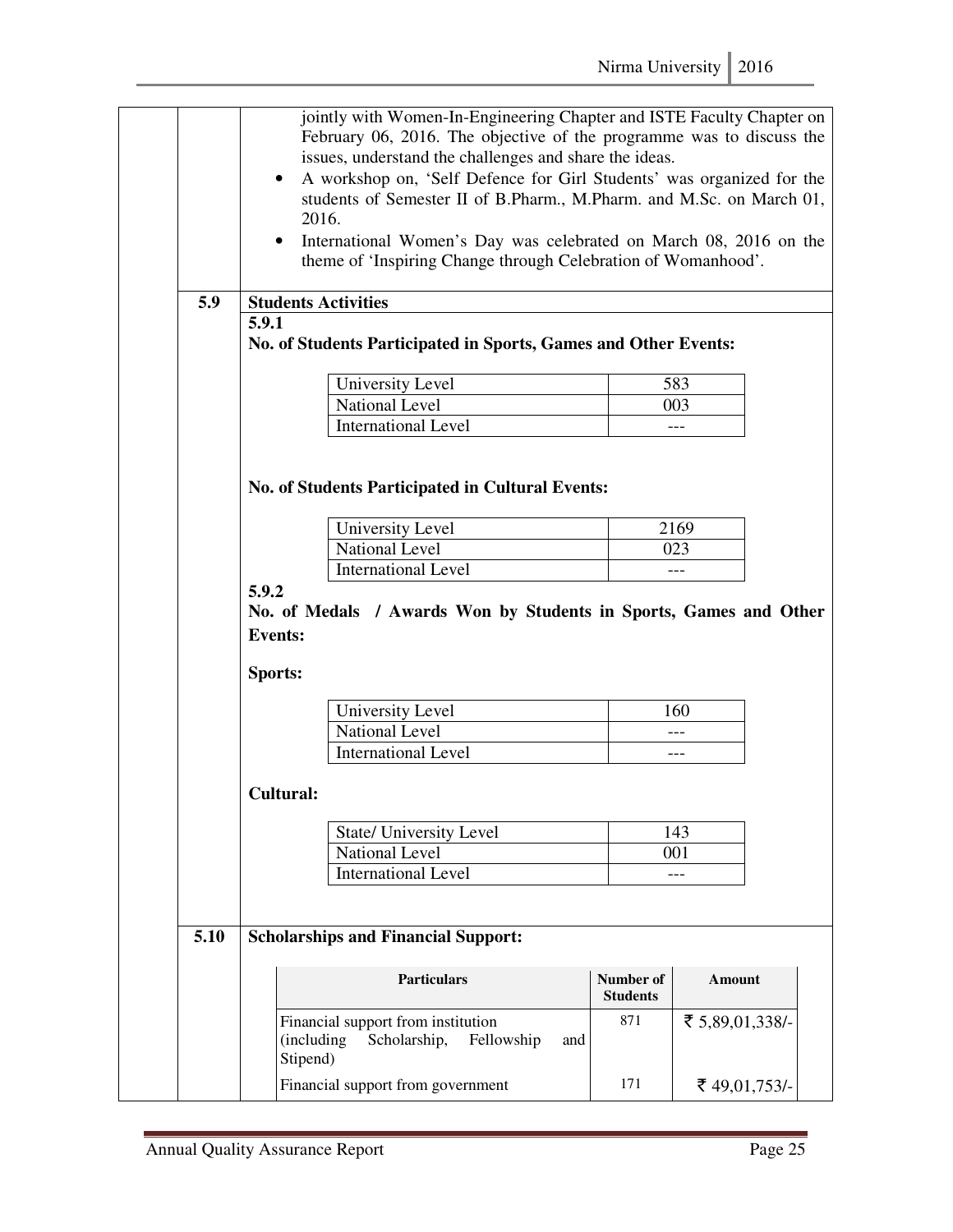|      | Fellowship,<br>Fellowship | Number of students who received International<br>recognitions including<br>National<br>CSIR-Fellowship       | DST-<br><b>UGC</b><br>and                          | 12 | ₹ 31,94,987/-                              |
|------|---------------------------|--------------------------------------------------------------------------------------------------------------|----------------------------------------------------|----|--------------------------------------------|
| 5.11 | <b>Fairs:</b>             | <b>Student Organised / Initiatives:</b>                                                                      |                                                    |    |                                            |
|      |                           |                                                                                                              | <b>During April</b><br>1, 2015 to June<br>30, 2015 |    | During July 1,<br>2015 to June<br>30, 2016 |
|      |                           | State/ University Level                                                                                      | 01                                                 |    | 03                                         |
|      |                           | National Level                                                                                               | 01                                                 |    | 03                                         |
|      |                           |                                                                                                              |                                                    |    |                                            |
|      |                           | <b>International Level</b>                                                                                   | $00\,$                                             |    | $00\,$                                     |
|      | <b>Exhibition:</b>        |                                                                                                              | <b>During April</b><br>1, 2015 to June<br>30, 2015 |    | During July 1,<br>2015 to June<br>30, 2016 |
|      |                           | State/ University Level                                                                                      | 02                                                 |    | 04                                         |
|      |                           |                                                                                                              |                                                    |    |                                            |
| 5.12 |                           | <b>National Level</b><br><b>International Level</b><br>No. of Social Initiatives Undertaken by the Students: | 00<br>$00\,$<br>32                                 |    | 01<br>$00\,$                               |

#### **CRITERION – VI**

| 6. | <b>Governance, Leadership and Management:</b> |                                                                                                                                                                                                                                                       |  |  |  |  |
|----|-----------------------------------------------|-------------------------------------------------------------------------------------------------------------------------------------------------------------------------------------------------------------------------------------------------------|--|--|--|--|
|    | 6.1                                           | State the Vision and Mission of the University:                                                                                                                                                                                                       |  |  |  |  |
|    |                                               | <b>Vision</b><br>Shaping a better future for mankind by developing effective and socially<br>responsible individuals and organizations.                                                                                                               |  |  |  |  |
|    |                                               | <b>Mission</b><br>Nirma University emphasizes on all round development of its students. It<br>aims at producing not only good professionals, but also good and worthy<br>citizens of a great country, aiding in its overall progress and development. |  |  |  |  |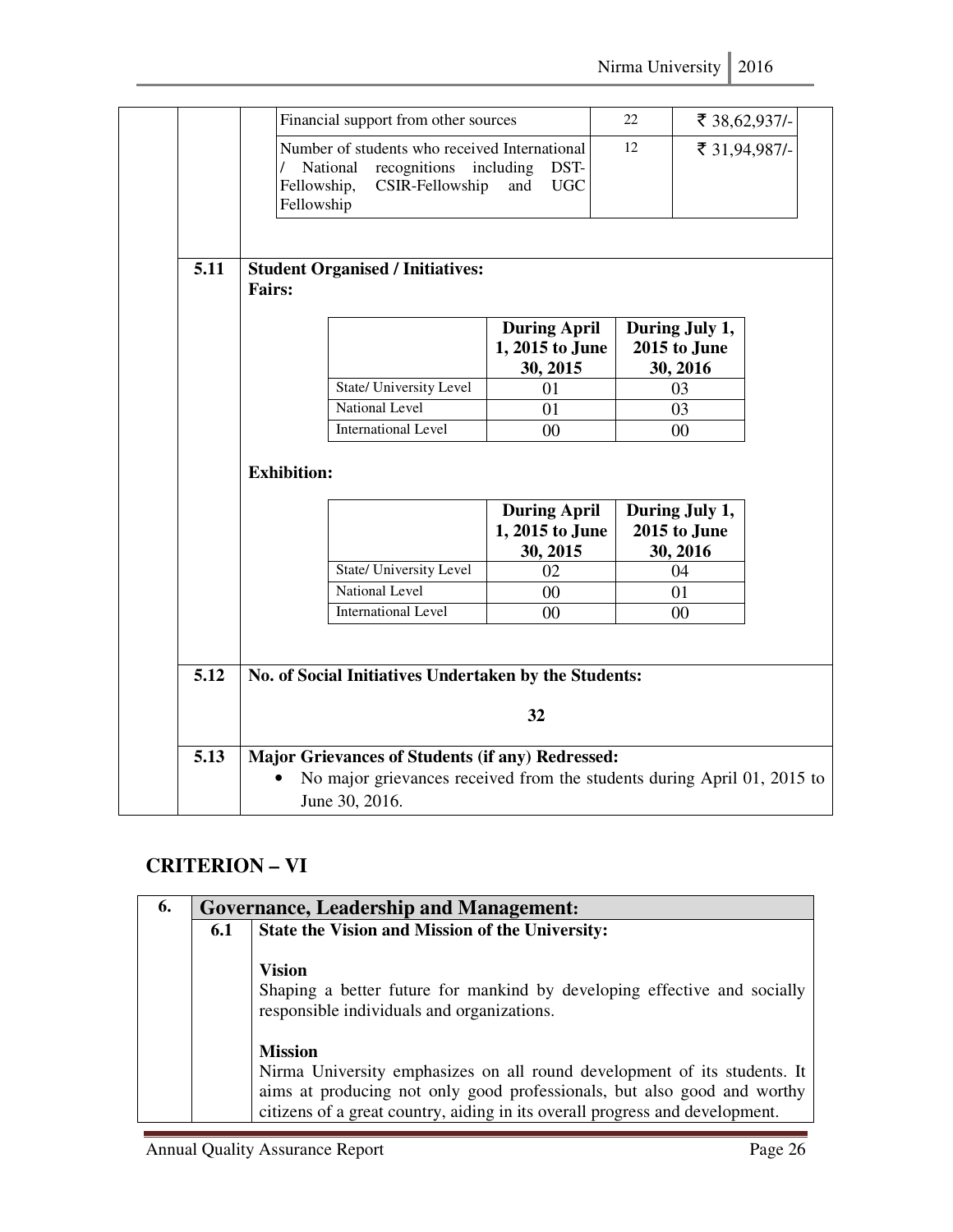|     | It endeavours to treat every student as an individual, to recognize their<br>potential and to ensure that they receive the best preparation and training for<br>achieving their career ambitions and life goals.                                                                                                                                                                                                                                                                                                                                                                                                                                                                                                                                                                                                                                                                                                                                                                                                                                                                                                                                                                                                                                                                                                                                                                                                                                                                                                                |
|-----|---------------------------------------------------------------------------------------------------------------------------------------------------------------------------------------------------------------------------------------------------------------------------------------------------------------------------------------------------------------------------------------------------------------------------------------------------------------------------------------------------------------------------------------------------------------------------------------------------------------------------------------------------------------------------------------------------------------------------------------------------------------------------------------------------------------------------------------------------------------------------------------------------------------------------------------------------------------------------------------------------------------------------------------------------------------------------------------------------------------------------------------------------------------------------------------------------------------------------------------------------------------------------------------------------------------------------------------------------------------------------------------------------------------------------------------------------------------------------------------------------------------------------------|
| 6.2 | Does the University has a Management Information System:                                                                                                                                                                                                                                                                                                                                                                                                                                                                                                                                                                                                                                                                                                                                                                                                                                                                                                                                                                                                                                                                                                                                                                                                                                                                                                                                                                                                                                                                        |
|     | Yes.<br>The Management Information System is in the process of<br>$\bullet$                                                                                                                                                                                                                                                                                                                                                                                                                                                                                                                                                                                                                                                                                                                                                                                                                                                                                                                                                                                                                                                                                                                                                                                                                                                                                                                                                                                                                                                     |
|     | implementation. Several modules have been executed successfully<br>during the assessment period.                                                                                                                                                                                                                                                                                                                                                                                                                                                                                                                                                                                                                                                                                                                                                                                                                                                                                                                                                                                                                                                                                                                                                                                                                                                                                                                                                                                                                                |
| 6.3 | Quality Improvement Strategies Adopted by the University for each of<br>the Following:                                                                                                                                                                                                                                                                                                                                                                                                                                                                                                                                                                                                                                                                                                                                                                                                                                                                                                                                                                                                                                                                                                                                                                                                                                                                                                                                                                                                                                          |
|     | 6.3.2 Teaching and Learning:                                                                                                                                                                                                                                                                                                                                                                                                                                                                                                                                                                                                                                                                                                                                                                                                                                                                                                                                                                                                                                                                                                                                                                                                                                                                                                                                                                                                                                                                                                    |
|     | The University has a mechanism of Academic Audit at three levels,<br>namely (i) Audit at the personal level, where the senior professors and<br>the HoDs constantly audit the classroom teaching of the faculty<br>members, (ii) Audit at the institutions level by an independent<br>committee which conducts the overall audit of each department / area<br>in academic, research, extension and related matters, and (iii) Audit<br>by the University level committee for overall assessment of the<br>different academic, research, extension and related aspects of the<br>constituent institutions.<br>The University lays great emphasis on student centric teaching rather<br>$\bullet$<br>than a teacher centric learning. Implementation of learner centric<br>teaching is made feasible by a well-developed system of Outcome<br>Based Education (OBE) from the year 2013.<br>Formal as well as informal feedback system is practiced for<br>$\bullet$<br>monitoring the system of course delivery.<br>There is an academic review and attendance review system every four<br>$\bullet$<br>weeks during the semester in majority of the institutes.<br>Rigorous faculty training programmes are conducted to improve the<br>quality of pedagogy/teaching.<br>Faculty members are encouraged to use ICT in teaching-learning<br>process.<br>Faculty members and students undergo various MOOCs (Massive<br>Online Open Courses) on regular basis.<br>Expert lectures are organized for the students on regular basis. |
|     |                                                                                                                                                                                                                                                                                                                                                                                                                                                                                                                                                                                                                                                                                                                                                                                                                                                                                                                                                                                                                                                                                                                                                                                                                                                                                                                                                                                                                                                                                                                                 |
|     | 6.3.3 Examination and Evaluation:                                                                                                                                                                                                                                                                                                                                                                                                                                                                                                                                                                                                                                                                                                                                                                                                                                                                                                                                                                                                                                                                                                                                                                                                                                                                                                                                                                                                                                                                                               |
|     | The University follows Continuous Evaluation system and thus<br>understands and appreciates the formative assessment of the students.<br>The University has a very systematic Manual for Conduct of<br>Examinations.<br>All the students are provided 'Student Handbook', which includes all                                                                                                                                                                                                                                                                                                                                                                                                                                                                                                                                                                                                                                                                                                                                                                                                                                                                                                                                                                                                                                                                                                                                                                                                                                    |
|     | the rules and regulations of examination.<br>For each subject /course of semester end examination, the Paper                                                                                                                                                                                                                                                                                                                                                                                                                                                                                                                                                                                                                                                                                                                                                                                                                                                                                                                                                                                                                                                                                                                                                                                                                                                                                                                                                                                                                    |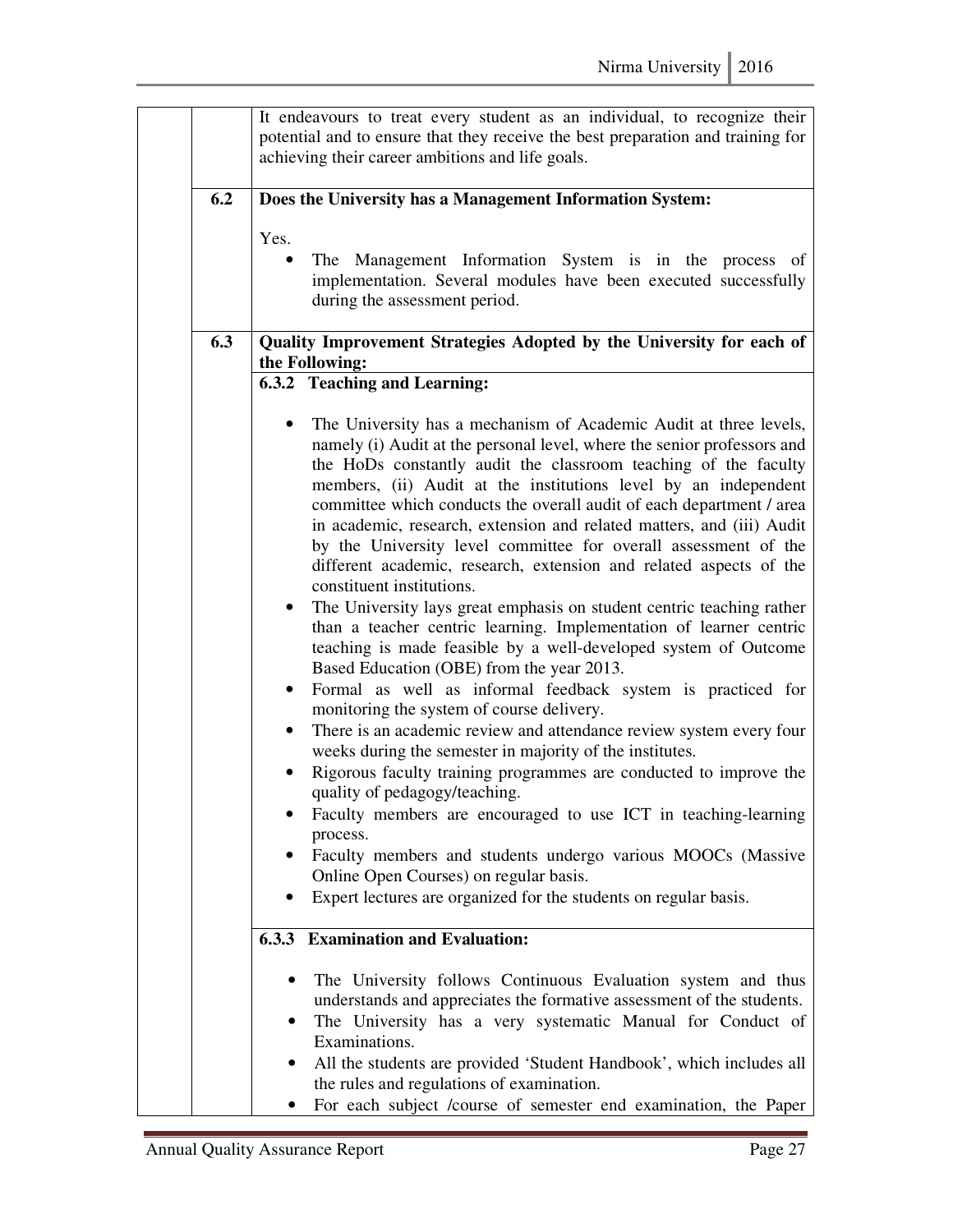| Setters submit two sets of the question papers and out of these two<br>sets, the Dean and the Executive Registrar pick up any one and the<br>same is used for the purpose of the respective examination.<br>In order to deal with the cases of examination malpractice, a separate<br>$\bullet$<br>'Examination Reforms Committee' is appointed by the Director<br>General.<br>For smooth and fair conduction of the semester end examinations,<br>along with the senior supervisors, observers are also appointed by the<br>university.<br>Provision is also made to show the assessed answer books of<br>$\bullet$<br>sessional as well as semester end examinations to the concerned<br>students.<br>In order to check the quality of the question papers, all the question<br>$\bullet$<br>papers are reviewed by a separate committee and the reports are<br>presented during the Board of Study Meeting.<br>Rubrics are prepared for the evaluation of different components of a<br>course.                                                                                                                                                                                                                                                                                                                                                                                                                                                                                                                         |
|---------------------------------------------------------------------------------------------------------------------------------------------------------------------------------------------------------------------------------------------------------------------------------------------------------------------------------------------------------------------------------------------------------------------------------------------------------------------------------------------------------------------------------------------------------------------------------------------------------------------------------------------------------------------------------------------------------------------------------------------------------------------------------------------------------------------------------------------------------------------------------------------------------------------------------------------------------------------------------------------------------------------------------------------------------------------------------------------------------------------------------------------------------------------------------------------------------------------------------------------------------------------------------------------------------------------------------------------------------------------------------------------------------------------------------------------------------------------------------------------------------------------------|
| <b>6.3.4 Research and Development:</b>                                                                                                                                                                                                                                                                                                                                                                                                                                                                                                                                                                                                                                                                                                                                                                                                                                                                                                                                                                                                                                                                                                                                                                                                                                                                                                                                                                                                                                                                                    |
| Research and Development is also given top priority in the strategic<br>$\bullet$<br>planning. More emphasis is given to increase research, consultancy<br>and testing in interdisciplinary areas.<br>Overall at the University level, Faculty of Doctoral Studies and<br>$\bullet$<br>Research (FDSR) monitors and facilitates research.<br>The University has framed a very systematic 'Research Policy' which<br>$\bullet$<br>provides guidelines for all research related activities.<br>The University provides seed money for minor research projects and<br>$\bullet$<br>funding up ` 30 Lakhs for major research projects.<br>The University provides financial support to faculty for attending<br>$\bullet$<br>national / international conferences abroad/within India.<br>Encouraging faculty members to undertake collaborative / sponsored<br>projects.<br>The<br>University<br>organizes<br>/national<br>regularly<br>international<br>Conferences.<br>Availability of modern library facilities including e-journals and<br>٠<br>other latest Learning Resources have provided great support to Ph.D.,<br>PG and UG students.<br>The University has introduced a scheme of Awards & Incentives for<br>٠<br>faculty members to appreciate their outstanding contribution in<br>research.<br>Intensive Research Orientation programmes are organized on regular<br>$\bullet$<br>basis for the faculty members.<br>During the assessment period, a policy to prevent the plagiarism has<br>٠<br>been framed. |
| 6.3.5 Library, ICT and Physical Infrastructure / Instrumentation:                                                                                                                                                                                                                                                                                                                                                                                                                                                                                                                                                                                                                                                                                                                                                                                                                                                                                                                                                                                                                                                                                                                                                                                                                                                                                                                                                                                                                                                         |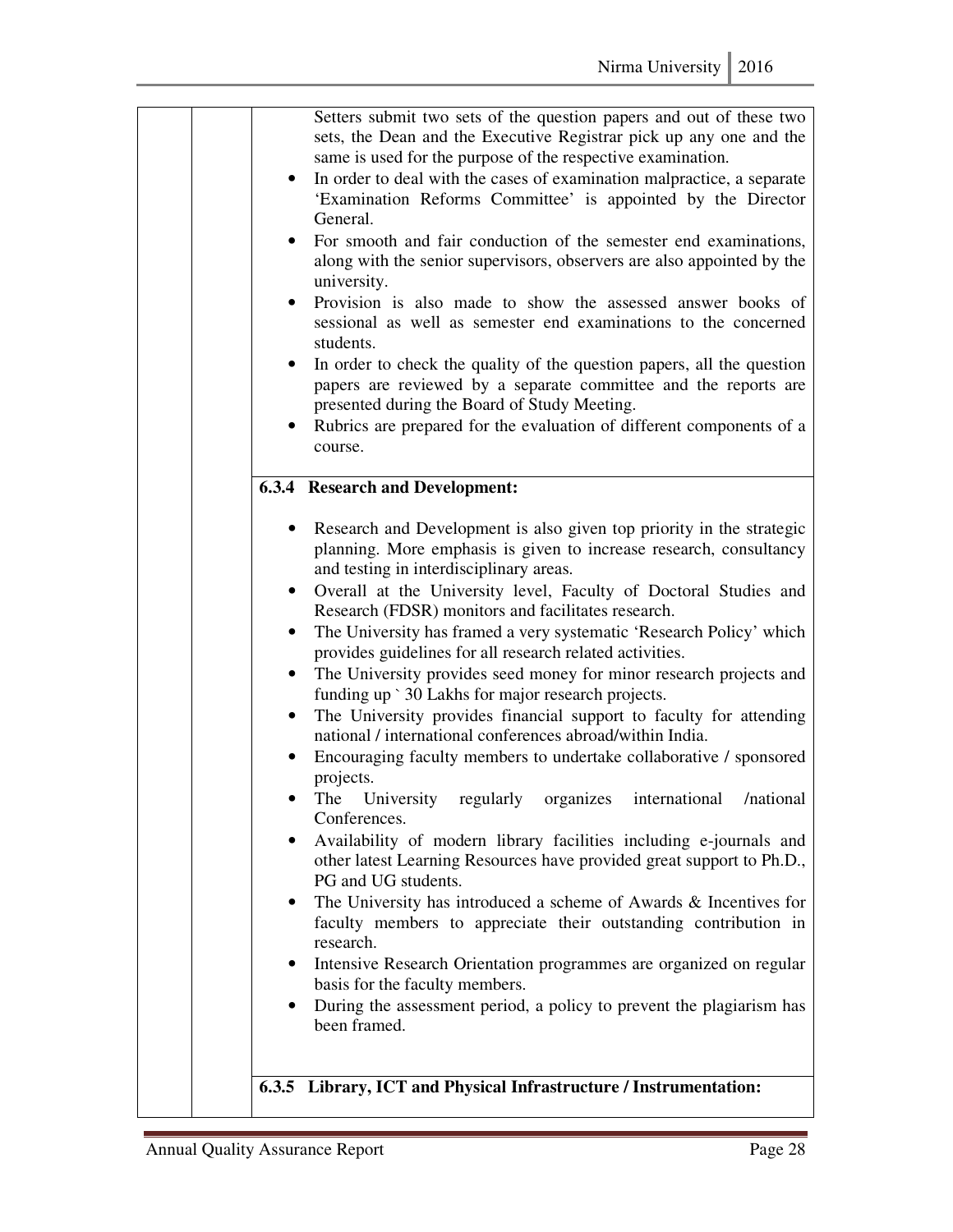|             | Library:                                                                                                                                                                                                                                                                                                                                                                                                                                                                                                                                                                                                                                                                                                                                                                                                                                                                                                                                                           |
|-------------|--------------------------------------------------------------------------------------------------------------------------------------------------------------------------------------------------------------------------------------------------------------------------------------------------------------------------------------------------------------------------------------------------------------------------------------------------------------------------------------------------------------------------------------------------------------------------------------------------------------------------------------------------------------------------------------------------------------------------------------------------------------------------------------------------------------------------------------------------------------------------------------------------------------------------------------------------------------------|
| <b>ICT:</b> | The University has formed a Library Council as an Advisory<br>Committee at the University level for the purpose of smooth<br>functioning, improvement and coordination amongst all the libraries<br>and the management. Similarly, all the constituent institutes have<br>Library Committees for smooth functioning and for regularly<br>reviewing the growth of the libraries.<br>• The Library Council and Committees play a vital role in policy<br>decisions related to: (i) Collection, Development and Utilization of<br>the Resources, (iii) Preservation and Archiving of Print & Electronic<br>Resources, and (iv) Library Automation.<br>Various policies, like Library Material Purchase Policy, Book Bank<br>$\bullet$<br>Policy, Electronic Resource Access Policy, Remote Login Usage<br>Policy and Weeding Out Policy, etc. have been framed for quality<br>services.<br>The University has a comprehensive IT policy regarding all IT<br>$\bullet$ |
|             | infrastructure, service, security and management.<br>The computing facilities are centrally managed with various<br>٠<br>dedicated and high performance servers, so as to meet the growing<br>demands of data processing within the campus.<br>The University has a large number of licensed software to incorporate<br>$\bullet$<br>the latest tools and technologies.<br>256 Mbps dedicated optic fibre leased line and Wi-Fi hotspots enable<br>$\bullet$<br>round the clock internet connectivity on the campus.<br>The majority of the classrooms of the University are ICT-enabled<br>with various audio visual facilities.                                                                                                                                                                                                                                                                                                                                  |
|             | <b>Physical Infrastructure:</b>                                                                                                                                                                                                                                                                                                                                                                                                                                                                                                                                                                                                                                                                                                                                                                                                                                                                                                                                    |
|             | Since inception, the University had followed a systematic process of<br>planning, creating, maintaining and utilizing its physical<br>infrastructure.<br>The University ensures that all the constituent institutes meet with<br>the standards of physical infrastructure prescribed by the respective<br>regulatory bodies, such as AICTE, Pharmacy Council of India, Bar<br>Council of India, Council of Architecture, etc.<br>At the University level, there is a Coordination Committee, headed<br>٠<br>by Director General/Vice President for planning/reviewing the needs<br>of common infrastructure.<br>The University has a full-fledged Estate Department that looks for<br>the maintenance of buildings, classrooms, laboratories, lawns, sport<br>fields, etc.<br>The University allocates separate budget for the maintenance of<br>$\bullet$<br>infrastructure and facilities. There is a maintenance group within the<br>Estate Department.         |
|             | <b>6.3.6 Human Resource Management:</b>                                                                                                                                                                                                                                                                                                                                                                                                                                                                                                                                                                                                                                                                                                                                                                                                                                                                                                                            |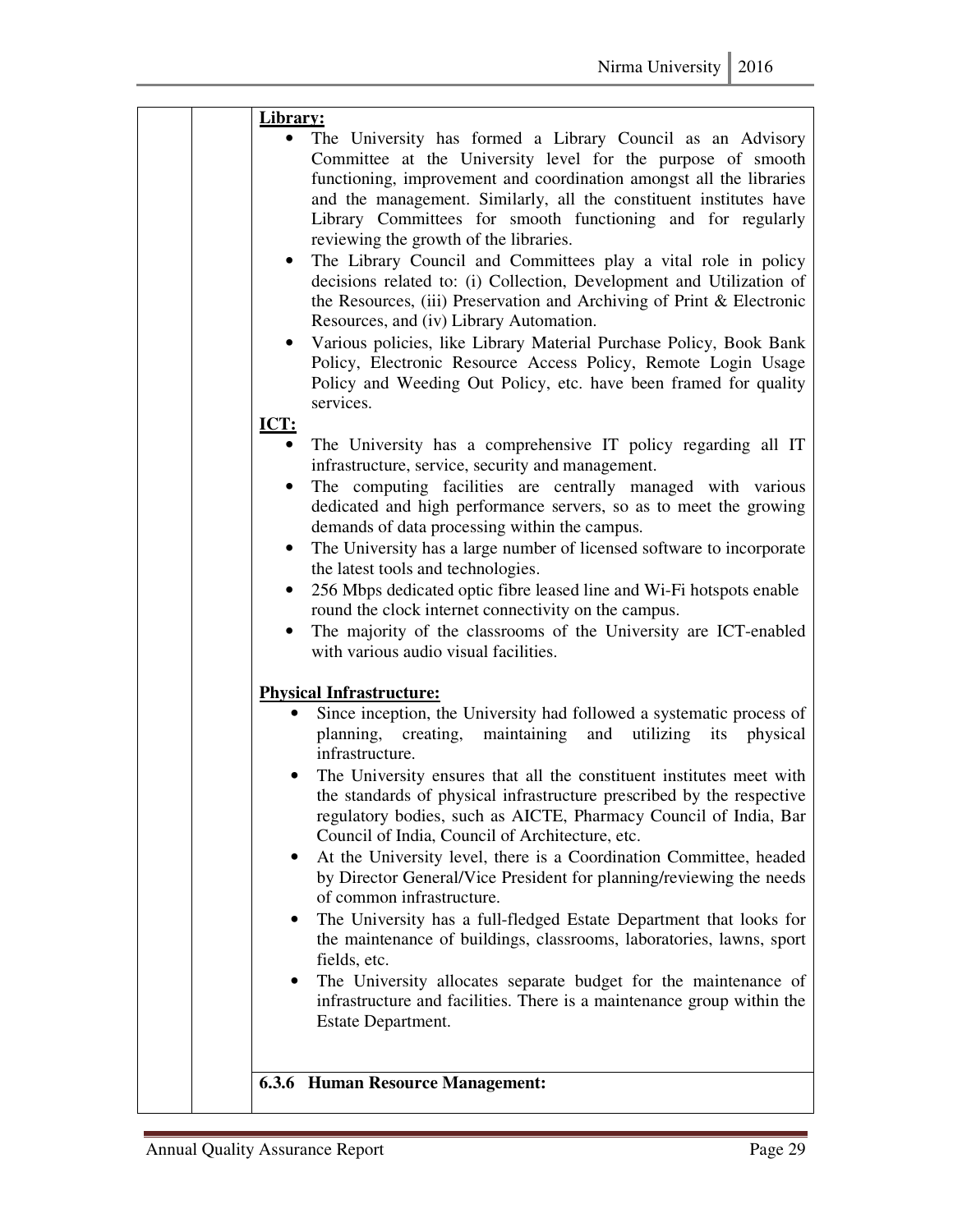|  | $\bullet$<br>$\bullet$<br>$\bullet$<br>$\bullet$<br>$\bullet$ | The faculty members are promoted to a higher level based on<br>seniority and expertise. Also, there is an attractive Career<br>Advancement Scheme (CAS) for higher scale and promotion.<br>Deputation of faculty members for qualification improvement (Ph.D.<br>and PG) programmes to premier national institutes, like IITs and<br>NIT <sub>s</sub> .<br>The University regularly organizes various staff development<br>programmes, including Induction Training, Orientation Programme,<br>Refresher Courses, etc.<br>The University has introduced a scheme of headship of departments<br>by rotation to inculcate leadership among the faculty members.<br>The University has taken various measures for attracting and<br>retaining eminent faculty.                                                                                                                                                  |
|--|---------------------------------------------------------------|--------------------------------------------------------------------------------------------------------------------------------------------------------------------------------------------------------------------------------------------------------------------------------------------------------------------------------------------------------------------------------------------------------------------------------------------------------------------------------------------------------------------------------------------------------------------------------------------------------------------------------------------------------------------------------------------------------------------------------------------------------------------------------------------------------------------------------------------------------------------------------------------------------------|
|  |                                                               | 6.3.7 Faculty and Staff Recruitment:                                                                                                                                                                                                                                                                                                                                                                                                                                                                                                                                                                                                                                                                                                                                                                                                                                                                         |
|  | $\bullet$<br>$\bullet$<br>$\bullet$<br>$\bullet$              | The faculty and staff recruitment is taken very seriously and thorough<br>planning is done.<br>The cadre policy, faculty/staff qualifications and the cadre ratio are<br>maintained as per the statutory norms prescribed by the regulatory<br>bodies.<br>All regular appointments are done on merits by inviting applications<br>through public advertisements in the national level newspapers /<br>advertisement on the university website.<br>The University has framed a very structured and systematic selection<br>process. The regular faculty appointment is made by the Director<br>General (NU) on the recommendations of a Selection Committee.<br>There are well-defined norms for constitution of a Selection<br>Committee.                                                                                                                                                                    |
|  |                                                               | 6.3.8 Industry Interaction / Collaboration:                                                                                                                                                                                                                                                                                                                                                                                                                                                                                                                                                                                                                                                                                                                                                                                                                                                                  |
|  | $\bullet$<br>٠                                                | The University has an Industry Institute Interaction (III) Cell. The<br>University Head - Corporate Relations is appointed to plan and<br>coordinate university-industry activities in the constituent institutes of<br>the University. Besides, University Level Advisory Committee has<br>the role to monitor the industry-institution related activities.<br>Each constituent institute of the University has an Industry-Institute<br>Interaction Cell. The function of the Cell is to encourage consultancy,<br>testing, training, placement, internship and other activities.<br>The University encourages its faculty members to undertake<br>consultancy work from the industry. In fact, there is a systematic<br>policy to undertake any consultancy assignment.<br>The University also focuses on collaborating with reputed foreign<br>universities for student and faculty exchange programmes. |
|  | 6.3.9                                                         | <b>Admission of Students:</b>                                                                                                                                                                                                                                                                                                                                                                                                                                                                                                                                                                                                                                                                                                                                                                                                                                                                                |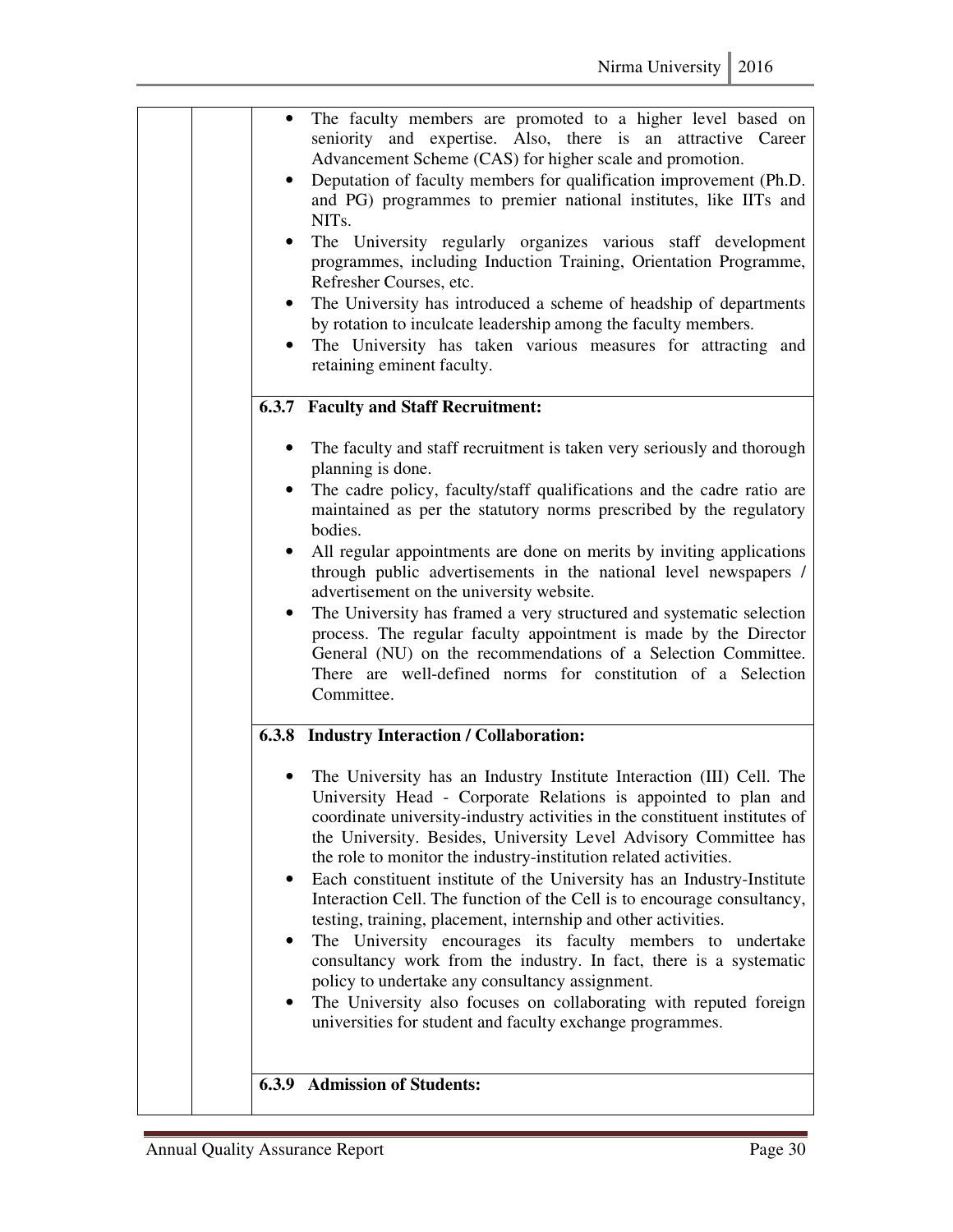|     | governed by its academic regulations.<br>Admission Committee for each institute is constituted.<br>leading national and regional newspapers.<br>criteria and the process of admissions.<br>entrance tests.<br>displayed on the website in advance.<br>annually.<br>Fairs overseas and across India to attract meritorious students.<br>The entire admission process is online. | The University has a transparent process for admissions to all the<br>programmes at all its constituent institutes. Each programme is<br>For meticulously conducting the various procedures of admissions, an<br>Further, wide publicity is ensured by placing advertisements in<br>Brochures of the programmes are prepared that consist of eligibility<br>In general, admissions are done using national level entrance tests.<br>When such tests are unavailable, the University conducts its own<br>The procedure and criteria for admissions to various programmes are<br>The University also has a mechanism to review its admissions process<br>The constituent institutes of the University participate in Education |
|-----|--------------------------------------------------------------------------------------------------------------------------------------------------------------------------------------------------------------------------------------------------------------------------------------------------------------------------------------------------------------------------------|------------------------------------------------------------------------------------------------------------------------------------------------------------------------------------------------------------------------------------------------------------------------------------------------------------------------------------------------------------------------------------------------------------------------------------------------------------------------------------------------------------------------------------------------------------------------------------------------------------------------------------------------------------------------------------------------------------------------------|
| 6.4 | <b>Welfare Schemes for:</b>                                                                                                                                                                                                                                                                                                                                                    |                                                                                                                                                                                                                                                                                                                                                                                                                                                                                                                                                                                                                                                                                                                              |
|     | Teaching                                                                                                                                                                                                                                                                                                                                                                       | 1. Reimbursement of expenses towards<br>tuition fees for the employees' dependent<br>children<br>2. Reimbursement of expenses<br>towards<br>hospitalization<br>3. Reimbursement of expenses towards<br>books/<br>magazine/<br>purchase<br>of<br>subscription of journals / membership etc.<br>4. Reimbursement of expenses towards LTC<br>5. Expenses towards recreation activities<br>6. Expenses towards medical allowances                                                                                                                                                                                                                                                                                                |
|     | Non-Teaching                                                                                                                                                                                                                                                                                                                                                                   | 1. Reimbursement of expenses towards<br>tuition fees for the employees' dependent<br>children<br>2. Reimbursement of expenses<br>towards<br>hospitalization<br>3. Reimbursement of expenses towards LTC<br>4. Expenses towards recreation activities<br>5. Expenses towards medical allowances                                                                                                                                                                                                                                                                                                                                                                                                                               |
|     | Students                                                                                                                                                                                                                                                                                                                                                                       | 1. Scholarship based on Merit<br>2. Scholarship based on Merit cum Means<br>3. Interest on Bank Loan<br>4. Needy Student Fund<br>5. Book Bank Facility<br>6. Stipend to the meritorious Masters as well<br>as full-time Ph. D. students                                                                                                                                                                                                                                                                                                                                                                                                                                                                                      |
| 6.5 | <b>Total Corpus Fund Generated:</b><br>₹ 10 Crores                                                                                                                                                                                                                                                                                                                             |                                                                                                                                                                                                                                                                                                                                                                                                                                                                                                                                                                                                                                                                                                                              |
|     |                                                                                                                                                                                                                                                                                                                                                                                |                                                                                                                                                                                                                                                                                                                                                                                                                                                                                                                                                                                                                                                                                                                              |
| 6.6 | <b>Whether Annual Financial Audit has been done:</b>                                                                                                                                                                                                                                                                                                                           |                                                                                                                                                                                                                                                                                                                                                                                                                                                                                                                                                                                                                                                                                                                              |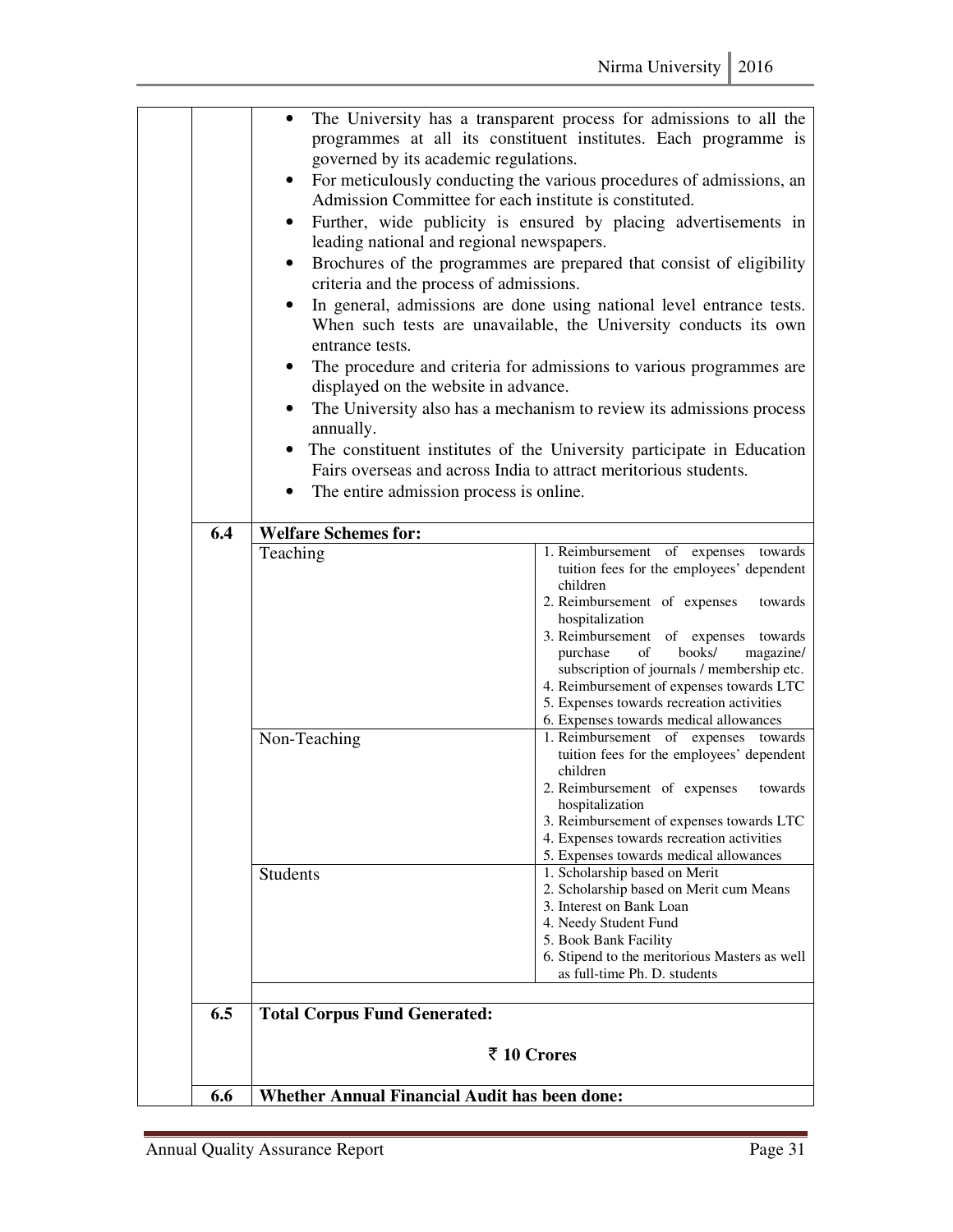|      | Whether Academic and Administrative Audit (AAA) has been done?                                                                                                                                                                                                                                                                                                                                                                                                                                                                                                                                                                                                        |                                                                                                                                                                                                                                                                                                                                                                                                                                                                                                                                                    |                |  |                             |            |                             |  |
|------|-----------------------------------------------------------------------------------------------------------------------------------------------------------------------------------------------------------------------------------------------------------------------------------------------------------------------------------------------------------------------------------------------------------------------------------------------------------------------------------------------------------------------------------------------------------------------------------------------------------------------------------------------------------------------|----------------------------------------------------------------------------------------------------------------------------------------------------------------------------------------------------------------------------------------------------------------------------------------------------------------------------------------------------------------------------------------------------------------------------------------------------------------------------------------------------------------------------------------------------|----------------|--|-----------------------------|------------|-----------------------------|--|
|      |                                                                                                                                                                                                                                                                                                                                                                                                                                                                                                                                                                                                                                                                       | External<br>Audit Type                                                                                                                                                                                                                                                                                                                                                                                                                                                                                                                             |                |  | Internal                    |            |                             |  |
|      |                                                                                                                                                                                                                                                                                                                                                                                                                                                                                                                                                                                                                                                                       |                                                                                                                                                                                                                                                                                                                                                                                                                                                                                                                                                    | Yes/No         |  | Agency                      | Yes/No     | Authority                   |  |
|      |                                                                                                                                                                                                                                                                                                                                                                                                                                                                                                                                                                                                                                                                       | Academic                                                                                                                                                                                                                                                                                                                                                                                                                                                                                                                                           | $\overline{a}$ |  | $\mathbf{r}$                | <b>Yes</b> | <b>IQAC</b>                 |  |
|      |                                                                                                                                                                                                                                                                                                                                                                                                                                                                                                                                                                                                                                                                       | Administrative                                                                                                                                                                                                                                                                                                                                                                                                                                                                                                                                     | <b>Yes</b>     |  | External<br><b>Auditors</b> | <b>Yes</b> | Internal<br><b>Auditors</b> |  |
| 6.8  | days?                                                                                                                                                                                                                                                                                                                                                                                                                                                                                                                                                                                                                                                                 | Does the University/ Autonomous College declares results within 30<br>For UG Programmes                                                                                                                                                                                                                                                                                                                                                                                                                                                            |                |  | Yes                         |            |                             |  |
|      |                                                                                                                                                                                                                                                                                                                                                                                                                                                                                                                                                                                                                                                                       | For PG Programmes                                                                                                                                                                                                                                                                                                                                                                                                                                                                                                                                  |                |  | Yes                         |            |                             |  |
|      | with one faculty representative from each Institute. This committee<br>meets regularly and deliberates examination reform related issues.<br>The committee also looks after the cases of malpractice by the<br>students during the examinations. For all such cases, the said<br>committee carries out the necessary investigation and submits a<br>detailed report to the concerned Head of the Institution with<br>of punishment, if any. Based<br>recommendations<br>the<br>on<br>recommendations of the committee, the Head of the Institution issues<br>the necessary order of punishment.<br>What efforts are made by the University to promote autonomy in the |                                                                                                                                                                                                                                                                                                                                                                                                                                                                                                                                                    |                |  |                             |            |                             |  |
| 6.10 |                                                                                                                                                                                                                                                                                                                                                                                                                                                                                                                                                                                                                                                                       |                                                                                                                                                                                                                                                                                                                                                                                                                                                                                                                                                    |                |  |                             |            |                             |  |
|      |                                                                                                                                                                                                                                                                                                                                                                                                                                                                                                                                                                                                                                                                       | affiliated/constituent colleges?<br>The University offers full-autonomy to all its constituent institutes<br>with respect to all academic matters. In all academic bodies like,<br>Board of Studies, Area Committees, Faculty and Academic Council;<br>Faculty Members, Deans and the Heads of Departments are the<br>members. They have full autonomy as far as academic decision<br>making is concerned.<br>As far as administrative matters are concerned, well-defined<br>delegation of powers are given under the University regulations. The |                |  |                             |            |                             |  |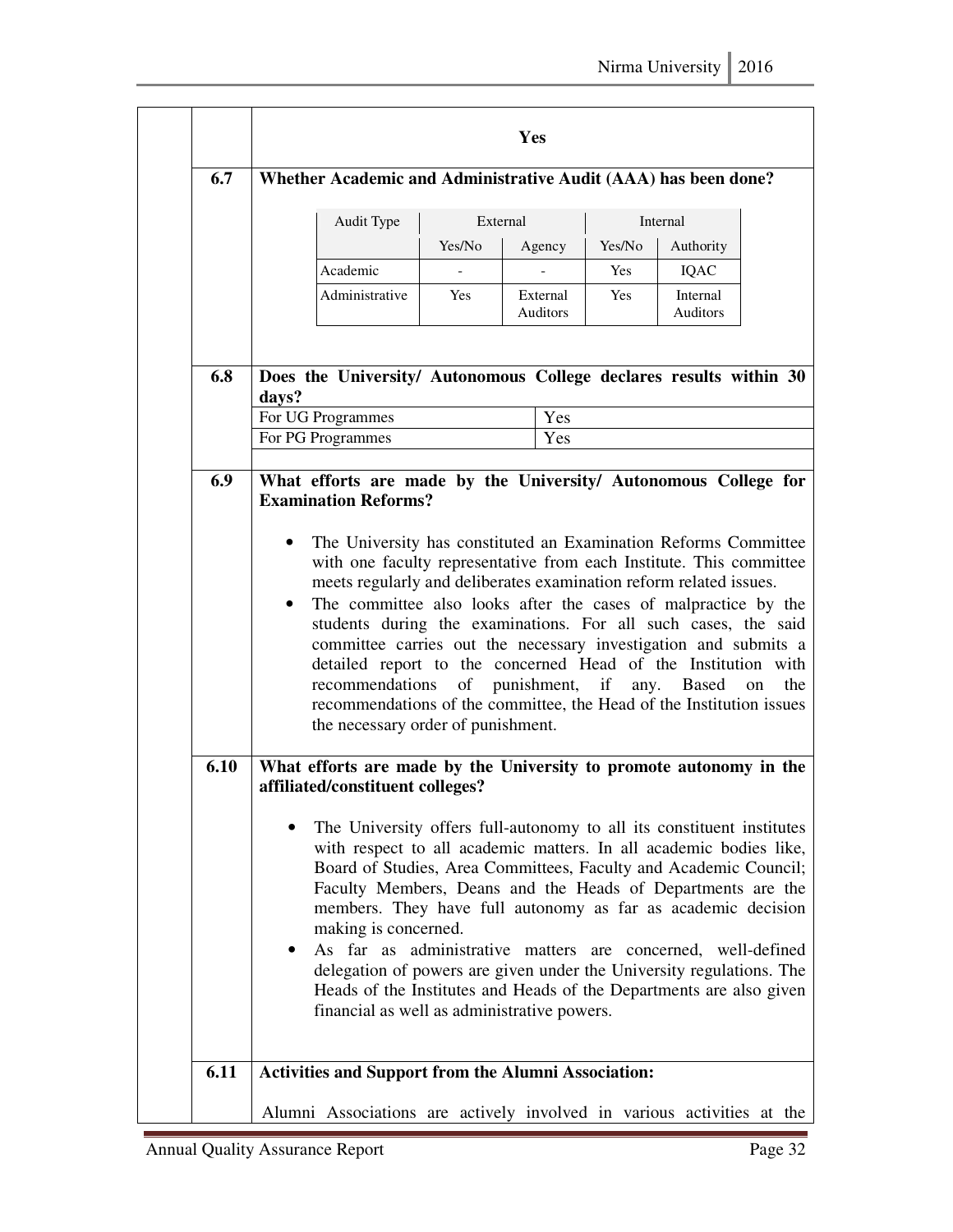|      | University, some of them are listed below:                                                             |
|------|--------------------------------------------------------------------------------------------------------|
|      | Career guidance to the students of current batch.                                                      |
|      | Help in sensitizing the students to industry needs and summer / final<br>$\bullet$                     |
|      | placements.                                                                                            |
|      | Alumni members provide feedback on syllabus updating.<br>$\bullet$                                     |
|      | Representatives of the Institute of Management alumni participate in<br>$\bullet$                      |
|      | selection of the students for admission in the MBA programme.                                          |
|      | Representatives of Alumni Associations participate as members of<br>$\bullet$<br>IQAC.                 |
|      | Alumni Association of the Institute of Technology publishes a<br>$\bullet$                             |
|      | magazine SETU every year.                                                                              |
|      | Financial assistance for students' participation in national/state level<br>$\bullet$                  |
|      | paper presentation is provided by the Pharmacy Alumni Association.                                     |
|      | Scholarships are given by the Institute of Technology Alumni<br>$\bullet$<br>Association.              |
|      | Felicitation of toppers by the Institute of Pharmacy Alumni<br>$\bullet$                               |
|      | Association.                                                                                           |
|      |                                                                                                        |
|      | Note: Apart from the institute wise Alumni Associations, the University has                            |
|      | 'Nirma University Alumni Forum' which hold two meetings during April 01,<br>2015 to June 30, 2016.     |
| 6.12 | <b>Activities and Support from the Parent - Teacher Association:</b>                                   |
|      |                                                                                                        |
|      | The University does not have any formal Parent Teacher Association.<br>$\bullet$                       |
|      | However, the University regularly takes feedback from the parents                                      |
|      | about the academic structure and processes and incorporates their                                      |
|      | suggestions while making plans and strategies.                                                         |
|      |                                                                                                        |
| 6.13 | <b>Development Programmes for Support Staff:</b>                                                       |
|      | The support staff is provided in-house training and are also sent to participate                       |
|      | in training programmes organized by external agencies. Details of some of                              |
|      | the training programmes organized by the University during the assessment                              |
|      | period are listed below:                                                                               |
|      | Training programme for the Laboratory Assistants, Computer                                             |
|      | Operators and Computer Programmers during December 28-30, 2016.                                        |
|      | Intensive training programme of sixty hours for the Assistant                                          |
|      | Registrar/Office Superintendent and equivalent.                                                        |
|      | Training programme for the Office Assistants and staff of equivalent<br>cadre during June 13-18, 2016. |
|      |                                                                                                        |
| 6.14 | Initiatives taken by the University to make the Campus Eco-Friendly:                                   |
|      | The University has taken various measures for water harvesting, electrical                             |
|      | energy conservation and waste management and thus to make the campus                                   |
|      | Eco-friendly. Some of the initiatives undertaken comprise:                                             |
|      | The drinking water is supplied to all water rooms through press coke,                                  |
|      | which is an auto off type of coke thus ensuring no wastage of water.                                   |
|      | Also a sewage treatment plant is going to be erected in the campus                                     |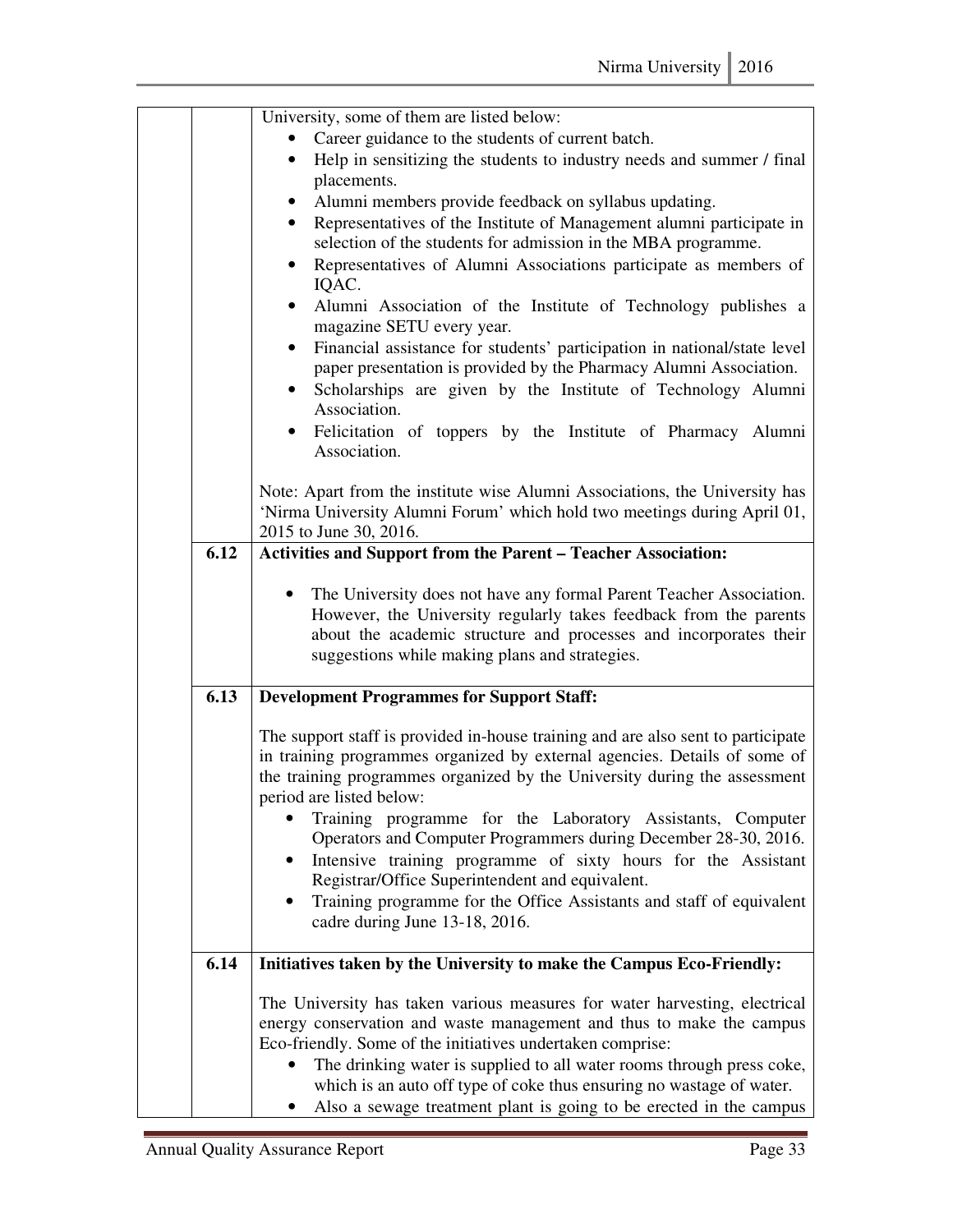| having a capacity of four lacs litres per day. After completion of the<br>plant, the treated water will be used in the gardens throughout the<br>campus.<br>• In the University campus, there is a lake, spread over approximate<br>8000 sq.mt. area and having an average depth of 25 feet. The rain<br>water collected from campus is stored in this lake which percolates<br>slowly through land.<br>• There are five percolation wells constructed in campus to percolate<br>collected water from campus.<br>• Electrical energy conservation is being carried out through various<br>measures.<br>• Organic waste converter machine has been installed in the University<br>campus which treats waste food and dry leaves/dry flowers etc. to<br>convert it in to organic manure, which is used in maintaining garden<br>in the campus.<br>• Planting variety of trees and plants in various gardens has contributed<br>to carbon neutrality in the campus. |
|------------------------------------------------------------------------------------------------------------------------------------------------------------------------------------------------------------------------------------------------------------------------------------------------------------------------------------------------------------------------------------------------------------------------------------------------------------------------------------------------------------------------------------------------------------------------------------------------------------------------------------------------------------------------------------------------------------------------------------------------------------------------------------------------------------------------------------------------------------------------------------------------------------------------------------------------------------------|
|------------------------------------------------------------------------------------------------------------------------------------------------------------------------------------------------------------------------------------------------------------------------------------------------------------------------------------------------------------------------------------------------------------------------------------------------------------------------------------------------------------------------------------------------------------------------------------------------------------------------------------------------------------------------------------------------------------------------------------------------------------------------------------------------------------------------------------------------------------------------------------------------------------------------------------------------------------------|

#### **CRITERION – VII**

| 7. | <b>Innovations and Best Practices:</b> |                                                                                                                                                                                                                                                                                                                                                                                                                                                                                                                                                                                                                   |  |
|----|----------------------------------------|-------------------------------------------------------------------------------------------------------------------------------------------------------------------------------------------------------------------------------------------------------------------------------------------------------------------------------------------------------------------------------------------------------------------------------------------------------------------------------------------------------------------------------------------------------------------------------------------------------------------|--|
|    | 7.1                                    | Innovations introduced during this academic year which have created a<br>positive impact on the functioning of the institution:                                                                                                                                                                                                                                                                                                                                                                                                                                                                                   |  |
|    |                                        | Academic Audit of all the constituent institutes.<br>Rules for Preventing Plagiarism.<br>Training programmes for the staff (Laboratory Assistants, Computer<br>Operators, Office Superintendents, Office Assistants, etc.).<br>Funding up to $\bar{\tau}$ 30 Lakhs to the faculty members for major research<br>projects by the University.<br>Awards & Incentive schemes for the faculty members.                                                                                                                                                                                                                |  |
|    | 7.2                                    | Provide the Action Taken Report (ATR) based on the plan of action<br>decided upon at the beginning of the year:<br>The University underwent the $2nd$ cycle of the NAAC accreditation<br>and obtained 'A' grade with CGPA 3.18.<br>Implemented University Level Academic Audit of all the<br>constituent institutes.<br>Implemented the scheme of Awards and Incentives for the faculty<br>members.<br>Implemented the scheme of funding to the faculty members for<br>Major Research Projects.<br>Signed MoU with Space Applications Centre, ISRO, Ahmedabad<br>and initiated collaborative research activities. |  |
|    |                                        | Organized four-week Induction Training, two-week Research<br>Orientation and two-week Orientation Programme for the faculty<br>members of the constituent institutes.                                                                                                                                                                                                                                                                                                                                                                                                                                             |  |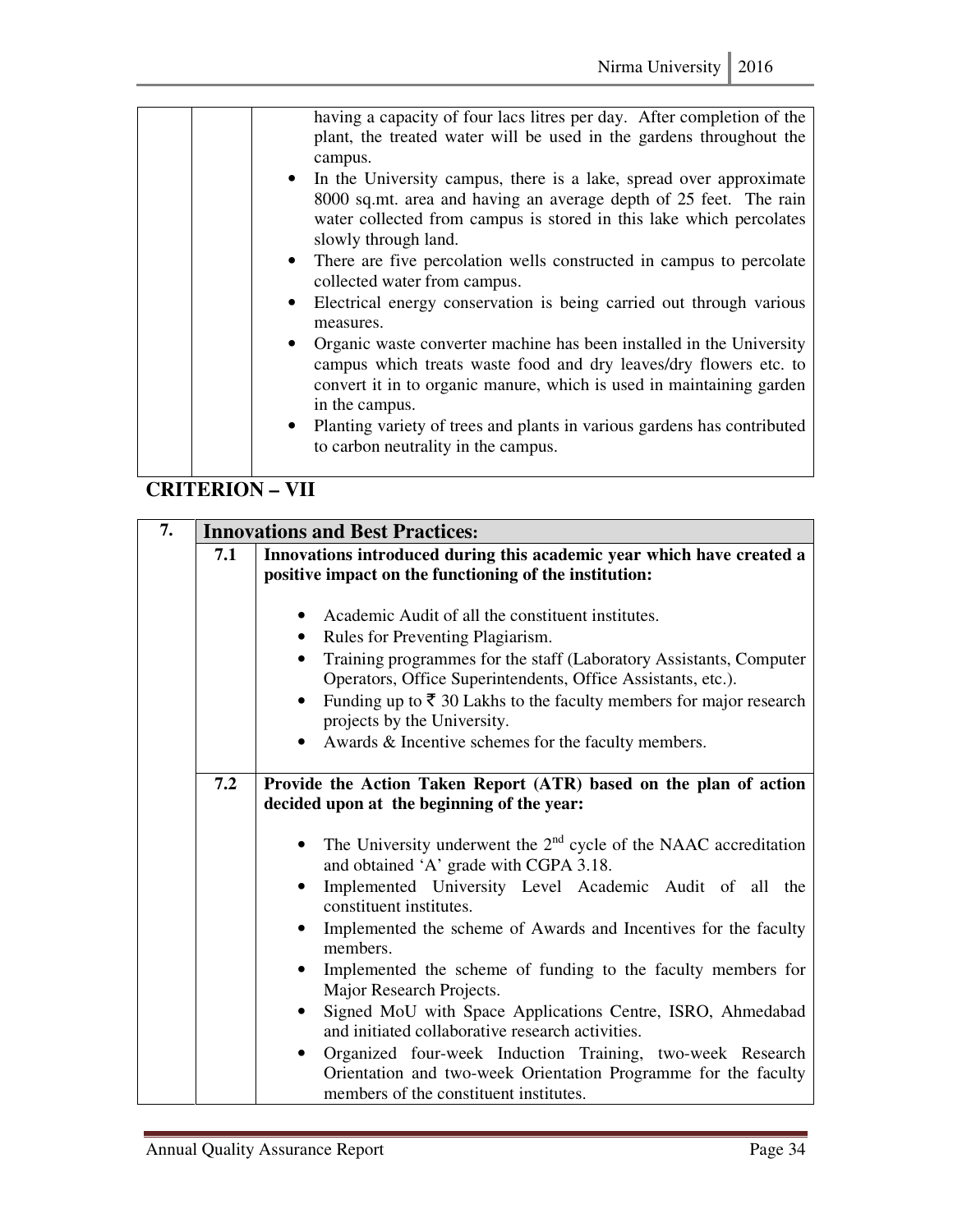|     | Organized training programme for the Laboratory Assistants and<br>Computer Operators and a training programme for the Office<br>Superintendents, Assistant Registrars, Office Assistants, etc.<br>Prepared systematic rules to prevent plagiarism.                                                                                                                                                                                                                                                                                                                                                                                                      |
|-----|---------------------------------------------------------------------------------------------------------------------------------------------------------------------------------------------------------------------------------------------------------------------------------------------------------------------------------------------------------------------------------------------------------------------------------------------------------------------------------------------------------------------------------------------------------------------------------------------------------------------------------------------------------|
| 7.3 | Give two Best Practices of the University: (please see the format in the<br><b>NAAC Self-study Manuals)</b>                                                                                                                                                                                                                                                                                                                                                                                                                                                                                                                                             |
|     | For details, please refer to Annexure-7.                                                                                                                                                                                                                                                                                                                                                                                                                                                                                                                                                                                                                |
| 7.4 | <b>Contribution to Environmental Awareness / Protection:</b><br>The students of all the constituent Institutes of the University are<br>made well aware of the need of preservation of the environment, eco-<br>friendly system, conservation of energy in the form of electricity,<br>water, etc. through:<br>a) Environment related courses in the curriculum,<br>Seminar, Workshops, and Awareness Programmes<br>b)<br>Participation in plantation of plants both normal and<br>$\mathbf{c})$<br>medicinal, etc.<br>In addition to the above, the Institute of Law has established a<br>research centre in the area of 'Environment Law'.            |
| 7.5 | Whether environmental audit was conducted?<br>The University consistently endeavours to create and maintain an<br>environmentally sustainable campus. The campus houses a healthy green<br>cover with wide zones allocated for trees, shrubs and gardens. Although<br>there is no formal environmental audit being conducted in the campus, the<br>University undertakes a variety of initiatives to preserve and enhance the<br>natural environment on the campus. The green environment is maintained<br>by planting various types of plants which have over the years grown up. The<br>green coverage of the entire University campus is around 32%. |
| 7.6 | Any other relevant information the institution wishes to add:<br>Three constituent institutes of the University participated NIRF ranking<br>introduced by the MHRD and obtained commendable rankings at national<br>level.<br>Institute of Pharmacy 5 <sup>th</sup> Rank.<br>$\bullet$<br>Institute of Management 29 <sup>th</sup> Rank.<br>$\bullet$<br>Institute of Technology 45 <sup>th</sup> Rank.<br>$\bullet$                                                                                                                                                                                                                                   |

| 8. | <b>Plans of the University for Next Year:</b>                              |  |
|----|----------------------------------------------------------------------------|--|
|    | • To comply with the requirements with regards to the observations made in |  |
|    | NAAC report.                                                               |  |
|    | • To prepare ten-year Perspective Plan.                                    |  |
|    | • To strengthen the research wing of the University.                       |  |
|    | • To further strengthen the implementation of different policies already   |  |
|    | evolved.                                                                   |  |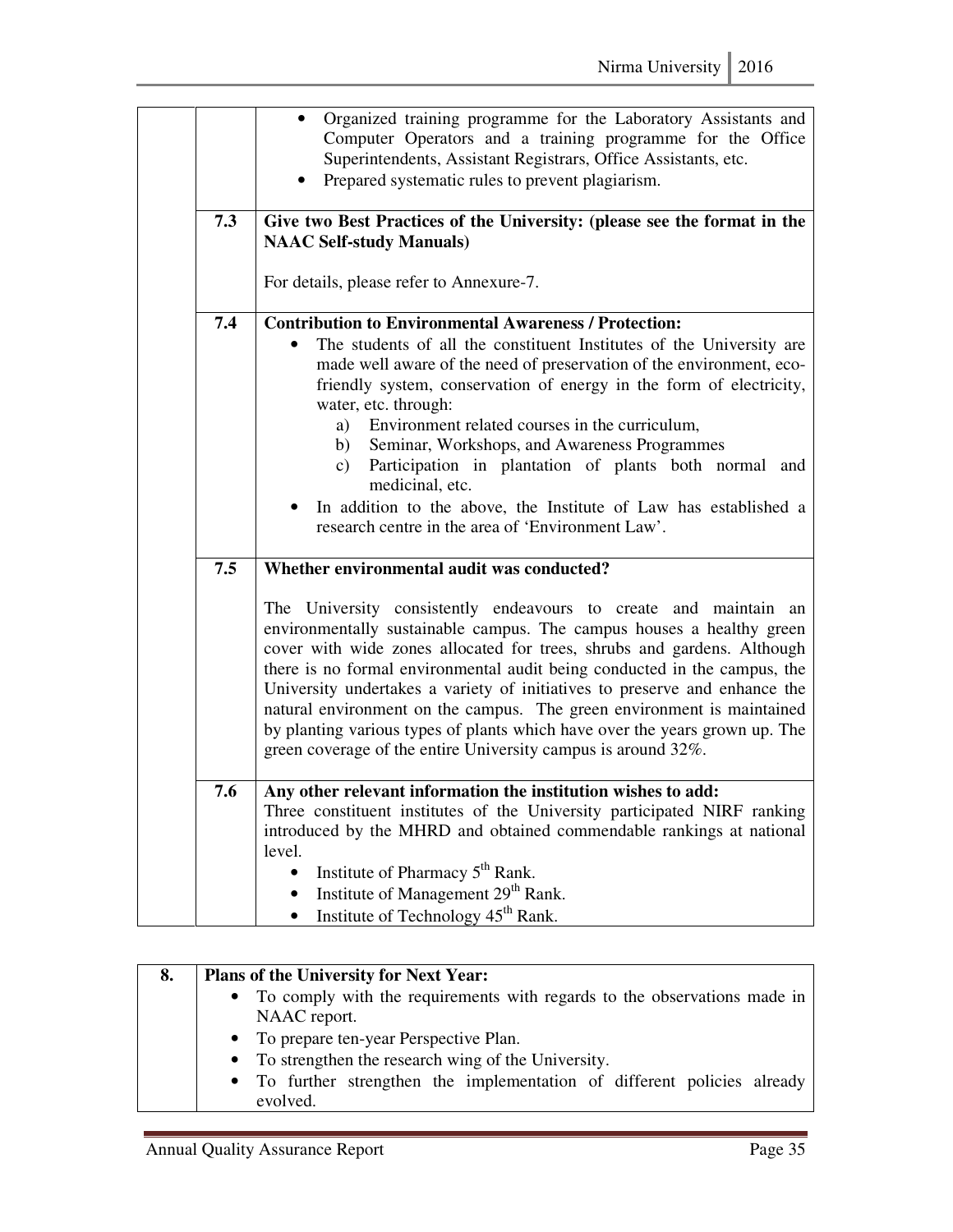| • To promote the use of ICT in teaching-learning, research and administration.                              |
|-------------------------------------------------------------------------------------------------------------|
| • To implement the scheme of providing grant to the faculty members for<br>publishing different literature. |
| • To implement the scheme of Awards and Incentives for the staff members.                                   |
| • To finalize the Core Value Framework of the University.                                                   |
| • To prepare a Charter on Critical Services to be offered to the existing students<br>and the alumni.       |
| • To strengthen the Academic Audit by involving outside experts.                                            |
|                                                                                                             |

**Dr. Dhaval Pujara Dr. Anup K. Singh <br>Name & Signature of IQAC Coordinator Name & Signature of IQAC C** 

**Name & Signature of IQAC Chair Person**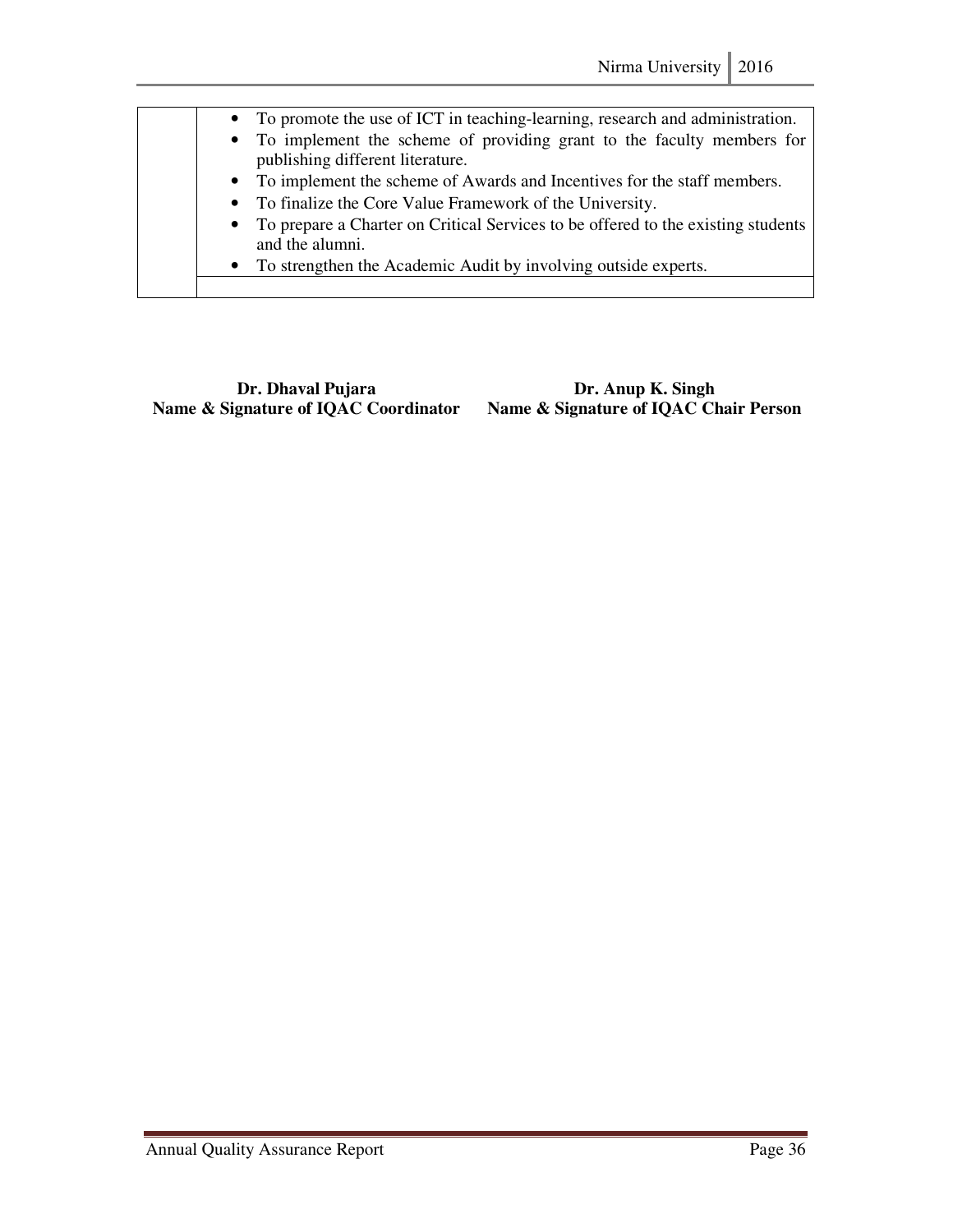| <b>ANNEXURE - 1</b> | Workshops / Seminars Organized by the IQAC                               |
|---------------------|--------------------------------------------------------------------------|
| ANNEXURE - 2        | Analysis of Feedback received from Various Stakeholders                  |
| <b>ANNEXURE - 3</b> | Salient Features of Syllabi Updation                                     |
| <b>ANNEXURE - 4</b> | Innovative Processes adopted by the Institution in Teaching and Learning |
| <b>ANNEXURE - 5</b> | Course/Programme wise Distribution of Pass Percentage                    |
| <b>ANNEXURE - 6</b> | Details of Externally Funded Major / Minor Research Projects             |
| <b>ANNEXURE - 7</b> | <b>Best Practice – I</b>                                                 |

### **LIST OF ANNEXURE**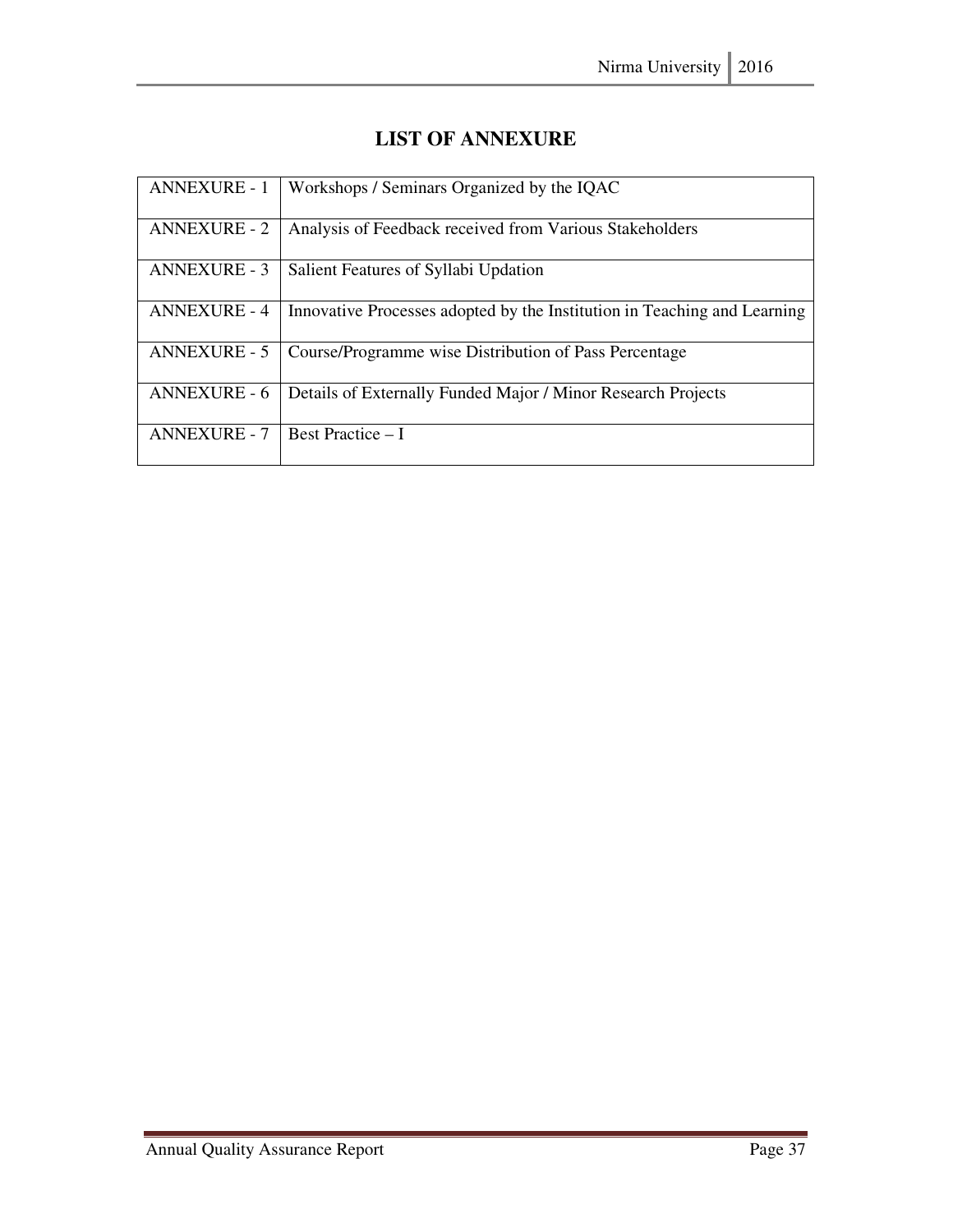#### **Workshops / Seminars Organized by the IQAC**

| Sr.<br>No.       | <b>Title / Theme of the Programme</b>                                                       | <b>Programme Level</b><br>(International /<br><b>National / State /</b><br>In-house) | <b>Dates of Programme</b> | Programme<br><b>Duration</b><br>(in hrs) | <b>Number of</b><br><b>Participants</b> |
|------------------|---------------------------------------------------------------------------------------------|--------------------------------------------------------------------------------------|---------------------------|------------------------------------------|-----------------------------------------|
| 1.               | Research Orientation Programmes                                                             | In-house                                                                             | $22/06/2015 - 04/072015$  | 68                                       | 29                                      |
| $\overline{2}$ . | <b>Faculty Orientation Programme</b>                                                        | In-house                                                                             | $22/06/2015 - 04/072015$  | 68                                       | 29                                      |
| $\overline{3}$ . | <b>Faculty Induction Training Programme</b>                                                 | In-house                                                                             | $01/06/2015 - 27/06/2015$ | 140                                      | 32                                      |
| $\overline{4}$ . | Workshop<br>'Outcome<br><b>Based</b><br>on<br>Education – Experience Sharing'               | In-house                                                                             | 12/09/2016                | 04                                       | 32                                      |
| 5.               | Workshop on 'Educational Technology'<br>by Dr. Teri Balser                                  | In-house                                                                             | $10/12/2015 - 11/12/2015$ | 06                                       | 36                                      |
| 6.               | <b>Faculty Orientation Programme</b>                                                        | In-house                                                                             | $21/12/2015 - 02/01/2016$ | 68                                       | 27                                      |
| 7.               | Training Programmes for Laboratory<br><b>Assistants</b>                                     | In-house                                                                             | $28/12/2015 - 30/12/2015$ | 16                                       | 25                                      |
| 8.               | Training Programmes for Computer<br><b>Operators and Computer Programmers</b>               | In-house                                                                             | $28/12/2015 - 30/12/2015$ | 16                                       | 17                                      |
| 9.               | Training Programme for the Assistant<br>Registrars/Office Superintendents and<br>Equivalent | In-house                                                                             | $08/01/2016 - 13/02/2016$ | 60                                       | 35                                      |
| 10.              | Workshop on, 'M G Taylor Model for<br>Group Collaboration to Create Group<br>Genius'        | In-house                                                                             | 08/02/2016                | 02                                       | 30                                      |
| 11.              | Workshop on 'Blended Course Design<br>& Models for Collaborative Learning'                  | In-house                                                                             | 23/02/2016                | 04                                       | 30                                      |
| 12.              | Workshop on Outcome Based Education                                                         | National                                                                             | $08/04/2016 - 09/04/2016$ | 12                                       | 45                                      |
| 13.              | VLSI and Embedded System Design                                                             | National                                                                             | 20/06/2016 - 02/07/2016   | 72                                       | 21                                      |
| 14.              | <b>Current Practices in Mechanical Design</b>                                               | National                                                                             | 20/06/2016 - 02/07/2016   | 68                                       | 16                                      |
| 15.              | Challenges and Innovative Solutions in                                                      | National                                                                             | 20/06/2016 - 02/07/2016   | 68                                       | 21                                      |

Annual Quality Assurance Report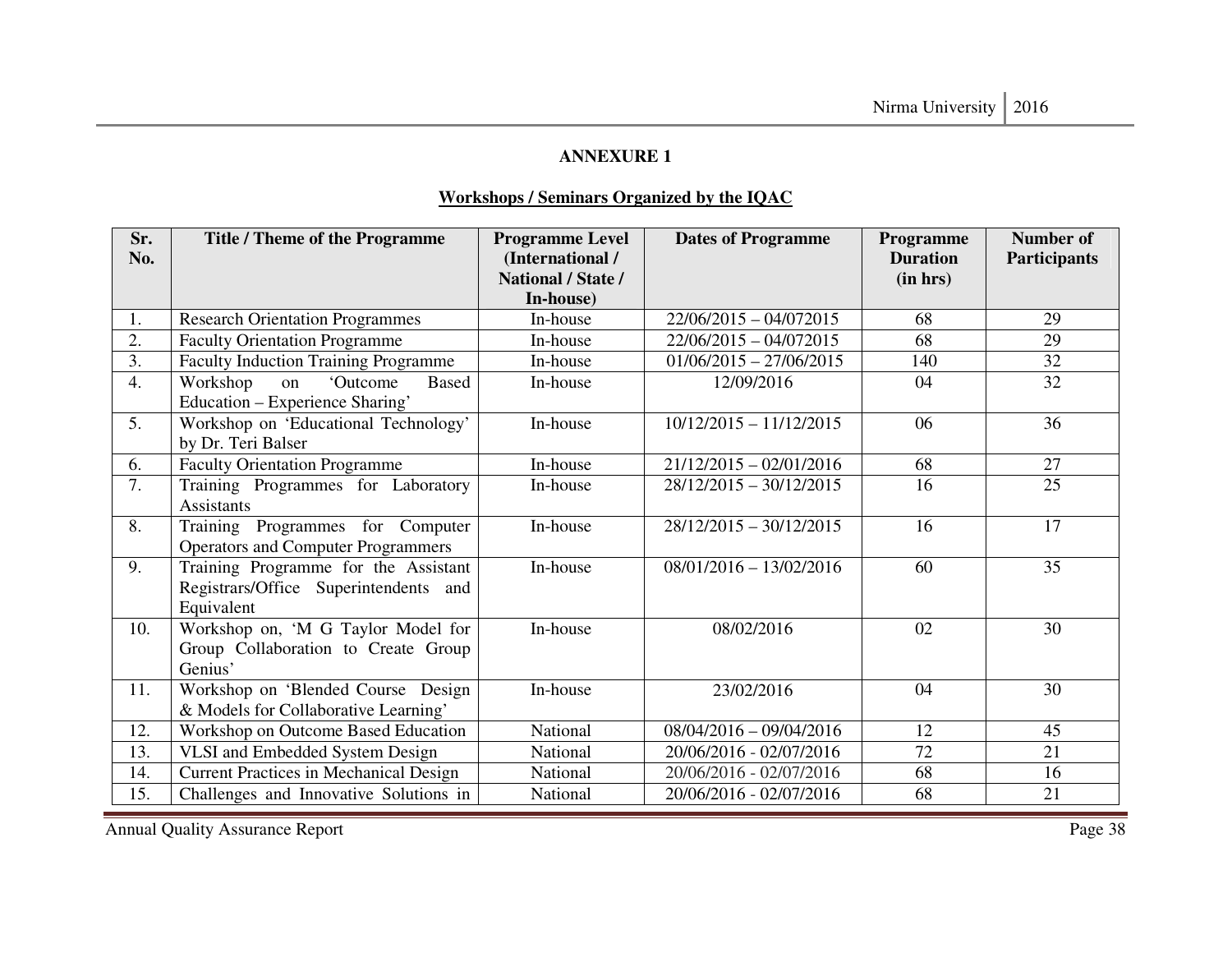Nirma University | 2016

|     | <b>Electrical Power System</b>                                                |              |                         |    |    |
|-----|-------------------------------------------------------------------------------|--------------|-------------------------|----|----|
| 16. | Measurements:<br>Theory,<br><b>Process</b><br>Advances and Applications       | <b>State</b> | 14/12/2015 - 26/12/2015 | 68 | 14 |
| 17. | Trends in Communication<br>Recent<br><b>Systems</b>                           | National     | 14/12/2015 - 26/12/2015 | 72 | 23 |
| 18. | Applications of<br>Modern<br>Power<br>Electronics in Industries and Utilities | National     | 15/06/2015 - 27/06/2015 | 68 | 19 |
| 19. | in<br>Recent Trends<br>Mechanical<br>Engineering                              | In house     | 15/06/2015 - 27/06/2015 | 68 | 18 |
| 20. | in<br>Refresher Course<br>for<br>Faculty<br><b>Management Education</b>       | In-house     | 18/04/2015 - 2/05/2015  | 60 | 34 |
| 21. | Case Method and Case Writing                                                  | In-house     | 16/04/2016 -30/04/ 2016 | 60 | 36 |
| 22. | <b>Statistical Analysis Workshop</b>                                          | In-house     | 27/11/2015 -28/11/2015  | 12 | 31 |
| 23. | <b>Consultancy Competency Workshop</b>                                        | In-house     | 23/03/2016              | 03 | 25 |
| 24. | Communication<br>for<br>Management<br><b>Teachers Workshop</b>                | In-house     | 6/04/2016               | 06 | 26 |
| 25. | Faculty Development Programme on<br>Econometrics                              | National     | 21/04/2016 -23/04/ 2016 | 18 | 7  |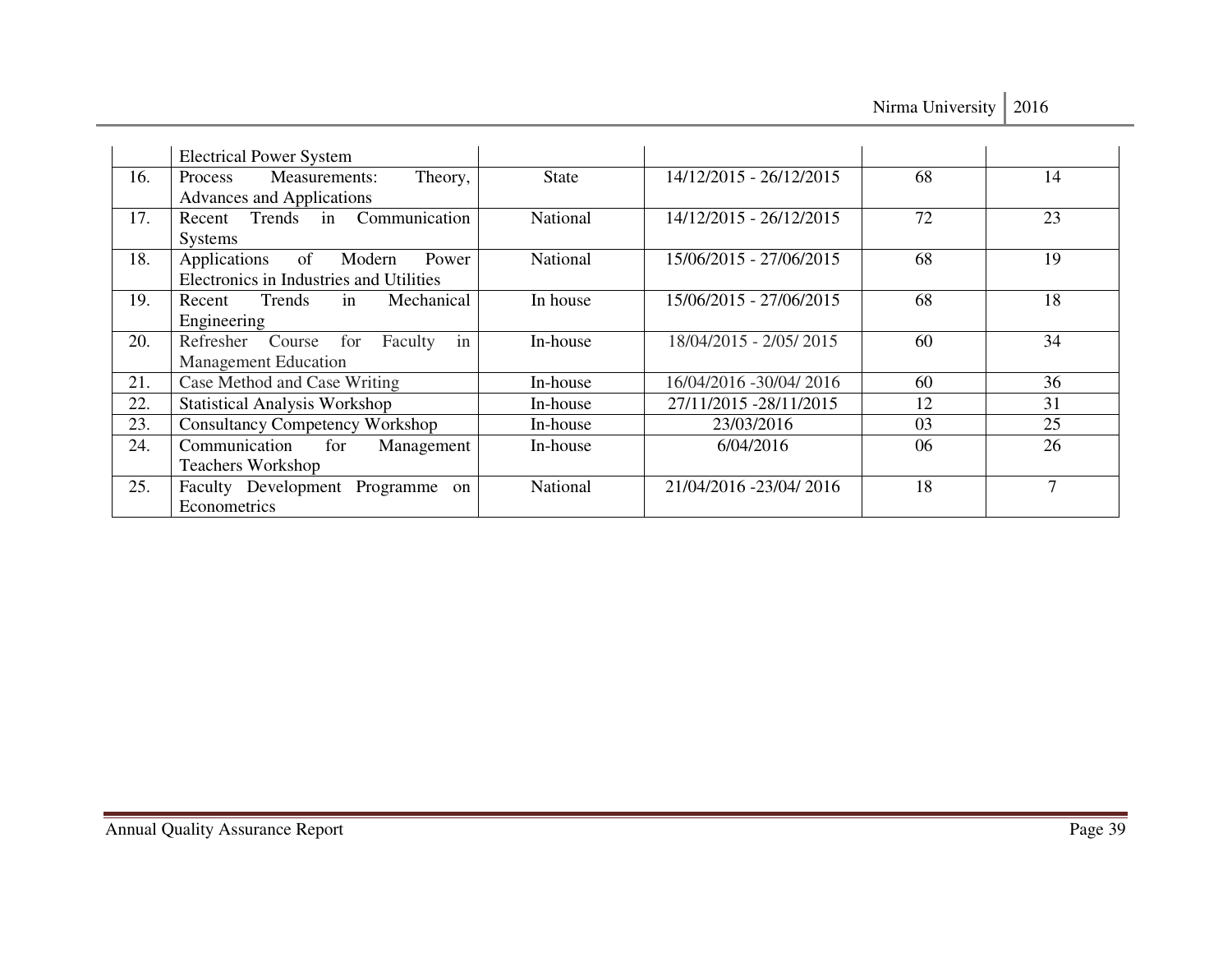### **Analysis of Feedback received from Various Stakeholders**

#### **A. Brief Report on Feedback obtained from Alumni**

- In general, the feedback of the alumni about the University Infrastructure, Library, Computer Centre, Canteen, Student Section, Transpiration facilities is satisfactory.
- Additional training programme on Soft Skill Development should be arranged for the all-round development of the students.
- In case of B.Tech. programme, the students should be offered industry-based projects for more practical exposure.
- For MBA students, rural projects may be increased.
- Alumni from Institute of Management suggested adding courses relevant to the industry demands and trends. It was also emphasized on including more interactive cases with industry related problems. Inclusion of new course, like Digital Marketing, Sports Marketing, Operations in Technology Services, etc.
- Alumni from Institute of Law suggested to include current issues like, GST in Taxation of Semester VII.

#### **B. Brief Report on Feedback obtained from Parents**

- In general, the parents have given excellent rating for the course curricula, teaching-learning process, student support mechanism, infrastructure, etc. They also appreciated the efforts; the University is putting in for the overall development of the students.
- The parents suggested to give more emphasis on project based learning / experiential learning.
- The parents suggested the institutes to focus more on student placements in core industries /companies.

### **C. Brief Report on Feedback obtained from Employers**

- Overall, the employers/ recruiters have very positive impression about the quality of the students. According to the employers, the students of Nirma University are much disciplined, well-mannered, polite and technically sound. They are very much satisfied about the syllabus of various courses.
- The faculty members should emphasize more on problem solving ability of the students.
- Courses / topics on Product Planning, Industrial Safety, Factory Rules and Acts, etc. may be included in engineering programmes.
- Recruiters of management graduates (MBA) stressed on developing analytical skills and to have more orientation on data analysis, supply chain, Excel skills, and general awareness.
- A few recruiters suggested conducting Mock Interview Sessions on regular basis by the experts from professional field.

### **D. Brief Report on Feedback obtained from Students -Passing Out Batch**

• Majority of the students are satisfied with the infrastructure, laboratories, library and computer facilities, available learning resources, gym and sports facilities, counselling mechanism, etc.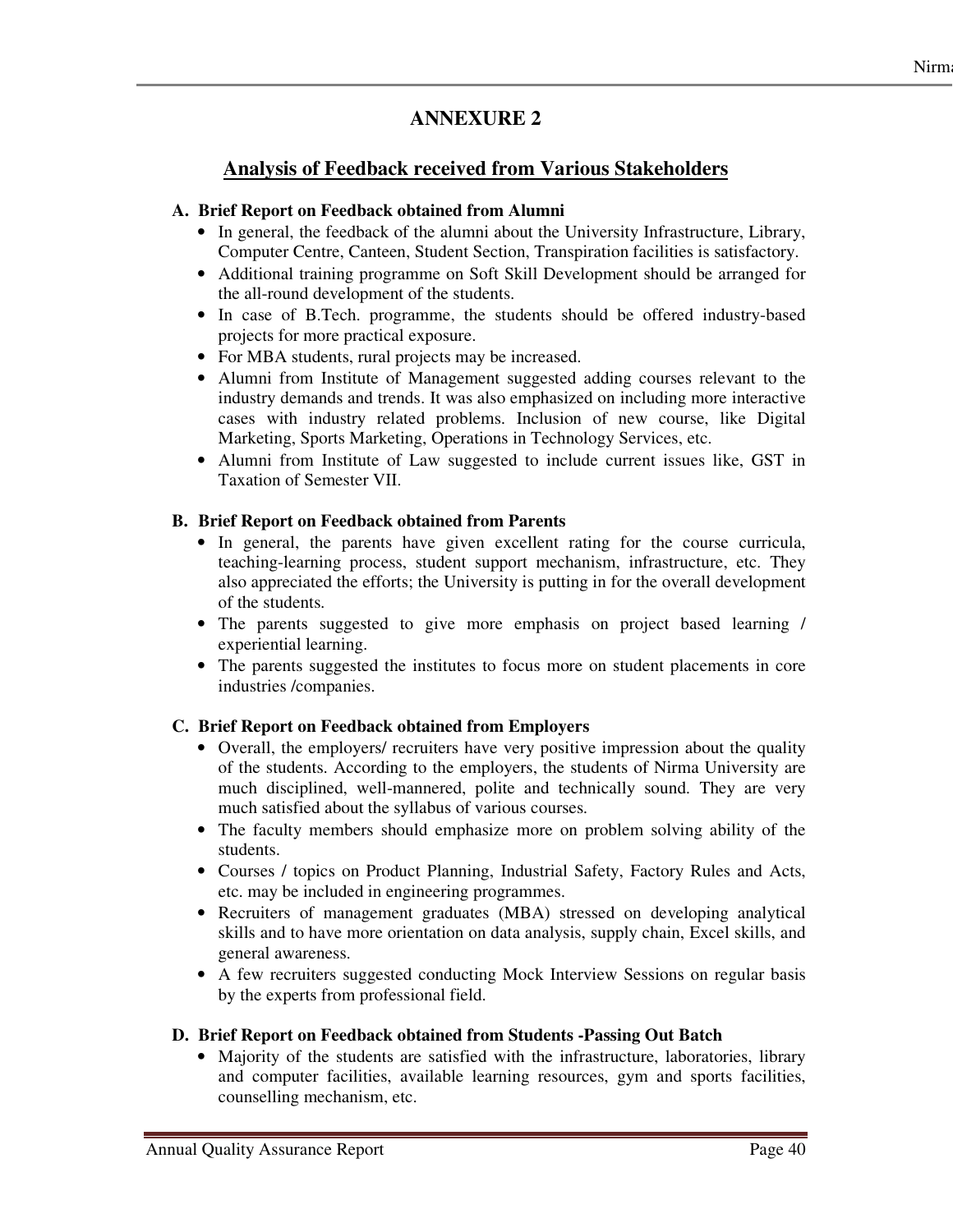- In case of Institute of Technology, the UG students should be offered projects from industry, where they can get more practical exposure.
- The students of Institute of Law suggested to introduce contemporary topics in electives and including a course on International Criminal Law in Criminal Law Honors Programme.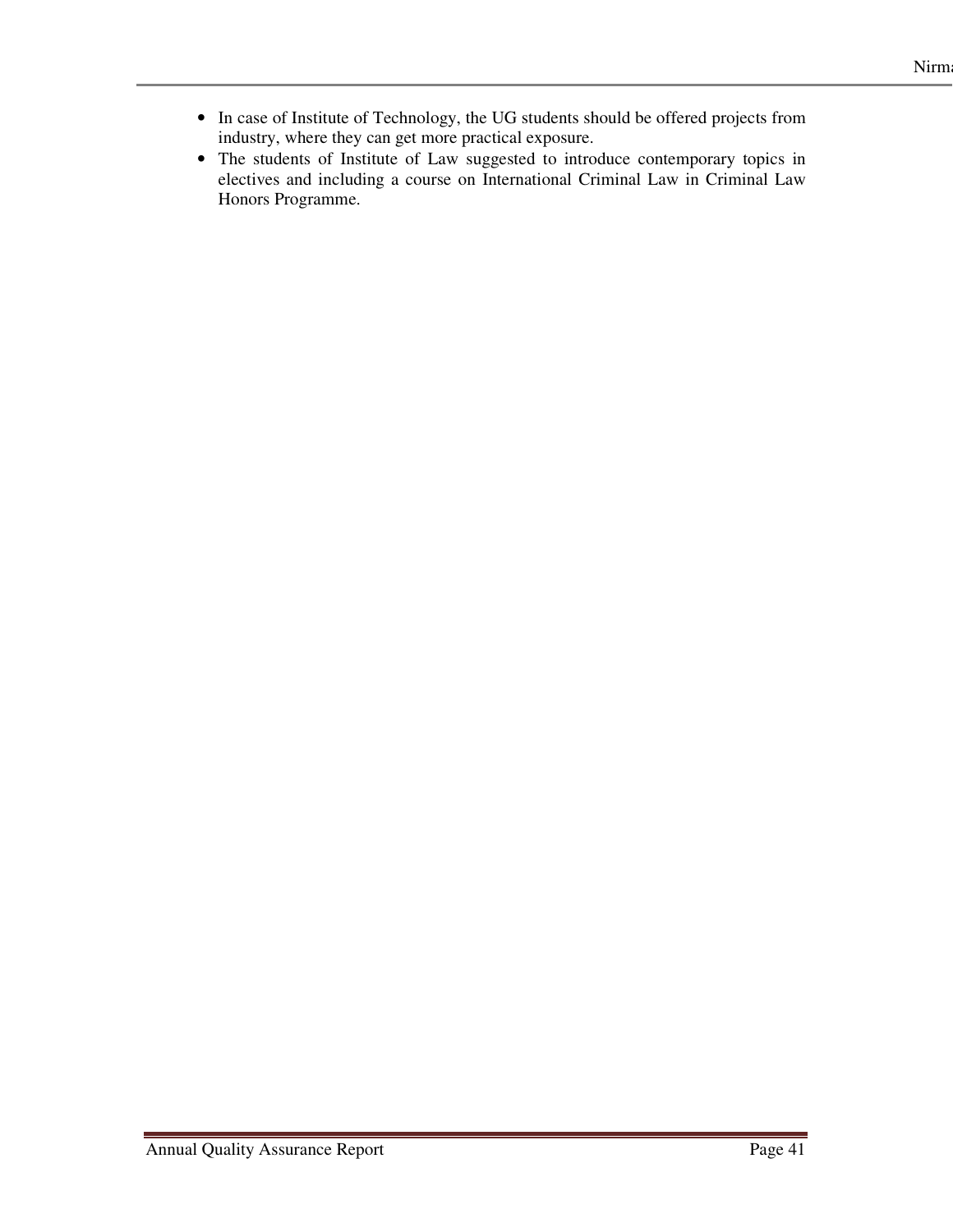# **Salient Features of Syllabi Updation**

| <b>Name of the Institute</b>   | <b>Syllabi Updation</b>                                                                                                                                                                                                                                                                                                                                                                                                                                                                                                                                                                                                                                                                                                                                                                                                                                                                                                                                                                                                                                                                                                                                                                                                                                                                                                                                                                                                                                                                                                                                                                                                                                                                                                                                         |
|--------------------------------|-----------------------------------------------------------------------------------------------------------------------------------------------------------------------------------------------------------------------------------------------------------------------------------------------------------------------------------------------------------------------------------------------------------------------------------------------------------------------------------------------------------------------------------------------------------------------------------------------------------------------------------------------------------------------------------------------------------------------------------------------------------------------------------------------------------------------------------------------------------------------------------------------------------------------------------------------------------------------------------------------------------------------------------------------------------------------------------------------------------------------------------------------------------------------------------------------------------------------------------------------------------------------------------------------------------------------------------------------------------------------------------------------------------------------------------------------------------------------------------------------------------------------------------------------------------------------------------------------------------------------------------------------------------------------------------------------------------------------------------------------------------------|
|                                |                                                                                                                                                                                                                                                                                                                                                                                                                                                                                                                                                                                                                                                                                                                                                                                                                                                                                                                                                                                                                                                                                                                                                                                                                                                                                                                                                                                                                                                                                                                                                                                                                                                                                                                                                                 |
|                                |                                                                                                                                                                                                                                                                                                                                                                                                                                                                                                                                                                                                                                                                                                                                                                                                                                                                                                                                                                                                                                                                                                                                                                                                                                                                                                                                                                                                                                                                                                                                                                                                                                                                                                                                                                 |
| <b>Institute of Technology</b> | <b>B.Tech:</b>                                                                                                                                                                                                                                                                                                                                                                                                                                                                                                                                                                                                                                                                                                                                                                                                                                                                                                                                                                                                                                                                                                                                                                                                                                                                                                                                                                                                                                                                                                                                                                                                                                                                                                                                                  |
|                                | Introduction of syllabus of two courses of Sem. – V of all B. Tech. Programmes<br>Revision of syllabus of course "Economics for Engineers" of Sem. -III / IV of B. Tech. Programmes<br>Introduction of Course Learning outcomes of two courses of B.Tech. – First Year programmes<br>Revision of Teaching and Examination Scheme and Introduction of Syllabus of Sem.-V & VI of B.Tech.<br>programmes<br>Introduction of Institute Elective courses in Sem. – VI or VII along with its syllabus in B.Tech.<br>programmes<br>Revision of Teaching and Examination Scheme of Sem. V to VII of B.Tech. in CE / IT Engg. due to<br>change of nomenclature of some courses and deletion of some courses<br>Revision of Course Structure of Semester VI to VII of B.Tech. in Chemical Engg., due to deletion of<br>elective courses CH723-Solid Waste Treatment Techniques and CH743-Environment Management from<br>the list of Elective $-$ III of Sem. $-$ VII and regrouping of elective courses (i) Air Pollution Control<br>Engineering (Elective- III to Elective – II) (ii) Applied Chemical Process Thermodynamics (Elective-IV to<br>$Electric - III$<br>Revision of CLO for the course "CH302-Heat Transfer Operations" of Sem. - III of B.Tech. in Chemical<br>Engg. Programme<br>Modification in the content of the Syllabus of a course "Mass Transfer Operations-I" of Sem. – IV of<br>B.Tech. in Chemical Engg. by deleting the tutorial component, as it is not a part of Teaching and<br><b>Examination Scheme</b><br>Revision in the existing pattern of offering department elective in Civil Engg. of B.Tech. programme i.e. all<br>the department elective courses falling under group of elective I & II of Sem. - VI and elective III & IV for |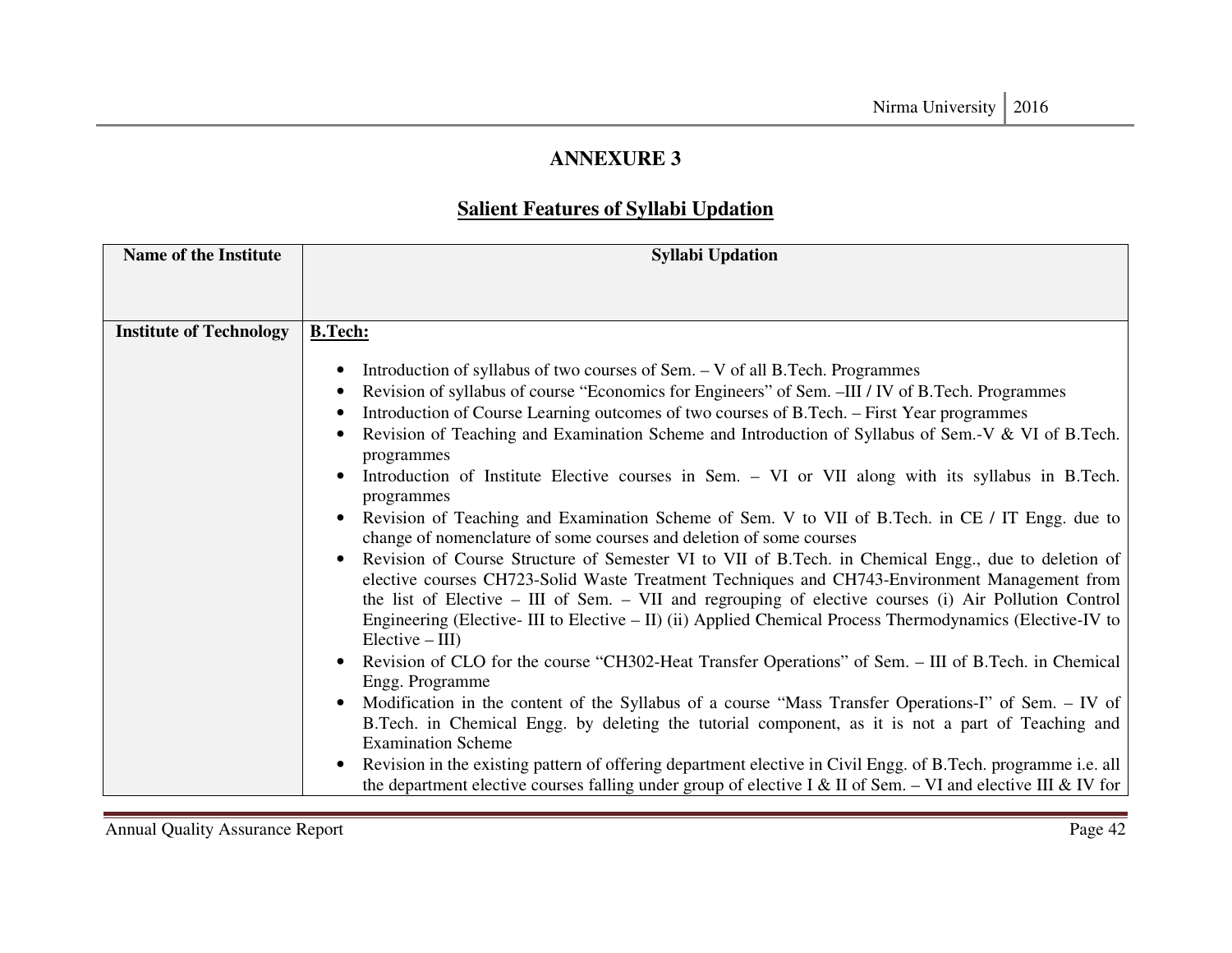| Sem. $-$ VII will now be taken together and offered to the students of Sem. $-$ VI & VII for opting any course<br>from the entire pool of electives                                                                                                                                                                                             |
|-------------------------------------------------------------------------------------------------------------------------------------------------------------------------------------------------------------------------------------------------------------------------------------------------------------------------------------------------|
| Introduction of courses as University Elective by the various departments under Faculty of Technology &<br>Engineering for the students of all the UG programmes run under different faculties other than Faculty of<br>Technology and Engineering                                                                                              |
| Introduction of policy for Minor Specialization to be offered as Minor Specialization for various B.Tech.<br>Programmes along with Teaching and Examination Scheme and Syllabus, to be made applicable to the<br>students registered in Sem. $-$ V from the Academic Year $-$ 2015-16 and onwards                                               |
| Introduction of Minor Specializations in Marketing & Finance area for the students of various B.Tech.<br>Programmes to be made applicable for the students admitted in the Academic Year - 2013-14 and onwards<br>under Faculty of Technology & Engineering                                                                                     |
| Revision of syllabus of a course 'PY101-Physics' of Semester-I/II of all B.Tech. programmes, to be made<br>effective from the Academic Year 2016-17 and onwards                                                                                                                                                                                 |
| Revision of syllabus of department elective course 'Introduction to Aircraft Systems' of Semester-V of<br>B.Tech. in Mechanical Engg. Programme, to be made effective from the Academic Year 2016-17 and<br>onwards                                                                                                                             |
| Introduction of syllabus of 'Organisational Behaviour' in Semester–VII for all B. Tech. Programmes, to be<br>made effective for the students admitted to B.Tech. in the Academic Year 2013-14 and onwards and also<br>for the students of B.Tech. (Diploma to Degree) admitted in the Academic Year 2014-15 and onwards                         |
| Introduction of Course Learning Outcome in the syllabus of Institute Electives, to be offered in Semester –<br>VI/VII to all B. Tech. programmes, for the students admitted in the Academic Year 2013-14 and onwards<br>and also for the students of B.Tech. (Diploma to Degree) admitted in the Academic Year 2014-15 and<br>onwards           |
| Revision of Teaching & Examination Scheme and introduction of Syllabus of Semester–VII & VIII of<br>B.Tech in EC Engineering Programme, to be made effective from the Academic Year 2016-17 for the<br>students admitted in year 2013-14 and B.Tech. in EC Engineering (Diploma to Degree) admitted in the<br>Academic Year 2014-15 and onwards |
| Addition of Institute Electives along with Syllabus for the students of Semester-VI/VII of B.Tech.<br>$\bullet$<br>Programmes other than the students of B.Tech. in EC Engineering programme                                                                                                                                                    |
| Revision of Teaching & Examination Scheme and introduction of Syllabus of Semester-VII & VIII of<br>B.Tech. in IC Engineering Programme, to be made effective from the Academic Year 2016-17 for the                                                                                                                                            |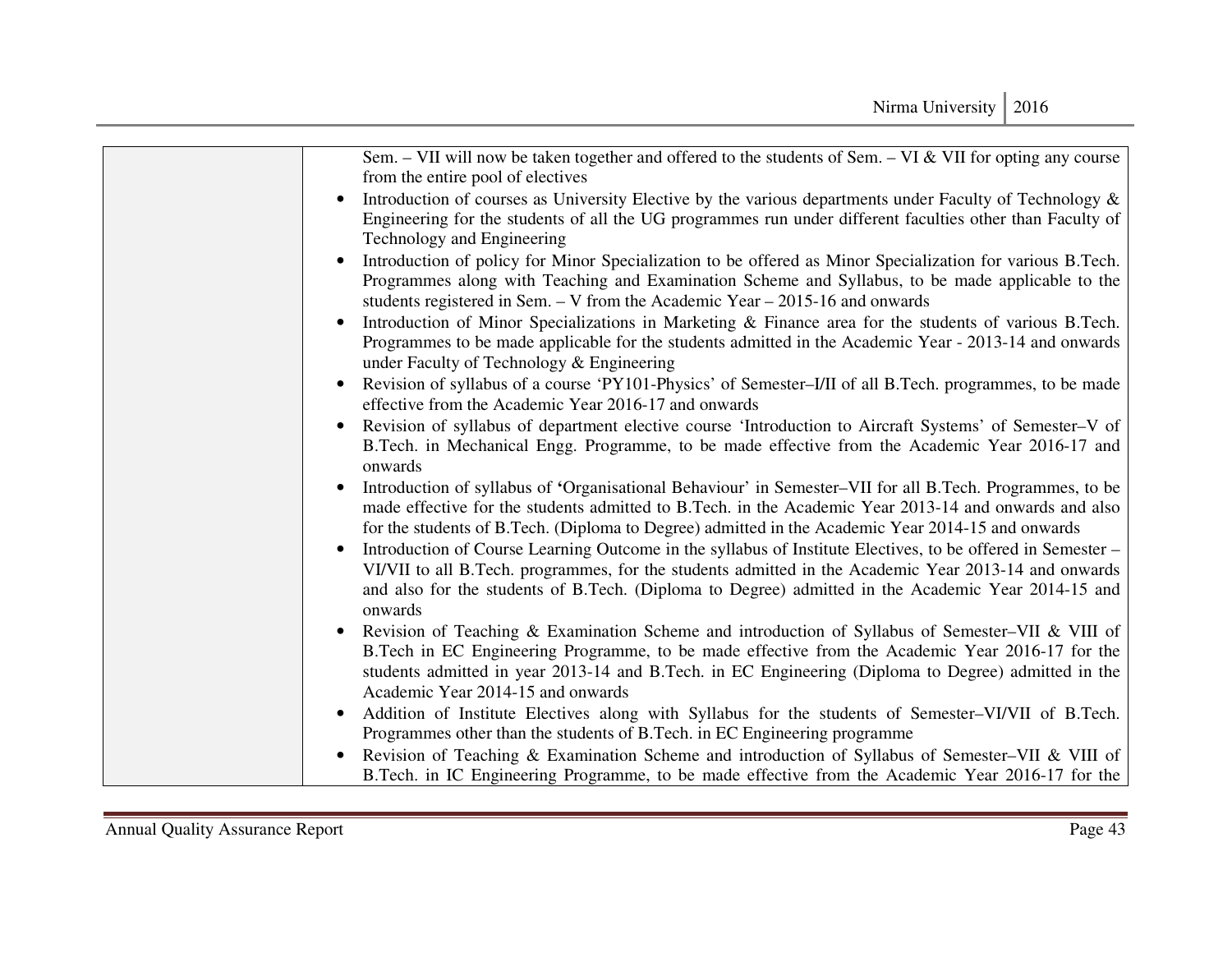| students admitted in Academic Year 2013-14 and B.Tech. in IC Engineering (Diploma to Degree) admitted             |
|-------------------------------------------------------------------------------------------------------------------|
| in the Academic Year 2014-15 and onwards                                                                          |
| Revision of Teaching & Examination Scheme and introduction of Syllabus of Sem.-VII & VIII of B.Tech.<br>$\bullet$ |
| in Electrical Engineering Programme, to be made effective from the Academic Year 2016-17 for the                  |
| students admitted in Academic Year 2013-14 and B.Tech. in Electrical Engineering (Diploma to Degree)              |
| admitted in the Academic Year 2014-15 and onwards                                                                 |
| Revision of Teaching & Examination Scheme and introduction of Syllabus of Sem.-VII & VIII of B.Tech.              |
| in Chemical Engineering Programme, to be made effective from the Academic Year 2016-17 and onwards                |
| Revision of Teaching & Examination Scheme of Semester-VII of B.Tech. in Computer Engineering<br>$\bullet$         |
| programme to be made effective from the Academic Year 2016-17 and onwards                                         |
| Revision of Teaching & Examination Scheme of Semester - VII of B.Tech. in Information Technology<br>$\bullet$     |
| Programme                                                                                                         |
| Introduction of Syllabus of Semester–VII & VIII of B.Tech. in Computer Engineering and B.Tech. in                 |
| Information Technology programme, to be made effective from the Academic Year 2016-17 and onwards                 |
| for the students admitted in the Academic Year 2013-14 and onwards                                                |
| Revision of Teaching & Examination Scheme of pre-requisite courses by replacing the existing courses              |
| 'Programming Language' and 'Computer Programming' to 'Essentials of Programming' along with its                   |
| syllabus for all the branches of B.Tech. programme, to be made effective for the students admitted under          |
| Diploma to Degree from the Academic Year 2016-17 and onwards                                                      |
| Revision of Teaching & Examination Scheme of Semester–VII and introduction of Syllabus of Semester–               |
| VII & VIII of B.Tech. in Civil Engineering Programme, to be made effective from the Academic Year                 |
| 2016-17 for the students admitted in year 2013-14 and onwards                                                     |
| Revision of Teaching & Examination Scheme and introduction of Syllabus of Semester – VII & VIII of                |
| B.Tech. in Mechanical Engineering Programme, to be made effective from the Academic Year 2016-17                  |
| and onwards                                                                                                       |
| MCA:                                                                                                              |
|                                                                                                                   |
| Introduction of syllabus (1) Corporate Communication and (2) Organizational Behavior of Sem. $-$ V of             |
| MCA programme, to be made effective from the Academic Year $-2015-16$ and onwards for the students to             |
| be registered in Sem. – V of MCA programme                                                                        |
| Revision of Teaching and Examination Scheme of Sem. -V of MCA programme due to change in teaching                 |
| scheme of a course "3CA1554 – Corporate Communication" and introduction of syllabus of courses of                 |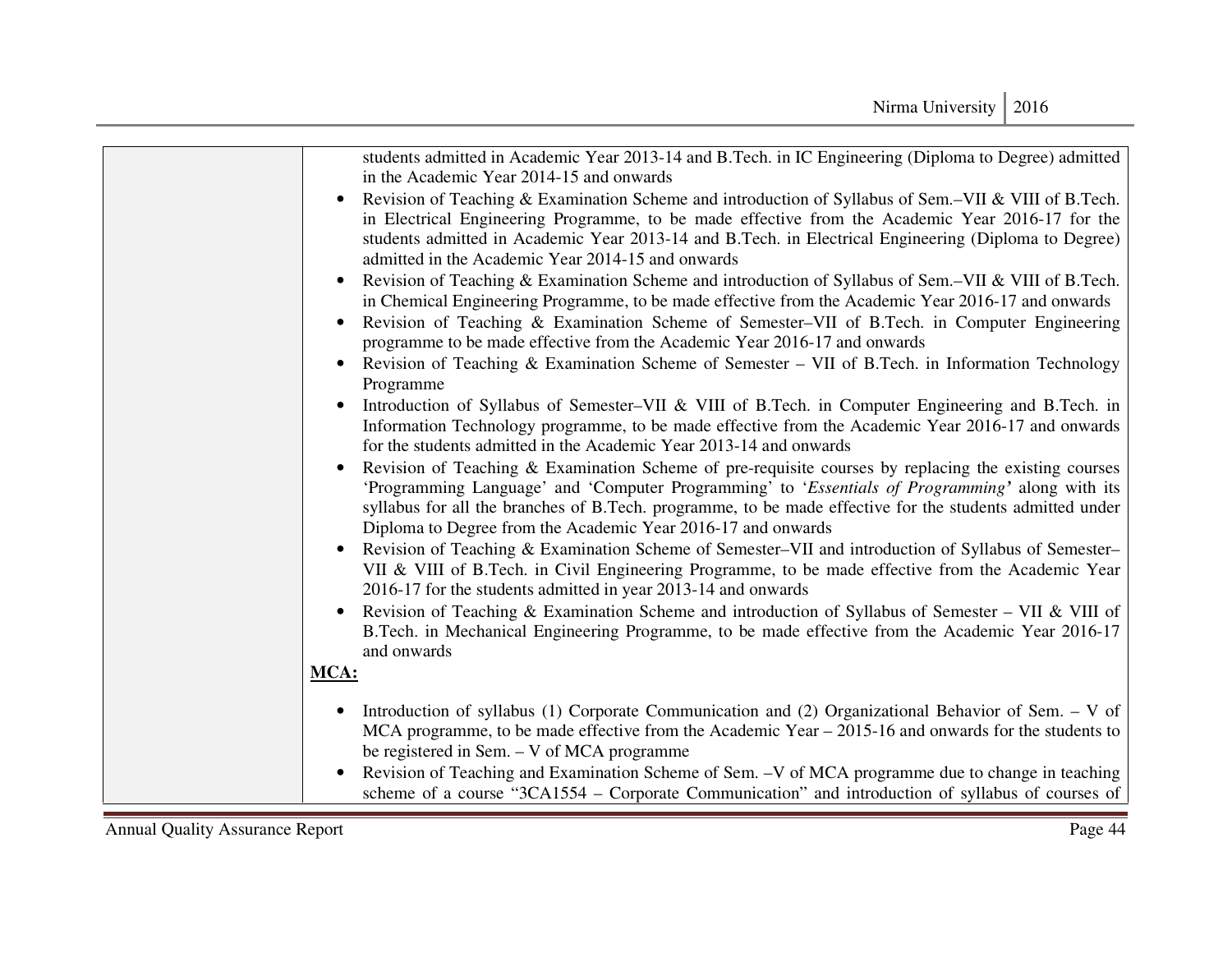|                     | Sem. $-V & VI$ of MCA programme                                                                                                                                                                                                                                                                                                                                                                                                                                             |
|---------------------|-----------------------------------------------------------------------------------------------------------------------------------------------------------------------------------------------------------------------------------------------------------------------------------------------------------------------------------------------------------------------------------------------------------------------------------------------------------------------------|
|                     | M.Tech.                                                                                                                                                                                                                                                                                                                                                                                                                                                                     |
|                     | Modification of Course learning outcome of two courses of Sem.-I of M.Tech. in Electrical Engg.<br>$\bullet$<br>programme<br>Revision of syllabus of following elective courses of Semester – II of M.Tech. programme in Computer<br>Science and Engineering (CSE), Computer Science & Engineering (Networking Technologies) and<br>Computer Science and Engineering (Information Network & Security), to be made effective from the<br>Academic Year 2015 - 16 and onwards |
|                     | Addition of one new elective course "Design of Solar Thermal Energy Systems" along with syllabus in the<br>pool of electives offered to M.Tech. programme in Mechanical Engg.to be made effective from Semester -<br>II of Academic Year 2015-16 and onwards                                                                                                                                                                                                                |
|                     | Revision of Course Learning Outcome of courses of all B. Tech. programmes                                                                                                                                                                                                                                                                                                                                                                                                   |
| <b>Institute of</b> | <b>BBA-MBA:</b>                                                                                                                                                                                                                                                                                                                                                                                                                                                             |
| <b>Management</b>   | Revision of course structure and syllabi of some courses of BBA-MBA programme, due to offering<br>$\bullet$<br>University Elective course                                                                                                                                                                                                                                                                                                                                   |
|                     | Introduction of following courses as University Elective for the students admitted in the Academic Year –<br>$\bullet$<br>2013-14 and onwards in UG programmes of Faculty other than Faculty of Management                                                                                                                                                                                                                                                                  |
|                     | list of Enrichment Courses for BBA-MBA programme, to be made effective from the Academic Year –<br>2016-17 and onwards                                                                                                                                                                                                                                                                                                                                                      |
|                     | Revision of course structure and syllabi of core courses of BBA-MBA programme, due to offering of<br>university elective, to be made applicable from Academic Year 2015-16 and onwards                                                                                                                                                                                                                                                                                      |
|                     | Introduction of syllabus of enrichment courses offered to the students admitted in the BBA-MBA<br>programme                                                                                                                                                                                                                                                                                                                                                                 |
|                     | Revision of syllabus of 'Company Accounts' of Semester–II and 'Cost and Management Accounting' of<br>$\bullet$<br>Semester-III of B.B.A-M.B.A (Five Year Integrated Programme), to be made effective from the Academic<br>Year 2016-17 and onwards                                                                                                                                                                                                                          |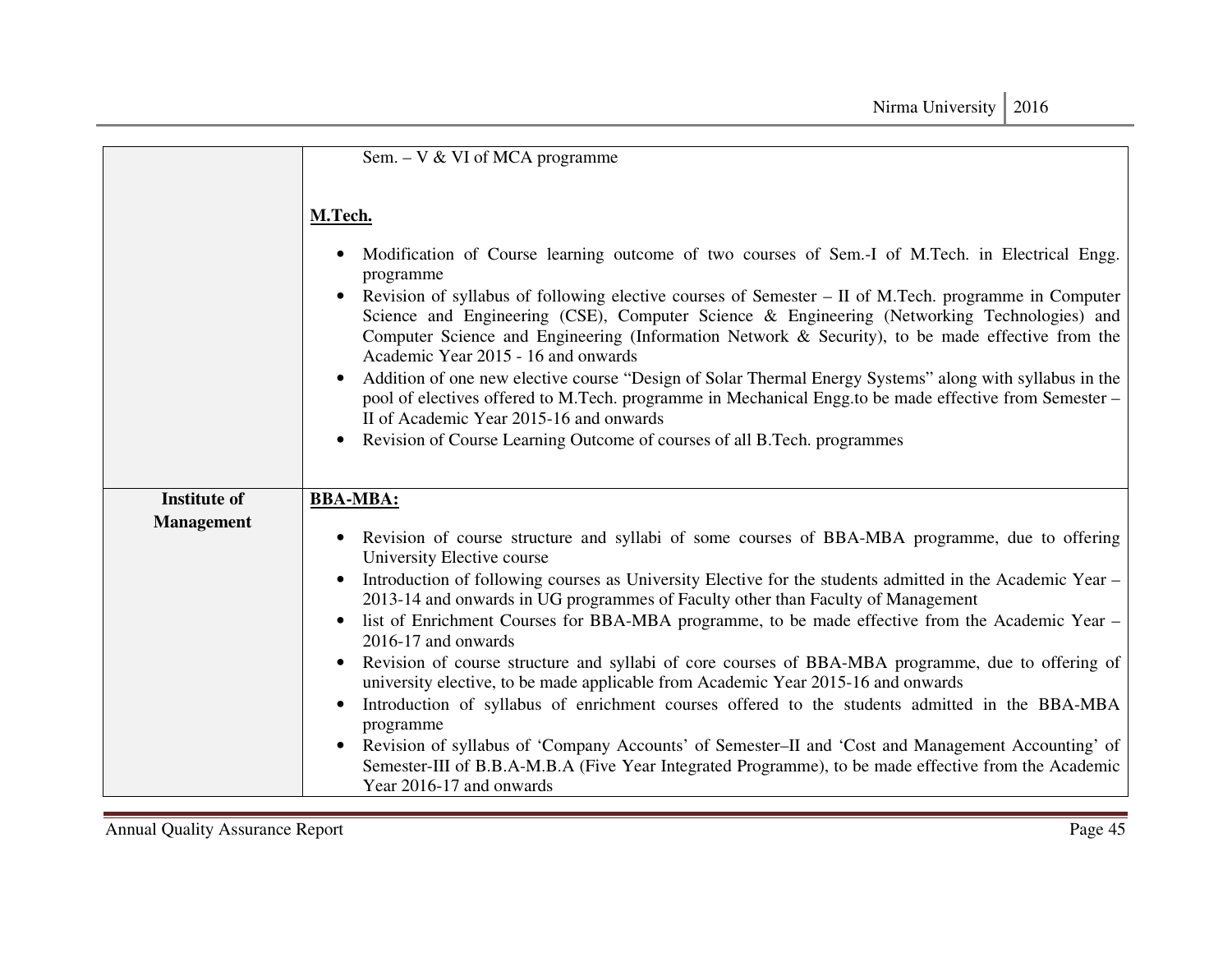| Revision of syllabus of 'Elements of Management' in Semester–I of B.B.A-M.B.A (Five Year Integrated<br>Programme), to be made effective from the Academic Year 2016-17 and onwards<br>Introduction of Teaching and Examination Scheme and Syllabus of 4th and 5th Year of B.B.A-M.B.A.<br>(Five Year Integrated programme), in supersession of earlier approved Teaching and Examination Scheme<br>of corresponding period, to be made effective from the Academic Year 2016-17 and onwards with a<br>suggestion that, a sector specialization on managing small and Medium Size Enterprises (MSE) and<br>entrepreneurship shall also be included<br>Revision of Teaching & Examination Scheme of Semester–III of B.B.A-M.B.A (Five Year Integrated<br>Programme) due to replacing the course "Introduction to Industrial Psychology" with "Managerial Skills"<br>along with its Syllabus, to be made effective from the Academic Year 2016-17 and onwards                                                                                                                                                                                                                                                                                         |
|----------------------------------------------------------------------------------------------------------------------------------------------------------------------------------------------------------------------------------------------------------------------------------------------------------------------------------------------------------------------------------------------------------------------------------------------------------------------------------------------------------------------------------------------------------------------------------------------------------------------------------------------------------------------------------------------------------------------------------------------------------------------------------------------------------------------------------------------------------------------------------------------------------------------------------------------------------------------------------------------------------------------------------------------------------------------------------------------------------------------------------------------------------------------------------------------------------------------------------------------------|
| MBA:                                                                                                                                                                                                                                                                                                                                                                                                                                                                                                                                                                                                                                                                                                                                                                                                                                                                                                                                                                                                                                                                                                                                                                                                                                               |
| • Revision in the course structure of the MBA (Full Time) programme along with revision of syllabi of 17<br>core courses and introduction of 17 elective courses<br>Revision of syllabi of 17 core courses of 1st year (Term $-$ I to III) of MBA (Full-Time) programme, to be<br>made applicable from Academic Year 2015-16 and onwards<br>Revamping of syllabi of core courses of 1st year (Term - I & II) of MBA (FB&E) programme due to<br>restructuring of course scheme, to be made applicable from Academic Year 2015-16 and onwards<br>Introduction of new electives along with syllabus for Term $-$ 3 of 1st year MBA $-$ (Full Time) programme<br>$\bullet$<br>offered by Marketing area, to be made effective from the Academic Year 2015-16 and onwards<br>Introduction of new electives along with syllabus for Term $-$ 3 of 1st year MBA – (Full Time) programme<br>offered by Strategic Management & Entrepreneurship (SM&E) area, to be made effective from the<br>Academic Year 2015-16 and onwards<br>Introduction of new electives along with syllabus for $Term - 3$ of 1st year $MBA - (Full Time) programme$<br>offered by Information Management area, to be made effective from the Academic Year 2015-16 and<br>onwards |
| Introduction of new electives along with syllabus for Term $-3$ of 1st year MBA – (Full Time) programme<br>offered by General Management area, to be made effective from the Academic Year 2015-16 and onwards<br>Introduction of new electives along with syllabus for Term $-3$ of 1st year MBA – (Full Time) programme<br>$\bullet$<br>offered by Economics & Finance area, to be made effective from the Academic Year 2015-16 and onwards                                                                                                                                                                                                                                                                                                                                                                                                                                                                                                                                                                                                                                                                                                                                                                                                     |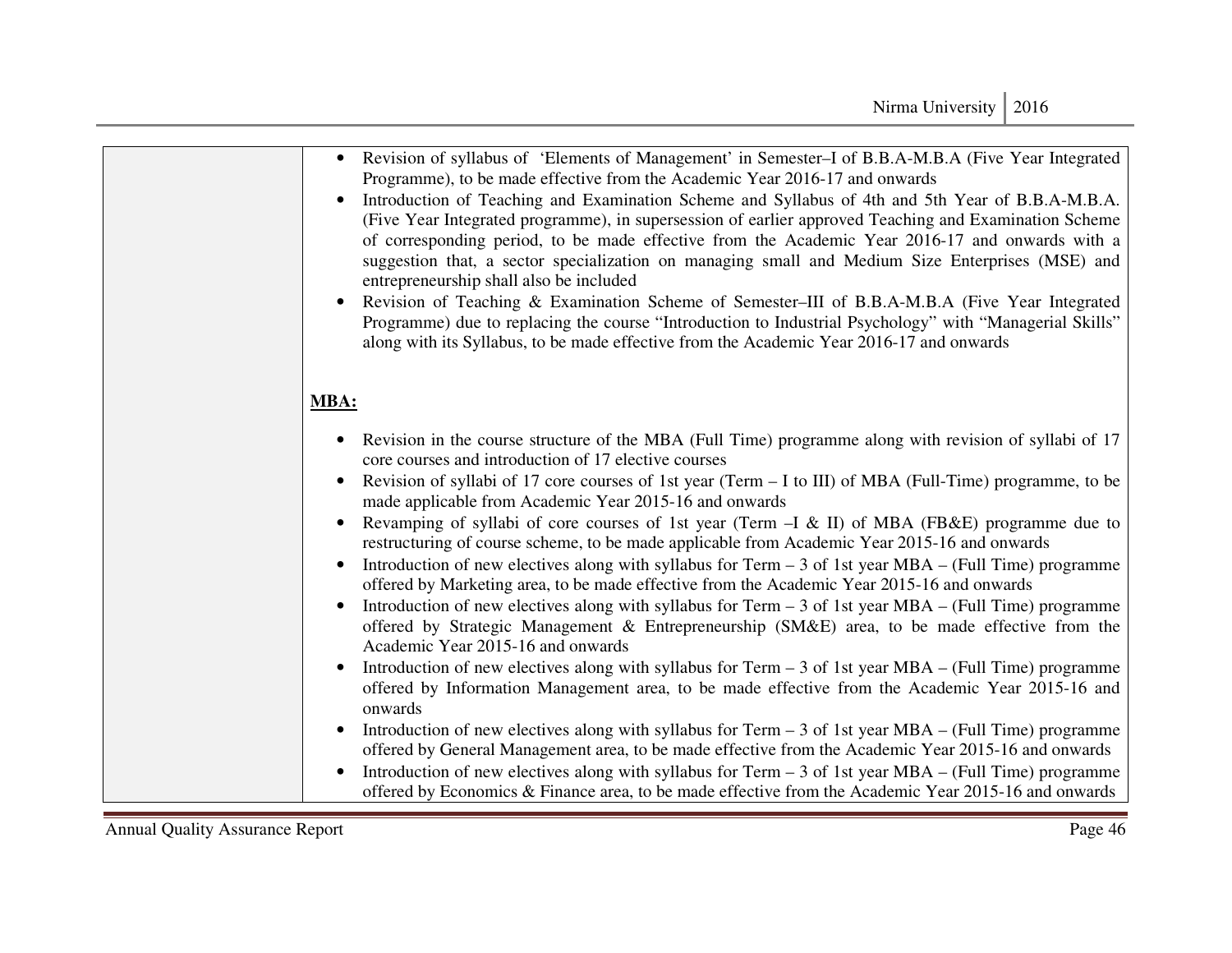|                              | Introduction of syllabus of courses for Term $-3$ of 1st year MBA (Family Business & Entrepreneurship)<br>programme offered by SM&E and General Management area, to be made effective from the Academic<br>Year $-2015-16$ and onwards<br>Revision of syllabus of course for Term $-3$ of 1st year MBA (Family Business & Entrepreneurship)<br>programme, to be made effective from the Academic Year 2015-16 and onwards.<br>Revision of syllabus of 'Financial Statements Analysis' of Term-IV of M.B.A programme, to be made<br>effective from the Academic Year 2016-17 and onwards<br>Increase in credit hours of Elective course 'Lean Six Sigma' from existing 1.5 Credit to 3 Credit Hours to<br>be offered in 2nd year M.B.A programme, to be made effective from the Academic Year 2016-17 and<br>onwards                                                                                                                                 |
|------------------------------|-----------------------------------------------------------------------------------------------------------------------------------------------------------------------------------------------------------------------------------------------------------------------------------------------------------------------------------------------------------------------------------------------------------------------------------------------------------------------------------------------------------------------------------------------------------------------------------------------------------------------------------------------------------------------------------------------------------------------------------------------------------------------------------------------------------------------------------------------------------------------------------------------------------------------------------------------------|
| <b>Institute of Pharmacy</b> | <b>B.Pharm:</b><br>Revision of Teaching and Examination Scheme of B.Pharm. programme due to Introduction of Institute<br>Electives plus University Electives along with the Syllabus of Institute Electives for Sem. - VI of B.Pharm.<br>programme<br>Offering of following courses as University Electives by the various departments under Faculty of<br>Pharmacy for the students of all the UG programmes run under different faculties other than Faculty of<br>Pharmacy along with its syllabus<br>Revision of syllabus of (1) Fundamentals of Computer Applications in Pharmacy for Semester - I of<br>B.Pharm. programme and, (2) Fundamentals of Biostatistics for Semester - VIII of B.Pharm. programme<br>Revision of Teaching & Examination Scheme of Semester – I to VIII and Syllabus of Semester – I & II of<br>B.Pharm. Programme, to be made effective for the students to be admitted in the Academic Year 2016-17<br>and onwards |
|                              | <b>M.Pharm:</b><br>Modification in Course learning outcome of a course "Global Regulatory Affairs" of Sem. - II of M.Pharm.<br>[Regulatory Affairs & Quality Assurance] programme<br>Revision of the syllabus of "Quality by Design for Pharmaceuticals" of Semester -II of M.Pharm.                                                                                                                                                                                                                                                                                                                                                                                                                                                                                                                                                                                                                                                                |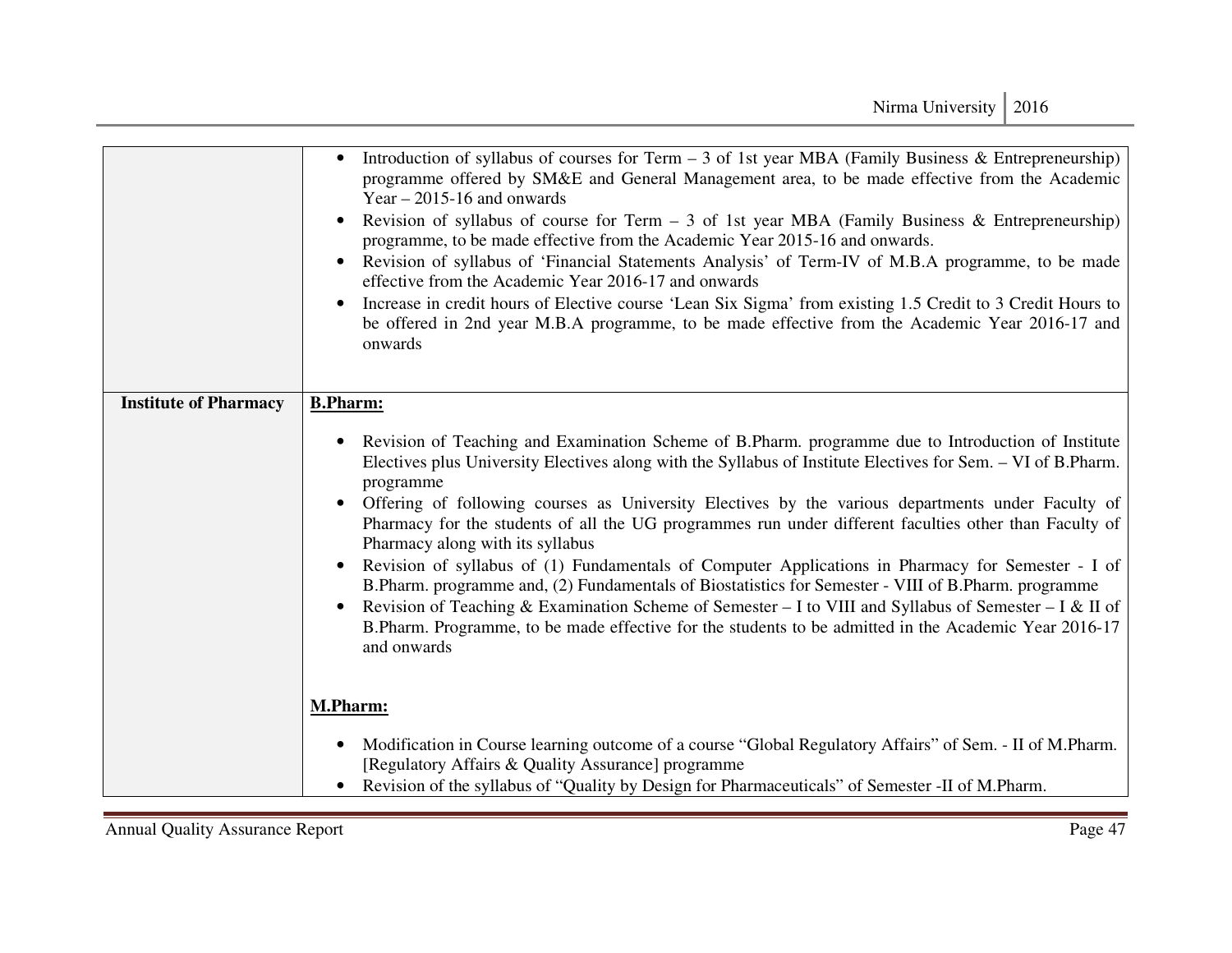|                             | Programmes and "Pharmaceutical Jurisprudence & Regulatory Guidelines" of Semester-VI of B.Pharm.<br>programme, as per the suggestions received from stakeholders<br>Approval of following Thrust Areas for Research in various departments under the Institute of Pharmacy                                                                                                                                                                                                                                                                                                                                                                                                                                                                                                                                                                                                                                                                                                                                                                                                                                                                                                                                                                                                                                                                                                                                                                                                                                                                                                                                                                                                                                                                                                                                                                                                                                                                           |
|-----------------------------|------------------------------------------------------------------------------------------------------------------------------------------------------------------------------------------------------------------------------------------------------------------------------------------------------------------------------------------------------------------------------------------------------------------------------------------------------------------------------------------------------------------------------------------------------------------------------------------------------------------------------------------------------------------------------------------------------------------------------------------------------------------------------------------------------------------------------------------------------------------------------------------------------------------------------------------------------------------------------------------------------------------------------------------------------------------------------------------------------------------------------------------------------------------------------------------------------------------------------------------------------------------------------------------------------------------------------------------------------------------------------------------------------------------------------------------------------------------------------------------------------------------------------------------------------------------------------------------------------------------------------------------------------------------------------------------------------------------------------------------------------------------------------------------------------------------------------------------------------------------------------------------------------------------------------------------------------|
| <b>Institute of Science</b> | M.Sc:                                                                                                                                                                                                                                                                                                                                                                                                                                                                                                                                                                                                                                                                                                                                                                                                                                                                                                                                                                                                                                                                                                                                                                                                                                                                                                                                                                                                                                                                                                                                                                                                                                                                                                                                                                                                                                                                                                                                                |
|                             | Modification in Course learning outcome of an elective course "Cancer Biology" in the Semester - III of<br>$\bullet$<br>M.Sc. (Biotechnology, Biochemistry, Microbiology) Programme<br>Revision in the existing pattern of offering more electives within the available discipline existing under<br>Faculty of Science and the list of electives to be offered for each discipline from Academic Year 2015-16<br>and onwards as incorporated in the Teaching and Examination Scheme of M.Sc. (Biotechnology,<br>Biochemistry, Microbiology) programmes<br>Introduction of Teaching & Examination scheme and Syllabus of Semester - III and IV of M.Sc. in<br>Cosmetic Technology, to be made effective from the Academic Year 2015-16 and onwards.<br>Revision of Teaching and Examination scheme of Interdisciplinary PG Programme of M.Sc. in Cosmetic<br>Technology of Semester - II with regard to change in LPW component in a course "Quality Assurance in<br>Cosmetic Technology", to be made effective from the Academic Year 2015-16 and onwards<br>Revision of Teaching & Examination Scheme of Semester-I to IV of M.Sc. Programmes in Biotechnology,<br>Biochemistry & Microbiology, to be made effective from the Academic Year 2016-17 and onwards<br>Revision of syllabus of all courses of Semester - I to IV of M.Sc. programmes in Biotechnology/<br>Biochemistry/ Microbiology due to (i) introduction of Course Learning Outcomes in all courses, (ii)<br>change in nomenclature of courses at serial No. 1 to 3 as under, and (iii) revision in the content of syllabus<br>of following listed eight courses of Semester-III, to be made effective from Academic Year 2016-17 and<br>onwards<br>Revision of Teaching & Examination Scheme of Semester – I to IV and Syllabus of courses of Semester – I<br>& II of M.Sc. in Cosmetic Technology programme, to be made effective from the Academic Year 2016-17<br>and onwards. |
| <b>Institute of Law</b>     | LLB:                                                                                                                                                                                                                                                                                                                                                                                                                                                                                                                                                                                                                                                                                                                                                                                                                                                                                                                                                                                                                                                                                                                                                                                                                                                                                                                                                                                                                                                                                                                                                                                                                                                                                                                                                                                                                                                                                                                                                 |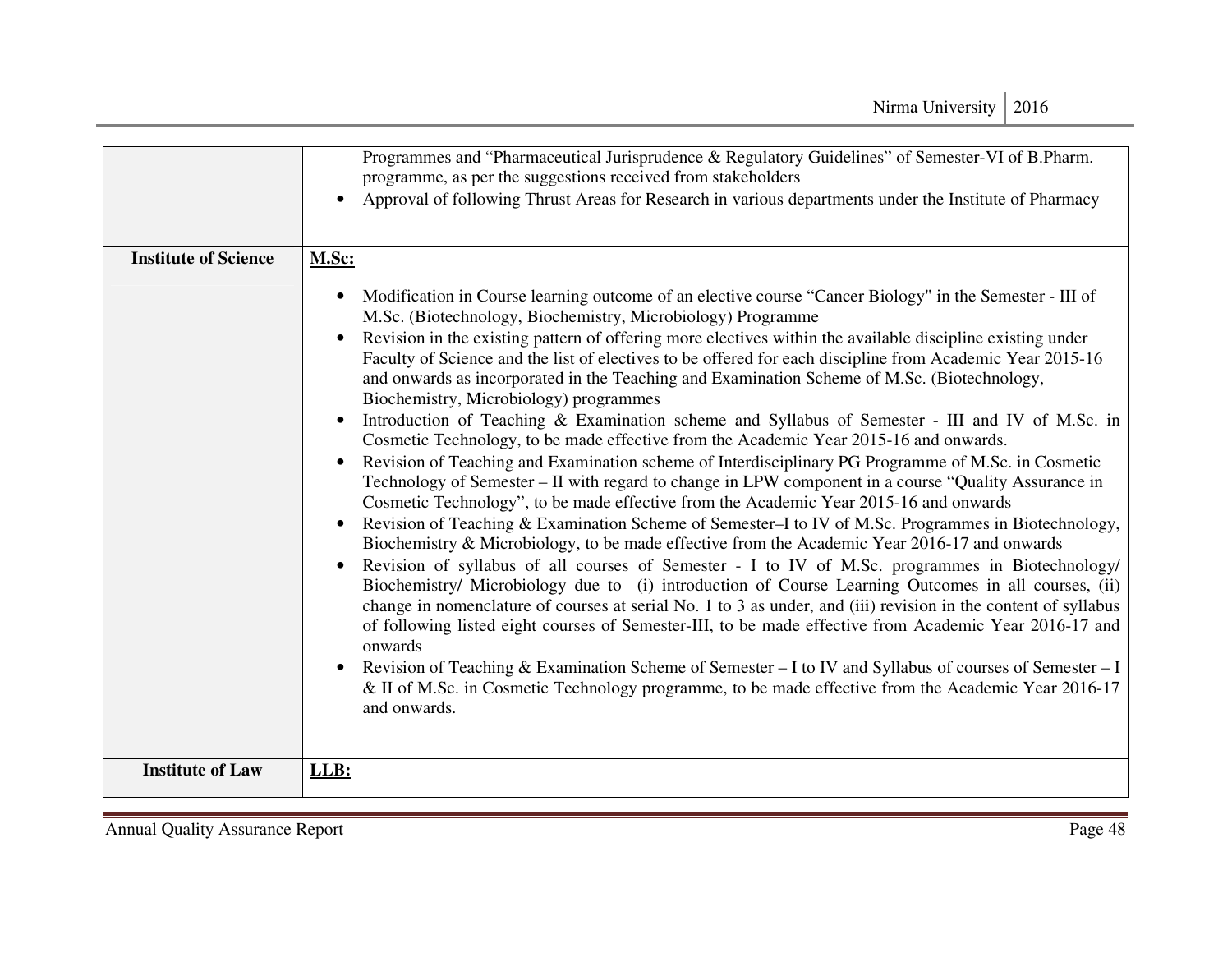| • Modification in Course Learning Outcome of the course "Intellectual Property Law" of Sem. VI of<br>B.A., LL.B. (Hons.), B.COM., LL.B. (Hons.) and B.B.A., LL.B. (Hons.) Programmes.                                                                                                                                                                                                                                                                                    |
|--------------------------------------------------------------------------------------------------------------------------------------------------------------------------------------------------------------------------------------------------------------------------------------------------------------------------------------------------------------------------------------------------------------------------------------------------------------------------|
| Introduction of Teaching and Examination Scheme and syllabus of courses (i) Economic Development and<br>Policy (ii) Justice: An Introduction (iii) Financial Accounting (iv) Human Resource Management and<br>revision of the syllabus of Contract I of Semester - III of B.A.LL.B. (Hons.) and B.Com, LL.B. (Hons.)<br>programmes                                                                                                                                       |
| Introduction of the syllabus and Teaching & Examination scheme of (i) Civil procedure Code and<br>Limitation Act, (ii) Family Law I, (iii) Corporate Law I, (iv) Contract II and (v) Law of Evidence of Sem –<br>V of B.A., LL.B. (Hons.), B.com., LL.B. (Hons.) and B.B.A., LL.B. (Hons.) programmes                                                                                                                                                                    |
| Revision of Teaching and Examination scheme of Semester - VII and syllabus of courses (1) Mergers and<br>Acquisitions and (2) Corporate Governance (Corporate Honours) of Semester VII B.A., L.B. (Hons.),<br>B.com., LL.B. (Hons.) and, B.B.A., LL.B. (Hons.) programmes                                                                                                                                                                                                |
| Revision of syllabus of course (i) Financial Market Regulations (Corporate Honours) and (ii) Patent Laws<br>$\bullet$<br>in Pharmaceutical Industry (Intellectual Property Rights Honours) of B.A.LL.B. (Hons.),<br>B.Com., L.L.B. (Hons.) programmes, to be made effective for the students registered in Semester - IX from<br>the academic year 2015-16 and onwards                                                                                                   |
| Modification in Course Learning Outcome of the course "Intellectual Property Law" of Sem VI of<br>B.A., LL.B. (Hons.), B.COM., LL.B. (Hons.) and B.B.A., LL.B. (Hons.) Programmes                                                                                                                                                                                                                                                                                        |
| Introduction of Teaching and Examination Scheme and syllabus of courses (i) Economic Development and<br>Policy (ii) Conception of Justice in Eastern and Western Thought (iii) Financial Accounting (iv) Human<br>Resource Management and revision of the syllabus of Contract I of Semester - III of B.A.LL.B. (Hons.) and<br>B.Com, LL.B.(Hons.) programmes, to be made effective for the students registered in Sem-III from the<br>academic year 2015-16 and onwards |
| Introduction of the syllabus and Teaching & Examination scheme of (i) Civil procedure Code and<br>Limitation Act, (ii) Family Law I, (iii) Corporate Law I, (iv) Contract II and (v) Law of Evidence of Sem –<br>V of B.A., LL.B. (Hons.), B.Com., LL.B. (Hons.) and B.B.A., LL.B. (Hons.) programmes, to be made effective<br>for the students to be registered in Sem. - V from the A.Y. -2015-16 and onwards                                                          |
| Revision of Teaching and Examination scheme of Semester - VII and syllabus of courses (1) Mergers and<br>$\bullet$<br>Acquisitions and (2) Corporate Governance (Corporate Honours) of Semester VII B.A., L.B. (Hons.),<br>B.com., LL.B. (Hons.) and, B.B.A., LL.B. (Hons.) programmes, to be made effective for the students<br>registered in Semester - VII from the academic year 2015-16 and onwards                                                                 |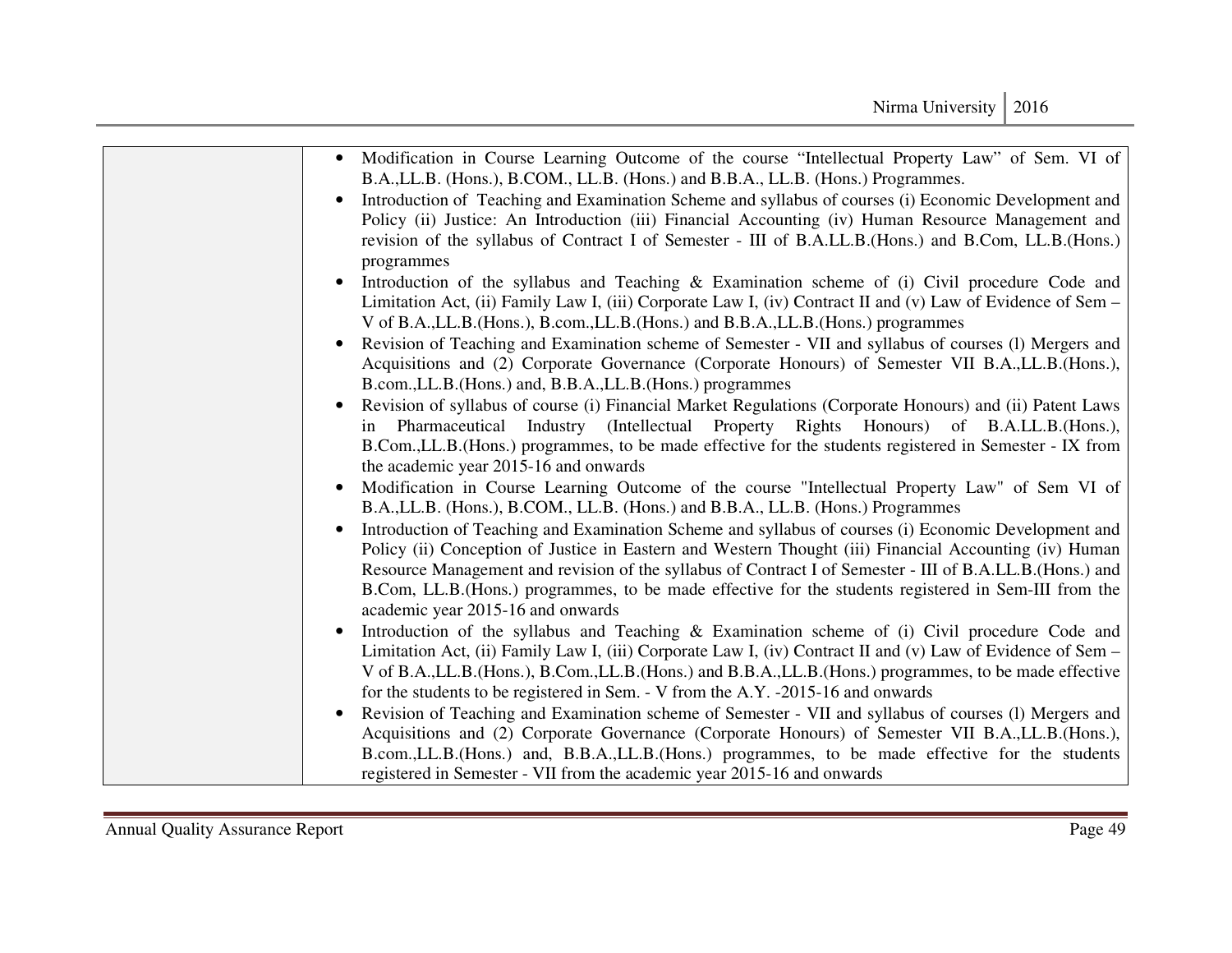| Modification in credit from 4 to 5 of course Criminal Law-I "General principles of criminal law and<br>Introduction to Criminal Justice Administration" of Semester – III due to change in Teaching and<br>Examination scheme of Semester-III of B.A. LL.B (Hons.) and B.Com.LL.B. (Hons.) programme with<br>effect from the Academic year 2015-16 and onwards                                                                                                                         |
|----------------------------------------------------------------------------------------------------------------------------------------------------------------------------------------------------------------------------------------------------------------------------------------------------------------------------------------------------------------------------------------------------------------------------------------------------------------------------------------|
| Modification in Course Learning Outcome of the course "Intellectual Property Law" of Sem. VI of<br>B.A., LL.B. (Hons.), B.COM., LL.B. (Hons.) and B.B.A., LL.B. (Hons.) Programmes                                                                                                                                                                                                                                                                                                     |
| Introduction of Teaching and Examination Scheme and syllabus of courses (i) Economic Development and<br>$\bullet$<br>Policy (ii) Conception of Justice in Eastern and Western Thought (iii) Financial Accounting (iv) Human<br>Resource Management and revision of the syllabus of Contract I of Semester - III of B.A.LL.B. (Hons.) and<br>B.Com, LL.B. (Hons.) programmes, to be made effective for the students registered in Sem-III from the<br>academic year 2015-16 and onwards |
| Introduction of the syllabus and Teaching & Examination scheme of (i) Civil procedure Code and<br>Limitation Act, (ii) Family Law I, (iii) Corporate Law I, (iv) Contract II and (v) Law of Evidence of Sem. -<br>V of B.A., LL.B. (Hons.), B.com., LL.B. (Hons.) and B.B.A., LL.B. (Hons.) programmes, to be made effective<br>for the students to be registered in Sem. - V from the A.Y. -2015-16 and onwards                                                                       |
| Revision of Teaching and Examination scheme of Semester - VII and syllabus of courses (1) Mergers and<br>$\bullet$<br>Acquisitions and (2) Corporate Governance (Corporate Honours) of Semester VII B.A., L.L.B. (Hons.),<br>B.com., LL.B. (Hons.) and, B.B.A., LL.B. (Hons.) programmes, to be made effective for the students<br>registered in Semester - VII from the academic year 2015-16 and onwards                                                                             |
| Introduction of Teaching & Examination scheme and syllabus of courses of Trimester $-$ III of LL.M.<br>$\bullet$<br>(Criminal and Security Law) programme, guideline for Seminar writing & presentation, and, revision of<br>Teaching & Examination scheme of Trimester-III of one year LL.M. programmes, to be made effective for<br>the students registered in Trimester – III from the academic year 2014-15 and onwards                                                            |
| Modification in credit from 4 to 5 of course Criminal Law-I "General principles of criminal law and<br>$\bullet$<br>Introduction to Criminal Justice Administration" of Semester – III due to change in Teaching and<br>Examination scheme of Semester-III of B.A. LL.B (Hons.) and B.Com.LL.B. (Hons.) programme with<br>effect from the Academic year 2015-16 and onwards.                                                                                                           |
| Revision of Teaching and Examination Scheme and introduction of syllabus of Constitutional Law II of<br>$\bullet$<br>Semester-IV of B.A., LL.B. (Hons.) and B.Com., LL.B. (Hons.) Programmes, to be made effective for the<br>students registered from the Academic Year 2015-16 and onwards.                                                                                                                                                                                          |
| Revision of Teaching and Examination Scheme of Semester – VI of B.A., LL.B. (Hons.), B.Com., LL.B.<br>$\bullet$<br>(Hons.) and B.B.A. LL.B. (Hons.) programmes of Law, to be made effective for the students registered in                                                                                                                                                                                                                                                             |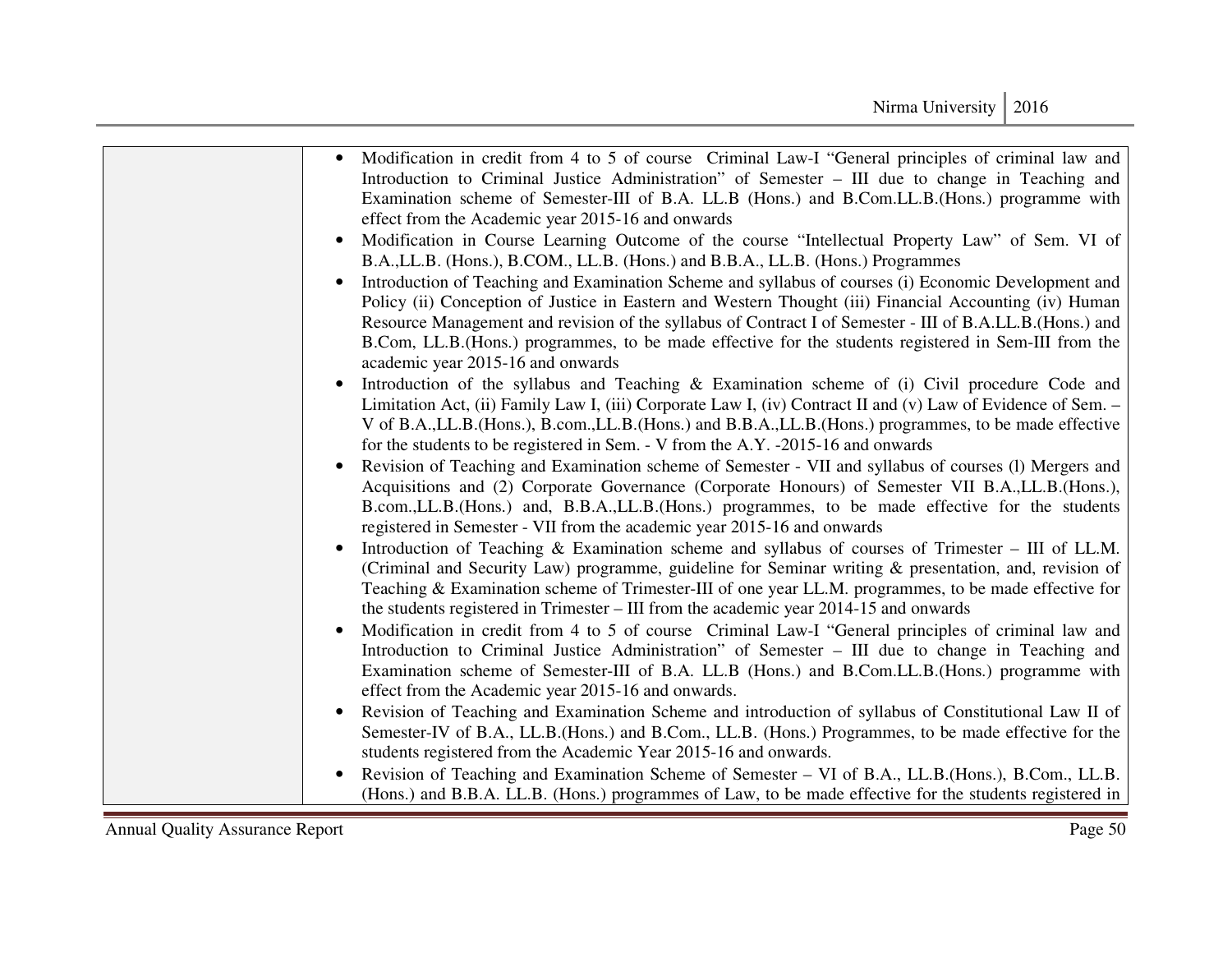| Semester - VI from the Academic Year 2015-16 and onwards.                                                                                                                                                               |
|-------------------------------------------------------------------------------------------------------------------------------------------------------------------------------------------------------------------------|
| Introduction of syllabus of following courses of Semester VI of B.A., LL.B. (Hons.), B.Com., LL.B.                                                                                                                      |
| (Hons.) and B.B.A. LL.B. (Hons.) Programmes of Law, to be made effective for the students registered in                                                                                                                 |
| Semester - VI from the Academic Year 2015-16 and onwards.                                                                                                                                                               |
| Revision of Teaching & Examination Scheme and syllabus of Comparative Criminal Procedure of<br>$\bullet$                                                                                                                |
| Semester – VIII of B.A., LL.B. (Hons.), B.Com., LL.B. (Hons.) and B.B.A. LL.B. (Hons.) programmes, to                                                                                                                   |
| be made effective for the students registered in Semester - VIII from the Academic Year 2015-16 and<br>onwards.                                                                                                         |
| Revision of syllabus of courses of Semester – VIII of B.A., LL.B. (Hons.), B.Com., LL.B. (Hons.) and                                                                                                                    |
| B.B.A., LL.B. (Hons.) Programmes, to be made effective for the students registered in Semester - VIII from                                                                                                              |
| the Academic Year 2015-16 and onwards.                                                                                                                                                                                  |
| Introduction of syllabus of a course "Statutory Interpretation and Legislative Drafting" of Semester – VIII<br>$\bullet$                                                                                                |
| of B.A., LL.B. (Hons.), B.Com., LL.B. (Hons.) and B.B.A., LL.B. (Hons.) Programmes, to be made effective                                                                                                                |
| for the students registered in Semester - VIII from the Academic Year 2015-16 and onwards.                                                                                                                              |
| Revision of Teaching and Examination Scheme of Semester – X of B.A LL.B (Hons.) & B.Com LL.B                                                                                                                            |
| (Hons.) programmes due to following changes, to be made effective for the students registered in Semester-                                                                                                              |
| X from the Academic Year 2015-16 and onwards, Introduction of course "The new Subalterns in                                                                                                                             |
| Contemporary India: Exclusion, Elision and Resistance" in Elective – I, and Revision of syllabus of                                                                                                                     |
| Women and Law due to change in nomenclature to Gender and Law.                                                                                                                                                          |
| Revision of syllabus of International Trade Law, Law of Carriage, and Law of Trade Secrets, Anti-<br>$\bullet$<br>Competitive Practices and Transfer of Technology, to be made effective for the students registered in |
| Semester-X of UG programmes in Law from the Academic Year 2015-16 and onwards.                                                                                                                                          |
| Introduction of Syllabus of Law and Governance in Tribal Area and Law related to Prevention and                                                                                                                         |
| Punishment for Corruption, as an Elective Course in the pool of Optional Courses (Elective Courses) of                                                                                                                  |
| Semester X of B.A., LL.B. (Hons.) and B.Com., LL.B. (Hons.) programmes, to be made effective for the                                                                                                                    |
| students registered in Semester-X from the Academic Year 2015-16 and onwards.                                                                                                                                           |
| Introduction of syllabus of courses, to be made effective for the students registered in Semester - IV of<br>$\bullet$                                                                                                  |
| B.A., LL.B. (Hons.) programme, from the Academic Year 2015-16 and onwards                                                                                                                                               |
| Introduction of Syllabus of courses, to be made effective for the students registered in Semester - IV of<br>$\bullet$                                                                                                  |
| B.Com., L.L.B. (Hons.) Programmes from the Academic Year 2015-16 and onwards.                                                                                                                                           |
| Revision of syllabus of 'Law and Literature' of Semester–I of B.A LL.B (Hons.) (Five Year Integrated                                                                                                                    |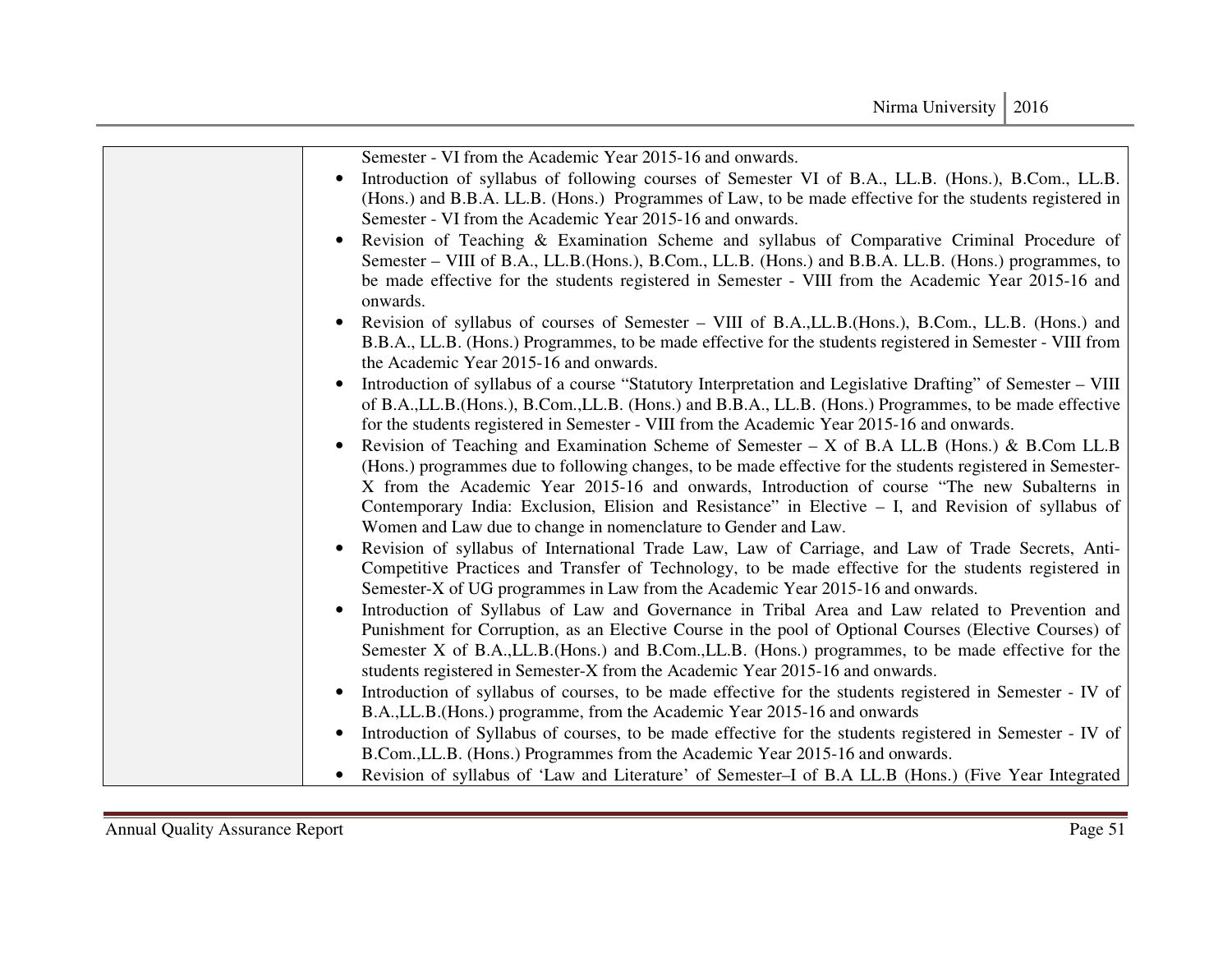| Programme) and B.Com LL.B (Hons.) (Five Year Integrated Programme), to be made effective for the<br>students to be admitted from Academic Year 2016-17 and onwards                                                                                                                                                                                                                                                                                                          |
|-----------------------------------------------------------------------------------------------------------------------------------------------------------------------------------------------------------------------------------------------------------------------------------------------------------------------------------------------------------------------------------------------------------------------------------------------------------------------------|
| Revision of syllabus of 'Economic Development and Policy' of Semester-III of B.A LL.B (Hons.) (Five<br>$\bullet$<br>Year Integrated Programme), to be made effective for the students to be registered from Academic Year<br>2016-17 and onwards                                                                                                                                                                                                                            |
| Revision of Teaching and Examination Scheme and introduction of Syllabus of courses of Semester-VII of<br>$\bullet$<br>B.A LL.B. (Hons.), B.Com LL.B. (Hons.) and B.B.A LL.B (Hons.) Programmes, to be made effective from<br>the Academic Year 2016-17 and onwards                                                                                                                                                                                                         |
| Amendments in B.A LL.B. (Hons.) and B.Com LL.B. (Hons.) programmes from the Academic Year 2016-<br>$\bullet$<br>17 and onwards.                                                                                                                                                                                                                                                                                                                                             |
| LLM:                                                                                                                                                                                                                                                                                                                                                                                                                                                                        |
| Notified guidelines for LL.M. Dissertation of the Trimester - III of Legal pedagogy and Research<br>$\bullet$<br>programme be applicable mutatis mutandis to all the LL.M. programmes, for the students registered in<br>Trimester -III from the academic year 2015-16 and onwards                                                                                                                                                                                          |
| Introduction of Teaching & Examination scheme and syllabus of courses of Trimester - III of LL.M.<br>(Criminal and Security Law) programme, guideline for Seminar writing & presentation, and, revision of<br>Teaching & Examination scheme of Trimester-III of one year LL.M. programmes, to be made effective for<br>the students registered in Trimester – III from the academic year 2014-15 and onwards                                                                |
| Introduction of Teaching & Examination scheme and Syllabus of courses of Trimester - III of following<br>$\bullet$<br>one year LL.M. programmes                                                                                                                                                                                                                                                                                                                             |
| Revision of Teaching and Examination Scheme of all specialization of LL.M. programmes and<br>applicability of syllabus of a course "Comparative Law (Constitutional Governance in Federal Countries:<br>Select Institutions)" in place of courses of Trimester $-$ I for having uniformity for all specialization of<br>Trimester - I of all LL.M. Programmes, to be made effective for the students admitted in Trimester-I from<br>the Academic Year 2015-16 and onwards. |
| Increase in credit hours of Elective course 'Lean Six Sigma' from existing 1.5 Credit to 3 Credit Hours to<br>be offered in 2 <sup>nd</sup> year M.B.A programme, to be made effective from the Academic Year 2016-17 and<br>onwards                                                                                                                                                                                                                                        |
| Introduction of syllabus of 'Sales & Distribution Management' by merging the syllabus of 'MM617-Sales<br>$\bullet$                                                                                                                                                                                                                                                                                                                                                          |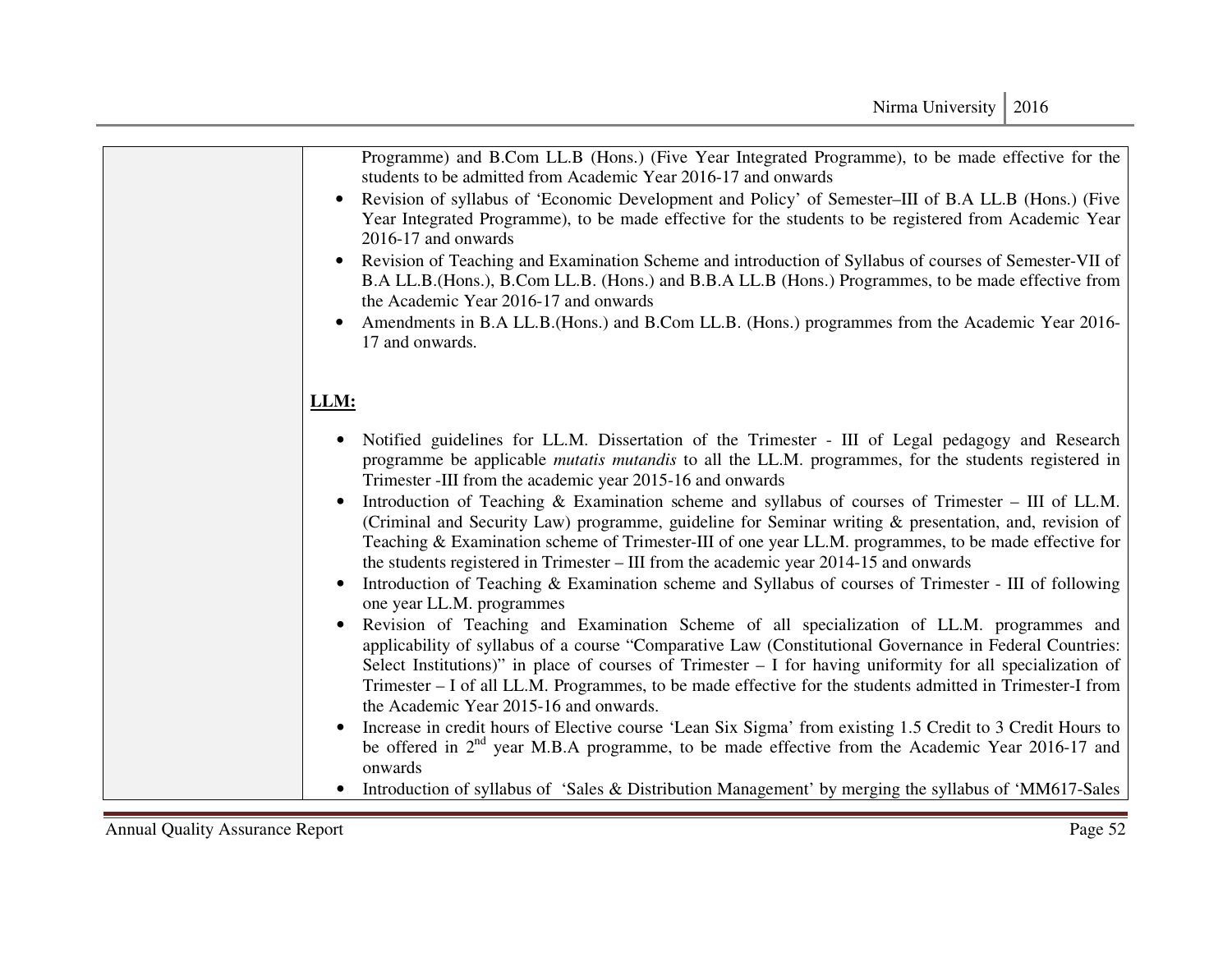|                                  | Management' and 'MM618-Marketing Channel Management' of 2 <sup>nd</sup> Year of M.B.A programme, to be<br>made effective from the Academic Year 2016-17 and onwards                                                                                                                                                                                                                                                   |
|----------------------------------|-----------------------------------------------------------------------------------------------------------------------------------------------------------------------------------------------------------------------------------------------------------------------------------------------------------------------------------------------------------------------------------------------------------------------|
|                                  | Increase credit hours of course 'MM621-Strategic Brand Management' of $2nd$ year M.B.A programme<br>along with syllabus from existing 1.5 credits hours to 3.0 <i>credit hours</i> , to be made effective from the<br>Academic Year 2016-17 and onwards                                                                                                                                                               |
|                                  | Swapping of course 'GM501-Research Methodology' of Term-I with 'GM502-Business Ethics' of Term-<br>III of M.B.A. programme, to be made effective from the Academic Year 2016-17 and onwards                                                                                                                                                                                                                           |
|                                  | Revision of Examination Scheme of General Elective 'Presentation Skills' offered to M.B.A programme, to<br>be made effective from the Academic Year 2016-17 and onwards                                                                                                                                                                                                                                               |
|                                  | Amendment in nomenclature appears in Regulation no. R.MBAFT-1.2 under component of weightage<br>criteria 'Communication Test' for admission to M.B.A. programme by substituting the words 'Theme<br>Development & Presentation'.                                                                                                                                                                                      |
| <b>Institute of Architecture</b> | Introduction of Teaching & Examination Scheme and Syllabus of Semester – V & VI of B.Arch.<br>programme, to be made effective from the Academic Year 2016-17 and onwards with a modification that<br>the Supplementary Courses mentioned at the end of each Semester be removed.                                                                                                                                      |
|                                  | Introduction of Teaching & Examination Scheme and Syllabus based on the Choice Based Credit System<br>(CBCS) for the B.Arch. programme, to be made effective from the Academic Year 2016-17 and onwards<br>with a modification that name of Electives should be mentioned in Teaching & Examination Scheme of<br>each Semester and University Elective-I should be offered in Semester – III instead of Semester – V. |
|                                  | Change of nomenclature of Related Study Programme of Semester–III & IV of B.Arch. programme.<br>Introduction of Teaching & Examination Scheme of Semester-I to VIII along with syllabus of Semester-I<br>& II of proposed Bachelor of Planning (B.Plan.) programme to be made effective from the Academic Year                                                                                                        |
|                                  | $2016-17$ and onwards.                                                                                                                                                                                                                                                                                                                                                                                                |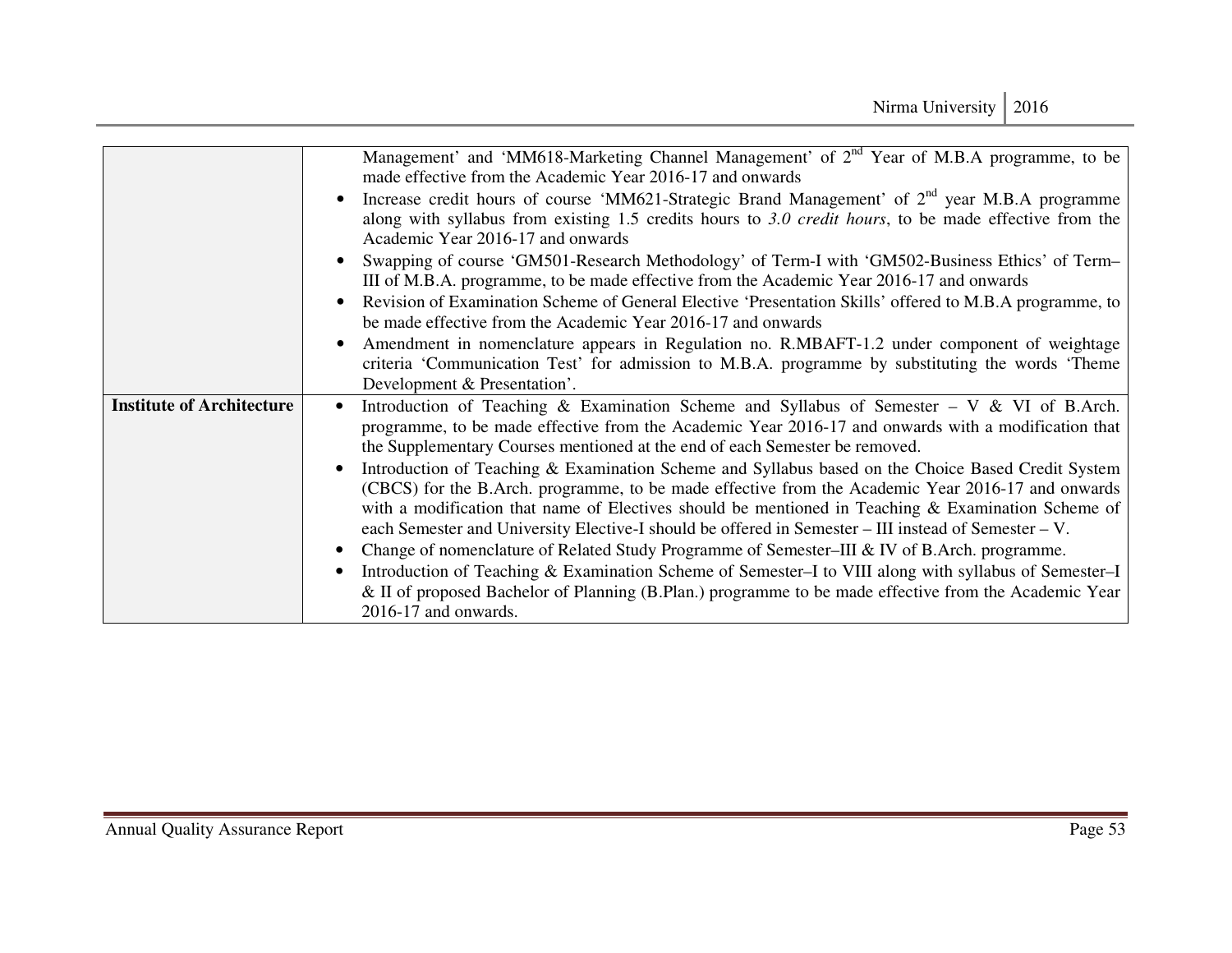## **Innovative Processes adopted by the Institution in Teaching and Learning**

| Name of the<br><b>Institute</b>            | <b>Innovative Practices</b>                                                                                                              |
|--------------------------------------------|------------------------------------------------------------------------------------------------------------------------------------------|
| <b>Institute of</b><br><b>Technology</b>   | Practical demonstration of complex theoretical concepts<br>$\bullet$<br>Use of blog for each course to ensure 24X7 learning<br>$\bullet$ |
|                                            | Use of online discussion forum, like Piazza, Google Classroom, etc.<br>$\bullet$                                                         |
|                                            | Use of Spoken Tutorials, Virtual Labs, NPTEL Videos, etc.<br>$\bullet$                                                                   |
|                                            | Teaching-learning based on case studies, group discussion,<br>presentations, etc.                                                        |
|                                            | Project based Learning<br>٠                                                                                                              |
|                                            | Regular site visits / industrial visits                                                                                                  |
|                                            | Promoting open source software/tools                                                                                                     |
|                                            | Use of active learning techniques for effective student learning<br>$\bullet$                                                            |
| <b>Institute of</b><br><b>Management</b>   | Emphasis on Outcome based Education<br>$\bullet$                                                                                         |
|                                            | Field projects<br>$\bullet$<br>Regular short-term workshops on variety of topics, including<br>$\bullet$                                 |
|                                            | Business Analytical, Big Data, Analysing Financial Statements,                                                                           |
|                                            | Entrepreneurship & New Venture Creation, Sales Management,                                                                               |
|                                            | Mind Mapping, Excel, Business Etiquette, Design Driven                                                                                   |
|                                            | Innovations, Habits of Highly Effective People, and Cyber Security,                                                                      |
|                                            | etc.<br>Continuous evaluation through group assignments, quizzes, class                                                                  |
|                                            | tests, etc.                                                                                                                              |
|                                            | More emphasis on case methodology and simulations in pedagogy.                                                                           |
|                                            | International and national industrial visits<br>$\bullet$                                                                                |
| <b>Institute of</b>                        | Massive Online Open Courses (MOOCs) were made compulsory for<br>$\bullet$                                                                |
| <b>Pharmacy</b>                            | $2nd$ year M.Pharm. students.                                                                                                            |
|                                            | OBE based syllabus revision for B.Pharm. and M.Pharm.                                                                                    |
|                                            | programmes                                                                                                                               |
|                                            | • Use of blog for each course to ensure 24X7 learning                                                                                    |
| <b>Institute of</b><br><b>Science</b>      | • Cooperative and Collaborative teaching.<br>Involvement of alumni and industry representatives in curriculum                            |
|                                            | design and teaching.                                                                                                                     |
|                                            | • Rubrics based assessment in different components of continuous                                                                         |
|                                            | evaluation.                                                                                                                              |
| <b>Institute of</b>                        | Use of blog for each course to ensure 24X7 learning.                                                                                     |
| Law                                        | Use of Experiential Learning Mechanism.                                                                                                  |
|                                            | Assessment Rubrics for mapping the progress of the student.                                                                              |
| <b>Institute of</b><br><b>Architecture</b> | Teaching and learning based on case studies and working model                                                                            |
|                                            | preparation.<br>Use of videos.                                                                                                           |
|                                            | Use of ICT tools for teaching-learning.                                                                                                  |
|                                            | Field visits to develop better understanding.                                                                                            |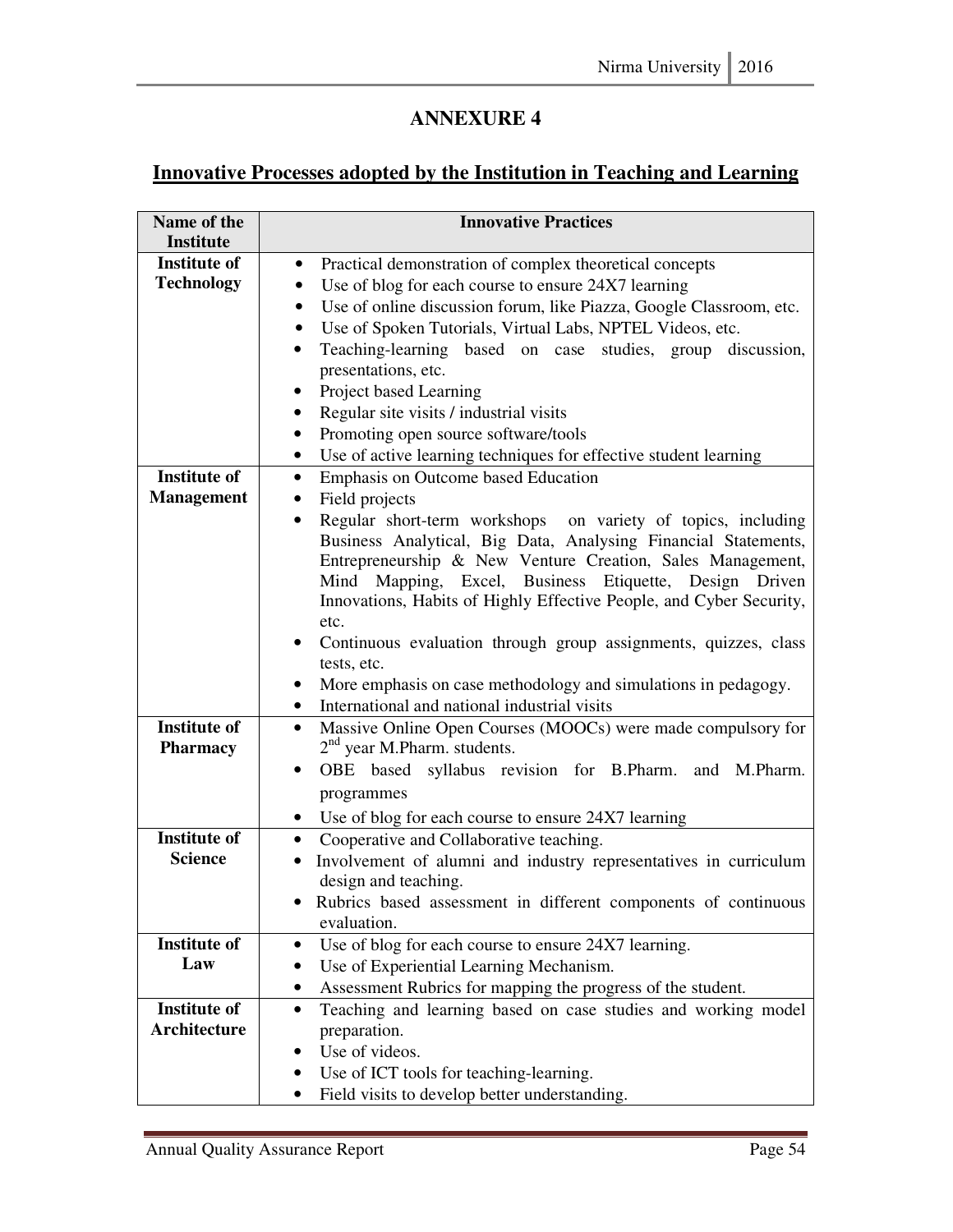|  | • Exposure to stalwarts in the field by way of organizing lectures. |
|--|---------------------------------------------------------------------|
|  | • Project based learning in all courses.                            |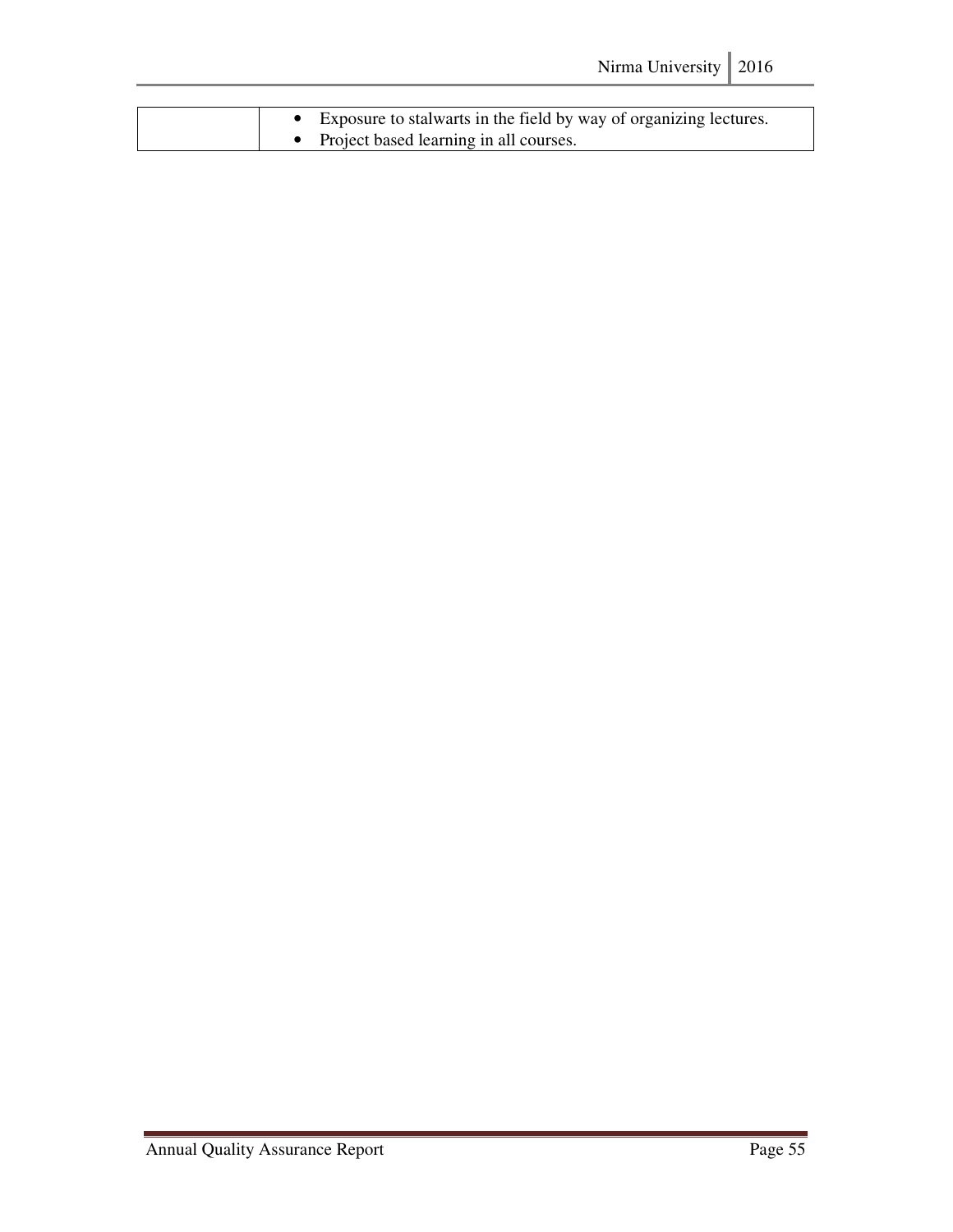## **Course / Programme wise Distribution of Pass Percentage for the year 2015-16**

| <b>Title of the Programme</b>                                        |                 | <b>Total No. of</b><br><b>Out of total appeared Division</b><br><b>Students</b><br><b>Appeared</b> |                |                           |                          |                           |                          |                           |                          |                          |                   |                |
|----------------------------------------------------------------------|-----------------|----------------------------------------------------------------------------------------------------|----------------|---------------------------|--------------------------|---------------------------|--------------------------|---------------------------|--------------------------|--------------------------|-------------------|----------------|
|                                                                      |                 |                                                                                                    |                | <b>Distinction</b>        |                          |                           |                          | $\mathbf{I}$              | III                      |                          | <b>Total Pass</b> |                |
|                                                                      | Male            | Female                                                                                             | Male           | $\mathcal{O}_0$<br>Female | Male                     | $\mathcal{O}_0$<br>Female | Male                     | $\mathcal{O}_0$<br>Female | Male                     | $\%$<br>Female           | Male              | $\%$<br>Female |
| B. Tech. in Civil Engineering                                        | 61              | 8                                                                                                  | 31.75          | 37.50                     | 49.18                    | 50.00                     | 19.70                    | 12.50                     |                          |                          | 100.00            | 100.00         |
| B. Tech. in Chemical Engineering                                     | 59              | 22                                                                                                 | 35.71          | 72.73                     | 39.29                    | 18.18                     | 25.00                    | 9.09                      |                          |                          | 94.92             | 100.00         |
| B. Tech. in Mechanical Engineering                                   | 76              | $\overline{2}$                                                                                     | 57.33          | 50.00                     | 30.67                    | 50.00                     | 12.00                    |                           | $\overline{a}$           | $\overline{\phantom{0}}$ | 98.68             | 100.00         |
| B. Tech. in Electrical Engineering                                   | $\overline{59}$ | $\overline{8}$                                                                                     | 42.37          | 37.50                     | 50.85                    | 62.50                     | 6.78                     |                           |                          | $\overline{a}$           | 100.00            | 100.00         |
| Tech. in Instrumentation<br><b>B.</b><br>and                         | 47              | 16                                                                                                 | 43.48          | 66.67                     | 39.13                    | 26.67                     | 17.39                    | 6.67                      |                          |                          | 97.87             | 93.75          |
| Control Engineering                                                  |                 |                                                                                                    |                |                           |                          |                           |                          |                           |                          |                          |                   |                |
| Tech.<br>Electronics<br>B.<br>in<br>and<br>Communication Engineering | 101             | 41                                                                                                 | 48.00          | 68.29                     | 41.00                    | 24.39                     | 11.00                    | 7.32                      | $\overline{\phantom{a}}$ | $\overline{\phantom{0}}$ | 99.01             | 100.00         |
| B. Tech. in Computer Engineering                                     | 104             | 44                                                                                                 | 52.43          | 41.86                     | 38.83                    | 51.16                     | 8.74                     | 6.98                      |                          |                          | 99.04             | 97.73          |
| B. Tech. in Information Technology                                   | 49              | 21                                                                                                 | 38.78          | 66.67                     | 40.82                    | 28.57                     | 20.41                    | 4.76                      |                          | $\overline{\phantom{0}}$ | 100.00            | 100.00         |
| B. Pharm.                                                            | 31              | $\overline{38}$                                                                                    | 53.33          | 73.68                     | 36.67                    | 26.32                     | 10.00                    |                           |                          |                          | 96.77             | 100.00         |
| LL.B.<br>(Hons.)<br>B.Com.<br>B.A.<br>and                            | 119             | 109                                                                                                | 53.40          | 77.23                     | 42.72                    | 21.78                     | 3.88                     | 0.99                      |                          | $\overline{\phantom{0}}$ | 86.55             | 92.66          |
| LL.B.(Hons.)                                                         |                 |                                                                                                    |                |                           |                          |                           |                          |                           |                          |                          |                   |                |
| <b>MCA</b>                                                           | 56              | 15                                                                                                 | 48.21          | 80.00                     | 48.21                    | 20.00                     | 3.57                     |                           |                          |                          | 100.00            | 100.00         |
| M. Tech.                                                             | 293             | 117                                                                                                | 73.79          | 89.74                     | 25.86                    | 10.26                     | 0.34                     |                           |                          | $\overline{\phantom{0}}$ | 98.98             | 100.00         |
| M. Tech. (by Research)                                               | $\overline{4}$  | $\overline{a}$                                                                                     | 100.00         |                           |                          | $\overline{\phantom{a}}$  | $\overline{\phantom{0}}$ | $\overline{\phantom{a}}$  |                          | $\overline{\phantom{0}}$ | 100.00            |                |
| M. Pharm. - Clinical Pharmacy                                        |                 | $\overline{\mathcal{L}}$                                                                           |                | 100.00                    |                          | $\overline{\phantom{a}}$  | $\overline{\phantom{0}}$ |                           |                          |                          |                   | 100.00         |
| M. Pharm. - Drug Discovery                                           | 1               | $\overline{2}$                                                                                     | 100.00         | 100.00                    |                          | $\overline{a}$            | $\overline{\phantom{0}}$ | $\overline{\phantom{a}}$  |                          | $\overline{\phantom{0}}$ | 100.00            | 100.00         |
| M. Pharm. - Medicinal Chemistry                                      |                 | 1                                                                                                  |                |                           | 100.00                   |                           | $\overline{a}$           |                           |                          |                          | 100.00            | 0.00           |
| M. Pharm. - Pharmaceutical Analysis                                  | 1               | 6                                                                                                  |                | 83.33                     |                          | 16.67                     | $\overline{\phantom{0}}$ |                           |                          | $\overline{a}$           | 0.00              | 100.00         |
| Pharm.<br>Pharmaceutical<br>M.<br>$\overline{a}$                     | 12              | 8                                                                                                  | 75.00          | 87.50                     | 25.00                    | 12.50                     | $\overline{\phantom{a}}$ |                           |                          |                          | 100.00            | 100.00         |
| Technology and Bio-Pharmaceutics                                     |                 |                                                                                                    |                |                           |                          |                           |                          |                           |                          |                          |                   |                |
| M. Pharm. - Pharmacology                                             | $\overline{a}$  | 7                                                                                                  | $\overline{a}$ | 71.43                     | $\overline{\phantom{a}}$ | 28.57                     | $\overline{\phantom{0}}$ | $\overline{a}$            | $\overline{\phantom{a}}$ | $\blacksquare$           | $\overline{a}$    | 100.00         |
| M. Pharm. - Regulatory Affairs and                                   | 3               | 6                                                                                                  | 66.67          | 83.33                     | 33.33                    | 16.67                     |                          |                           |                          |                          | 100.00            | 100.00         |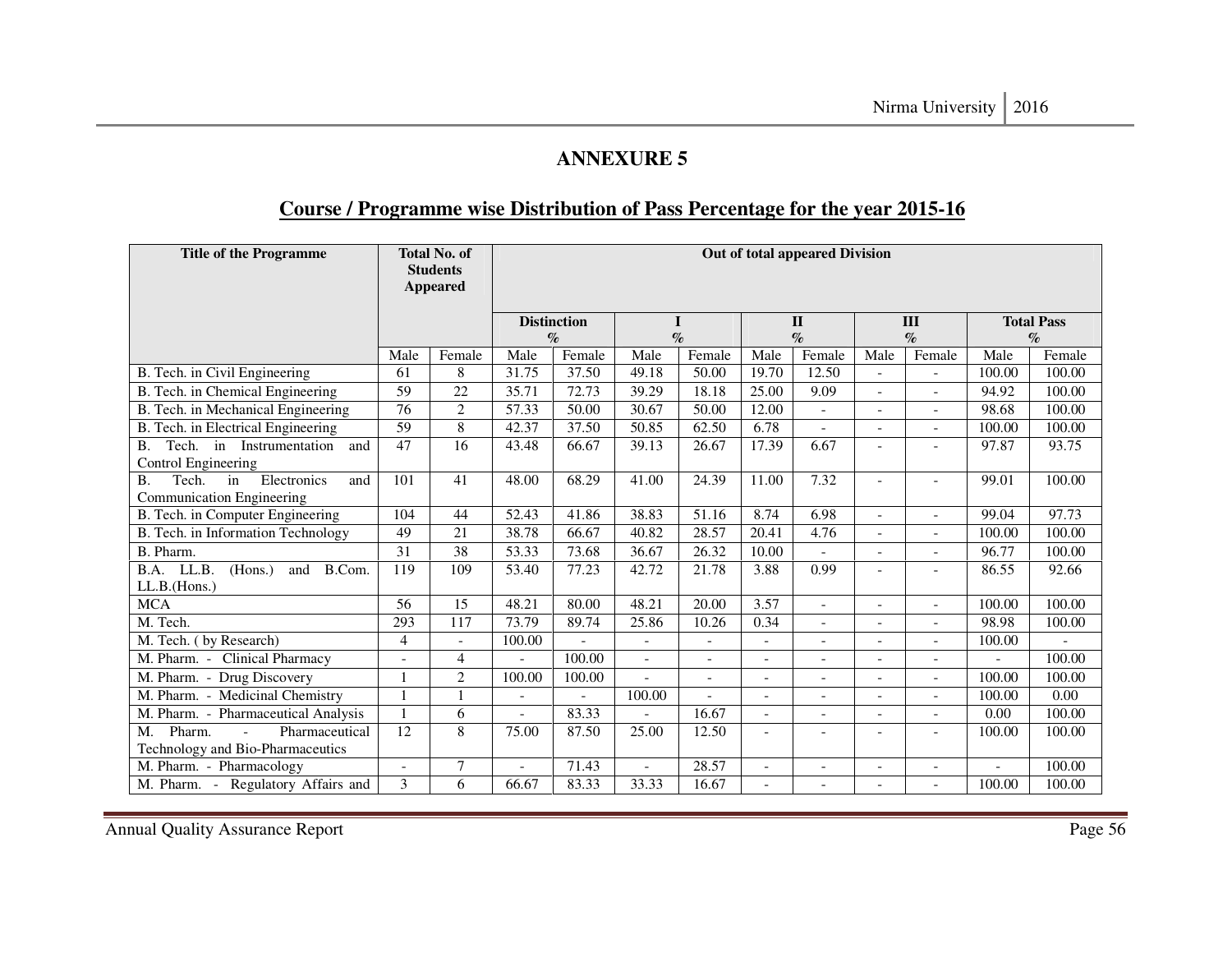Nirma University | 2016

| <b>Quality Assurance</b>            |                          |       |                          |                 |                          |        |                          |                          |                          |                          |        |
|-------------------------------------|--------------------------|-------|--------------------------|-----------------|--------------------------|--------|--------------------------|--------------------------|--------------------------|--------------------------|--------|
| M.Sc. Biochemistry                  | 4                        | Q     | 50.00                    | 55.56           | 50.00                    | 44.44  | $\overline{\phantom{0}}$ | $\overline{\phantom{0}}$ | $\overline{\phantom{0}}$ | 100.00                   | 100.00 |
| M.Sc. Biotechnology                 | 11                       | 21    | 70.00                    | 71.43           | 30.00                    | 28.57  | -                        |                          | $\overline{\phantom{0}}$ | 90.91                    | 100.00 |
| M.Sc. Microbiology                  | 4                        | 10    | 0.00                     | 60.00           | 100.00                   | 40.00  | $\overline{\phantom{a}}$ | $\overline{\phantom{0}}$ | $\overline{\phantom{0}}$ | 75.00                    | 100.00 |
| M.Sc. Cosmetic Technology           | ◠                        | 6     | 50.00                    | 80.00           | 50.00                    | 20.00  |                          | $\overline{\phantom{a}}$ | $\overline{\phantom{a}}$ | 100.00                   | 83.33  |
| LL.M. - Legal Pedagogy and Research | $\overline{\phantom{a}}$ | 2     |                          | -               | $\overline{\phantom{0}}$ | 100.00 |                          | $\overline{\phantom{a}}$ | $\overline{\phantom{a}}$ | $\overline{\phantom{a}}$ | 100.00 |
| LL.M. - Criminal and Security Law   | $\overline{\phantom{a}}$ |       | $\overline{\phantom{a}}$ | $\qquad \qquad$ | $\overline{\phantom{a}}$ | 100.00 | -                        |                          | $\overline{\phantom{a}}$ | $\overline{\phantom{a}}$ | 100.00 |
| LL.M. - Commerce and Corporate Law  | 4                        |       | $\overline{\phantom{a}}$ | -               | 75.00                    | 100.00 | 25.00                    |                          | $\overline{\phantom{0}}$ | 100.00                   | 100.00 |
| Constitutional<br>LL.M.<br>and      |                          | 4     |                          |                 |                          | 100.00 |                          |                          |                          |                          | 100.00 |
| Administrative Law                  |                          |       |                          |                 |                          |        |                          |                          |                          |                          |        |
| LL.M. - Science, Technology and Law |                          |       | $\overline{\phantom{0}}$ |                 | 100.00                   | 100.00 |                          |                          |                          | 100.00                   | 100.00 |
| M. B. A. (Full Time)                | 158                      | 73    |                          |                 |                          |        |                          |                          |                          | 96.83                    | 100.00 |
| MBA(FB&E)                           | 44                       | 15    |                          |                 |                          |        |                          |                          |                          | 93.18                    | 93.33  |
| M.B.A. (Part Time)                  | 02                       | $- -$ |                          |                 |                          |        |                          |                          |                          | 100.00                   | $- -$  |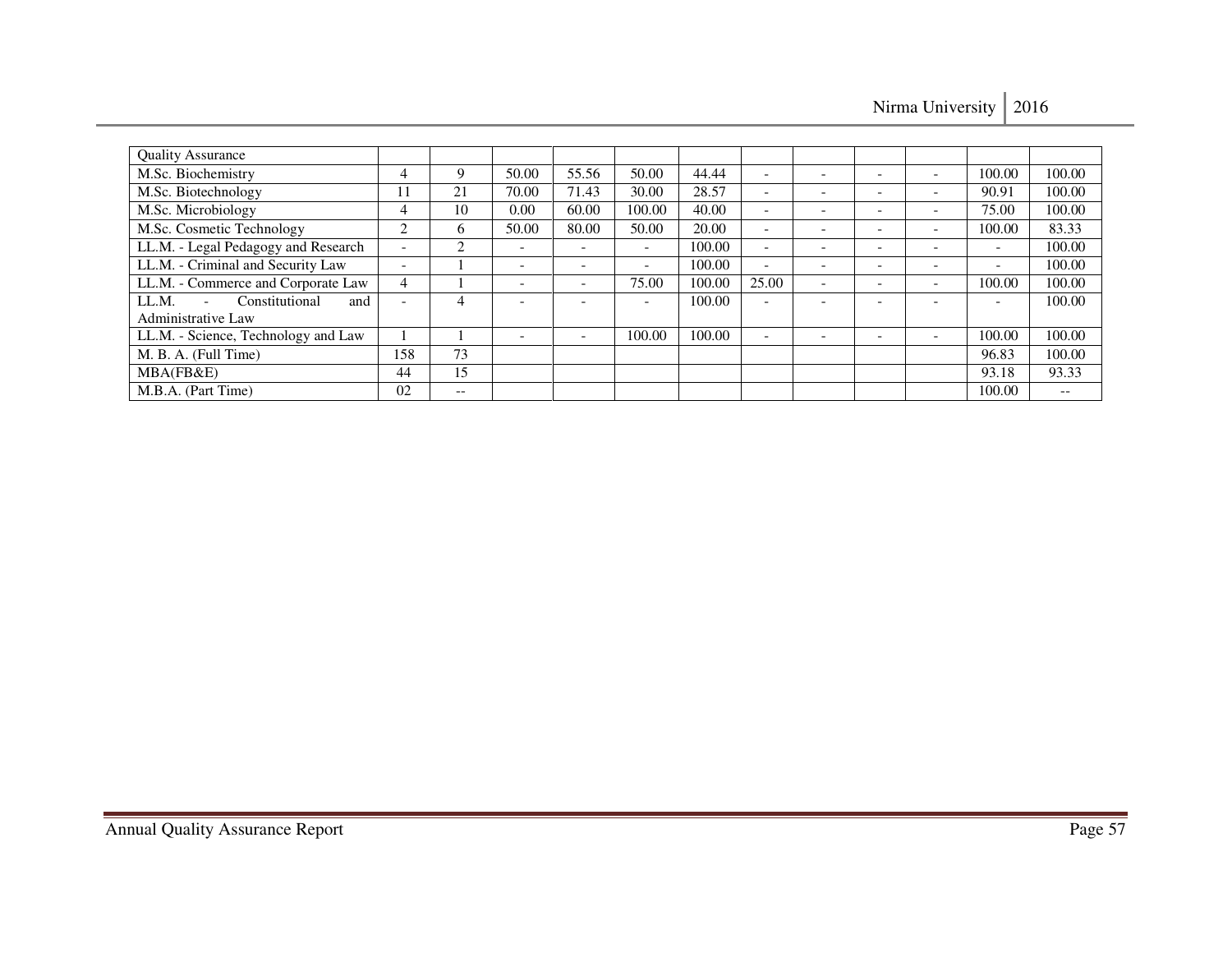# **Externally Funded Major Research Projects Completed During April 01, 2015 to June 30, 2016**

| Sr.<br>No. | Title of the<br><b>Research Project</b>                                                                                                                                                                                         | <b>Name of Principal</b><br>Investigator  | Date of<br><b>Project Start</b> | Date of<br>Project<br>End | <b>Funding Agency</b>                                     | <b>Total</b><br><b>Sanctioned</b><br><b>Funding</b><br>$(in \bar{z})$ | State /<br>National/<br><b>International</b><br>Level |
|------------|---------------------------------------------------------------------------------------------------------------------------------------------------------------------------------------------------------------------------------|-------------------------------------------|---------------------------------|---------------------------|-----------------------------------------------------------|-----------------------------------------------------------------------|-------------------------------------------------------|
| 1.         | <b>District</b><br>Human<br>development Report-<br>Rajkot                                                                                                                                                                       | Dr. RaghuvirMody,<br>Dr. Yogesh M. Doshit | September<br>2014               | April<br>2015             | Gujarat Social Infrastructure<br>Development Society      | $6,00,000/$ -                                                         | <b>State</b>                                          |
| 2.         | Human<br>District<br>development Report-<br>Junagadh                                                                                                                                                                            | Dr. RaghuvirMody,<br>Dr. Yogesh M. Doshit | September<br>2014               | April<br>2015             | Gujarat Social Infrastructure<br>Development Society      | $6,00,000/$ -                                                         | State                                                 |
| 3.         | of<br>Identification<br>from<br>compounds<br>cinnamon<br>ginger,<br>and<br>gooseberry<br>having the<br>extracts<br>potential to prevent<br>aggregation<br>protein<br>characterization<br>and<br>of their mechanism<br>of action | Dr. Mili Das                              | May<br>2012                     | March<br>2016             | Department of Biotechnology<br>(DBT), Government of India | 45,00,000/-                                                           | National                                              |
| 4.         | the<br>Exploring<br>colonization of non-<br>rhizobia<br>and<br>the<br>understanding<br>fate of rhizobacteria<br>during<br>rhizobial<br>infection<br>in mung<br>bean                                                             | Dr. Shalini Rajkumar                      | August<br>2012                  | August<br>2015            | Department of Biotechnology<br>(DBT), Government of India | 27,00,000/-                                                           | National                                              |
| 5.         | and<br>Design<br>of<br>Development<br>Spatio-Temporal                                                                                                                                                                           | Dr. Sanjay Garg,<br>Dr. K.P. Aggrwal      | May<br>2013                     | June<br>2015              | <b>ISRO</b>                                               | 10,80,000/-                                                           | National                                              |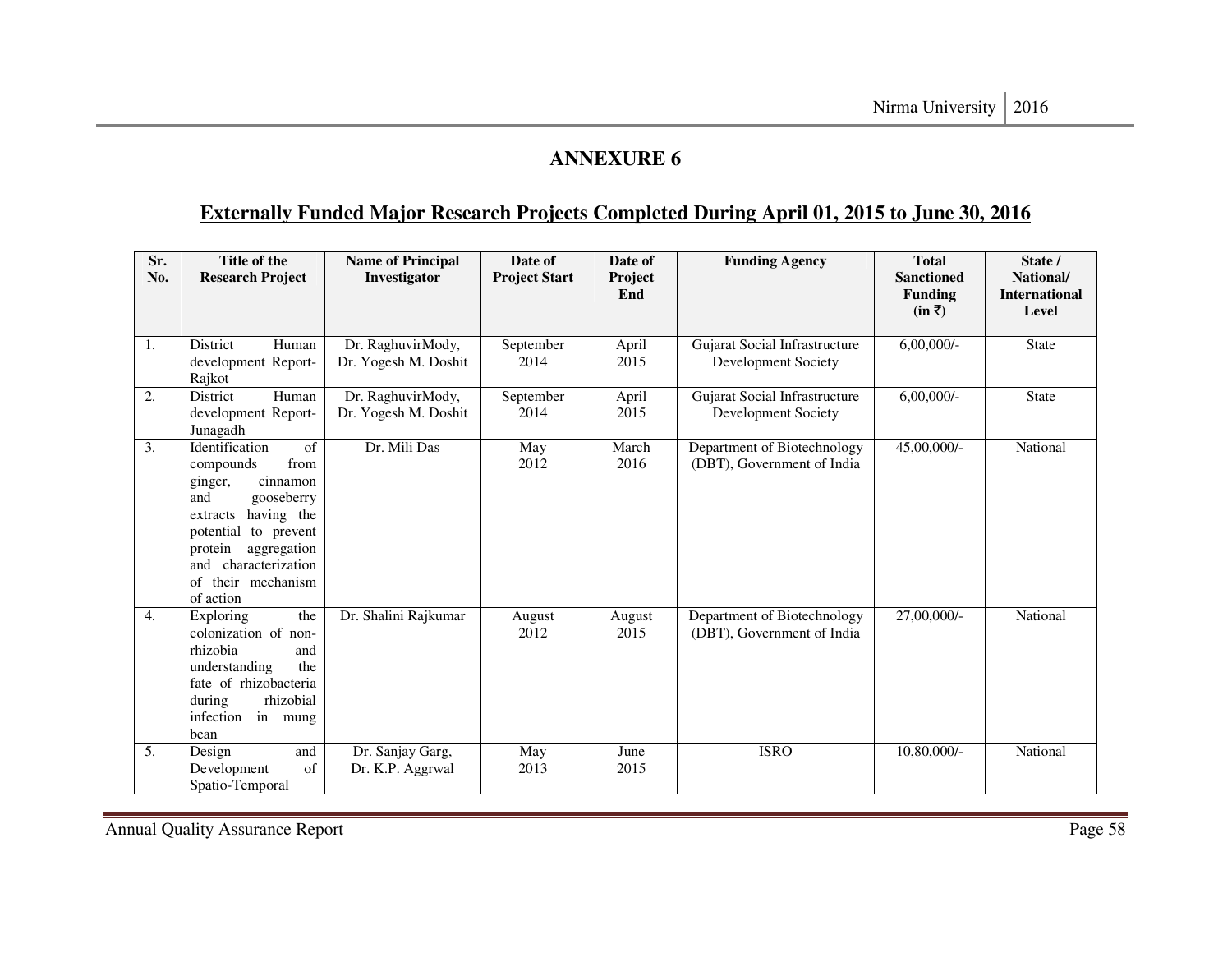|    | Mining<br>Data<br>Technique<br>and<br>Software Framework<br>Earth<br>for<br><b>Observation Data</b>                                              |                                     |                   |                   |             |               |          |
|----|--------------------------------------------------------------------------------------------------------------------------------------------------|-------------------------------------|-------------------|-------------------|-------------|---------------|----------|
| 6. | satellite<br>To<br>study<br>river<br>derived<br>discharge<br>and its<br>inter-<br>to<br>seasonal<br>variation<br>annual<br>using radar altimeter | Dr. P. V. Patel,<br>Dr. P. R. Patel | September<br>2011 | September<br>2014 | <b>ISRO</b> | $9,00,000/$ - | National |

# **Ongoing Externally Funded Major Research Projects During April 01, 2015 to June 30, 2016**

| Sr. No.          | <b>Title of the Research Project</b>                                                                                                                 | Name of<br>Principal   | Date of<br><b>Project</b> | Date of<br><b>Project End</b> | <b>Funding Agency</b>                                        | <b>Total</b><br><b>Sanctioned</b> | State /<br>National/          |
|------------------|------------------------------------------------------------------------------------------------------------------------------------------------------|------------------------|---------------------------|-------------------------------|--------------------------------------------------------------|-----------------------------------|-------------------------------|
|                  |                                                                                                                                                      | Investigator           | <b>Start</b>              |                               |                                                              | <b>Funding</b><br>$(in \bar{z})$  | <b>International</b><br>Level |
| 1.               | Exploring the effect of<br>histone<br>deacetylases (HDAC) in cancer-<br>their downstream<br>cachexia<br>and<br>targets                               | Dr. Bhoomika<br>Patel  | 25/05/2015                | Ongoing                       | Science and<br><b>Engineering Research</b><br>Board          | 27,00,000/-                       | National                      |
| 2.               | Glutathione<br>Appended<br>Polymer<br>Nano constructs of Asiatic acid for<br>efficacious Neuro protective agents                                     | Dr. Sanjeev<br>Acharya | 01/01/2015                | Ongoing                       | Department of<br>Biotechnology                               | 45,56,800/-                       | National                      |
| 3.               | combinatorial<br>Liquid<br>Phase<br>synthesis of benzimidazole library<br>for antitubercular activity                                                | Dr. Manjunath<br>Ghate | 03/09/2014                | Ongoing                       | Department of Science<br>and Technology                      | 34,00,000/-                       | National                      |
| $\overline{4}$ . | Isolation of bioactive compound<br>fruit<br>juice<br>of<br>from<br>Emblicaofficinalisand investigation<br>into the molecular mechanism of<br>action. | Dr. Snehal S.<br>Patel | 26/04/2013                | Ongoing                       | Department of Science<br>and Technology                      | 23,00,000/-                       | National                      |
| 5.               | Understanding the nature of liver-<br>$CD8+T$<br>specific<br>cells<br>stage<br>infectious<br>following<br>generated                                  | Prof. Sarat Dalai      | June<br>2012              | Ongoing                       | Department of<br>Biotechnology (DBT),<br>Government of India | 43,00,000/-                       | National                      |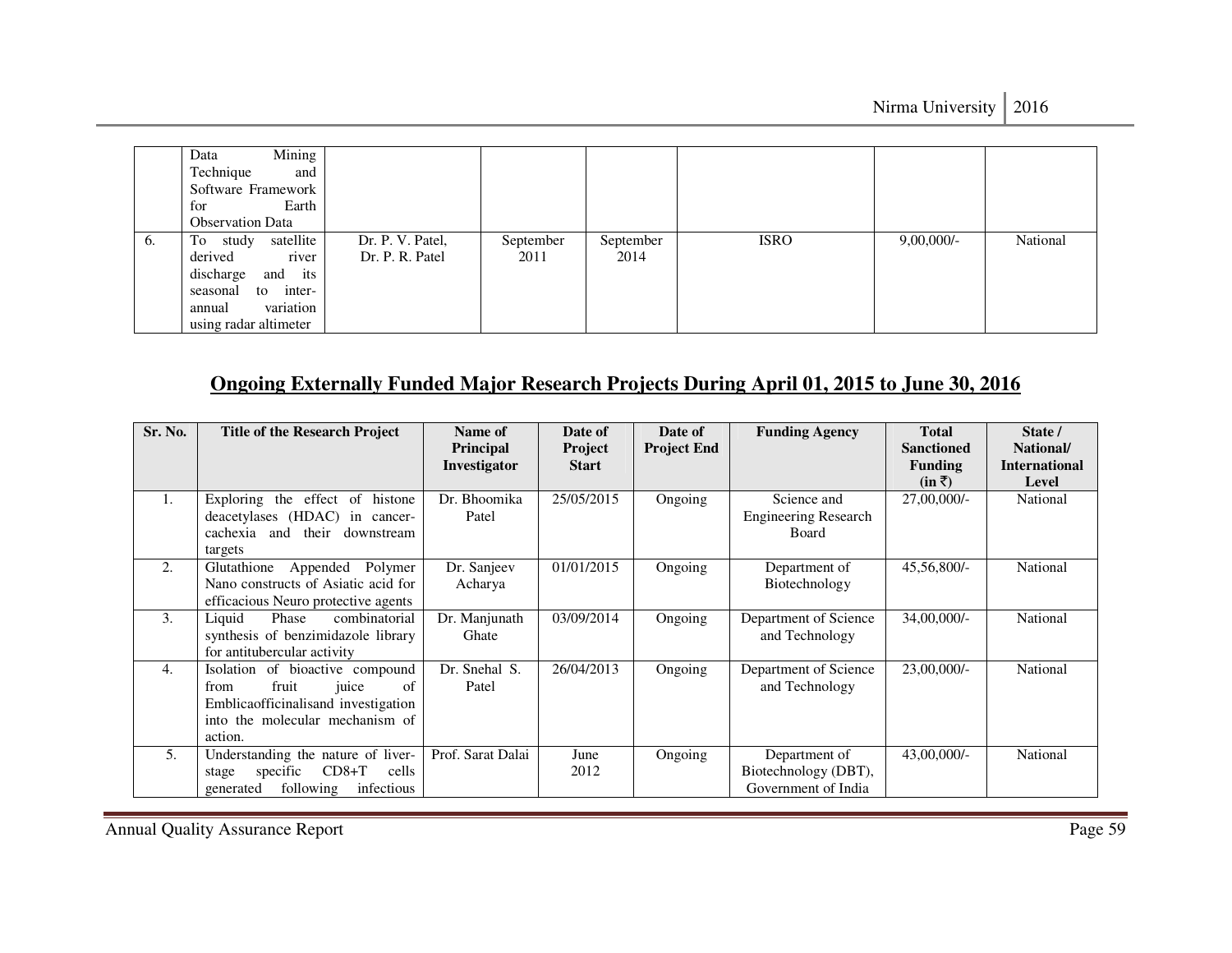|     | sporozoite challenge that ensure<br>long-lived<br>protection<br>against<br>plasmodia infection                                                                       |                         |               |         |                                                                                                                                                      |                |              |
|-----|----------------------------------------------------------------------------------------------------------------------------------------------------------------------|-------------------------|---------------|---------|------------------------------------------------------------------------------------------------------------------------------------------------------|----------------|--------------|
| 6.  | Generation of thermostable variants<br>of a mesophilic<br>amylase<br>by<br>directed<br>evolution<br>and<br>their<br>characterization                                 | Prof. Sarat Dalai       | June<br>2014  | Ongoing | Gujarat<br><b>State</b><br><b>Biotechnology Mission</b><br>(GSBTM), Department<br>Science<br>of<br>and<br>Technology (DST),<br>Government of Gujarat | 15,95,000/-    | State        |
| 7.  | Identification of CD8+T cell -<br>specific to liver-stage antigens of<br>Plasmodium berghei to understand<br>anti-malarial protective immunity                       | Prof. Sarat Dalai       | March<br>2013 | Ongoing | Gujarat<br><b>State</b><br><b>Biotechnology Mission</b><br>(GSBTM), Department<br>Science<br>of<br>and<br>Technology (DST),<br>Government of Gujarat | $19,75,000/$ - | <b>State</b> |
| 8.  | Ideopathic mental retardation and<br>dysmorphism:<br>Karyotypic<br>and<br><b>UPD</b> Analysis                                                                        | Dr. SonalBakshi         | June<br>2014  | Ongoing | Gujarat<br>State<br><b>Biotechnology Mission</b><br>(GSBTM), Department<br>Science<br>of<br>and<br>Technology (DST),<br>Government of Gujarat        | 15,27,000/-    | State        |
| 9.  | Biochemical basis of repression of<br>MPS phenotype in rhizobia                                                                                                      | Dr.<br>ShaliniRajkumar  | July<br>2014  | Ongoing | Gujarat<br><b>State</b><br><b>Biotechnology Mission</b><br>(GSBTM), Department<br>of<br>Science<br>and<br>Technology (DST),<br>Government of Gujarat | 14,33,000/-    | <b>State</b> |
| 10. | Molecular<br>basis<br>of<br>succinate<br>mediated (catabolite) repression of<br>mineral phosphate solubilization in<br>fixing<br>nitrogen<br>Klebsiella<br>pneumonia | Dr. Shalini<br>Rajkumar | June<br>2014  | Ongoing | Detp. of Science and<br>Technology                                                                                                                   | 28,88,000/-    | National     |
| 11. | Infectious nature of Plasmodia<br>modulating the innate response of<br>host in liver stage infection<br>deciding the fate of adaptive<br>immunity"                   | Prof. Sarat Dalai       | June<br>2015  | Ongoing | Science<br>Dept.<br>and<br>Technology New Delhi                                                                                                      | 52,10,000/-    | National     |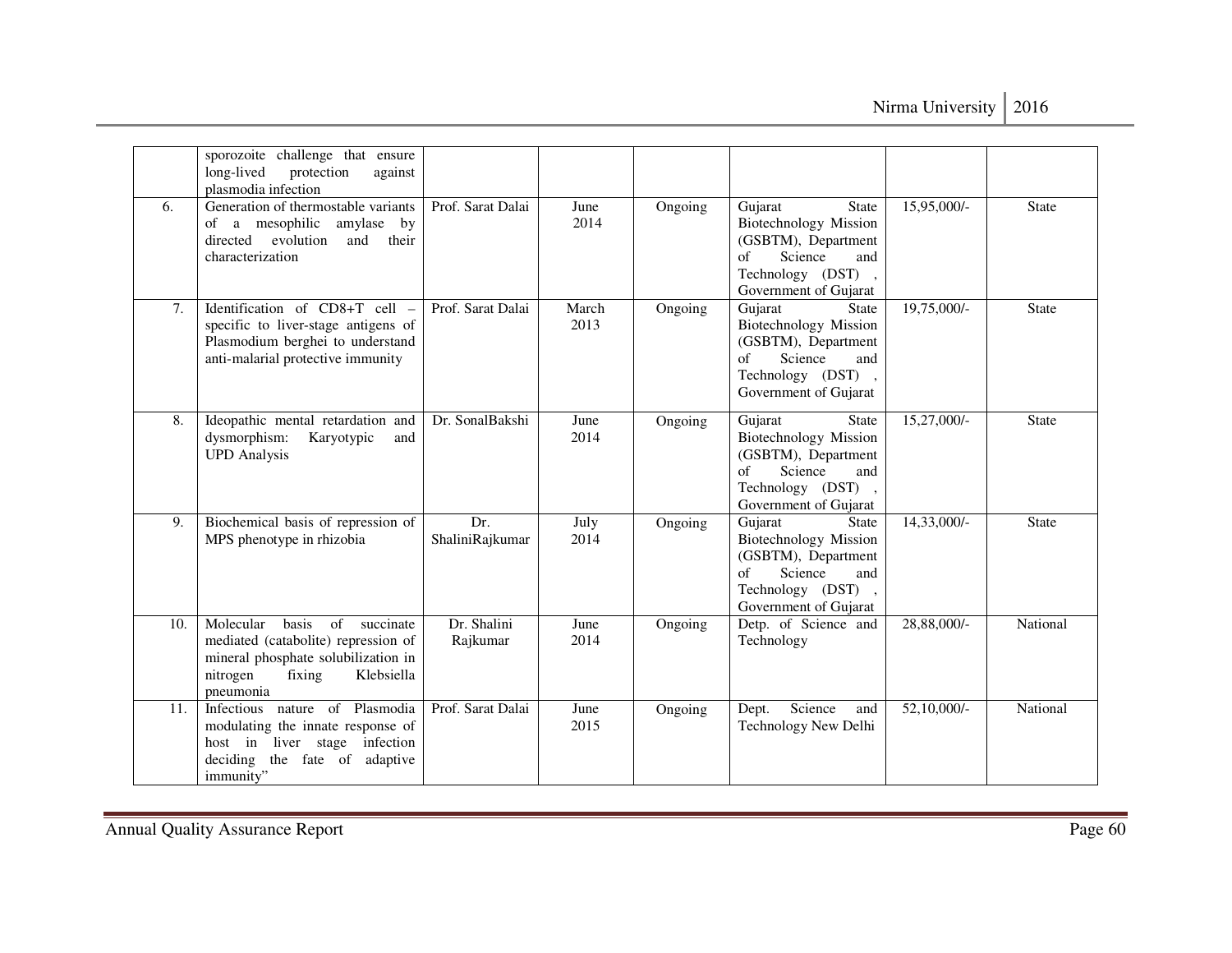Nirma University | 2016

| 12. | Development of Chimeric IL-15 to<br>improve its bioavailability and<br>efficacy.                                                                               | Prof. Sarat Dalai                                | June<br>2015  | Ongoing | Department<br><b>Of</b><br>Biotechnology (DBT),<br>Govt. of India | 34,18,000/-    | National        |
|-----|----------------------------------------------------------------------------------------------------------------------------------------------------------------|--------------------------------------------------|---------------|---------|-------------------------------------------------------------------|----------------|-----------------|
| 13. | Reconstitution of novel TK/NOG<br>mice with 'Humanized Liver' to<br>study liver stage infection of<br>Plasmodium falciparum                                    | Dr. Rajeev<br>Tyagi                              | April<br>2016 | Ongoing | SERB-DST                                                          | 44,00,000/-    | National        |
| 14. | Regulation of MHC II expression:<br>Immunity to malaria                                                                                                        | Dr. Pranati Sar                                  | April<br>2016 | Ongoing | <b>SERB-DST</b>                                                   | $35,10,000/$ - | National        |
| 15. | Role of Cell Adhesion Molecules<br>(CAMs) for insuling secretion<br>during Diabetic and Hypoglycemic<br>condition                                              | Dr. Amee Nair                                    | April<br>2016 | Ongoing | Dept, of Science and<br>Technology                                | 29,40,000/-    | National        |
| 16. | Investigation of the regulatory role<br>of miR-712 in inflammation<br>induced skeletal muscle insulin<br>resistance                                            | Dr. Sriram<br>Seshadri                           | June<br>2016  | Ongoing | Department<br>of<br>Biotechnology,<br>Govt.<br>of India           | $7,13,000/-$   | National        |
| 17. | Oceanic Pollution and Other Ocean<br>Phenomenon Monitoring Using<br>Feature Extraction from Multi-<br>Polarized SAR data.                                      | Dr. T. H. Zaveri                                 | 14/07/2015    | Ongoing | <b>ISRO</b>                                                       | 18,26,000/-    | <b>National</b> |
| 18. | Application of precast products<br>made using bottom ash and fly ash<br>for rural pavements and other<br>infrastructure in India                               | Dr. U. V. Dave                                   | 06/07/2015    | Ongoing | <b>IC-IMPACTS</b>                                                 | 40,88,000/-    | International   |
| 19. | Process<br>development<br>for<br>minimization<br>of<br>springback<br>deformation and enhancement of<br>profile accuracy of CFRP reflectors                     | Prof. S J Joshi,<br>Dr B A Modi,<br>Dr K M Patel | 24/03/2015    | Ongoing | <b>ISRO</b>                                                       | 14,52,000/-    | National        |
| 20. | Development of Passive Damping<br>Surface Coating for Advanced<br>Materials based Structural System<br>using PZT (Piezo) Poweder                               | Dr. S. P.<br>Purohit,<br>Dr. P. V. Patel         | 25/08/2014    | Ongoing | <b>ISRO</b>                                                       | $8,09,000/-$   | National        |
| 21. | Study the behavior of precast<br>junction<br>beam-column<br>under<br>progressive collapse scenario - An<br>experimental<br>and<br>analytical<br>investigations | Dr. P. V. Patel<br>Prof. D. D. Joshi             | 17/07/2014    | Ongoing | <b>SERB-DST</b>                                                   | 20,50,000/-    | National        |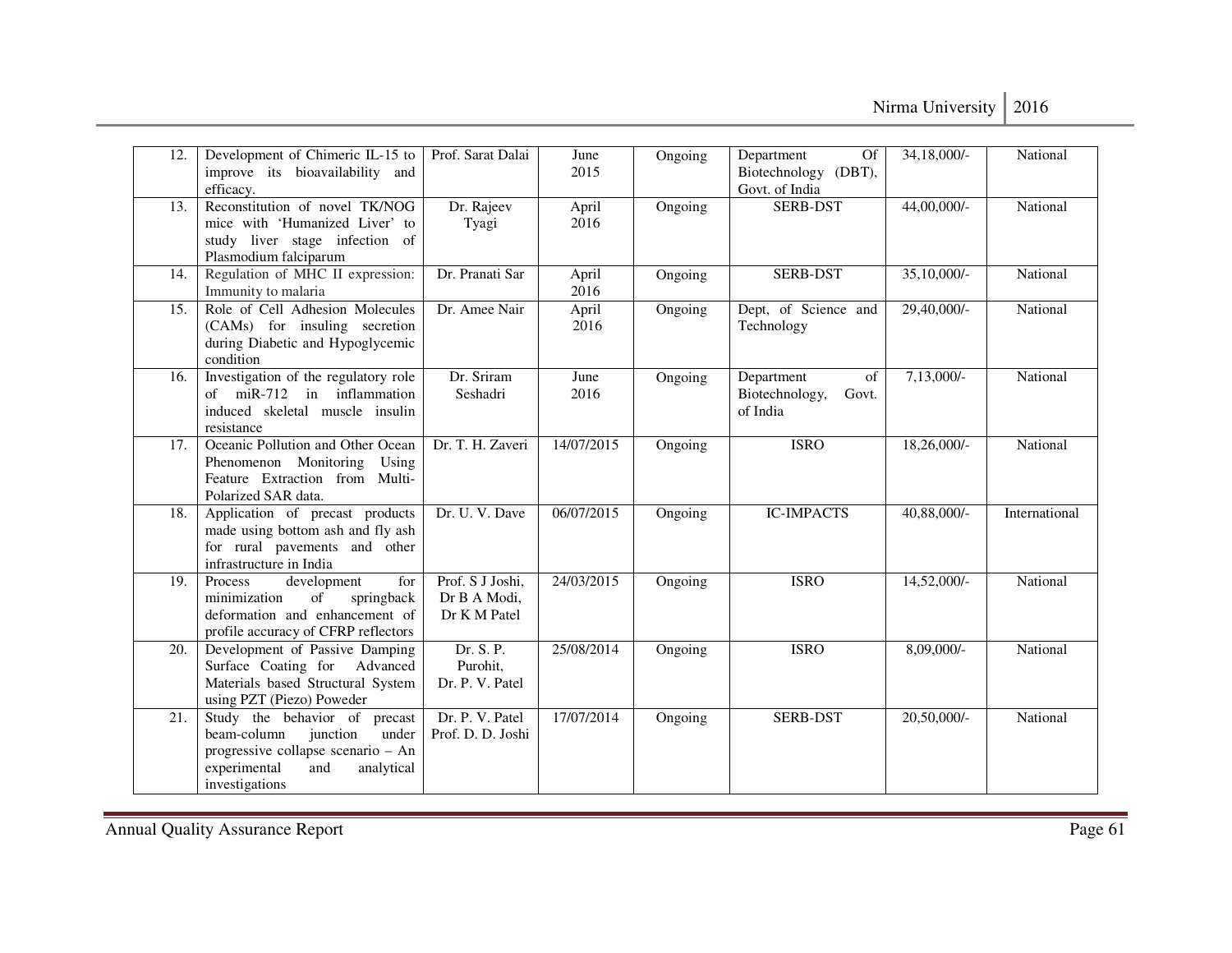| 22. | Optimization of Corrugated Horn        | Dr. D. A.       | 01/04/2014               | Ongoing                  | <b>ISRO</b>              | 11,04,000/- | National     |
|-----|----------------------------------------|-----------------|--------------------------|--------------------------|--------------------------|-------------|--------------|
|     | Antenna using Adaptive Neuro-          | Pujara,         |                          |                          |                          |             |              |
|     | Fuzzy Inference System                 | Dr. D. M.       |                          |                          |                          |             |              |
|     |                                        | Adhyaru         |                          |                          |                          |             |              |
| 23. | Understanding<br>immersed<br>the       | Prof. N.        | 08/09/2013               | Ongoing                  | <b>SERB-DST</b>          | 13,00,000/- | National     |
|     | friction stir welding of aluminum      | D.Ghetiya,      |                          |                          |                          |             |              |
|     | alloys(SERB-DST)                       | Dr. K.M. Patel  |                          |                          |                          |             |              |
|     |                                        |                 |                          |                          |                          |             |              |
| 24. | Reduction of E-Factor in Dyes and      | Dr. Parin Shah  | 06/09/2013               | Ongoing                  | <b>Green Environment</b> | 7,50,000/-  | <b>State</b> |
|     | Pigment Industries (Environmental      |                 |                          |                          | Services Co-op. Soc.     |             |              |
|     | Pollution Control)                     |                 |                          |                          | Ltd. - CETP, Vatva.      |             |              |
|     |                                        |                 |                          |                          |                          |             |              |
| 25. | Radiation<br>Design<br>Harden<br>by    | Dr. N. M.       | 12/06/2013               | Ongoing                  | <b>ISRO</b>              | 21,36,000   | National     |
|     | (RHBD) Standard<br>Cell<br>Library     | Devashrayee     |                          |                          |                          |             |              |
|     | Development                            |                 |                          |                          |                          |             |              |
| 26. | Use of Marine Sand in Concrete         | Dr. U. V. Dave  | 16/09/2012               | Ongoing                  | Adani Infrastructure     | 2,50,000    | National     |
|     | Construction                           |                 |                          |                          | Limited                  |             |              |
| 27. | Validation<br>of<br>Calibration<br>and | Dr. P. R. Patel | 02/06/2012               | Ongoing                  | <b>ISRO</b>              | 22,00,000   | National     |
|     | RISAT-1 SAR Sensor and RISAT-          |                 |                          |                          |                          |             |              |
|     | 1 derived soil moisture                |                 |                          |                          |                          |             |              |
| 28. | Using<br>deep<br>learning<br>to        | DrPriyanka      | $\overline{\phantom{a}}$ | $\overline{\phantom{a}}$ | Board of Research in     | 26,00,000   | National     |
|     | understand<br>predict<br>and<br>the    | Sharma          |                          |                          | Nuclear                  |             |              |
|     | dynamics of Tokamak discharges         |                 |                          |                          | Sciences(Department      |             |              |
|     |                                        |                 |                          |                          | of Atomic Energy)        |             |              |

# **Externally Funded Major Research Projects (From April 01, 2015 to June 30, 2016) Sanctioned**

| Sr. No. | <b>Title of the Research Project</b>                                                                                                             | <b>Name of</b><br><b>Principal</b><br>Investigator | Date of<br>Project<br><b>Start</b> | <b>Funding Agency</b>                        | <b>Total</b><br><b>Sanctioned</b><br><b>Funding</b><br>$(in \bar{z})$ | State /<br><b>National</b><br>/International<br>Level |
|---------|--------------------------------------------------------------------------------------------------------------------------------------------------|----------------------------------------------------|------------------------------------|----------------------------------------------|-----------------------------------------------------------------------|-------------------------------------------------------|
| 1.      | Epidemiology of anemia in pre-school tribal<br>children of eastern Gujarat with reference to<br>etiology, pathophysiology and nutritional impact | Dr. Shital<br>Panchal                              | Principally<br>Approved            | Indian Council of<br><b>Medical Research</b> | Amount yet<br>to be<br>declared                                       | National                                              |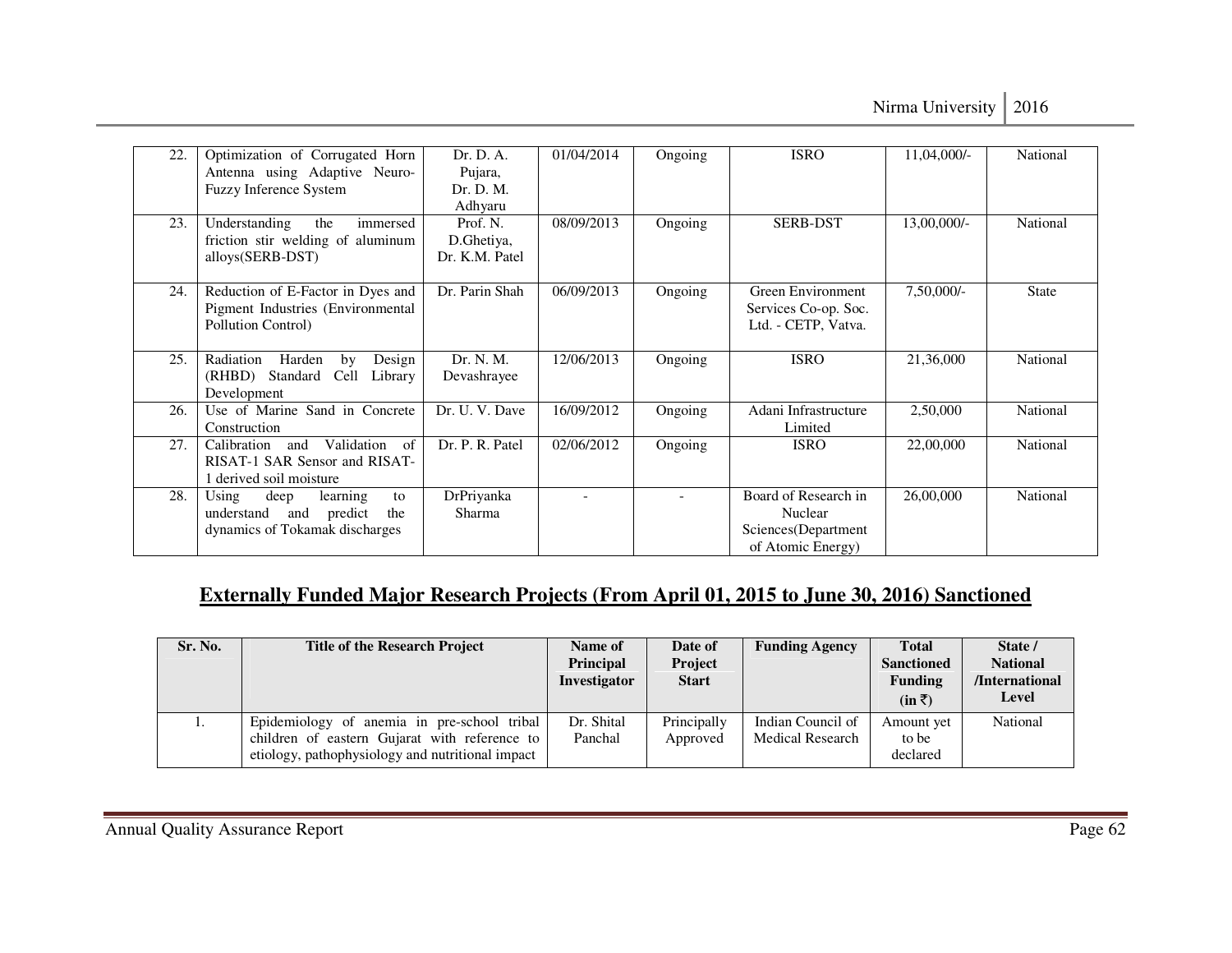# **Major Research Projects Submitted to External Agencies During April 01, 2015 to June 30, 2016**

| Sr. No.          | <b>Title of the Research Project</b>                                                                                                                                              | <b>Name of Principal</b><br>Investigator | <b>Funding Agency</b>                      | <b>Total</b><br><b>Sanctioned</b><br><b>Funding</b><br>$(in \bar{z})$ | <b>State / National</b><br>/International<br>Level |
|------------------|-----------------------------------------------------------------------------------------------------------------------------------------------------------------------------------|------------------------------------------|--------------------------------------------|-----------------------------------------------------------------------|----------------------------------------------------|
| $\mathbf{1}$ .   | Standardization<br>Development<br>and<br>$\sigma$ f<br>formulations and pharmacological evaluations<br>of its efficacy and safety for the management of<br>cardiovascular disease | Dr. Snehal Patel                         | Department of<br>Science and<br>Technology | $10,50,000/$ -                                                        | National                                           |
| $\overline{2}$ . | Investigation into neuroprotective effects of<br>Bacosides in Alzheimer's disease and to<br>determine its mechanism of action                                                     | Dr. Niyati Acharya                       | <b>SERB-DST</b>                            | 32,26,000/-                                                           | National                                           |
| $\overline{3}$ . | Phytopharmacological<br>investigation<br>and<br>development<br>formulation<br>of<br>Ayurvedic<br>Medicinal Plants for Angiotensin-Converting<br>Enzyme (ACE) inhibitor Activity   | Dr. Vimal Kumar                          | Department of<br>Science and<br>Technology | 50,44,600/-                                                           | National                                           |
| $\overline{4}$ . | Development of neoadjuvant therapy from<br>medicinally important bamboo plants for<br>radiotherapy in cancer                                                                      | Dr. Priti Mehta                          | <b>AYUSH</b>                               | 54,65,070/-                                                           | National                                           |
| $\overline{5}$ . | Targeted therapy of bioactive constituent from<br>Euphoria longana for oral cancer                                                                                                | Dr. Jigna Shah                           | <b>SERB-DST</b>                            | 24,86,000/-                                                           | National                                           |
| 6.               | Investigation and Evaluation of Bioactive<br>Fraction of Euphoria longana as targeted therapy<br>for Alzheimer's Disease                                                          | Dr. Jigna Shah                           | <b>AYUSH</b>                               | 42,15,000/-                                                           | National                                           |
| 7.               | Development and Characterization of Carotenoid<br>Nano formulation for its anti-oxidant and anti-<br>proliferative activity                                                       | Dr. Tejal Mehta                          | <b>GSBTM</b>                               | 29,63,520/-                                                           | <b>State</b>                                       |
| $\overline{8}$ . | Generation of Novel leads from Antiviral<br>Compounds for treatment of Alzheimer's disease                                                                                        | Dr. Jigna Shah                           | <b>GSBTM</b>                               | 28,88,930/-                                                           | State                                              |
| 9.               | Interferon inducer for cancer treatment in<br>combination with bcl-2 specific siRNA as<br>targeted breast cancer therapy.                                                         | Dr.Snehal Patel                          | <b>GSBTM</b>                               | 29,77,420/-                                                           | <b>State</b>                                       |
| 10.              | Investigation into the mechanism of non-<br>remission of diabetes in patients undergoing<br>bariatric surgery                                                                     | Dr. Bhoomika Patel                       | <b>GSBTM</b>                               | 30,50,300/-                                                           | <b>State</b>                                       |
| 11.              | Space radiation protective mechanism for                                                                                                                                          | Dr. Priti Mehta                          | <b>ISRO</b>                                | 33,22,080/-                                                           | National                                           |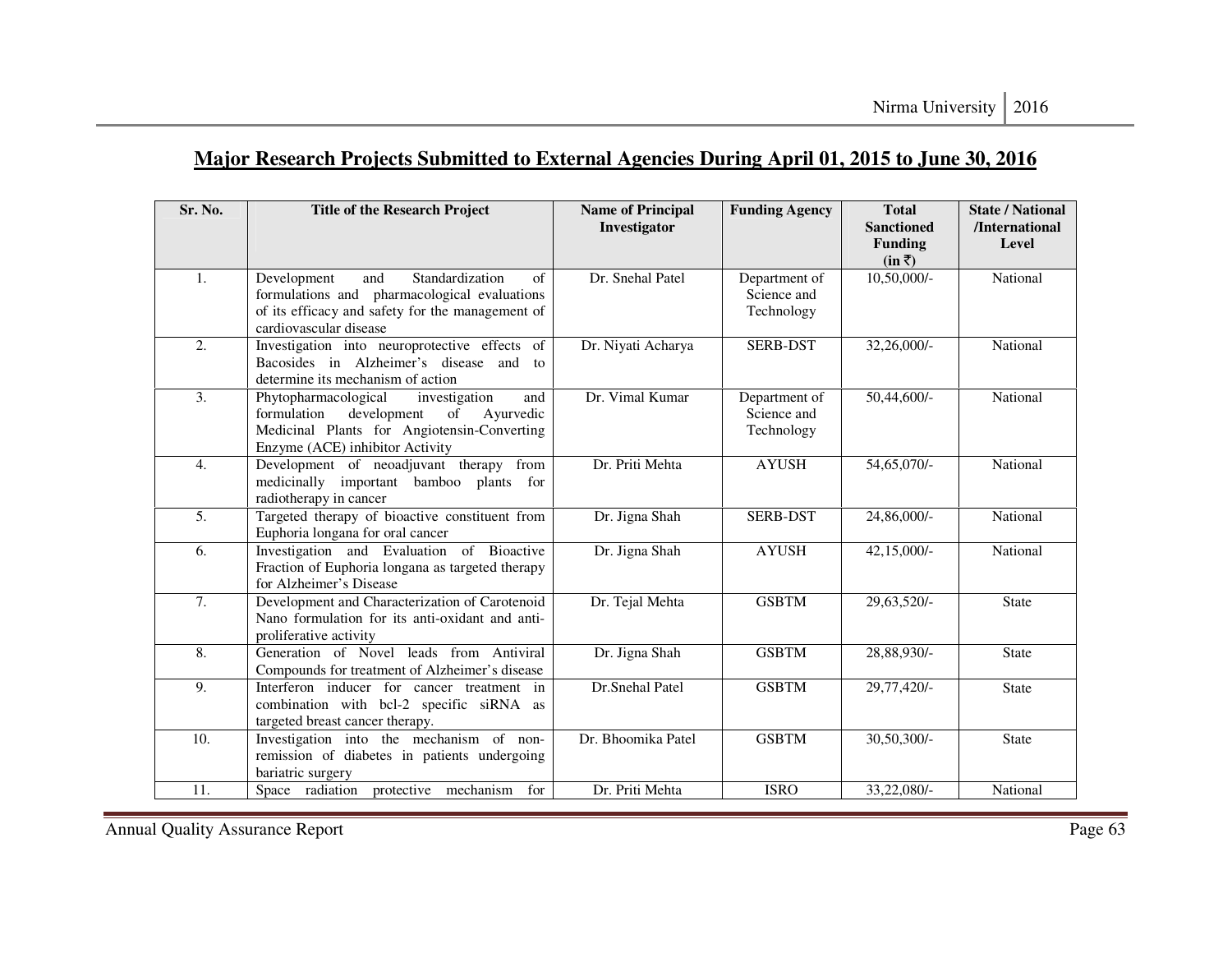|     | medicines during short and long duration human<br>space flights                                                                                                                       |                       |                                                                              |                          |               |
|-----|---------------------------------------------------------------------------------------------------------------------------------------------------------------------------------------|-----------------------|------------------------------------------------------------------------------|--------------------------|---------------|
| 12. | Exploration of potential of L. usiatissimum in<br>colorectal cancer                                                                                                                   | Dr. Bhoomika M. Patel | <b>AYUSH</b>                                                                 | 43,58,670/-              | National      |
| 13. | Assessment of neuroprotective effects<br>of<br>Bergenia ciliate in degenerative diseases                                                                                              | Dr. Niyati Acharya    | <b>DST</b>                                                                   | 33, 27, 034/-            | National      |
| 14. | Investigation into therapeutic potential<br>of<br>Guanosine analogues for the treatment of<br>Alzheimer's disease.                                                                    | Dr. Jigna Shah        | <b>DST</b>                                                                   | 38,51,840/-              | National      |
| 15. | Development of neoadjuvant from medicinally<br>important bamboo plants for radiotherapy in<br>cancer                                                                                  | Dr. Sonal Bakshi      | <b>AYUSH</b>                                                                 | 54,56,000/-              | National      |
| 16. | Induction of antigen specific memory T cells by<br>mimicking natural infection                                                                                                        | Prof. Sarat Dalai     | National Institute<br>of Health, USA<br>(SKD)                                | 186,66,000/-             | International |
| 17. | Understanding the functional role of co-activator<br>binding protein PIMT in inflammation induced<br>insulin resistance/type 2 diabetes                                               | Dr. SriramSeshadri    | Department of<br>Biotechnology,<br>Govt. of India<br>(SS)                    | $13,75,000/-$            | National      |
| 18. | Plasmodium<br>falciparum<br>infection<br>in<br>'Humanized<br>reconstituted<br>Liver'<br>in<br>TK/NOG mice: more than a tour de force                                                  | Dr. Rajeev Tyagi      | <b>DBT-Wellcome</b><br>Alliance<br>(Early Career<br>Fellowship)under<br>(RT) | 170,00,000/-             | National      |
| 19. | Reconstitution of novel TK/NOG mice with<br>'Humanized Liver' to study liver stage infection<br>of Plasmodium falciparum                                                              | Dr. Rajeev Tyagi      | <b>SERB-DST</b>                                                              | $50,00,000$ <sup>-</sup> | National      |
| 20. | Reconstitution of novel TK/NOG mice with<br>'Humanized Liver' to study liver-stage infection<br>of Plasmodium falciparum and Hepatitis                                                | Dr. Rajeev Tyagi      | <b>BIRAC-DBT</b>                                                             | 152,00,000/-             | National      |
| 21. | of highly<br>Artemisinin-resistant<br>Selection<br>Plasmodium falciparum with Quinine co-<br>resistance under in vitro artesunate pressure, and<br>its validation in "humanized mice" | Dr. Rajeev Tyagi      | FAP-GSBTM                                                                    | $35,12,000/-$            | <b>State</b>  |
| 22. | Investigation of the molecular basis of enhanced<br>alcohol production by Saccharomyces cerevisiae<br>under influence of audible sound                                                | Dr. Vijay Kothari     | <b>SERB-DST</b>                                                              | 20,00,000/-              | National      |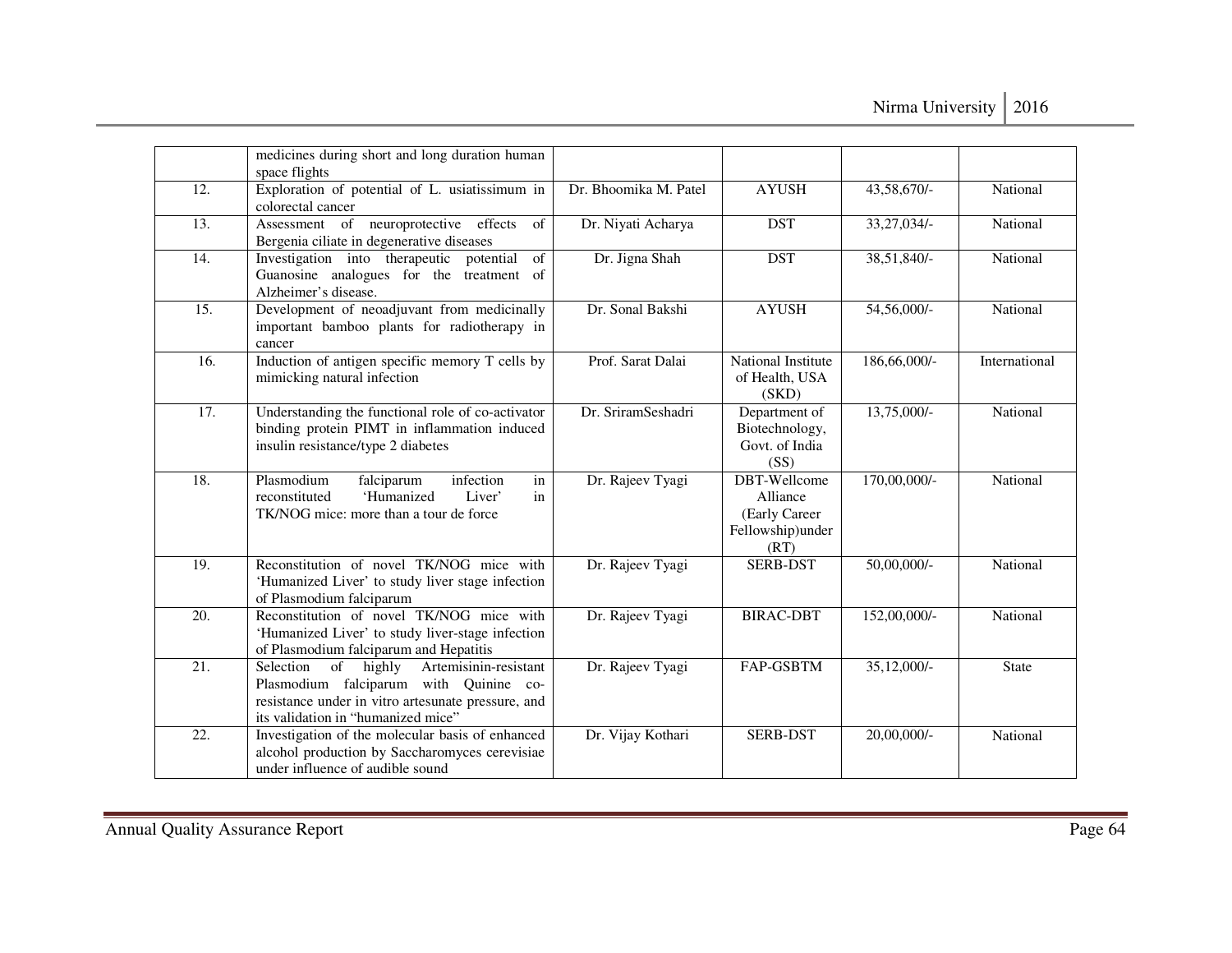| 23.               | Development of Microbial fuel cell for industrial<br>waste water treatment and energy generation                                                                                                | Dr. Nasreen Munshi                                                 | MNRE, Govt. Of<br>India (NM)                                                                                                                      | $62,24,000/-$ | National           |
|-------------------|-------------------------------------------------------------------------------------------------------------------------------------------------------------------------------------------------|--------------------------------------------------------------------|---------------------------------------------------------------------------------------------------------------------------------------------------|---------------|--------------------|
| 24.               | Elucidating the role of short chain fatty acids<br>(SCFAs) and its receptors in high sugar diet<br>induced type II diabetes                                                                     | Dr. Sriram Seshadri                                                | Gujarat State<br>Biotechnology<br>Mission<br>(GSBTM),<br>Department of<br>Science and<br>Technology<br>$(DST)$ ,<br>Government of<br>Gujarat (SS) | 32,96,000/-   | State              |
| $\overline{25}$ . | Development and application of bioprocess for<br>evaluation of hydrocarbon pollutant levels in<br>industrial wastewater                                                                         | Dr. Nasreen Munshi                                                 | Gujarat State<br>Bio-Technology<br>Mission<br>(GSBTM)                                                                                             | 29,77,000/-   | <b>State</b>       |
| 26.               | Role of hypoglycemia and hyperglycemia<br>induced alteration in Neuregulin1-ErbB in<br>oligodendrocytesinvitro                                                                                  | Dr. Amee Nair                                                      | <b>GSBTM</b> (AN)                                                                                                                                 | 29,97,000/-   | <b>State</b>       |
| 27.               | Investigation on quorum sensing inhibitory<br>potential of P. embilica seeds                                                                                                                    | Dr. Vijay Kothari                                                  | <b>GSBTM</b> (VK)                                                                                                                                 | 28,33,000/-   | State              |
| 28.               | Interferon inducer in combination with bcl-2<br>specific siRNA as targeted breast cancer therap                                                                                                 | Dr. Heena Dave                                                     | <b>GSBTM HD</b>                                                                                                                                   | 11,23,000/-   | <b>State</b>       |
| 29.               | Understanding the role of Androgen receptor to<br>improve outcomes of breast cancer                                                                                                             | Dr. Heena Dave                                                     | <b>DBT-BIOCARE</b>                                                                                                                                | 59,58,000/-   | National           |
| 30.               | Studies with Water<br>Jet Cavitation<br>for<br><b>Wastewater Treatment</b>                                                                                                                      | Dr. Jayesh Ruparelia,<br>Prof. Sandip Sharma,<br>Prof Priya Saxena | <b>CETP</b>                                                                                                                                       | 54,24,900/-   | $\overline{State}$ |
| 31.               | Spectral Discrimination and<br>Separability<br>Analysis of Crops and Weeds using Deep<br>Learning Techniques                                                                                    | Dr. Vibha Patel                                                    | <b>ISRO</b>                                                                                                                                       | 12,35,000/-   | National           |
| 32.               | Design and development of a Cloud based<br>secured framework for decision supporting<br>system based on agro-climatic crop yield model<br>for estimation and prediction of major crop<br>yields | Dr. Madhuri Bhavsar                                                | <b>DEITY</b>                                                                                                                                      | 59, 22, 117/- | National           |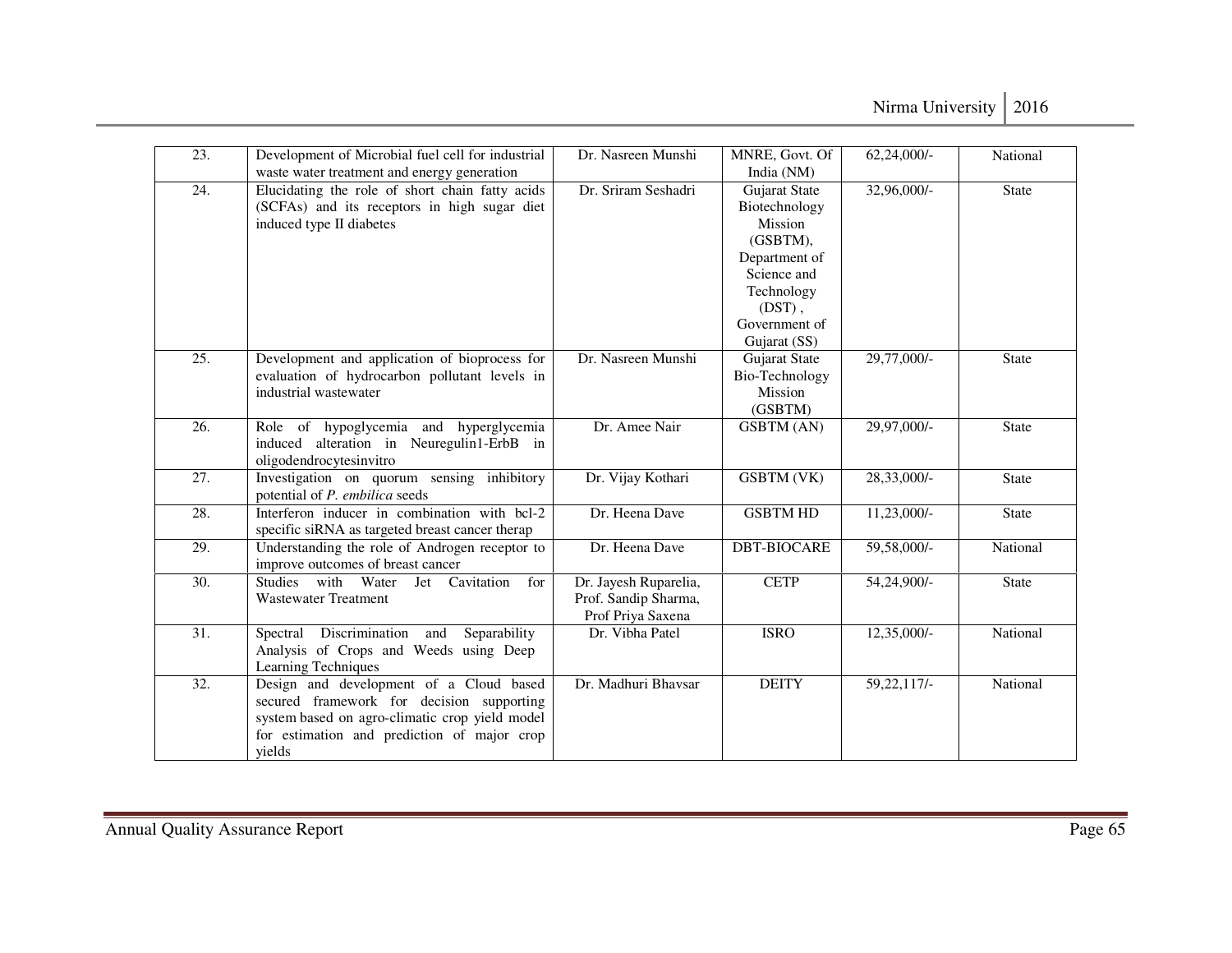# **Externally Funded Minor Research Projects Completed During April 01, 2015 to June 30, 2016**

| Sr.<br>No. | <b>Title of the Research</b><br>Project                                                                                                                                              | <b>Name of Principal</b><br>Investigator | Date of<br><b>Project Start</b> | Date of<br><b>Project End</b> | <b>Funding Agency</b>                                                                            | <b>Total Sanctioned</b><br><b>Funding</b><br>$(in \bar{z})$ | State /<br><b>National</b><br>/International<br>Level |
|------------|--------------------------------------------------------------------------------------------------------------------------------------------------------------------------------------|------------------------------------------|---------------------------------|-------------------------------|--------------------------------------------------------------------------------------------------|-------------------------------------------------------------|-------------------------------------------------------|
|            |                                                                                                                                                                                      |                                          |                                 |                               |                                                                                                  |                                                             |                                                       |
| 1.         | Survey<br>and<br>of<br>development<br>strategy for removal of<br>nutrients from stagnant<br>water bodies in and<br>Ahmedabad<br>near<br>region                                       | Dr. Nasreen Munshi                       | April<br>2015                   | March<br>2016                 | iCreate (International<br>Center for<br>Entrepreneurship and<br>Technology) Minor<br>Project(NM) | $40,000/-$                                                  | <b>State</b>                                          |
| 2.         | Evaluation of<br>Boric<br>Acid induced<br>male<br>reproductive<br>toxicity<br>and<br>ascertaining<br>reversals poptential of<br>hydro-alcoholic<br>of<br>Eclipta<br>extracts<br>Alba | Dr. Sriram Seshadri                      | March<br>2013                   | March<br>2016                 | <b>GUJCOST</b>                                                                                   | 2,00,000/                                                   | <b>State</b>                                          |
| 3.         | Comparative study of<br>the nature of innate<br>immunity generated in<br>response to attenuated<br>(yspz) vs. infectious<br>soporozite<br>in<br>plasmodia infection                  | Prof. Sarat Dalai                        | March<br>2013                   | March<br>2016                 | <b>GUJCOST</b>                                                                                   | 4,85,000                                                    | <b>State</b>                                          |
| 4.         | Parallelization<br>of<br>molecular<br>dynamics<br>and turbulence codes<br>nuclear<br>related<br>to<br>fusion using CUDA                                                              | Dr.Priyanka Sharma,<br>Prof Monika Shah  | 24/12/2013                      | 24/12/2015                    | Institute of Plasma<br>Research, Gandhinagar                                                     | 7,20,000                                                    | National                                              |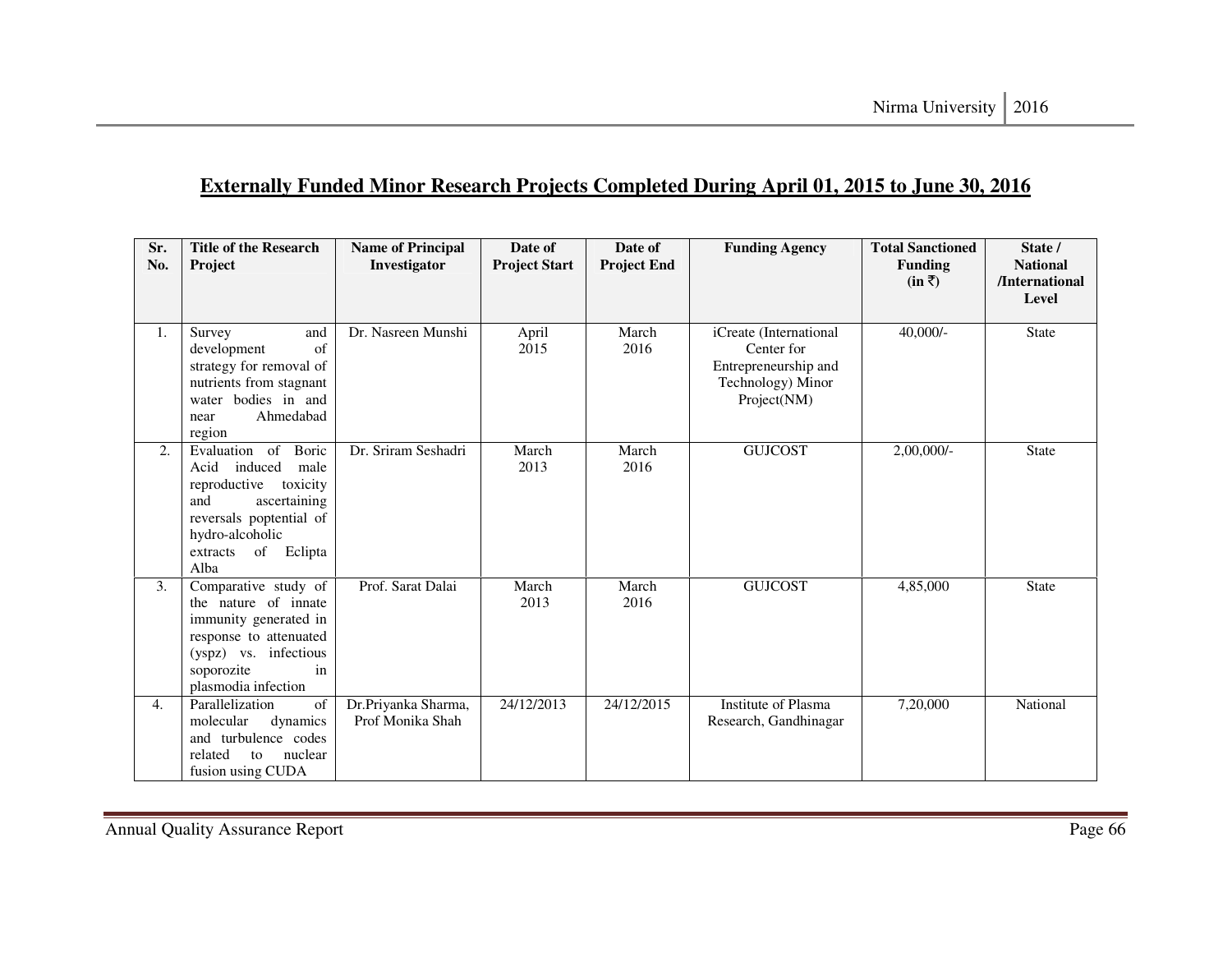# **Externally Funded Ongoing Minor Research Projects April 01, 2015 to June 30, 2016**

| Sr. No. | <b>Title of the Research</b><br>Project                                                                                                                        | Name of<br>Principal<br>Investigator | Date of<br><b>Project Start</b> | Date of<br>Project<br>End | <b>Funding Agency</b>             | <b>Total Sanctioned</b><br><b>Funding</b><br>$(in \bar{z})$ | State /<br><b>National</b><br>/International<br>Level |
|---------|----------------------------------------------------------------------------------------------------------------------------------------------------------------|--------------------------------------|---------------------------------|---------------------------|-----------------------------------|-------------------------------------------------------------|-------------------------------------------------------|
| 1.      | District Action Plan for<br>Protecting Child Rights<br>(Vadodara<br>and<br>Banaskantha)                                                                        | Dr. K P Malik                        | 01/05/2015                      | Ongoing                   | MGLI/<br>Government of<br>Gujarat | 2,00,000/                                                   | <b>State</b>                                          |
| 2.      | and<br>Screening<br>characterization of Anti-<br>cancer bioactive Principle<br>from the indigenous plants<br>of Dang Forest, Gujarat                           | Dr. Priti Mehta                      | 28/03/2016                      | Ongoing                   | <b>GUJCOST</b>                    | $3,00,000/$ -                                               | National                                              |
| 3.      | Effect of polyphenols<br>containing plant extracts<br>the<br>treatment<br>and<br>in<br>prevention of age related<br>neuro-degenerative<br>disorders            | Dr. Shital Panchal                   | 28/03/2016                      | Ongoing                   | <b>GUJCOST</b>                    | 5,35,000/-                                                  | National                                              |
| 4.      | Design and synthesis of<br>novel pteridine derivatives<br>as Auora Kinase inhibitors<br>for the treatment of cancer                                            | Dr. Hardik Bhatt                     | 28/03/2016                      | Ongoing                   | <b>GUJCOST</b>                    | 2,70,000/-                                                  | National                                              |
| 5.      | Investigation of the role of<br>Tephrosiapurpurea in the<br>cardiovascular<br>complications in rats                                                            | Dr. Shraddha<br>Bhadada              | 28/03/2016                      | Ongoing                   | <b>GUJCOST</b>                    | $3,90,000/$ -                                               | National                                              |
| 6.      | Evaluation<br>of<br>chemoprotective potential<br>of active constituent of L.<br>usitatissimum in<br>colon<br>associated<br>with<br>cancer<br>diabetes mellitus | Dr. Bhoomika<br>Patel                | 28/03/2016                      | Ongoing                   | <b>GUJCOST</b>                    | $2,80,000/$ -                                               | National                                              |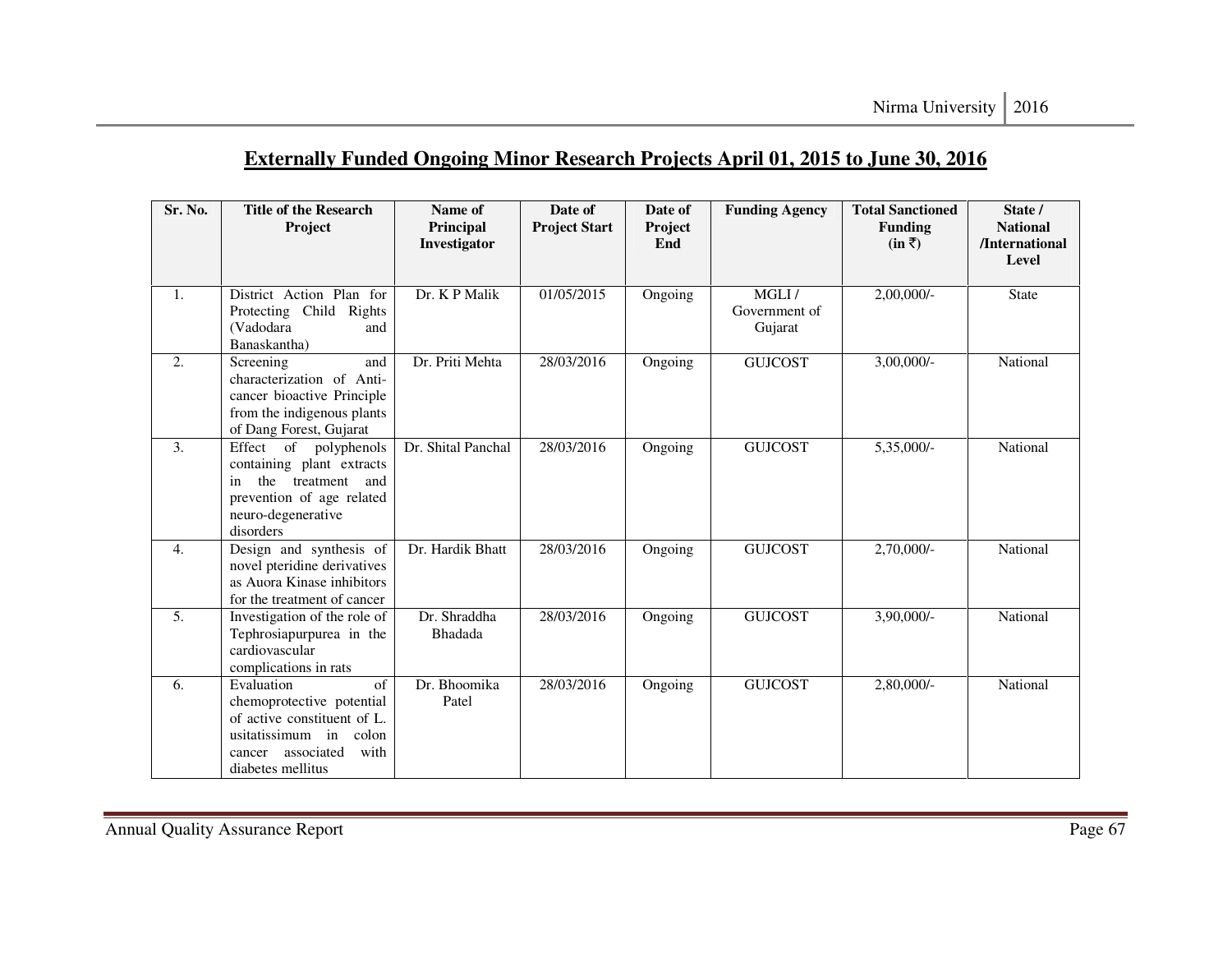| 7.                | Investigation<br>into<br>neuroprotective effects of<br>Bergenia ciliate roots in<br>Alzheimer's disease with<br>special<br>reference<br>to<br>bergenin                     | Dr. Niyati<br>Acharya | 18/05/2015 | Ongoing | <b>GUJCOST</b> | 3,22,000/-    | National     |
|-------------------|----------------------------------------------------------------------------------------------------------------------------------------------------------------------------|-----------------------|------------|---------|----------------|---------------|--------------|
| 8.                | iontophoretic<br>Ocular<br>delivery of nanoparticles<br>via transscleral route for<br>posterior disease                                                                    | Dr. Jigar Shah        | 18/05/2015 | Ongoing | <b>GUJCOST</b> | 7,00,000/-    | National     |
| 9.                | Development<br>and<br>of<br>Optimization<br>mucoadhesive<br>film<br>for<br>of<br>vaginal<br>treatment<br>candidiasis                                                       | Dr. Renuka<br>Mishra  | 30/03/2015 | Ongoing | <b>GUJCOST</b> | 4,85,000/-    | National     |
| 10.               | of<br>Investigation<br>mechanism of action of<br>selected herbal drugs for<br>the treatment of attention<br>deficit<br>hyperactivity<br>disorder (ADHD)                    | Dr. Jigna Shah        | 30/03/2015 | Ongoing | <b>GUJCOST</b> | 4,80,000/-    | National     |
| $\overline{11}$ . | Design and synthesis of<br>quinoline derivatives as<br>novel apoptosis inducers                                                                                            | Dr. Vivek Vyas        | 30/03/2015 | Ongoing | <b>GUJCOST</b> | $6,55,000/-$  | National     |
| 12.               | of<br>self<br>Development<br>emulsifying drug delivery<br>systems for poorly soluble<br>antihypertensive drug                                                              | Dr. ShitalButani      | 30/06/2014 | Ongoing | <b>GUJCOST</b> | $3,60,000/$ - | <b>State</b> |
| 13.               | Isolation<br>and<br>characterization of marker<br>from<br>polyherbal<br>formulation                                                                                        | Dr. Charmy<br>Kothari | 30/06/2014 | Ongoing | <b>GUJCOST</b> | $5,00,000/$ - | <b>State</b> |
| 14.               | into<br>the<br>Investigation<br>prevalence of pre-diabetic<br>status in school going<br>in<br>Gujarati<br>children<br>population and evaluation<br>of its association with | Dr. Snehal Patel      | 30/06/2014 | Ongoing | <b>GUJCOST</b> | $3,50,000/-$  | <b>State</b> |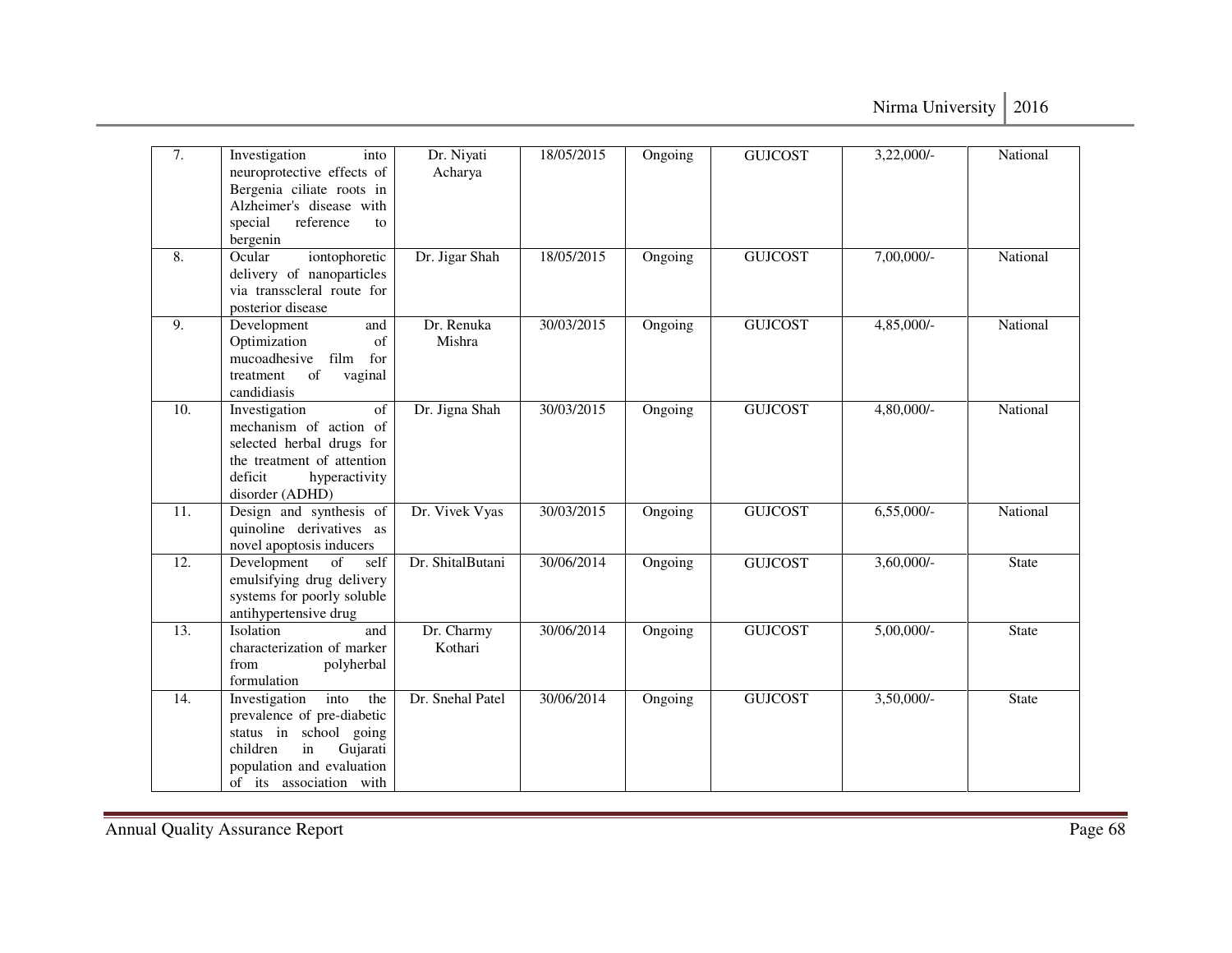|                   | various risk factors.                                                                                                                                                                                                                                                                                   |                          |              |         |                |               |              |
|-------------------|---------------------------------------------------------------------------------------------------------------------------------------------------------------------------------------------------------------------------------------------------------------------------------------------------------|--------------------------|--------------|---------|----------------|---------------|--------------|
| 15.               | Computer<br>aided<br>drug<br>design<br>and<br>pharmacological<br>evaluation<br>of<br>cyclooxygenase-2 (COX-<br>2) inhibitors: An Efficient<br>conversion<br>of<br>Non-<br>steroidal<br>Anti-<br>inflammatory<br>drugs to<br>highly<br>and<br>potent<br>$COX-2$<br>selective<br>$\sqrt{-}$<br>inhibitors | Dr. Jignasa<br>Savjani   | 30/06/2014   | Ongoing | <b>GUJCOST</b> | 3,50,000/-    | <b>State</b> |
| 16.               | Development<br>and<br>of<br>Optimization<br>Formulations<br>containing<br>Glycin max (Soyabean),<br>Moringaoleifera<br>and<br>Phoenix dactylifera for the<br><b>Treatment of Malnutrition</b>                                                                                                           | Dr. Vimal Kumar          | 30/06/2014   | Ongoing | <b>GUJCOST</b> | $5,00,000/$ - | <b>State</b> |
| $\overline{17}$ . | Investigating the role of<br>histone<br>deacetylase(HDAC)<br>inhibitors in diabetes and<br>colon<br>and<br>cancer,<br>of<br>site<br>development<br>specific drug delivery<br>systems                                                                                                                    | Dr. Mayur M.<br>Patel    | 30/06/2014   | Ongoing | <b>GUJCOST</b> | 4,00,000/-    | <b>State</b> |
| 18.               | In-silico<br>designing,<br>synthesis<br>and<br>pharmacological<br>screening of Dipeptidyl<br>peptidase-4<br>$(DPP-4)$<br>inhibitors<br>novel<br>as<br>antidiabetic agents                                                                                                                               | Prof. Manjunath<br>Ghate | 16/04/2013   | Ongoing | <b>GUJCOST</b> | $5,00,000/$ - | <b>State</b> |
| 19.               | In<br>Downs<br>syndrome<br>Gujarat:<br>Molecular<br>Probing In Origin                                                                                                                                                                                                                                   | Dr. Sonal Bakshi         | July<br>2014 | Ongoing | <b>GUJCOST</b> | $6,00,000/$ - | <b>State</b> |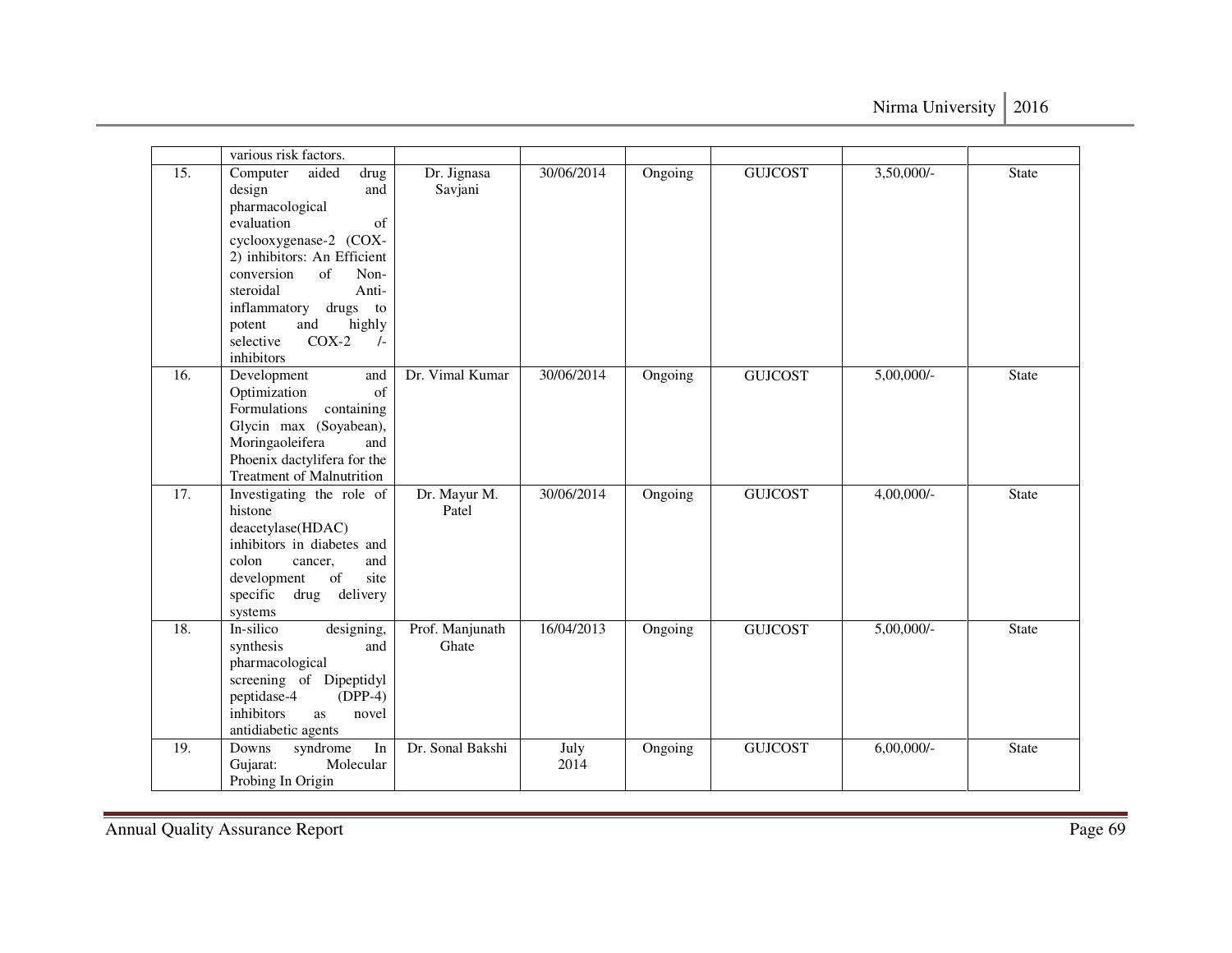| 20. | Investigation<br>of<br>the<br>of<br>basis<br>molecular<br>enhanced EPS production<br>by X. campestris under<br>the influence of audible<br>sound                                          | Dr. Vijay Kothari                                                    | March<br>2015 | Ongoing | <b>GUJCOST</b>                      | $3,99,000$ <sup>-</sup> | <b>State</b> |
|-----|-------------------------------------------------------------------------------------------------------------------------------------------------------------------------------------------|----------------------------------------------------------------------|---------------|---------|-------------------------------------|-------------------------|--------------|
| 21. | Demographic survey of<br>major cities of Gujarat for<br>creation of Diabetic map/-                                                                                                        | Dr. Amee Nair                                                        | March<br>2015 | Ongoing | <b>GUJCOST</b>                      | $1,46,000/-$            | <b>State</b> |
| 22. | Establishment<br>of Free<br>Optical<br>Space<br>communication<br>link for<br>real<br>audio<br>time<br>transmission                                                                        | Prof. D. G. Shah<br>Dr. D. K. Kothari                                | 01/04/2015    | Ongoing | <b>GUJCOST</b>                      | $3,41,000/-$            | <b>State</b> |
| 23. | Design of Low Noise,<br>Low Power, Automatic<br>Gain Controlled Amplifier<br>Biomedical<br>for<br>Applications                                                                            | Prof. D. J.<br>Panchal<br>Prof. A.I.<br>Mecwan<br>Prof. V. G. Savani | 01/04/2015    | Ongoing | <b>GUJCOST</b>                      | $3,20,000/-$            | <b>State</b> |
| 24. | of<br>Development<br>Microscopic<br>Technique<br>Automatic<br>for<br>Characterization of<br>the<br>Cell<br>Organisation<br>for<br>Authentication of<br>few<br><b>Indian Herbal Plants</b> | Dr. T. H. Zaveri<br>Prof. B.D.<br>Fataniya                           | 01/04/2015    | Ongoing | <b>GUJCOST</b>                      | 2,30,000/-              | <b>State</b> |
| 25. | Experimental<br>investigation<br>on<br>Ultrasonic Single Point<br><b>Incremental Forming</b>                                                                                              | Dr. B.A. Modi,<br>Prof. A.M. Gohil                                   | 28/03/2016    | Ongoing | <b>GUJCOST</b>                      | 5,30,000/-              | <b>State</b> |
| 26. | Dynamic Characterization<br>of Shock Table                                                                                                                                                | Dr. S. P. Purohit,<br>Dr. P. V. Patel                                | 17/01/2015    | Ongoing | <b>GUJCOST</b>                      | 7,40,000/-              | National     |
| 27. | Synthesis of cross linked<br>starch and<br>study<br>its<br>application of in taste<br>masking /coating for drug<br>delivery application                                                   | Prof. Nimish<br>Shah                                                 | 01/01/15      | Ongoing | Stabicoat<br>Vitamins,<br>Ahmedabad | $71,500/-$              | <b>State</b> |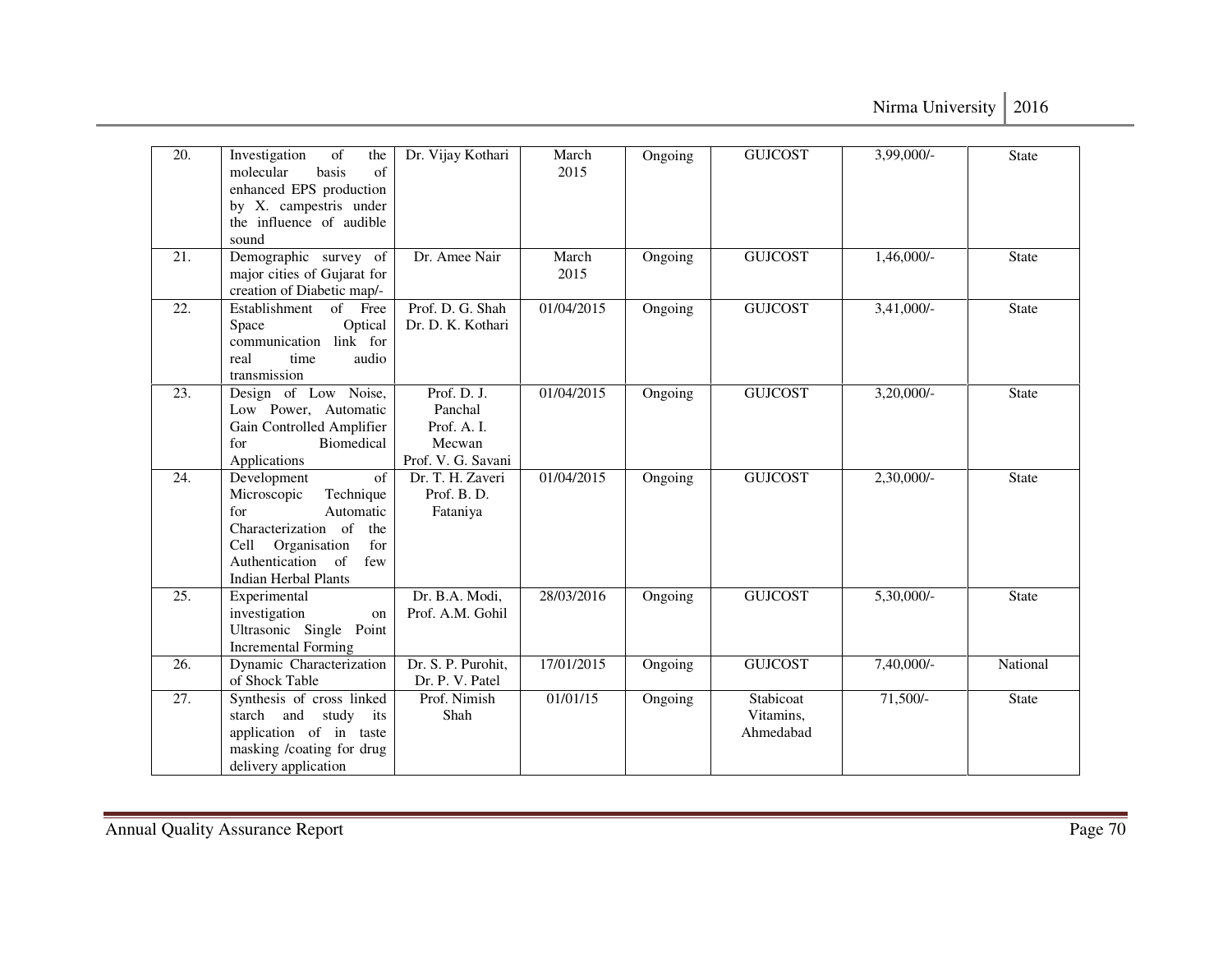| 28.               | Process Development for<br>Hydrogen<br>Production<br>through Solar Thermal<br>Energy                                                             | Dr. R. K.<br>Mewada, Dr. S S<br>Patel                               | 15/12/2014 | Ongoing | <b>GUJCOST</b> | 4,00,000/-    | <b>State</b>    |
|-------------------|--------------------------------------------------------------------------------------------------------------------------------------------------|---------------------------------------------------------------------|------------|---------|----------------|---------------|-----------------|
| $\overline{29}$ . | Determination<br>and<br>Predictions<br>of<br>Thermophysical<br>Properties of Biodiesel<br>and its Blends                                         | Dr. M. H.<br>Joshipura,<br>Dr. A. P. Vyas                           | 15/12/2014 | Ongoing | <b>GUJCOST</b> | $3,30,000/$ - | State           |
| 30.               | Object Detection<br>and<br>surveillance system                                                                                                   | Dr. Sanjay Garg,<br>Prof Vijay Ukani                                | 01/08/2014 | Ongoing | <b>GUJCOST</b> | 4,00,000/-    | National        |
| 31.               | Design and development<br>of automated and reliable<br>service provisioning cloud<br>architecture<br>for<br>educational<br>engineering<br>domain | Dr. Madhuri<br>Bhaysar                                              | 01/08/2014 | Ongoing | <b>GUJCOST</b> | 3,00,000/-    | National        |
| $\overline{32}$ . | Sequencing<br><b>DNA</b><br>and<br>Assembly using GPU                                                                                            | Dr. Vibha Patel,<br>Prof Monika Shah                                | 01/08/2014 | Ongoing | <b>GUJCOST</b> | $4,00,000/$ - | <b>National</b> |
| $\overline{33}$ . | Precision<br>Agriculture<br>System<br>using<br>Support<br><b>Wireless</b><br>Sensor<br>and<br><b>Actuator Network</b>                            | Dr. D. K. Kothari,<br>Prof. S. H. Gajjar<br>Prof. M. A.<br>Upadhyay | 01/07/2014 | Ongoing | <b>GUJCOST</b> | 4,50,000/-    | <b>State</b>    |
| 34.               | Temperature<br>Low<br>Synthesis<br>and<br>Characterization<br>$\sigma$ f<br><b>Magnetic Nanoparticles</b>                                        | Dr. Chetna<br>Chauhan                                               | 01/07/2014 | Ongoing | <b>GUJCOST</b> | 4,95,000/-    | State           |
| 35.               | Design of a<br>Hybrid<br>for<br>Seamless<br>System<br>Communication<br>Across<br><b>DVB-RCS</b><br>and<br><b>LTE</b><br>Networks                 | Dr. Y. N. Trivedi,<br>Dr. N. P. Gajjar                              | 01/07/2014 | Ongoing | <b>GUJCOST</b> | $3,00,000/$ - | <b>State</b>    |
| 36.               | Sensing<br>Spectrum<br>Techniques in Cognitive<br>Radio                                                                                          | Prof. Rina Parikh,<br>Dr. Y. N. Trivedi                             | 01/07/2014 | Ongoing | <b>GUJCOST</b> | $3,00,000/$ - | <b>State</b>    |
| $\overline{37}$ . | Experimental<br>Investigation of life cycle<br>analysis and combustion                                                                           | Dr. R. N. Patel,<br>Prof. A. M.<br>Lakdawala,                       | 30/06/2014 | Ongoing | <b>GUJCOST</b> | $8,10,000/$ - | <b>State</b>    |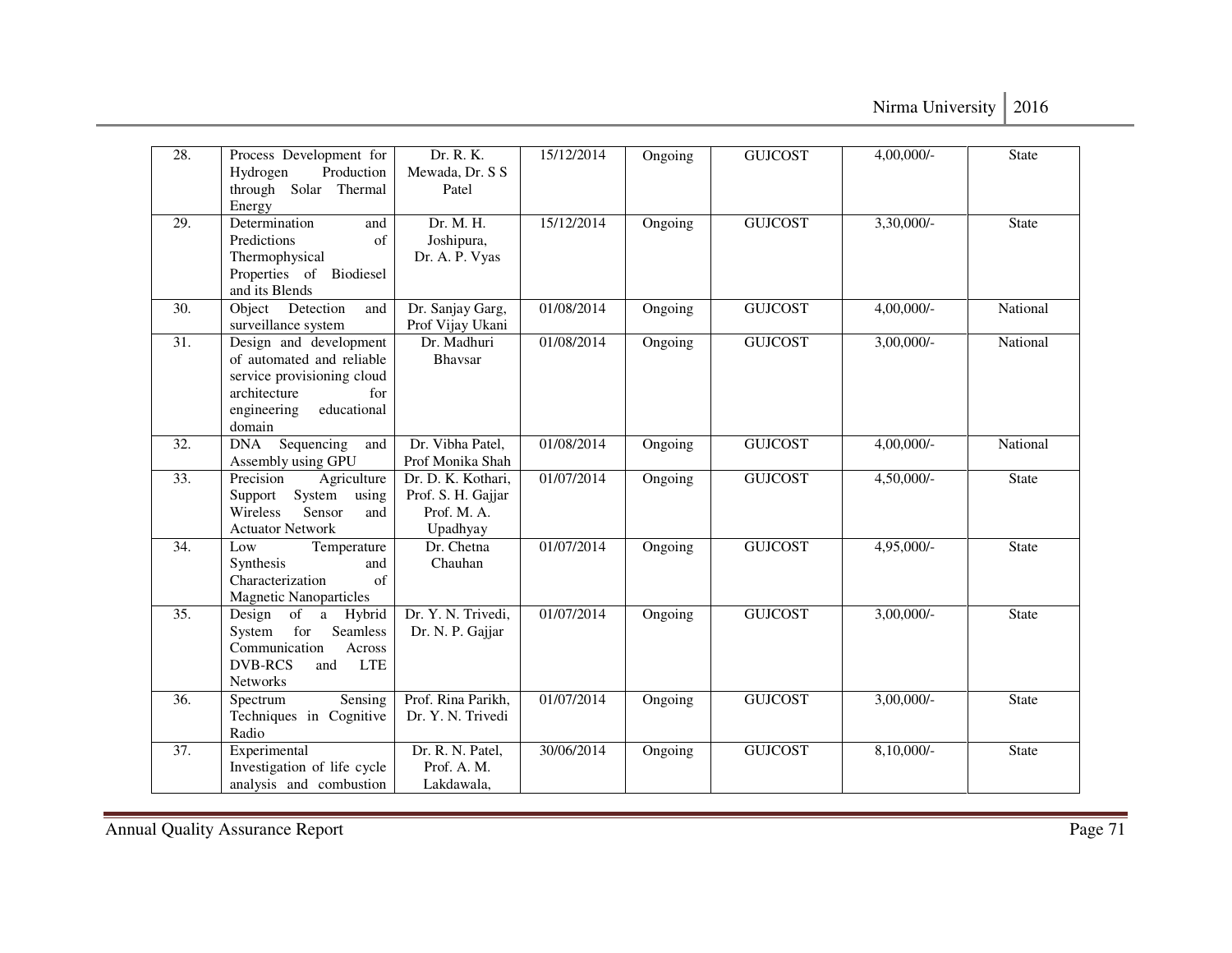|     | characteristic<br><b>CI</b><br>of    | Prof. N. K. Shah |            |         |                |               |              |
|-----|--------------------------------------|------------------|------------|---------|----------------|---------------|--------------|
|     | Engine<br>operating<br><sub>on</sub> |                  |            |         |                |               |              |
|     | Esterified Oil<br>its<br>and         |                  |            |         |                |               |              |
|     | blends with Bio Additives            |                  |            |         |                |               |              |
| 38. | Design of ADC for                    | Dr. N. M.        | 01/04/2013 | Ongoing | <b>GUJCOST</b> | $4,50,000/$ - | <b>State</b> |
|     | <b>Biomedical Applications</b>       | Devashrayee,     |            |         |                |               |              |
|     |                                      | Dr. A. P. Naik   |            |         |                |               |              |
| 39. | New Testing Methods at               | Dr. U. S. Mehta, | 28/03/2013 | Ongoing | <b>GUJCOST</b> | $4,35,000/-$  | <b>State</b> |
|     | Design<br>for<br>Level               | Prof. P. M.      |            |         |                |               |              |
|     | Improvement<br>in                    | Bhatasana        |            |         |                |               |              |
|     | Performance of VLSI in               |                  |            |         |                |               |              |
|     | Nanometer Region                     |                  |            |         |                |               |              |

## **Externally Funded Minor Research Projects Sanctioned During April 01, 2015 to June 30, 2016**

| Sr. No. | <b>Title of the Research Project</b>                                                                                                              | Name of<br><b>Principal</b><br><b>Investigator</b> | Date of<br>Project<br><b>Start</b> | Date of<br><b>Project End</b> | <b>Funding Agency</b>                        | <b>Total</b><br><b>Sanctioned</b><br><b>Funding</b><br>$(in \bar{z})$ | State /<br><b>National</b><br>/International<br>Level |
|---------|---------------------------------------------------------------------------------------------------------------------------------------------------|----------------------------------------------------|------------------------------------|-------------------------------|----------------------------------------------|-----------------------------------------------------------------------|-------------------------------------------------------|
| .,      | prolonged<br>Nanoparticulate<br>systems for<br>antitubercular<br>of<br>delivery<br>drug<br>combinations: An in vitro and in vivo<br>investigation | Dr. Mayur<br>Patel                                 | 09/12/2015                         |                               | Indian Council of<br><b>Medical Research</b> | 11.00.000                                                             | National                                              |

### **Minor Research Projects Submitted for External Funding During April 01, 2015 to June 30, 2016**

| Sr. No. | <b>Title of the Research Project</b>                                    | Name of<br><b>Principal</b><br>Investigator | <b>Funding Agency</b> | <b>Total</b><br><b>Sanctioned</b><br><b>Funding</b><br>$(in \bar{z})$ | State /<br><b>National</b><br>/International<br>Level |
|---------|-------------------------------------------------------------------------|---------------------------------------------|-----------------------|-----------------------------------------------------------------------|-------------------------------------------------------|
|         | Estrogen Receptor Beta mediates Tamoxifen<br>response in breast cancers | Dr. Heena Dave                              | <b>GUJCOST</b>        | $8,90,000/-$                                                          | <b>State</b>                                          |
|         | Semantic Enabled Cloud for Meteorological Data<br>Processing            | Prof Swati Jain,<br>Dr.<br>MadhuriBhaysar   | <b>GUJCOST</b>        | $7,40,000/-$                                                          | National                                              |

Annual Quality Assurance Report Page 72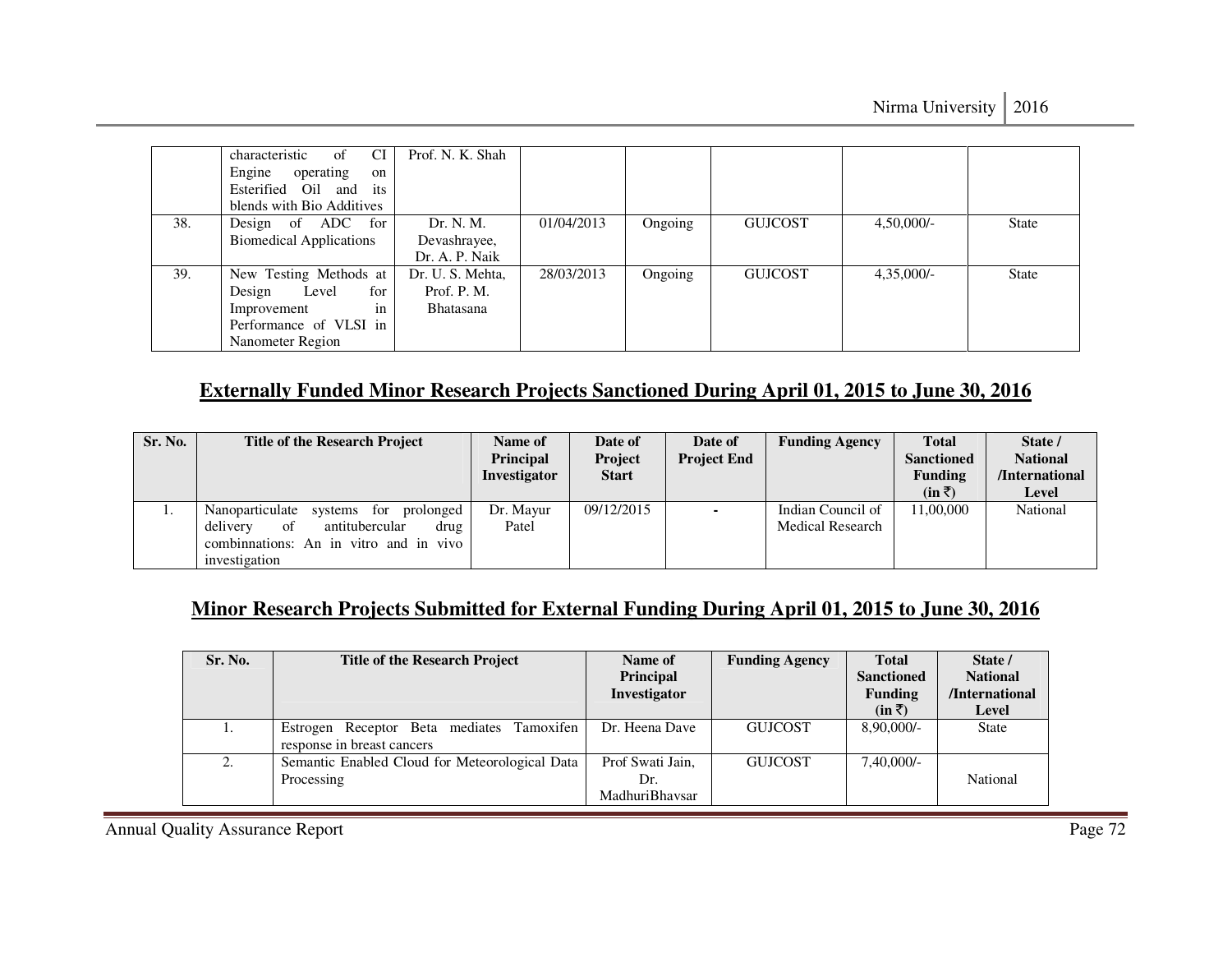| J. | Video Coding for<br>Robust<br>Error Resilience | DrPriyanka        | <b>GUJCOST</b> | $5,85,000/-$ | National |
|----|------------------------------------------------|-------------------|----------------|--------------|----------|
|    | Multimedia<br>delivery                         | Sharma,           |                |              |          |
|    | over IP based wireless Surveillance System/-   | DrSharadaValiveti |                |              |          |
| 4. | Micro Controller based Investigation of Mental | Dr. Kamal Mehta,  | <b>GUJCOST</b> | $5.62,000/-$ | National |
|    | Fitness of a Vehicle Driver                    | Dr. Madhuri       |                |              |          |
|    |                                                | <b>Bhaysar</b>    |                |              |          |

# **Nirma University Funded Ongoing Major Research Projects During April 01, 2015 to June 30, 2016**

| Sr. No. | <b>Title of the Research Project</b>       | <b>Name of Investigators</b> | Date of<br><b>Project Start</b> | <b>Funding Agency</b> | <b>Total</b><br><b>Sanctioned</b> |
|---------|--------------------------------------------|------------------------------|---------------------------------|-----------------------|-----------------------------------|
|         |                                            |                              |                                 |                       | <b>Funding</b><br>$(in \bar{z})$  |
|         | Affordable Pd doped Perovskite based       | Dr. Femina Patel,            | 5/10/2015                       | Nirma University      | 27,000,00/-                       |
|         | catalytic converter for abating automotive | Dr. Sanjay Patel,            |                                 |                       |                                   |
|         | emission                                   | Prof. N K Shah               |                                 |                       |                                   |
| 2.      | Formulation development and evaluation     | Dr. Mayur Patel,             | 09/05/2016                      | Nirma University      | 28,92,400/-                       |
|         | of Nano-particulate systems for targeted   | Dr. Bhoomika Patel,          |                                 |                       |                                   |
|         | delivery of anticancer agents              | Dr. Heena Dave               |                                 |                       |                                   |

## **Nirma University Funded Ongoing Minor Research Project (From April 01, 2015 to June 30, 2016)**

| Sr.<br>No. | <b>Title of the Research Project</b>                                | <b>Name of Investigators</b> | Date of<br><b>Project Start</b> | Date of<br><b>Project End</b> | <b>Funding Agency</b> | <b>Total</b><br><b>Sanctioned</b><br><b>Funding</b><br>$(in \bar{z})$ |
|------------|---------------------------------------------------------------------|------------------------------|---------------------------------|-------------------------------|-----------------------|-----------------------------------------------------------------------|
|            | Environmental Audit Framework (A<br>case study of Nirma University) | Prof. Pratima Singh          | 01/01/2016                      | 30/06/2016                    | Nirma University      | 1,00,000/                                                             |

# **Nirma University Funded Minor Research Projects Completed During April 01, 2015 to June 30, 2016**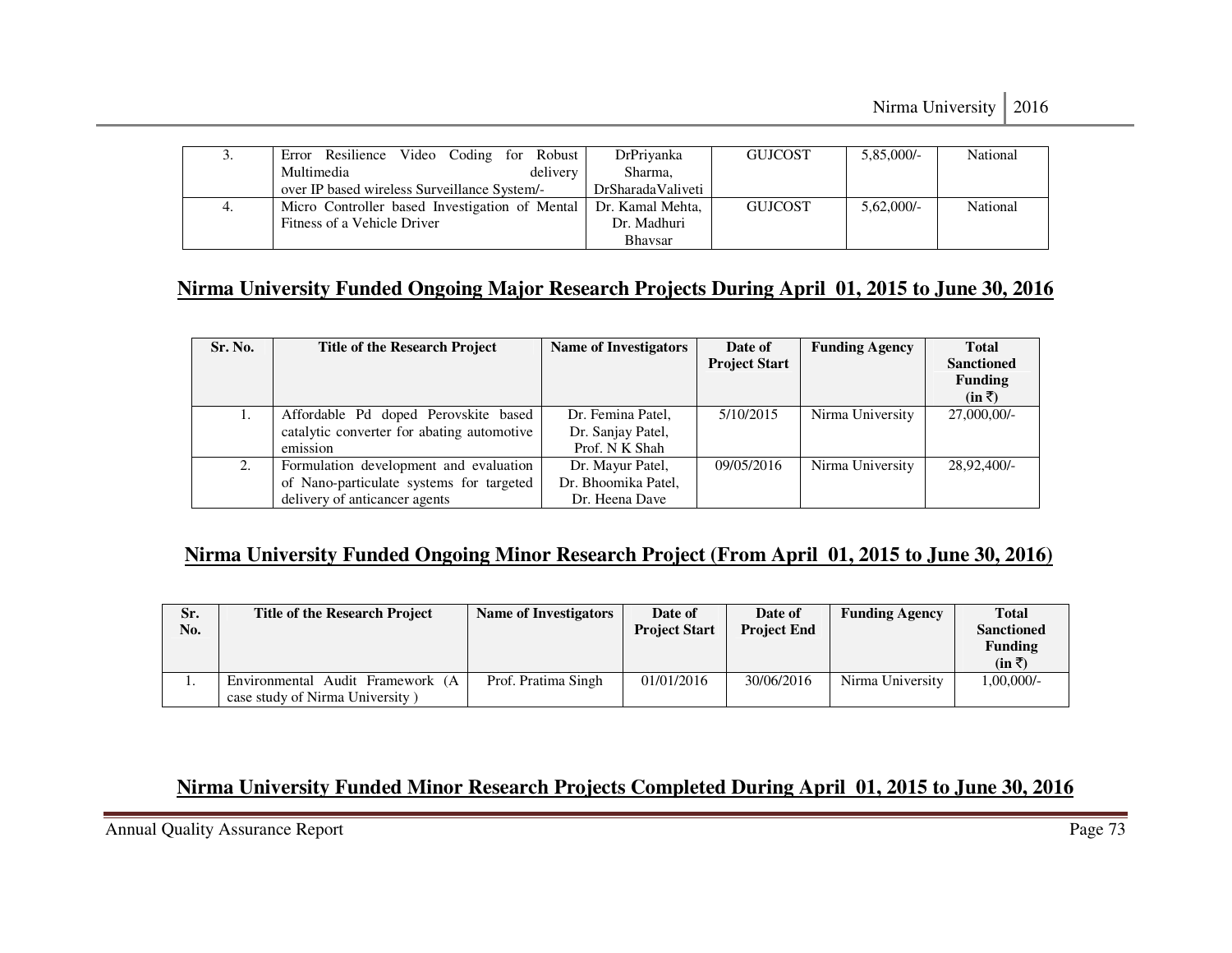| Sr. | <b>Title of the Research Project</b>  | Name of Investigators | Date of              | Date of            | <b>Funding Agency</b> | <b>Total</b>      |
|-----|---------------------------------------|-----------------------|----------------------|--------------------|-----------------------|-------------------|
| No. |                                       |                       | <b>Project Start</b> | <b>Project End</b> |                       | <b>Sanctioned</b> |
|     |                                       |                       |                      |                    |                       | <b>Funding</b>    |
|     |                                       |                       |                      |                    |                       | $(in \bar{z})$    |
| . . | Digital image classification in human | Dr. Sonal Bakshi      | April 2014           | December           | Nirma University      | $25,000/-$        |
|     | analysis:<br>Computer<br>chromosome   |                       |                      | 2015               |                       |                   |
|     | approach to automation                |                       |                      |                    |                       |                   |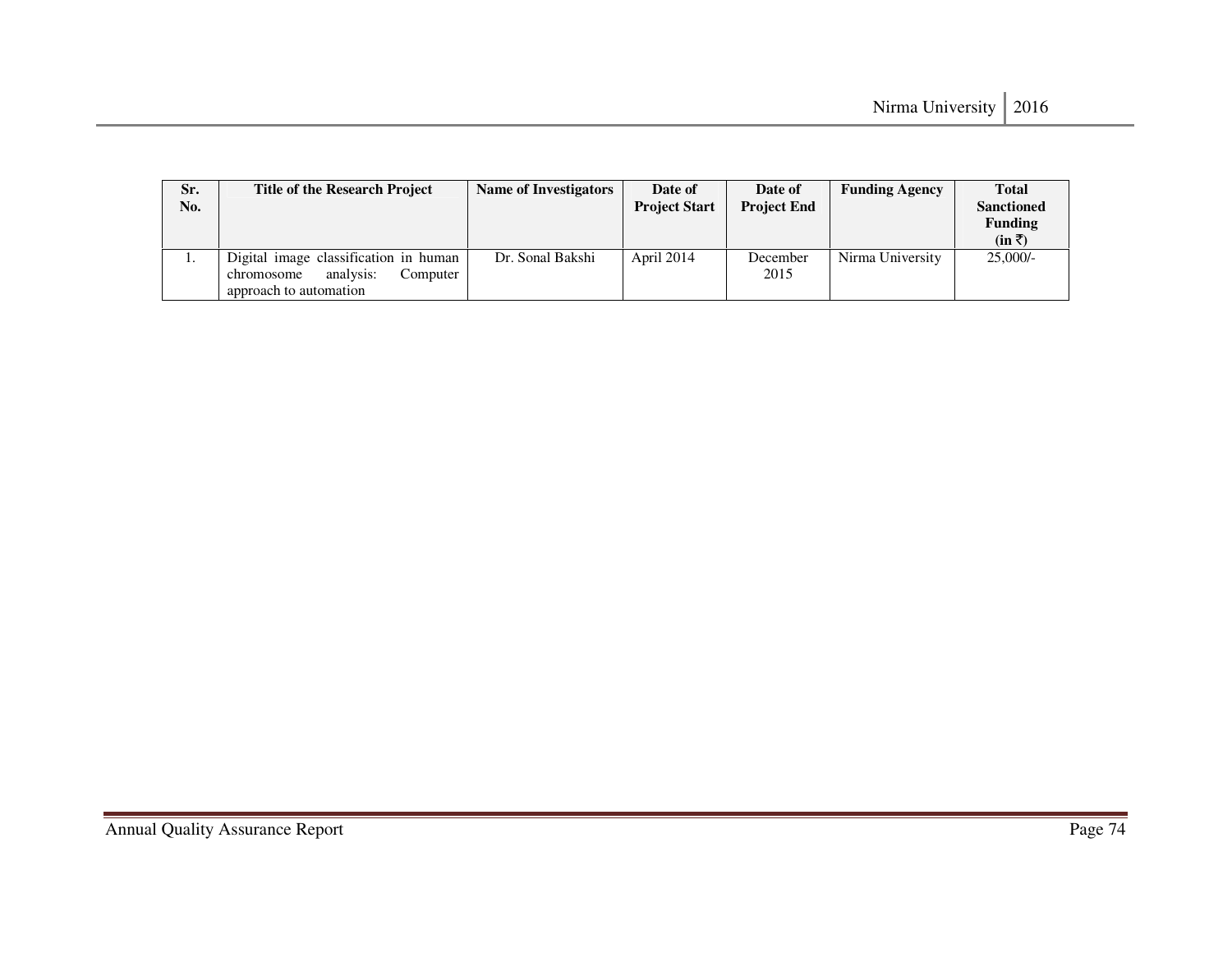# **ANNEXURE VII**

## **Best Practices**

## **Best Practice – I**

#### **Title of the Practice:**

Academic Audit

## **Objectives of the Practice:**

The department / institute and organization takes up an Academic Audit as a self – check for faculty skill building, evaluating strengths and limitations, defining - redefining processes, setting – raising the goals and better governance. Academic Audit in HEIs is a process by which the learning – teaching standard are raised to global level, research participation is analyzed, institute processes are monitored. This documents the improvement feasible in many activities (in comparison to benchmarks) and enables University to offer necessary guidance to institutes for betterment. The audit process shall take place on regular basis, may take external expert inputs, report of the audit be discussed at appropriate forum and the actions be taken to improve the system.

The objectives of various levels of Academic Audit are to:

- To mold and groom teachers by way of active participation of senior colleague
- To improve the quality of learning teaching process and research activities
- To identify the strength and weaknesses of an individual faculty and organization
- To enhance academic standards and strengthen the institute level functioning for its overall development
- To help the university to redefine raising goals, guide its institutions to better academic functioning
- To suggest ways to overcome limitations observed by self evaluation / accreditation agencies, and above all moving continuously to fulfil its own vision and mission
- To strengthen the training and orientation programme and monitoring system in the Department / Area and Institute

## **The Context:**

The higher education institutes and the University are shaping the careers of the students and building societies and future of mankind. It is desired that the stakeholders' expectations are to be met with while continuously improving the performance. The academic audit at various levels can help assessing the performance at classroom / department level, at institute level and at University level against set goals / benchmarks. It also observes the processes followed very closely and suggests institutes for the improvement. The academic audit at three tiers mainly echoes the following aims:

- To monitor the activity carried out at classroom level i.e. student faculty interaction. The aim is not to replace other ways of evaluation, but molding the teachers to be the learner centric under the guidance of their experienced colleague.
- To enhance academic standards and strengthen the institute level functioning for its overall development. The audit shall act as a self – check determining attainment of set goals and help framing the appropriate annual objectives. Itis the self – evaluation process of the institute by itself.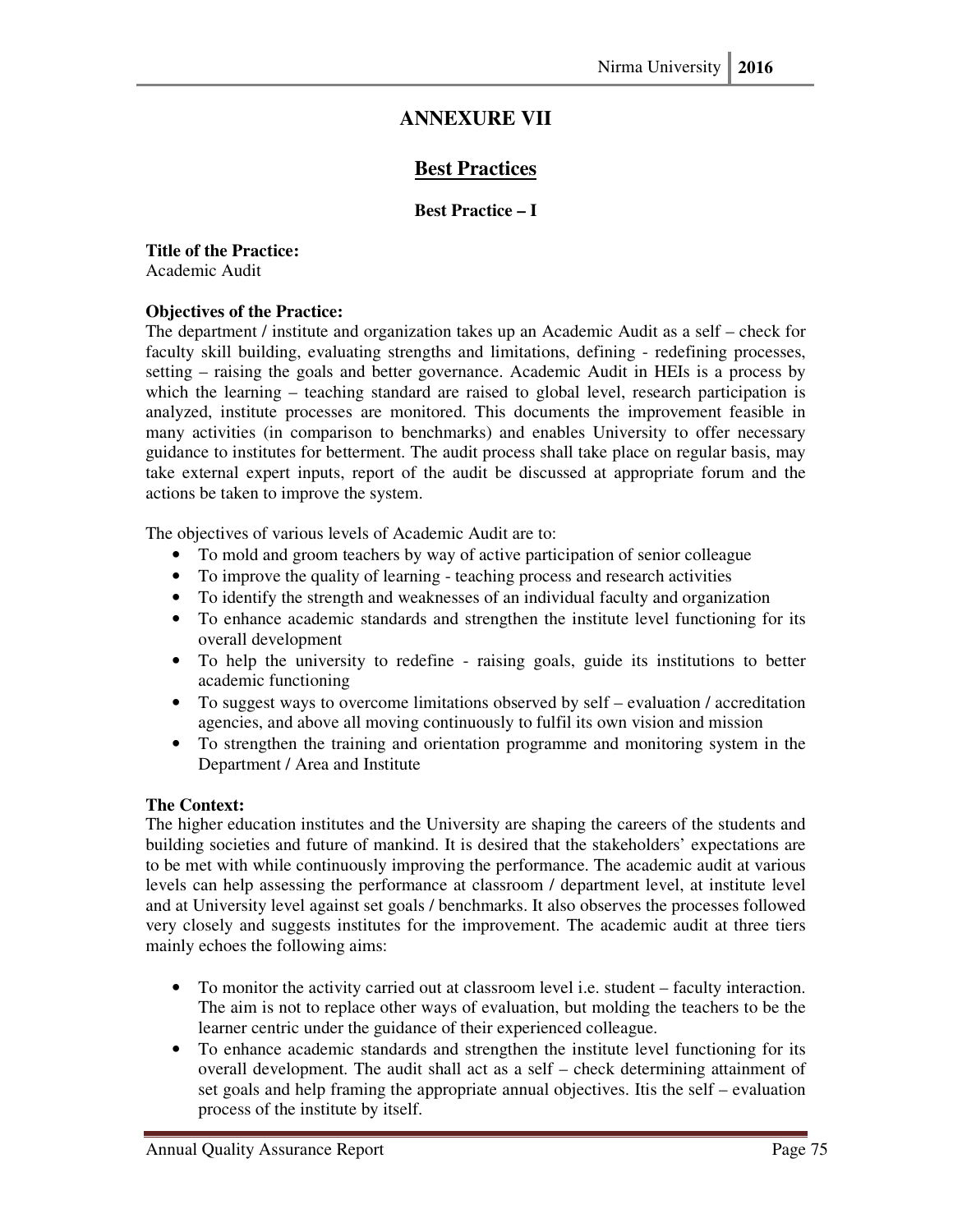• To observe the efforts of the constituent institutes in leveraging the academic and research standards, conformity to strategic planning, adherence – implementation of University policies and overseeing research and extension activities for social benefits etc.

## **The Challenges in Adopting Academic Audit are:**

- Limited no. of senior and experienced faculty members to guide the junior faculty members
- Awareness of the processes and structured guidelines at professional institutes
- Motivation among senior faculty members to do "non academic" and administrative work
- Non single tone (ambiguous) guidelines from multiple accreditation / statutory agencies for standard processes
- Rigorous documentation involved and follow up

## **The Practice:**

The academic audit is an introspection tool, offering checks on various activities at educational institutes enabling academicians (and administrators) to update the methods and policies to enhance the standards. At Nirma University, the three ties audit process is adopted for rigorous observations. The classroom effectiveness is ensured by the peer faculty classroom observations, the institute planning execution - processes (inter department) are monitored by the institute level audit committee and the University level committee monitors overall progress of the institute and maintenance of standards as a whole.

The process for the practice is as follows:

- The structured guidelines for observing three levels of audit are prepared which includes the preamble, suggestive modalities, involvement and the administrative process.
- The audit at different levels takes place at prescribed time intervals.
	- i) Peer faculty classroom observations Twice a month
	- ii) Institute level academic audit random during semesters, twice at least in a structured way
	- iii) University level academic audit Once a year
- The committees fort the academic audit is as prescribed
	- i) Peer faculty classroom observations faculty having experience of at least 5 years of teaching, appointed by department concerned
	- ii) Institute level academic audit inter department audit to be carried out by institute constituted committee with one university nominee (appointed by Director General)
	- iii) University level academic audit –inter institute audit carried out by University appointed committee with at least one external expert (relevant to area of institute functioning).
- The process for the audit to be followed as per the prescribed time frame and overall monitoring of the audit at all the constituent institutes is done by Academic Development and Research (ADR) Cell of the University.
- The various reports submitted are discussed at Institute IQACs, at ADR Cell and the University forum. The reports are analyzed and the actions taken / to be taken are discussed with concerned Head of the Institute.
- Necessary improvements, suggestions are offered by University time to time to improve the quality and enhance standards. Review process takes place at regular intervals.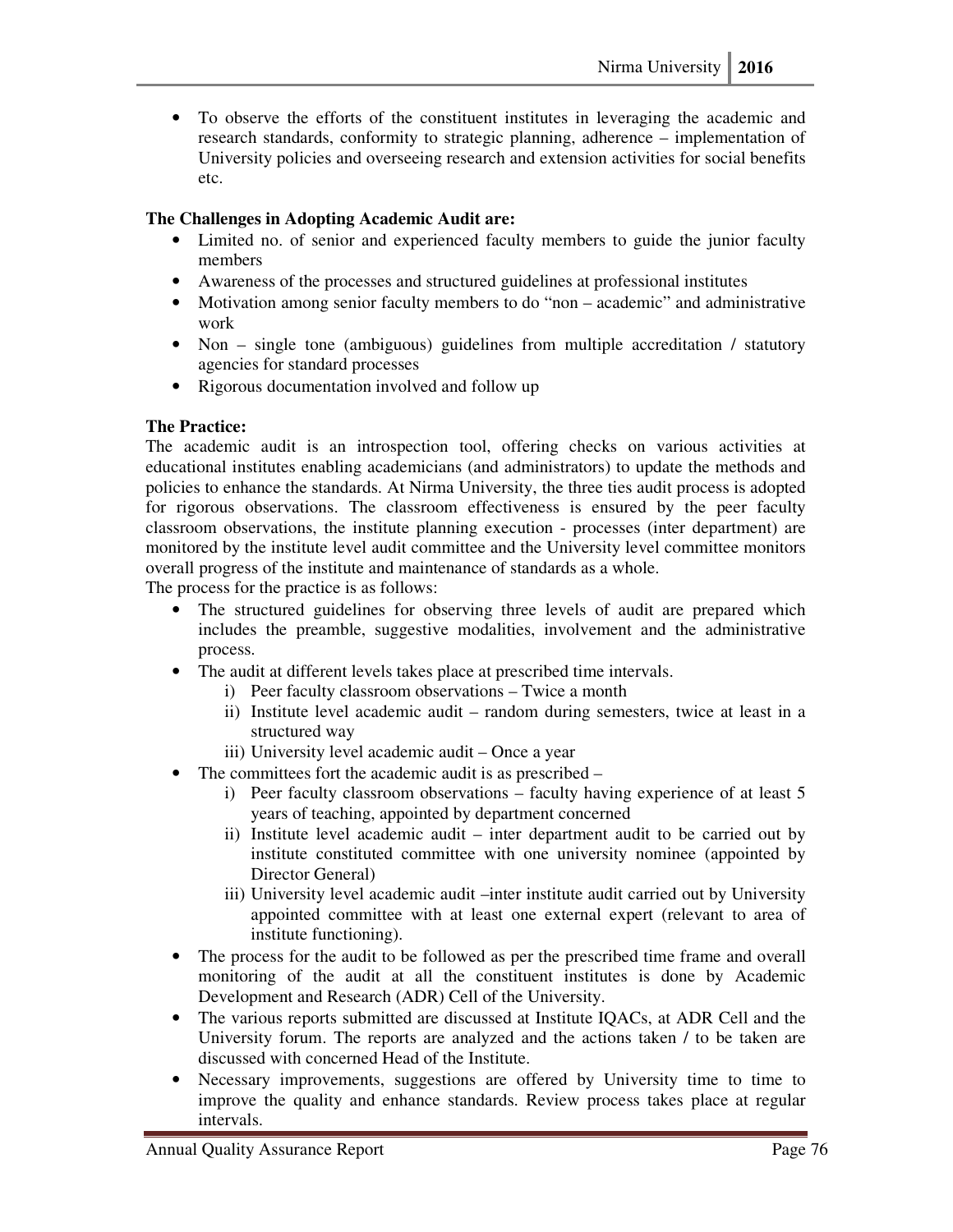## **Uniqueness in the context of Indian Higher Education:**

The professional institutions are in dire need of trained faculty members. The faculty members at assistant professor level needs to be guided for classroom delivery, processes to be followed, enhance research abilities and meet institute expectations. At the same time, institutes needs to plan the strategy to enhance the level to benchmarked institutes / statutory requirements and constant improvements. Performed activities are required to be monitored at various levels, so as to ensure right direction, right set of policies, right tools. The monitoring mechanism is the academic audit, apart from other formal feedback mechanisms.

## **Constraints / Limitations:**

• The academic audit process includes multiple human factors. Limited no. of trained accessors, Accessors' viewpoints, non-unique processes at different professional institutes, difficulties in adopting different practices prevailing in variety, changing trends and education philosophy are the challenges the auditors / accessors required to understand and consider.

## **Evidence of Success:**

The structured academic audits at Nirma University have been conducted since last couple of years. In the beginning when the peer faculty observations were conducted lot of points were raised under the scope of improvement. Over a period, at present, many of the points are observed to be improved. The classroom functioning have improved and the faculty confidence. The audit at institute and university level has contributed to bring the uniformity of process among various constituent institutes and the many matters are now discussed at common platform. The inputs from external experts at University level audit have been quite useful in modifying / improving institutional annual plans and processes.

## **Problems Encountered and Resources required:**

The time and efforts of the evaluators / auditors are the major requirement for the audit process. Trained accessors / training to accessors is a basic requirement. The information about the institute undergoing audit, the systems adopted so far are to be well documented for accessors to analyze, observe and judge the performance. The reports provided then will have meaning rather than just as a ritual. It is man-power intensive process and involves good amount of documentation.

There are no problems encountered, rather it has improved institutional functioning and raised standards.

## **Best Practice – II**

## **Title of the Practice:**

Faculty Development Programmes (FDP)

## **Objectives of the Practice:**

The transformation in education philosophy, changing pattern of student behaviour, increasing penetration of technology in learning and teaching, new development in domain replacing obsoleting knowledge, quality assurance needs and research expectations from faculty members etc. demands that the faculty is equipped with all the desired tools and imparted cutting – edge information and implementation skills. The faculty development programmes are the key to keep everyone updated, motivated and energized.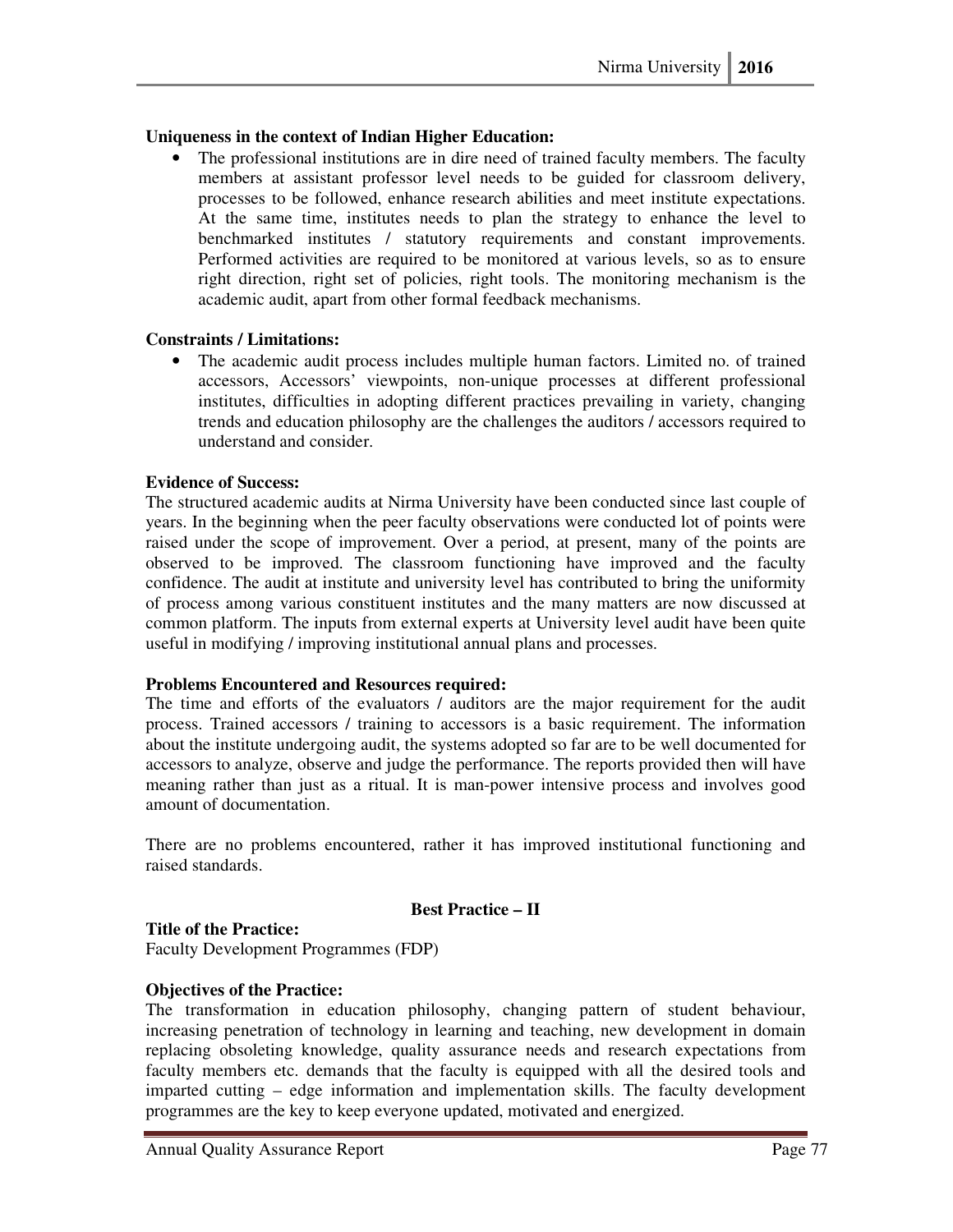The objectives of various FDPs are to:

- bring an awareness among the faculty members about the global trends in education
- to adapt to new technology for learning teaching process
- inculcate research skills and aptitude
- understand student psychology and discuss student mentoring process
- transform a teacher to be a better and able felicitator

## **The Context:**

In the student centric learning processes, a well-groomed faculty member can perform exceedingly well, much to the expectations of students of digital era. The changing philosophy of education and requirements of unexperienced faculty member who is yet to explore own teaching abilities are quite opposite. A faculty for primary teaching and a faculty for non-professional courses are undergoing rigorous training; however, the same is not available for the professional course teacher as it is desired to be tailor-made. The faculty training is a must to acquaint the faculty to institutional practices, to orient him / her, to enrich the content and to explore the research avenues. The training by experts provides an insight towards the nuances of various processes – academic and administrative and hence imparting training becomes essential.

## **The Challenges in Adopting / Imparting the FDPs are:**

- To identify the areas of faculty development
- To design suitable curriculum for meet the expectations / learning needs at various levels of faculty members
- To bring the faculty members at the same level through the training modules
- To have experienced and qualified faculty / trainers
- To assess the learning, evaluate training programme effectiveness and sustained efforts to see the training imparted is implemented at various levels

## **The Practice:**

The faculty development programmes are devised based on identified needs of faculty either through the extensive surveys or by understanding the requirements of different professional programmes. The very purpose is to prepare the teacher to meet the institutional requirements – academic and administrative, enhance his / her stature in professional and personal fronts, adhere the standardized practices in learning – teaching activities and achieve the societal good. The process for the practice is as follows:

- The structured peer faculty audit process highlights the areas of training needs. A well thought survey process also points to the faculty expectations for classroom delivery.
- The FDPs are designed to meet the faculty needs at different times of the career span. The programs are Induction training at the time of joining the institute, Orientation in the initial phase of the teaching career, discipline specific training on regular interval to appraise / to update the trends in the discipline and research orientation parallel to his / her teaching to inculcate the research aptitude.
- The faculty member is offered blends of several aspects, e.g., knowledge enrichment, classroom engagement, time management, communication, mentoring, involvement in classroom and team activities, articulation, presentation, research writing, enhancing effectiveness and dexterity skills, etc.
- During the training programme, the faculty members are guided by experts on topics, involved continuously and at the end, faculty member takes the test of learning.